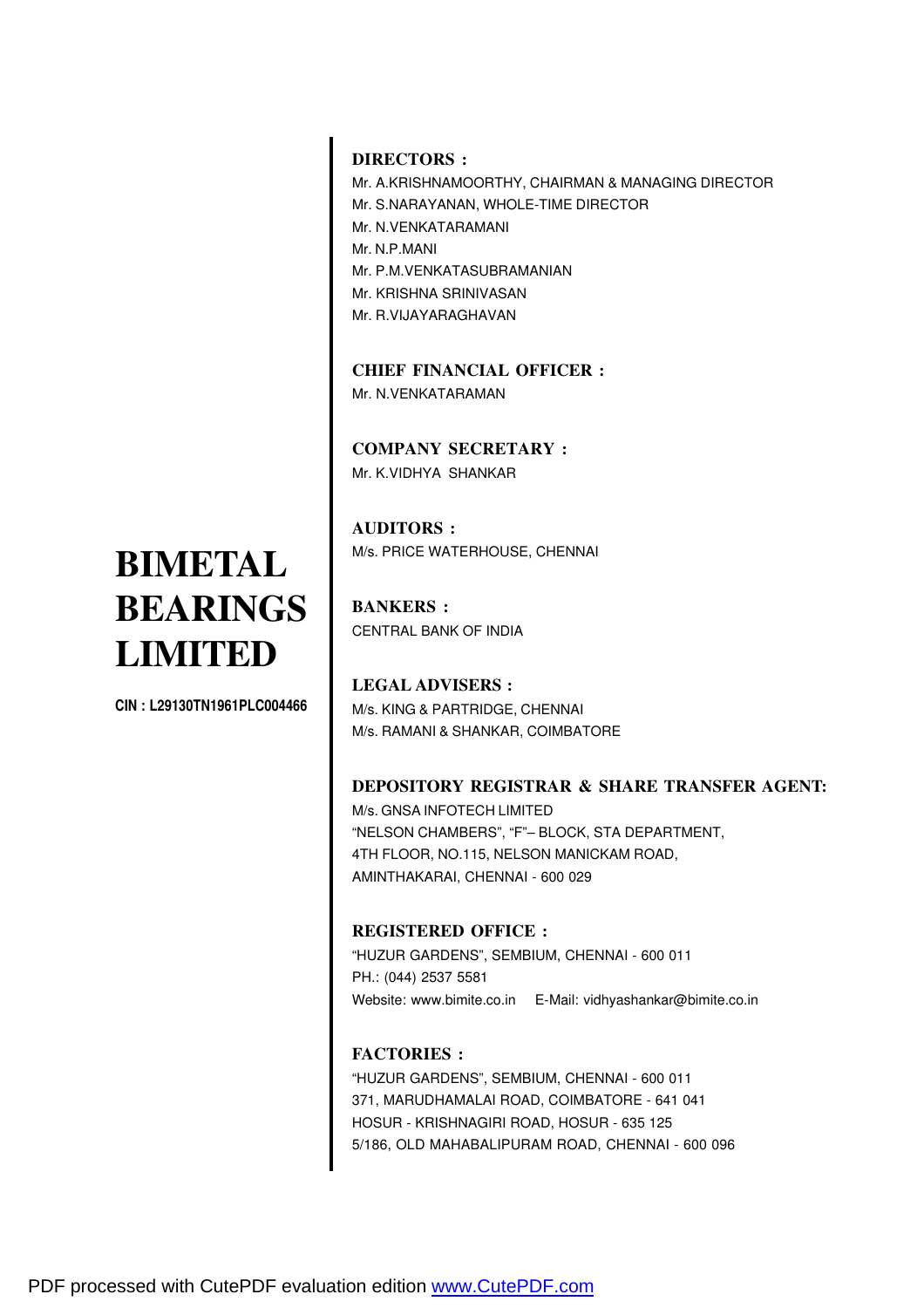**Registered Office: "Huzur Gardens", Sembiam, Chennai – 600 011.**

CIN: L29130TN1961PLC004466

#### **NOTICE TO THE SHAREHOLDERS OF THE FIFTY THIRD ANNUAL GENERAL MEETING**

Notice is hereby given that the Fifty Third Annual General Meeting of the shareholders of the company will be held at New Woodlands Hotel, 72/75, Dr.Radhakrishnan Salai, Mylapore, Chennai - 600 004 on Wednesday, the 23rd day of July 2014 at 10.15 a.m. to transact the following business:

#### Ordinary Business:

- (1) To receive, consider and adopt the Audited Statement of Profit and Loss for the financial year ended 31st March 2014 and the Balance Sheet as at that date together with the Reports of the Directors and Auditors thereon.
- (2) To declare a dividend.
- (3) To appoint a director in place of Mr.N.P.Mani (DIN 0067541), who retires by rotation and being eligible offers himself for re-appointment.
- (4) To consider and if thought fit to pass with or without modification, the following resolution as an Ordinary Resolution :

"RESOLVED THAT that pursuant to the provisions of the Section 139 and other applicable provisions if any of the Companies Act, 2013 and the rules framed there under, M/s. Price Waterhouse, Chartered Accountants, (Firm Regn. No: 301112E) be and are hereby re-appointed as Auditors of the Company to hold the office from the conclusion of this Annual General Meeting until the conclusion of the next Annual General Meeting and that the Board of Directors be and is hereby authorised to fix the remuneration payable to them exclusive of Service Tax, out of pocket expenses and travelling expenses as may be mutually agreed between them".

#### SPECIAL BUSINESS:

(5) To consider and if thought fit, to pass with or without modification(s), the following resolution as a Special Resolution:

"RESOLVED that pursuant to the provisions of Sections 149, 152 and other applicable provisions of the Companies Act, 2013 and the rules framed thereunder read with Scheule IV of the Act as amended from time to time, Mr.P.M.Venkatasubramanian, (DIN 00124505) a non-executive Director of the Company whose term of office is liable to retire by rotation and who has submitted a declaration that he meets the criteria for Independence as provided in Section 149(6) of the Companies Act, 2013 and who is eligible for appointment and against whom the Company has received a notice in writing from a member proposing his name for the office of director be and is hereby appointed as an Independent Director with effect from 23rd July 2014 for a term of 5 (Five) consecutive years from the conclusion of this Annual General Meeting duly recommended by the Nomination and Remuneration committee".

(6) To consider and if thought fit, to pass with or without modification(s), the following resolution as a Special Resolution:

"RESOLVED that pursuant to the provisions of Sections 149, 152 and other applicable provisions of the Companies Act, 2013 and the rules framed thereunder read with Schedule IV of the Act as amended from time to time, Mr.Krishna Srinivasan (DIN 02629544)) a non-executive Director of the Company who is retiring by rotation at this Annual General Meeting and who has submitted a declaration that he meets the criteria for Independence as provided in Section 149(6) of the Companies Act, 2013 and who is eligible for appointment and against whom the Company has received a notice in writing from a member proposing his name for the office of director be and is hereby appointed as an Independent Director with effect from 23rd July 2014 for a term of 5 (Five) consecutive years from the conclusion of this Annual General Meeting duly recommended by the Nomination and Remuneration committee".

(7) To consider and if thought fit, to pass with or without modification(s), the following resolution as a Special Resolution:

"RESOLVED that pursuant to the provisions of Sections 149, 152 and other applicable provisions of the Companies Act, 2013 and the rules framed thereunder read with Scheule IV of the act as amended from time to time, Mr.R.Vijayaraghavan (DIN 00026763) a non-executive Director of the Company whose term of office is liable to retire by rotation and who has submitted a declaration that he meets the criteria for Independence as provided in Section 149(6) of the Companies Act, 2013 and who is eligible for appointment and against whom the Company has received a notice in writing from a member proposing his name for the office of director be and is hereby appointed as an Independent Director with effect from 23rd July 2014 for a term of 5 (Five) consecutive years from the conclusion of this Annual General Meeting duly recommended by the Nomination and Remuneration Committee".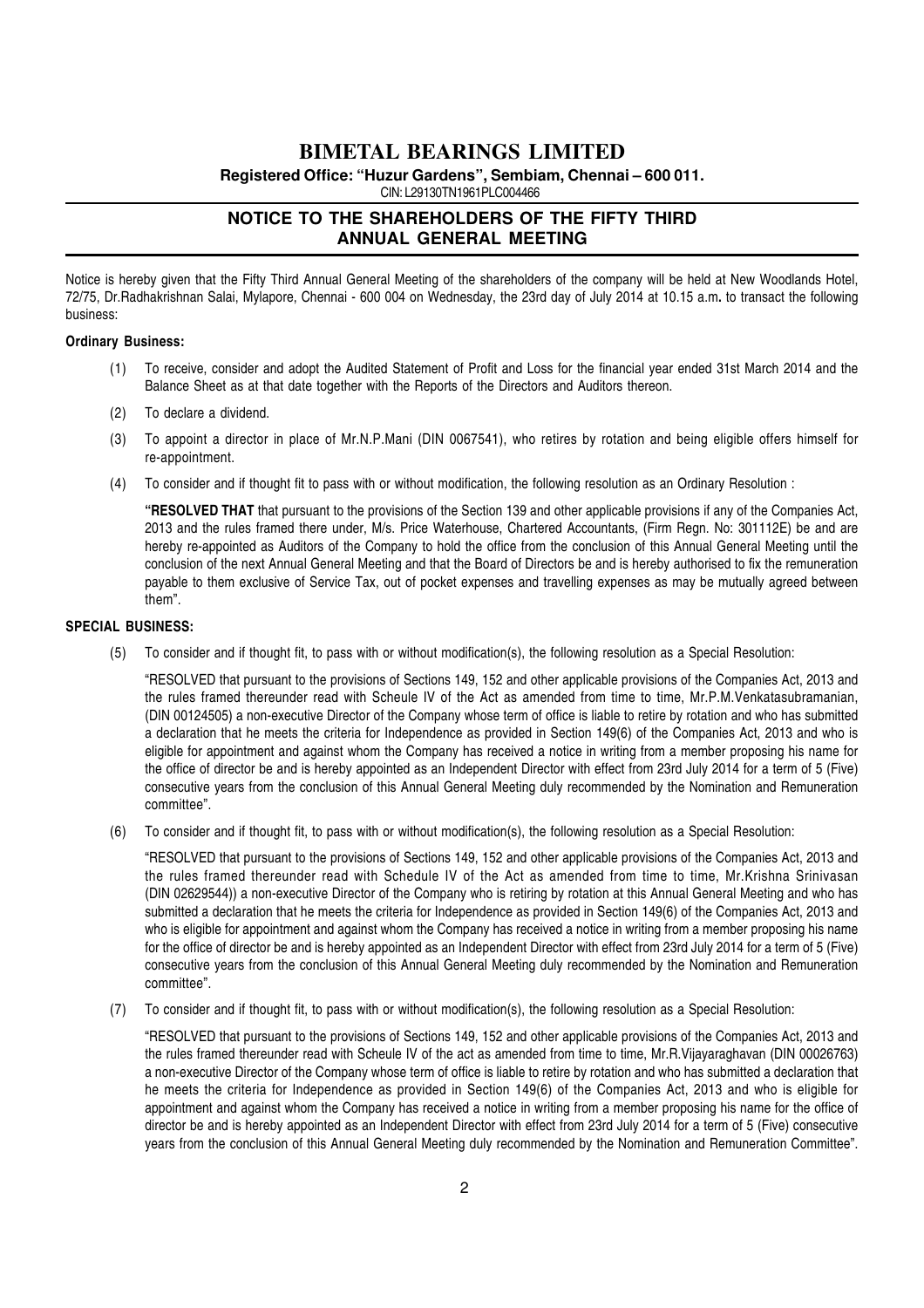(8) To consider and if thought fit, to pass with or without modification(s), the following resolution as an Ordinary Resolution:

"RESOLVED that pursuant to Section 148 of the Companies Act, 2013, the remuneration fixed at  $\bar{\tau}$ .2,10,000/- (Rupees Two Lakhs and Ten Thousands Only) exclusive of taxes, out of pocket and travel expenses etc., to M/s. S.Mahadevan & Co., Cost Accountants (Firm Regn. No. 000007) who have been appointed as Cost Auditors by the Board of Directors for the financial year 2014 – 2015 as recommended by the Audit Committee be and is hereby ratified."

(9) To consider and if thought fit, to pass with or without modification(s), the following resolutions as Special Resolutions:

"RESOLVED that Mr.S.Narayanan who was appointed as a Whole-time Director of the Company with effect from 1st November 2012 for a period of 3 years with a stipulation that he was not liable to retire by rotation hitherto be subject to retirement by rotation to comply with the requirements of Section 152 of the Companies Act, 2013"

"FURTHER RESOLVED that excepting to the subject matter of retirement by rotation, all other terms and conditions relating to the appointment including the payment of remuneration to Mr. S.Narayanan, Whole-time Director as approved by the Members of the company at the 52nd Annual General Meeting held on 19th July 2013 remains unaltered".

By order of the Board

Chennai- 600011 K. Vidhya Shankar 6th June 2014 **Company Secretary** 

#### NOTES:

- 1. A member who is entitled to attend and vote is entitled to appoint a proxy to attend and vote instead of himself / herself and the proxy need not be a member. Proxies in order to be effective shall be duly stamped, completed, signed and deposited not less than 48 hours before the commencement of the meeting at the Registered Office of the Company. Members / Proxies are requested to bring the attendance slip and also their copy of the Annual Report to the meeting. Members are requested to quote their Registered Folio Number/ Client ID Number in all their correspondence.
- 2. The Register of members and Share Transfer Books of the Company under the physical mode will remain closed from 15-07-2014 to 23-07-2014. (both days inclusive)
- 3. In the case of dematerialised shares, the Dividend that may be declared at this meeting will be paid to the members whose names appear in the Beneficiary Position list submitted by NSDL and CDSL as on 15-07-2014 (Tuesday). In the case of other holders, the dividend amount will be paid to those whose names appear in the Register of Members as on 23-07-2014 (Wednesday).
- 4. The Company has, pursuant to Section 205 of the Companies Act, 1956 and Section 124 of the Companies Act, 2013, transferred the amounts of unclaimed dividends declared up to the Financial Year 2006 – 2007 (Interim) to the General Revenue Account of the Central Government / Investor Education and Protection Fund. Members who have not responded to our repeated communication and have not encashed the Dividend Warrants for the year ended 31-03-2007 (Final) and / or any subsequent dividend payments are requested to make their claim to the company.
- 5. The members are requested to provide, if not already done so, the full Bank Account details quoting their folio Number / Client ID Number to our Registrars and Share Transfer Agents. The company will not be responsible for any loss arising out of fraudulent encashment of dividend warrants. Such of those share holders who wish to receive their dividend amount through the ECS (Electronic Clearing System) route are requested to furnish their relevant Bank Account details to the Company's Registrars and Share Transfer Agents.
- 6. We request the shareholders to register their E-Mail IDs with the Company / Share Transfer Agents. This will enable the Company to service shareholders' requests / queries electronically apart from furnishing of Audited Accounts and any other relevant information/ communication.
- 7. The Company had taken steps to send a separate communication along with the necessary document(s) facilitating the members to exercise their voting through the electronic / postal ballot mode.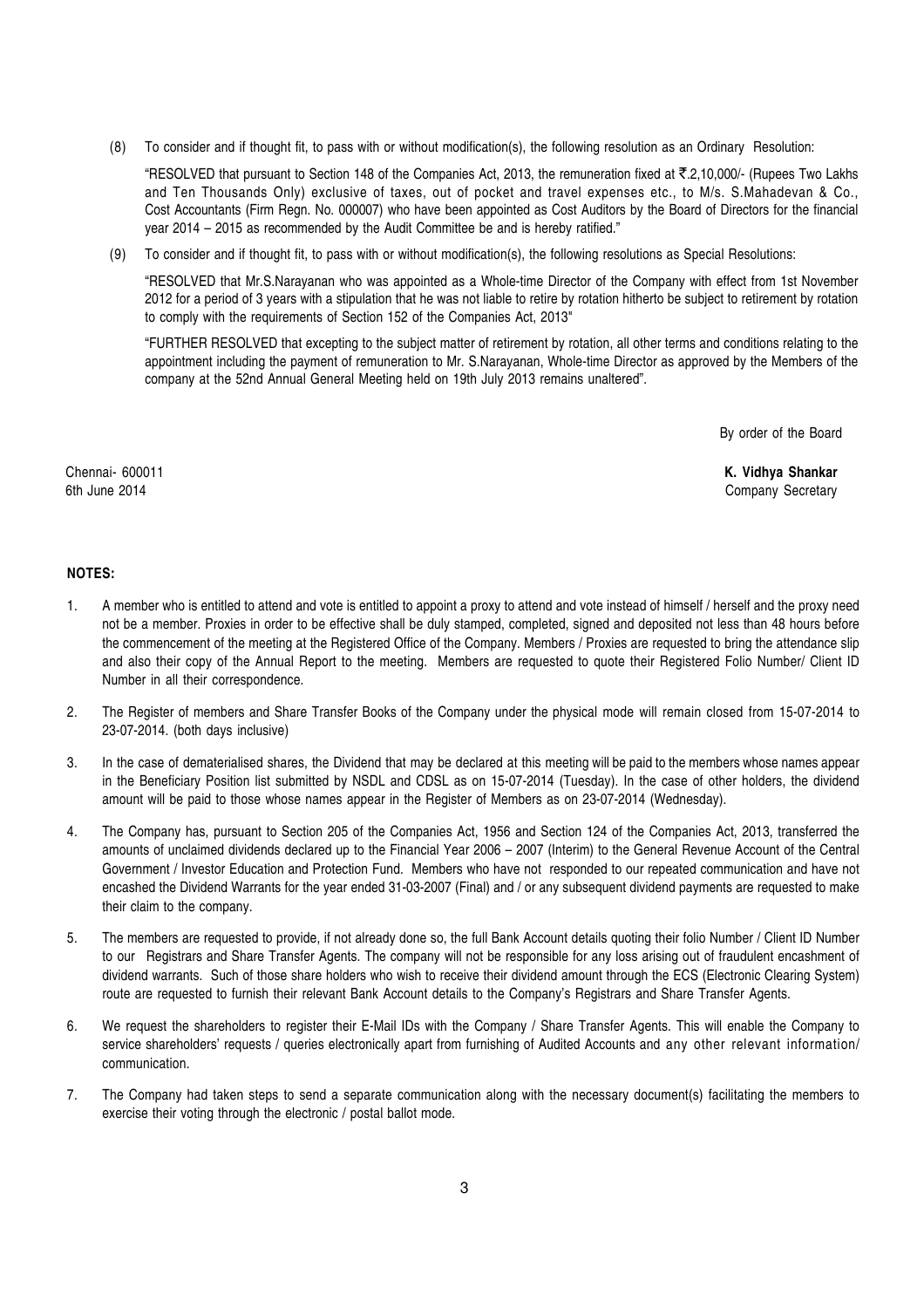#### Explanatory Statement pursuant to Section 102 of the Companies Act, 2013

#### For item No.:5

Mr.P.M.Venkatasubramanian aged 75 years holds a post graduate degree in Commerce and is a fellow member of the Insurance Institute of the India, Mumbai. He had served as the Chairman and Managing Director of General Insurance Corporation of India and has diversified experience in areas of insurance, Finance and Human Resources. He joined the Board on 29-12-2005 and is currently the Chairman of the Audit Committee and also the Nomination and Remuneration Committee. The other directorships and committee memberships of Mr.P.M.Venkatasubramanian are given below :

| <b>Other Directorships</b>                       | <b>Other Committee Memberships</b> |                                                      |                                                                            |  |
|--------------------------------------------------|------------------------------------|------------------------------------------------------|----------------------------------------------------------------------------|--|
| Royal Sundaram Alliance Sundaram Company Limited | Chairman<br>Member                 | $\overline{\phantom{0}}$<br>-                        | Investment Committee & Risk Management Committee<br><b>Audit Committee</b> |  |
| <b>IP Rings Limited</b>                          | Chairman<br>Chairman               | $\overline{\phantom{0}}$                             | Audit Committee<br><b>Remuneration Committee</b>                           |  |
| Ind. bank Merchant Banking Services Limited      | Member                             |                                                      | <b>Audit Committee</b>                                                     |  |
| Market Simplified India Limited                  | Chairman<br>Member                 | $\overline{\phantom{0}}$<br>$\overline{\phantom{0}}$ | Audit Committee<br><b>Remuneration Committee</b>                           |  |
| T.Stanes & Company Limited                       | Chairman<br>Chairman               | $\overline{\phantom{0}}$                             | <b>Audit Committee</b><br><b>Remuneration Committee</b>                    |  |

The Company had received a requisite notice and deposit from a member under Section 160 of the Companies Act, 2013 signifying the intention to propose the name of Mr.P.M.Venkatasubramanian as an Independent director for a term of 5 (Five) consecutive years from the conclusion of this Annual General Meeting. The necessary resolution is placed before the members for their consideration and approval. None of the Directors and Key Managerial Personnel of the Company and their relatives except Mr.P.M.Venkatasubramanian is concerned or interested in the resolution. This Explanatory Statement may also be regarded as the necessary disclosure under Clause 49 of the Listing agreement.

#### For item No.: 6

Mr.Krishna Srinivasan aged 56 years holds a degree in Commerce and Law. He is a practising advocate in High Courts, Tribunals and also in the Supreme Court of India. His areas of specialization are corporate laws, Joint Venture agreements, Mergers & Acquisitions, Intellectual Property rights and Banking Laws. He joined the Board on 30-03-2009 and is currently the member of the Audit Committee and the Nomination and Remuneration Committee. Mr.Krishna Srinivasan does not hold directorships and committee memberships in any other companies.

The Company had received a requisite notice and deposit from a member under Section 160 of the Companies Act, 2013 signifying the intention to propose the name of Mr.Krishna Srinivasan as an Independent director for a term of 5 (Five) consecutive years from the conclusion of this Annual General Meeting. The necessary resolution is placed before the members for their consideration and approval. None of the Directors and Key Managerial Personnel of the Company and their relatives except Mr.Krishna Srinivasan is concerned or interested in the resolution. This Explanatory Statement may also be regarded as the necessary disclosure under Clause 49 of the Listing agreement.

#### For item No.: 7

Mr.R.Vijayaraghavan aged 64 years holds a masters degree in Physics and Business Management. He also holds a degree in Law. His areas of specialization are Corporate Tax planning and appearance in all taxation forums. He joined the Board on 10-05-2010 and is currently the member of the Audit Committee and also the Nomination and Remuneration Committee. The other directorships and committee memberships of Mr.R.Vijayaraghavan are given below :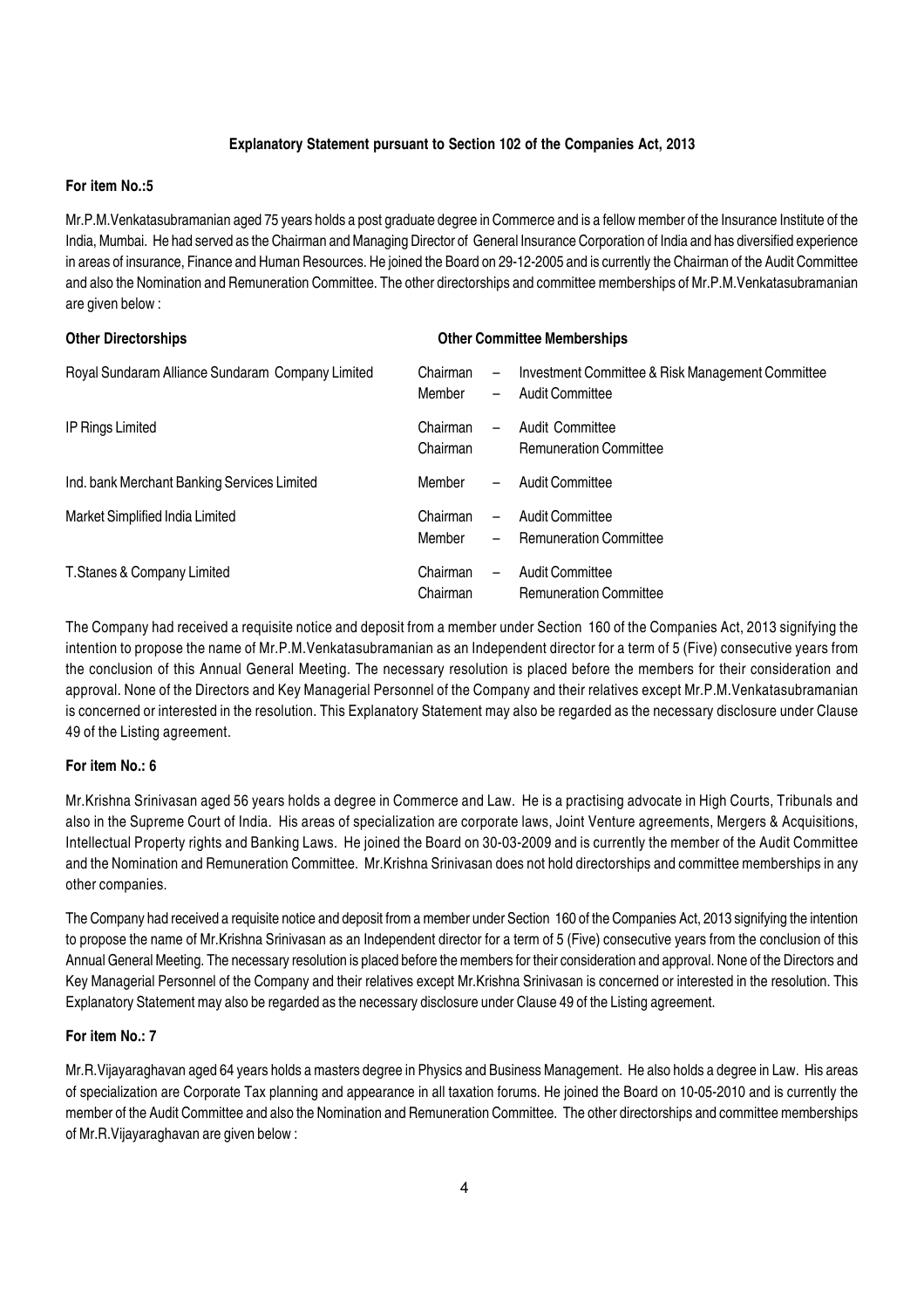| <b>Other Directorships</b>                | <b>Other Committee Memberships</b>                                               |
|-------------------------------------------|----------------------------------------------------------------------------------|
| Sanco Trans Limited                       | Chairman - Audit Committe                                                        |
| Sundarm Clayton Limited                   | Member - Remuneration Committee<br>Member - Stakeholders' Relationship Committee |
| T.Stanes & Company Limited                | Member - Audit Committee<br>Member – Remuneration Committe                       |
| Current Technology Retail (India) Limited |                                                                                  |
| Redington (India) Investment Limited      |                                                                                  |
| Lucas TVS Limited                         | Chairman - Audit Committee                                                       |
| India Nippon Electricals Limited          | Member - Audit Committe                                                          |
| Thiru Arooran Sugars Limited              | Chairman - Audit Committee                                                       |

The Company had received a requisite notice and deposit from a member under Section 160 of the Companies Act, 2013 signifying the intention to propose the name of Mr.R.Vijayaraghavan as an Independent director for a term of 5 (Five) consecutive years from the conclusion of this Annual General Meeting. The necessary resolution is placed before the members for their consideration and approval. None of the Directors and Key Managerial Personnel of the Company and their relatives except Mr.R.Vijayaraghavan is concerned or interested in the resolution. This Explanatory Statement may also be regarded as the necessary disclosure under Clause 49 of the Listing agreement.

#### For item No.: 8

The company pursuant to the provisions of Section 148 of the companies Act, 2013 read with the Companies (Audit and Auditors), Rules 2014 had appointed M/s.S.Mahadevan & Co., Cost Accountants (Firm Regn. No. 000007) for the financial year 2014 – 2015 towards carrying out the cost audit of the products manufactured by the company. As per the provisions of the Companies Act, 2013, the remuneration payable to the Cost Auditors should be ratified by the members. The necessary resolution is placed before the members for their consideration and approval. None of the Directors and Key Managerial Personnel of the Company and their relatives is concerned or interested in the resolution.

#### For item No.: 9

The company at the 52nd Annual General Meeting held on 19th July 2013 passed the requisite resolutions approving the appointment of Mr.S.Narayanan as a whole-time director for a period of 3 years with effect from 1st November 2012 and during this period, he was not liable to retire by rotation. Subsequent to the enactment of the Companies Act, 2013, the Board thought it fit to make the appointment of Mr.S.Narayanan liable to retire by rotation. The necessary resolutions are placed before the members for their consideration and approval. None of the Directors and Key Managerial Personnel of the Company and their relatives except Mr.S.Narayanan is concerned or interested in the resolutions.

#### Details of Mr.N.P.Mani who is seeking re-appointment at the Annual General Meeting (In pursuance to clause 49 of the Listing Agreement)

| Name                                                                        |    | Mr.N.P.Mani                                                                 |
|-----------------------------------------------------------------------------|----|-----------------------------------------------------------------------------|
| Date of Birth                                                               |    | 22-08-1937                                                                  |
| Date of Appointment                                                         |    | $: 01-11-2006$                                                              |
| Qualifications                                                              |    | DMET (Ministry of Transport)                                                |
| Expertise in specific functional areas                                      |    | Technical knowledge in the operations of the company<br>including projects. |
| Directorships in other companies                                            |    | : BBL Daido Private Limited,<br>T. Stanes & Company Limited                 |
| Member of Committees of the<br>Board of Companies of which he is a director |    | : T. Stanes & Company Limited<br>Member, Audit Committee                    |
| Number of shares held in the company                                        | ÷. | Nil                                                                         |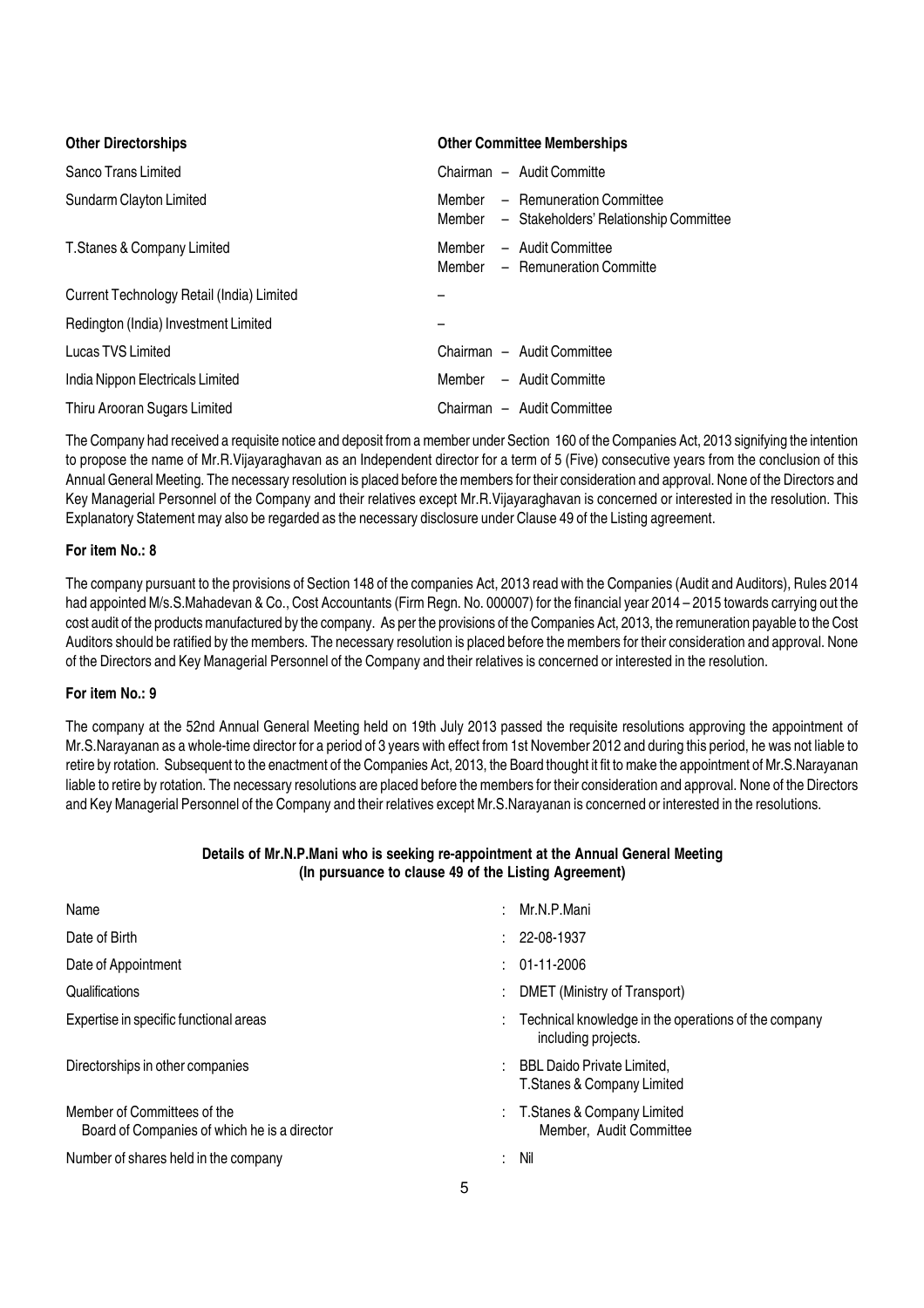CIN: L29130TN1961PLC004466

#### **REPORT OF DIRECTORS**

Your Directors have pleasure in presenting the Fifty Third Annual Report covering the operations for the year ended 31st March 2014 together with the accounts and Auditors' Report thereon.

|                  | <b>FINANCIAL RESULTS:</b>                         | <b>Year Ended</b><br>31-03-2014<br>$(5 \in \mathsf{In} \text{ Lacs})$ | Year ended<br>31-03-2013<br>$(\bar{\bar{\tau}})$ in Lacs) |
|------------------|---------------------------------------------------|-----------------------------------------------------------------------|-----------------------------------------------------------|
| Net Revenue      |                                                   | 15115.88                                                              | 16595.32                                                  |
|                  | Profit before Interest, Depreciation and Taxation | 971.11                                                                | 1361.48                                                   |
| Less :           | Interest                                          | 27.26                                                                 | 30.38                                                     |
|                  | Depreciation                                      | 441.11                                                                | 422.57                                                    |
|                  | Profit before Tax                                 | 502.74                                                                | 908.53                                                    |
|                  | <b>Less:</b> Taxation (including Deferred Tax)    | 116.99                                                                | 232.83                                                    |
| Profit after Tax |                                                   | 385.75                                                                | 675.70                                                    |
| Add:             | Balance brought forward from previous year        | 287.25                                                                | 264.31                                                    |
|                  | Profit available for appropriation                | 673.00                                                                | 940.01                                                    |
| Less :           | Transfer to:                                      |                                                                       |                                                           |
|                  | Proposed Dividend                                 | 267.75                                                                | 344.25                                                    |
|                  | Dividend Tax                                      | 45.50                                                                 | 58.51                                                     |
|                  | General Reserve                                   | 150.00                                                                | 250.00                                                    |
|                  | <b>Balance carried to Balance Sheet</b>           | 209.75                                                                | 287.25                                                    |
|                  |                                                   |                                                                       |                                                           |

#### OPERATIONS:

During the year under review the net revenue showed a decline of around 9% due to adverse market conditions impacted by sluggishness in the economy. Though it affected the economy as a whole, the impact on automobile industry was severe, particularly in the Commercial Vehicles . Barring the tractor segment, all other segments of the market were affected resulting in reduction in demand.

The consequential effect on the Company was under utilisation of capacity and with increased input costs, the results were affected. Effective steps were taken to contain and minimise the impact through control measures on material and energy costs.

Emphasis on exports and diversifying the product range should show results in the coming year.

#### DIVIDEND:

Your Directors recommend a Dividend of  $\overline{z}$  7/- per share, (Previous Year:  $\overline{z}$  9/- per share) on the Paid-up capital for the year ended 31-03-2014.

#### DIRECTORS' RESPONSIBILITY STATEMENT:

Statement under Section 217(2AA) of the Companies Act, 1956:

- (a) The applicable accounting standards had been followed with no material departure.
- (b) The Accounting policies that have been selected have been applied consistently and the judgments and estimates based on them are prudent and reasonable to give a true and fair view of the state of the affairs of the company as on 31-03-2014 and of the profit for the year ended on that date.
- (c) Proper and sufficient care have been taken for maintenance of adequate accounting records in accordance with the provisions of the Companies Act, 1956 for safeguarding the assets of the company and for preventing and detecting fraud and other irregularities.
- (d) The Accounts have been prepared on a going concern basis.

#### CORPORATE GOVERNANCE:

The matters relating to Corporate Governance as per the Listing Agreement are given in the Annexure forming part of this Report.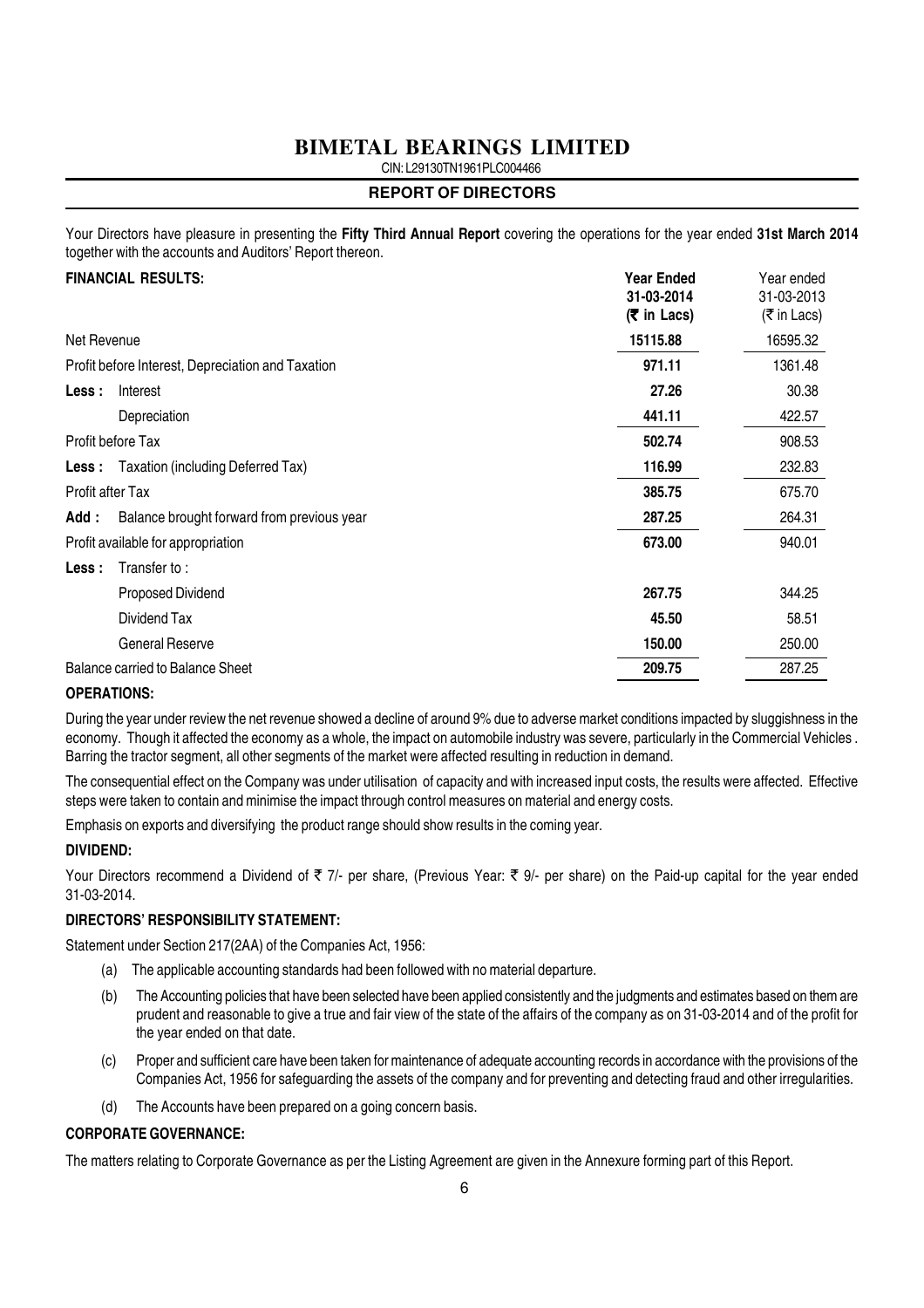#### CODE OF CONDUCT:

The Company has adopted a code of conduct for the Board of Directors and senior management of the Company and all of them have affirmed compliance of the same.

#### CEO / CFO CERTIFICATION:

As contemplated under Clause 49 of the Listing Agreement, a certificate from Mr.A.Krishnamoorthy, Chairman & Managing Director and Mr.N.Venkataraman, Chief Financial Officer was placed before the Board at the meeting held on 26-05-2014 which was read and taken on record.

#### DISCLOSURE OF PARTICULARS:

The information required under Section 217(1)(e) of the Companies Act, 1956 read with the Companies (Disclosure of Particulars in the Report of Directors), Rules 1988 is given in the Annexure forming part of this Report.

#### DIRECTORS:

Mr.S.Narayanan was appointed as a Whole-time Director effective 01-11-2012. In order to comply with the provisions of the Companies Act, 2013 his term of appointment was changed to provide for retirement by rotation.

Mr.N.P.Mani is retiring at the ensuing Annual General Meeting and being eligible, offers himself for re-appointment.

Independent Directors, Mr.P.M.Venkatasubramanian, Mr.Krishna Srinivasan and Mr.R.Vijayaraghavan are proposed to be appointed as independent directors at the ensuing Annual General Meeting for a period of five years from 23.07.2014. They are not liable to retire by rotation. The necessary resolutions are placed before the members for consideration and approval.

Mr. A.B.Avery submitted his resignation vide his letter dated 27.05.2014. He joined the Board on 01.08.1975 Mr.A.B.Avery is a Certified Public Accountant and was the former Chairman of Automotive Components Limited, Australia. Mr. A.B.Avery had vast experience in the automobile and its ancillary industries and had been associated closely with the Company and had contributed significantly to the growth of the Company. Your directors wish to place on record the valuable contribution made by Mr.A.B.Avery during his tenure as a director.

#### AUDITORS:

M/s. Price Waterhouse, Chennai the retiring Auditors are eligible for re-appointment. The Audit Committee had recommended to the Board for their re-appointment.

#### COST AUDIT:

Pursuant to Section 148 of the Companies Act, 2013, M/s.S.Mahadevan & Co., Coimbatore, practicing Cost Accountants have been appointed as Cost Auditors of the Company based on the recommendations of the Audit Committee. The remuneration payable to them has to be ratified by the members at the ensuing Annual General Meeting.

#### ACKNOWLEDGEMENT:

Your Directors wish to thank the Customers, Employees, Suppliers and Bankers for their support and co-operation extended during the year. Our thanks are due to Daido Metal Company for their co-operation. We wish to particularly thank our Shareholders for the continued support extended by them.

For and on behalf of the Board

Chennai **A. Krishnamoorthy A. Krishnamoorthy** 6th June 2014 Chairman & Managing Director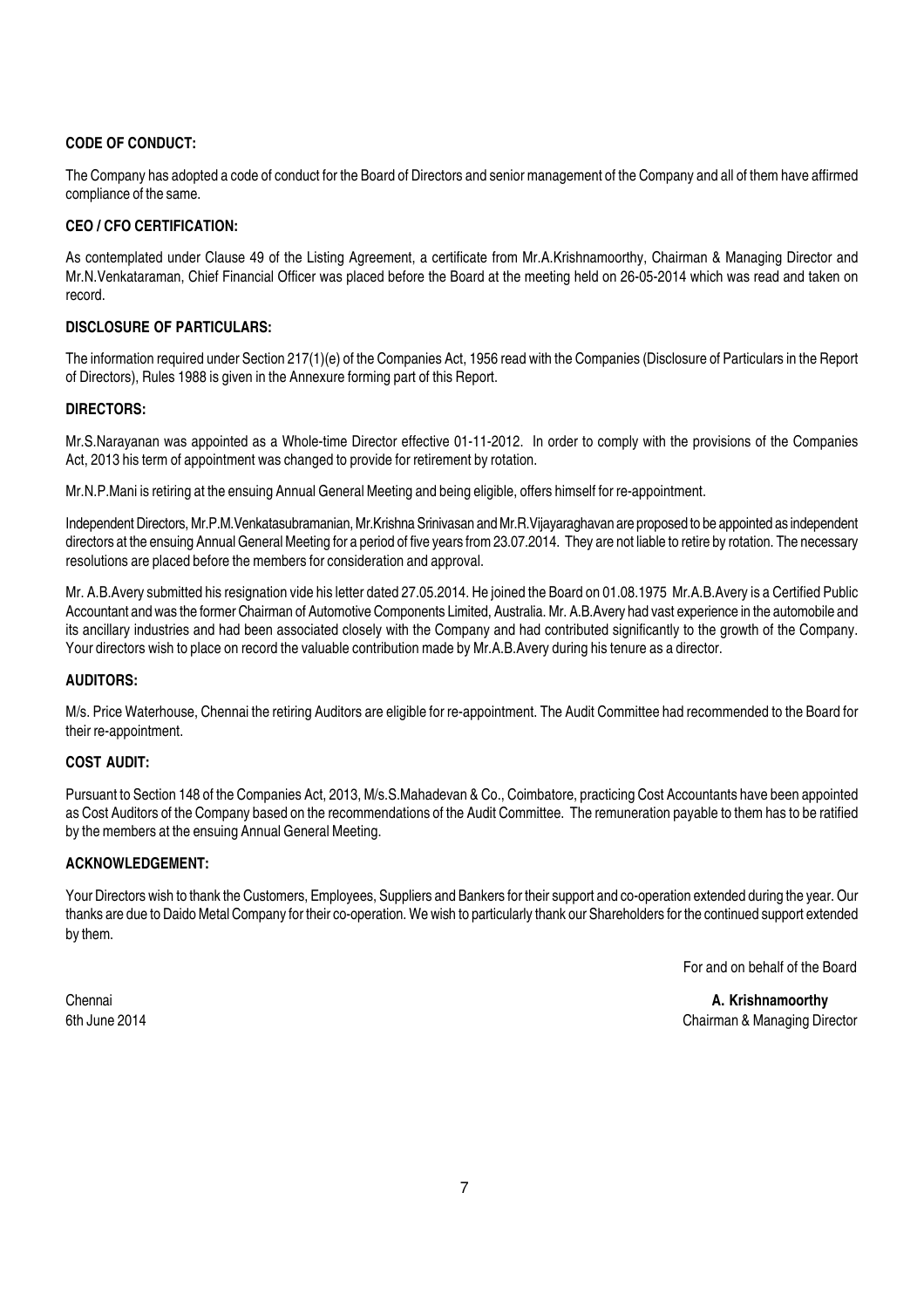#### MANAGEMENT DISCUSSION AND ANALYSIS

#### INDUSTRY STRUCTURE AND DEVELOPMENT:

Even though the economic growth slowed down significantly, India continues to be a major hub for the manufacturing of cars and vehicles and the auto component industry would continue to see a satisfactory growth in the years to come. The presence of multi-national companies in India highlight the opportunities available in our country. Their entry have already brought newer technologies in the area of material and manufacturing and continuous improvement to quality and reliability has to be a strong focus for the Company. The opportunities available for the component suppliers to cater to the domestic and export markets are increasing significantly.

#### OPPORTUNITIES AND THREATS:

Your Company has positioned itself to meet the quality parameters for new generation of vehicles conforming to Euro and other norms and to meet the specific requirements of OEMs. The issues of rising fuel prices, energy costs and other input increases has to be effectively controlled in order to remain competitive in pricing and service. Well established manufacturers with strengths in materials in our Industry will continue to be effectively addressed.

#### OUTLOOK:

The outlook for the year appears to be better than previous year in both domestic and global markets. However, the recovery is expected to be gradual more towards the later half of the year.

#### INTERNAL CONTROL SYSTEM:

The Company maintains adequate internal control systems and the internal audit is handled by M/s. Fraser & Ross, Chartered Accountants.

#### FINANCIAL PERFORMANCE:

The management of both short term and long term financial assets is expected to be satisfactory with overall measures taken by the Company. The support coming from the Company's treasury operations and the planned capital expenditure would result in improved financial performance of the Company.

#### HUMAN RESOURCES AND INDUSTRIAL RELATIONS:

During the year under review, the industrial relations in the company were cordial. The company's resource base in terms of personnel at all levels is fully engaged towards higher productivity and active participation in quality upgradation movements. The average number of employees of the company was 445 during the year.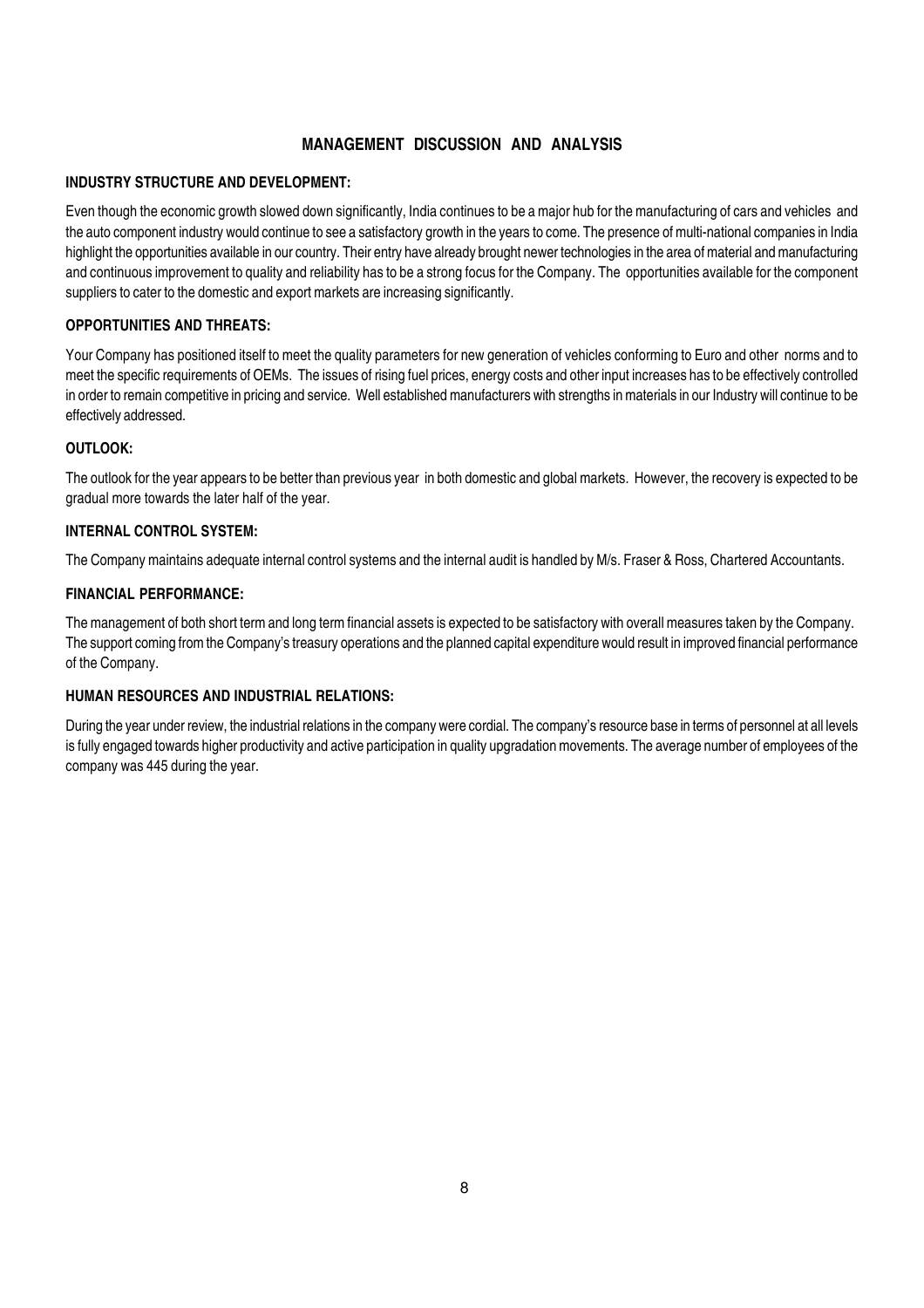CIN: L29130TN1961PLC004466

#### Annexure to Directors' Report – Report on Corporate Governance

#### 01) Company's Philosophy on code of governance :

With the aim of strengthening corporate governance the Board of Directors would continue:

To strive towards enhancement of shareholder value through prudent business management, sound business decisions and high standards of ethics with attendant transparency.

To achieve excellence in Corporate Governance by complying in all respects with the mandatory guidelines in this regard and also regularly reviewing management systems for further improvement.

#### 02) Board of Directors :

(a) The Board consisted of the following Directors as on 31-03-2014:

#### Executive Directors:

| Mr.A.Krishnamoorthy             |   | Chairman & Managing Director |
|---------------------------------|---|------------------------------|
| Mr.S.Narayanan                  |   | <b>Whole-time Director</b>   |
| <b>Non-Executive Directors:</b> |   |                              |
| Mr.N.Venkataramani              |   |                              |
| Mr.N.P.Mani                     |   |                              |
| <b>Independent Directors:</b>   |   |                              |
| Mr.A.B.Avery                    |   |                              |
| Mr.P.M.Venkatasubramanian       |   |                              |
| Mr.Krishna Srinivasan           |   |                              |
| Mr.R.Vijayaraghavan             | ٠ |                              |
|                                 |   |                              |

- (b) The Board met 5 (Five) times during the year i.e., on May 22,2013, August 14, 2013, November 14, 2013, February 13, 2014 and March 31, 2014.
- (c) The attendance by the Directors at Board Meetings and last Annual General Meeting:

| <b>Name of the Director</b> | <b>Board Meeting</b> | <b>Annual General Meeting</b> |
|-----------------------------|----------------------|-------------------------------|
| Mr.A.Krishnamoorthy         | 5                    | Attended                      |
| Mr.N.P.Mani                 | 5                    | Attended                      |
| Mr.N.Venkataramani          | 4                    | Attended                      |
| Mr.A.B.Avery                | Nil                  | Did Not Attend                |
| Mr.P.M. Venkatasubramanian  | 5                    | Attended                      |
| Mr.Krishna Srinivasan       | 4                    | Attended                      |
| Mr.R. Vijayaraghavan        | 4                    | Attended                      |
| Mr.S. Narayanan             | 4                    | Attended                      |

The time gap between two Board Meetings did not exceed 4 months. The last Annual General Meeting was held on 19.07.2013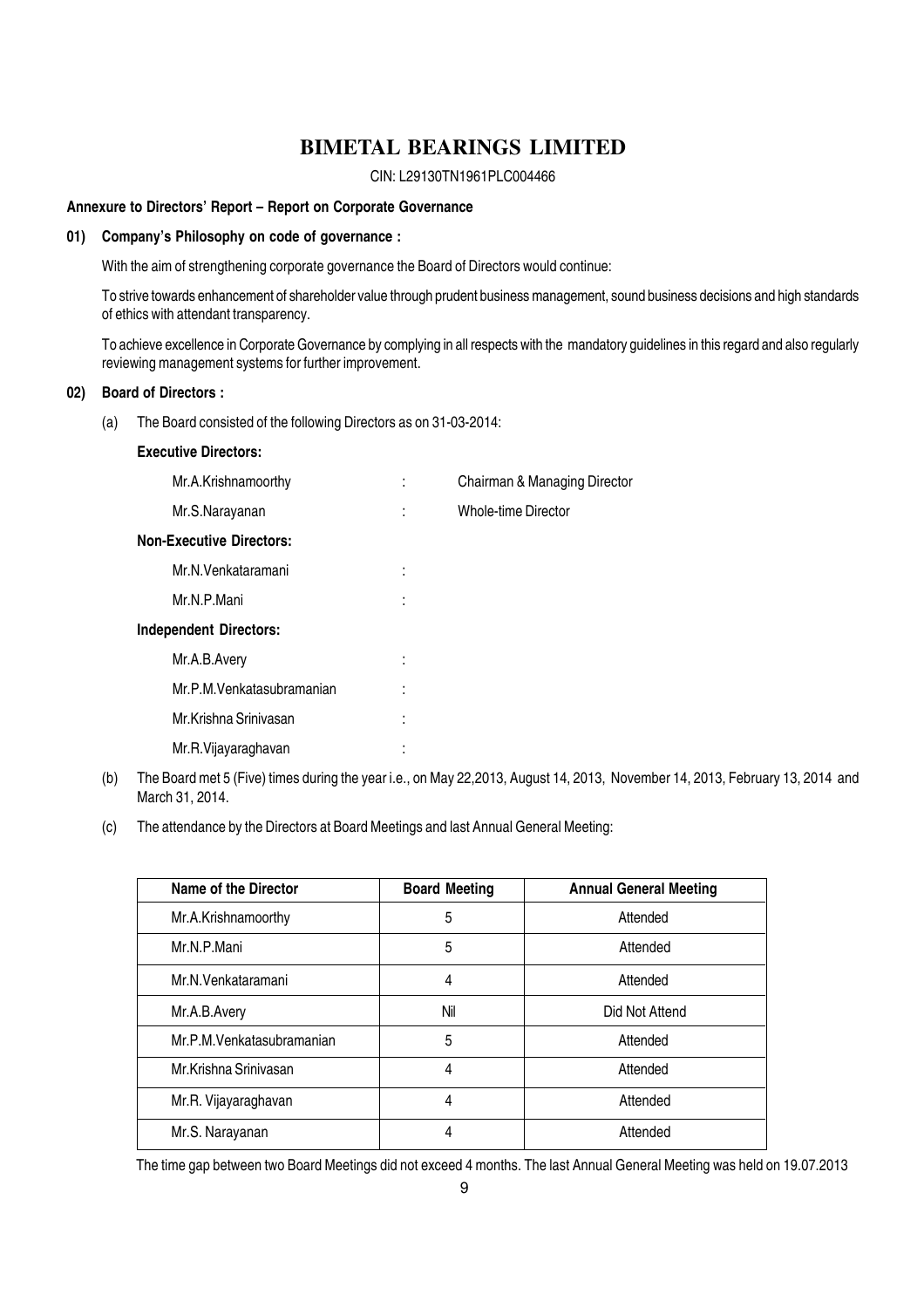(d) Directors' membership as on 31-03-2014 in the Board or Committees thereof (excluding foreign companies):

| <b>Name of the Director</b> | <b>Other Boards</b> | <b>Other Board Committees</b> |
|-----------------------------|---------------------|-------------------------------|
| Mr.A.Krishnamoorthy         | 14                  | 5 (of which 3 as Chairman)    |
| Mr.N.P.Mani                 | 2                   |                               |
| Mr.N.Venkataramani          | 15                  | 5 (of which 2 as Chairman)    |
| Mr.A.B.Avery                | <b>None</b>         | None                          |
| Mr.P.M.Venkatasubramanian   | 5                   | 9 (of which 6 as Chairman)    |
| Mr.Krishna Srinivasan       | None                | None                          |
| Mr.R. Vijayaraghavan        | 8                   | 8 (of which 3 as Chairman)    |
| Mr.S. Narayanan             |                     | None                          |

#### 03) Audit Committee:

During the year ended March 31, 2014 the Audit Committee met 4 times i.e. on May 22, 2013, August 14, 2013, November 14, 2013 and February 13, 2014 under the Chairmanship of Mr.P.M.Venkatasubramanian. Mr.K.Vidhya Shankar, Company Secretary of the Company is the Secretary of the Audit Committee. The composition of the committee and the attendance of its members are given below:

| Name of the Director         | No. of Audit Committee Meetings attended |
|------------------------------|------------------------------------------|
| Mr. P. M. Venkatasubramanian |                                          |
| Mr. N. Venkataramani         |                                          |
| Mr. Krishna Srinivasan       |                                          |
| Mr. R. Vijayaraghavan        |                                          |

#### 04) Remuneration Committee:

During the year ended March 31, 2014 the Remuneration Committee met 2 times i.e. on May 22, 2013 and March 31, 2014 under the Chairmanship of Mr.P.M.Venkatasubramanian. The scope of the Committee is to decide the remuneration payable to Executive and Non-Executive Directors apart from any reference made to it by the Board of Directors. The composition of the committee and the attendance of its members is given below:

| Name of the Director         | No. of Remuneration Committee Meetings attended |
|------------------------------|-------------------------------------------------|
| Mr. P. M. Venkatasubramanian |                                                 |
| Mr. Krishna Srinivasan       |                                                 |
| Mr. R. Vijayaraghavan        |                                                 |
| Mr. A. B. Avery              | Nil                                             |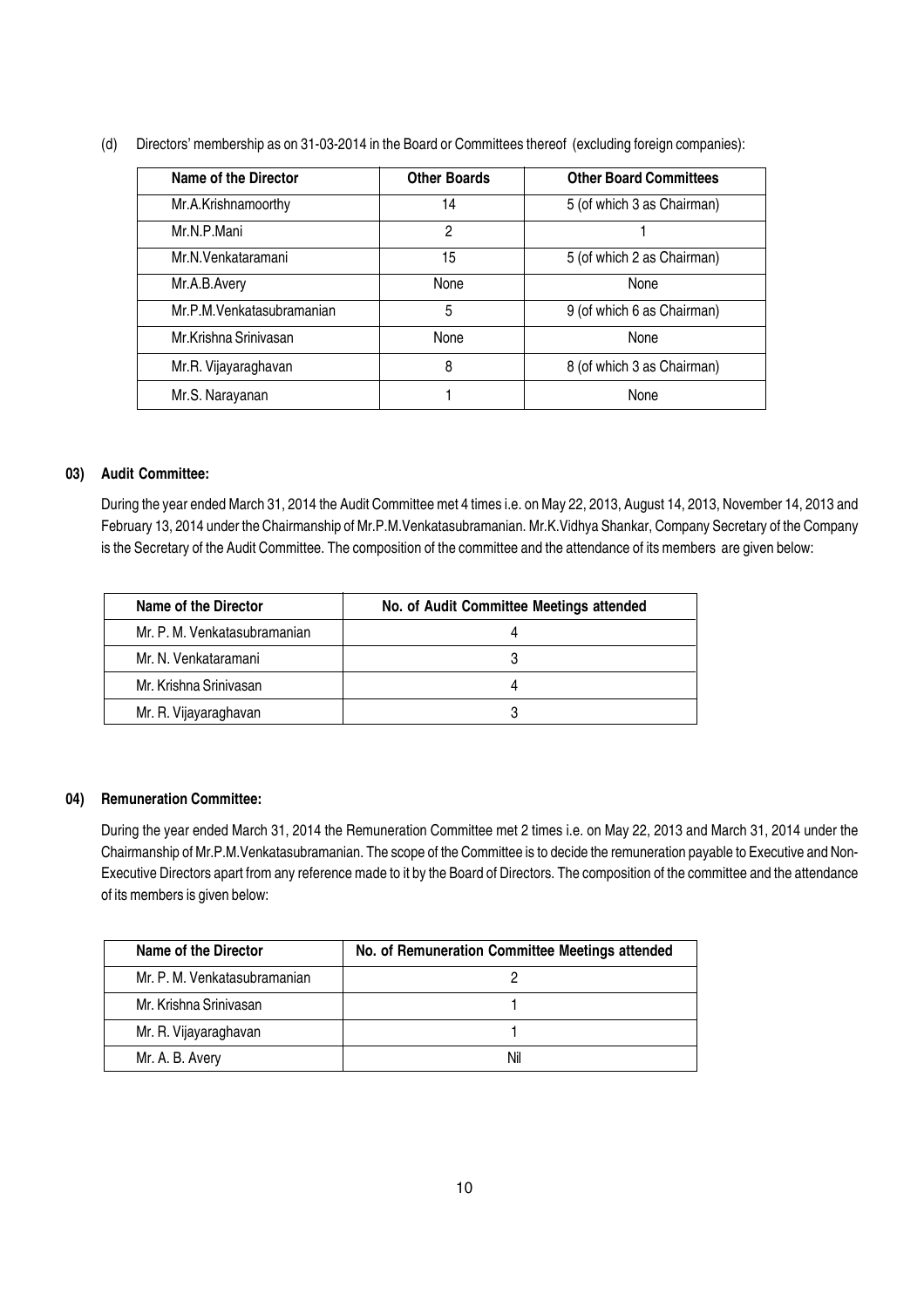| <b>Name of the Director</b>                                                                                                                                                                                                                                                                                                                                                        |                  |     | Amount<br>(5) |
|------------------------------------------------------------------------------------------------------------------------------------------------------------------------------------------------------------------------------------------------------------------------------------------------------------------------------------------------------------------------------------|------------------|-----|---------------|
| Mr. A.Krishnamoorthy (Chairman & Managing Director):                                                                                                                                                                                                                                                                                                                               |                  | 50  |               |
| <b>Fixed Component</b>                                                                                                                                                                                                                                                                                                                                                             |                  |     |               |
| Salary                                                                                                                                                                                                                                                                                                                                                                             |                  |     | 24,00,000/-   |
| Contribution to Provident & Other Funds / Other Benefits                                                                                                                                                                                                                                                                                                                           |                  |     | 5,35,000/-    |
| Variable Component - Performance based Commission                                                                                                                                                                                                                                                                                                                                  |                  |     | Nil           |
| $Sub - Total (a)$                                                                                                                                                                                                                                                                                                                                                                  |                  | 50  | 29,35,000/-   |
| The Company had entered into a service agreement with Mr. A. Krishnamoorthy,<br>Chairman & Managing Director for a period of 5 years effective 01-04-2010 terminable by<br>either party by giving three calendar months' notice in writing. No severance fee is payable<br>upon termination. He has been re-appointed for a period of 5 years with the approval of<br>the members. |                  |     |               |
| Mr.S.Narayanan, Whole-time Director:                                                                                                                                                                                                                                                                                                                                               |                  | 400 |               |
| <b>Fixed Component</b>                                                                                                                                                                                                                                                                                                                                                             |                  |     |               |
| Salary                                                                                                                                                                                                                                                                                                                                                                             |                  |     | 19,80,000/-   |
| Contribution to Provident & Other Funds / Other Benefits                                                                                                                                                                                                                                                                                                                           |                  |     | 27,56,245/-   |
| Variable Component - Performance Bonus.                                                                                                                                                                                                                                                                                                                                            |                  |     | Nil           |
| Sub - Total (b)                                                                                                                                                                                                                                                                                                                                                                    |                  |     | 47,36,245/-   |
| The Company had entered into a service agreement with Mr.S.Narayanan, Whole-time Director for<br>a period of 3 years effective 01-11-2012 terminable by either party by giving three calendar months'<br>notice in writing. No severance fee is payable upon termination.                                                                                                          |                  |     |               |
| Remuneration paid to Non-Executive Directors :                                                                                                                                                                                                                                                                                                                                     | Sitting Fees (₹) |     | Commission    |
| Mr.N.Venkataramani                                                                                                                                                                                                                                                                                                                                                                 | 45,000/-         | 150 | 1,20,000/     |
| Mr.A.B.Avery                                                                                                                                                                                                                                                                                                                                                                       |                  |     |               |
| Mr.P.M.Venkatasubramanian                                                                                                                                                                                                                                                                                                                                                          | 55,000/-         |     | 1,32,000/-    |
| Mr.Krishna Srinivasan                                                                                                                                                                                                                                                                                                                                                              | 45,000/-         |     | 1,20,000/-    |
| Mr.R.Vijayaraghavan                                                                                                                                                                                                                                                                                                                                                                | 40,000/-         |     | 1,20,000/-    |
| Mr.N.P.Mani                                                                                                                                                                                                                                                                                                                                                                        | 35,000/-         |     | 93,000/-      |
| Sub-Total (c)                                                                                                                                                                                                                                                                                                                                                                      | 2,20,000/-       | 150 | 5,85,000/-    |
| Grand Total (a+b+c)                                                                                                                                                                                                                                                                                                                                                                | 2,20,000/-       | 600 | 82,56,245/-   |

The details of the remuneration payable / paid to Executive and Non-Executive Directors for the year ended 31-03-2014 are given below:

The basis of payment of sitting fees to Non-Executive Directors would depend on the number of meetings attended. There has been no material pecuniary relationship other than as shown above between the Company and the Non-Executive Directors during the year. The Company has not introduced stock option scheme.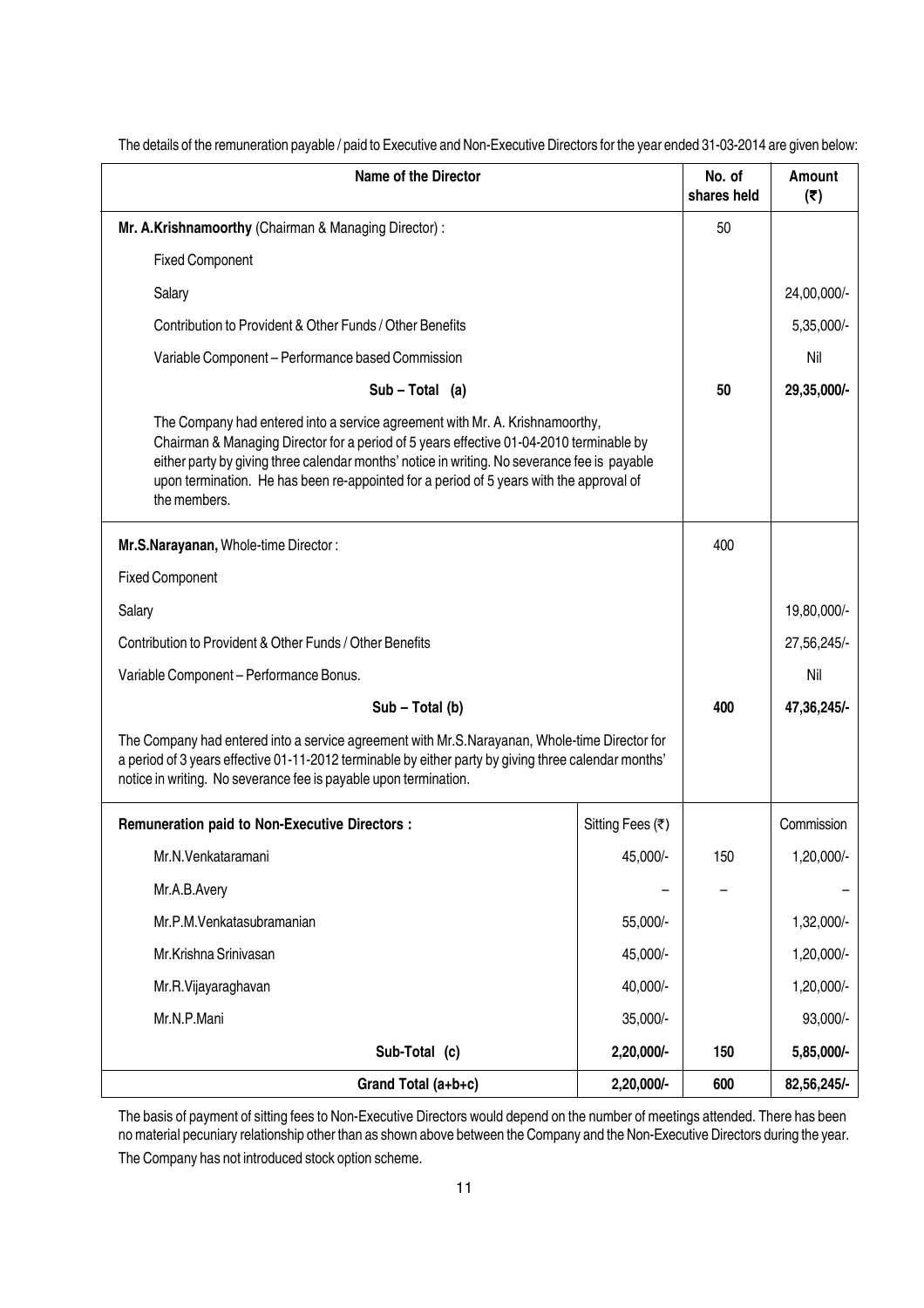#### 05) Shareholders Committee:

The Share Transfer and Share holders / Investors Grievance Committee is functioning under the chairmanship of Mr.N.Venkataramani, Director alongwith Mr.A.Krishnamoorthy, Chairman & Managing Director, Mr.N.P.Mani, Director and Mr.S.Narayanan, Whole-time Director as members of this Committee. Mr.K. Vidhya Shankar, Company Secretary is the Compliance Officer of the Company in matters relating to share holders, Stock Exchanges, SEBI and other related regulatory matters. During the year 10 (Ten) complaints / request letters were received from share holders all of which were satisfactorily disposed off. No Complaint was pending on 31-03-2014. As on that date there were no pending share transfers.

#### 06) General Body Meetings:

(a) Details of location and time where last three Annual General Meetings were held :

| Year            | Location                     | Date and Time              |
|-----------------|------------------------------|----------------------------|
| 50th AGM - 2011 | New Woodlands Hotel, Chennai | July 27, 2011 – 10.00 a.m. |
| 51st AGM - 2012 | Naradha Gana Sabha, Chennai  | July 23, 2012 - 10.30 a.m. |
| 52nd AGM - 2013 | New Woodlands Hotel, Chennai | July 19, 2013 - 10.15 a.m. |

- (b) At the Annual General Meeting held on 23-07-2012, special resolutions were passed for approving the re-appointment for a period of One Year from 01-11-2011 and payment of remuneration to Mr.N.P.Mani, Whole time Director and for the payment of 1% commission on the net profit of the Company to non-executive Directors for a period of 5 years effective 01-04-2012 and at the AGM held on 19-07-2013, special resolutions were passed for the appointment and payment of remuneration to Mr.S.Narayanan, whole-time Director for a period of 3 years with effect from 01-11-2012.
- (c) There has been no use of postal ballots so far.

#### 07) Disclosures:

- (a) There have been no materially significant related party transactions with the company's promoters, directors, the management, its subsidiaries or relatives which may have potential conflict with the interest of the company at large. The details of related party transactions as stated in Note No.41 of notes to Accounts have been reviewed by the Audit Committee.
- (b) There has been no instances of non-compliance by the Company on any matters related to the capital markets, nor have any penalty/ strictures been imposed on the Company by the stock exchanges or SEBI or any other statutory authority on such matters. The Company has complied with all mandatory requirements prescribed under Clause 49 of the Listing Agreement. The Company has also complied with a few non-mandatory requirements.
- (c) Mr.A.Krishnamoorthy, Chairman & Managing Director and Mr.N.Venkataramani, Director are related to each other.

#### 08) Means of Communication:

- (a) Quarterly results are normally published in "The Economic Times" (English) and "Dinamalar" (Tamil). They are also available in the company's website www.bimite.co.in
- (b) The Management Discussion and Analysis Report are part of the Annual Report.

#### 09) GENERAL SHAREHOLDER INFORMATION:

(a) Financial Calendar: Financial Year : 1st April to 31st March

| Annual General Meeting                                                  | Date: 23-07-2014                                         |
|-------------------------------------------------------------------------|----------------------------------------------------------|
|                                                                         | Time: 10.15 a.m.                                         |
|                                                                         | Venue: New Woodlands Hotel,<br>Mylapore, Chennai 600 004 |
| Unaudited results for the Quarter ending June 30, 2014                  | On or before 14th August 2014                            |
| Unaudited results for the Quarter / Half Year ending September 30, 2014 | On or before 14th November 2014                          |
| Unaudited results for the Quarter ending December 31, 2014              | On or before 14th February 2015                          |
| Audited Results for the year ending March 31, 2015.                     | During the month of May / June 2015                      |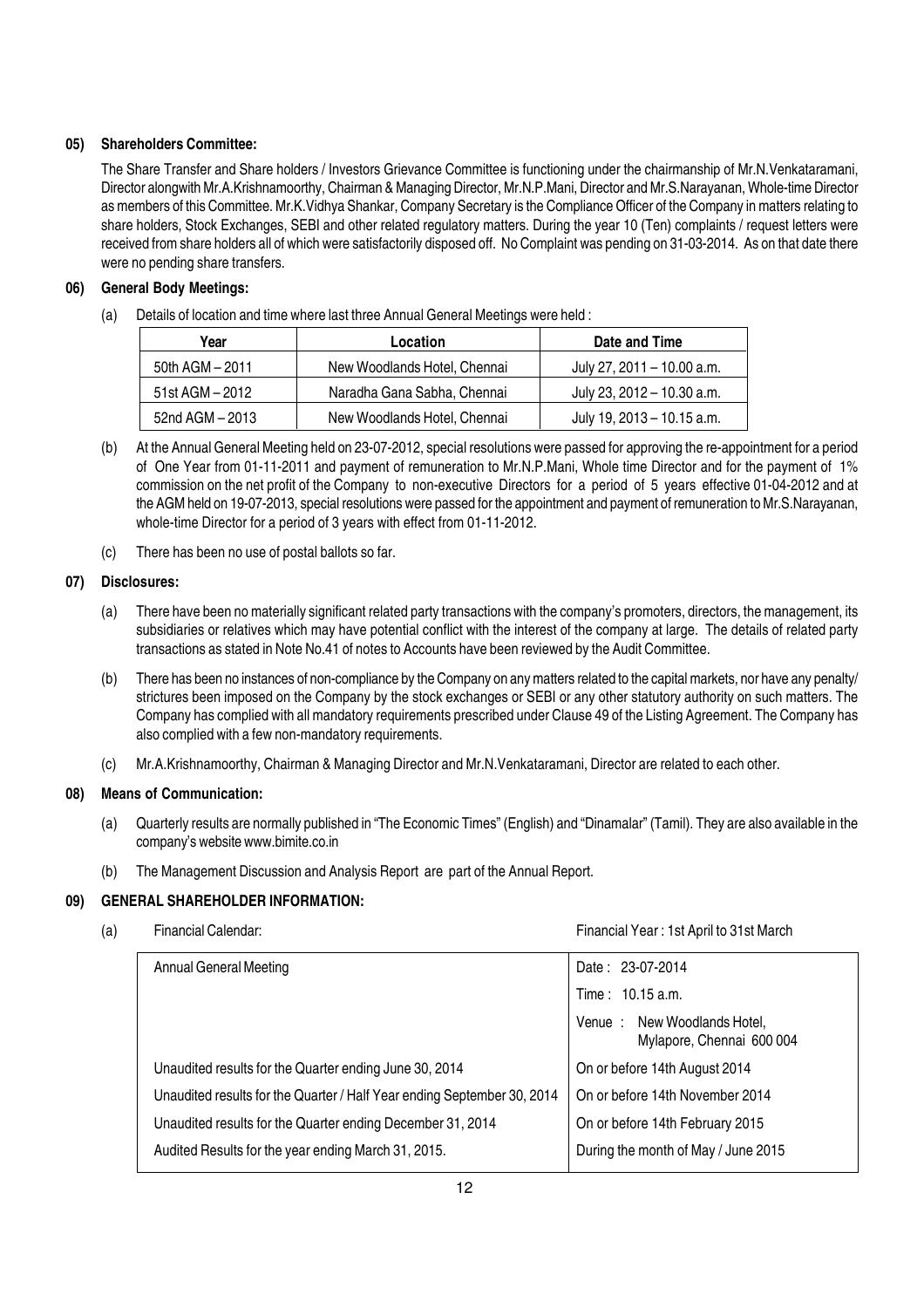#### (b) Others:

| Date of Book Closure       | 15-07-2014 to 23-07-2014                                                                    |
|----------------------------|---------------------------------------------------------------------------------------------|
| Dividend Payment date      | From 08-08-2014                                                                             |
| Listing on Stock Exchanges | The Bombay Stock Exchange Limited, Mumbai and<br>The Madras Stock Exchange Limited, Chennai |
| Stock code                 | MSE - BIMET BEAR / BSE - 505681                                                             |

#### (c) Market price data of the Company's shares in the Stock Exchanges :

| Month            | The Bombay Stock Exchange Limited |           |                          | Madras Stock Exchange Limited |  |
|------------------|-----------------------------------|-----------|--------------------------|-------------------------------|--|
|                  | High $(₹)$                        | Low $(₹)$ | High $(\overline{\tau})$ | Low $(₹)$                     |  |
| April 2013       | 219.00                            | 181.00    |                          |                               |  |
| May 2013         | 259.90                            | 190.05    |                          |                               |  |
| June 2013        | 227.00                            | 198.00    |                          |                               |  |
| <b>July 2013</b> | 210.00                            | 186.00    |                          |                               |  |
| August 2013      | 195.90                            | 172.00    |                          |                               |  |
| September 2013   | 194.50                            | 172.05    | No tranding took place   |                               |  |
| October 2013     | 205.00                            | 182.10    | during the year          |                               |  |
| November 2013    | 199.80                            | 184.00    |                          |                               |  |
| December 2013    | 212.00                            | 192.00    |                          |                               |  |
| January 2014     | 234.90                            | 207.30    |                          |                               |  |
| February 2014    | 225.00                            | 195.00    |                          |                               |  |
| March 2014       | 248.00                            | 198.00    |                          |                               |  |

#### (d) Performance in comparison to broad-based indices :

| Month            | <b>BSE</b> Indices |          |                     | <b>Bimetal Share Price (BSE)</b> |
|------------------|--------------------|----------|---------------------|----------------------------------|
|                  | High               | Low      | High $(\bar{\tau})$ | Low $(₹)$                        |
| April 2013       | 19622.68           | 18144.22 | 219.00              | 181.00                           |
| May 2013         | 20443.62           | 19451.26 | 259.90              | 190.05                           |
| June 2013        | 19860.19           | 18467.16 | 227.00              | 198.00                           |
| <b>July 2013</b> | 20351.06           | 19126.82 | 210.00              | 186.00                           |
| August 2013      | 19569.20           | 17448.71 | 195.90              | 172.00                           |
| September 2013   | 20739.69           | 18166.71 | 194.50              | 172.05                           |
| October 2013     | 21205.44           | 19264.72 | 205.00              | 182.10                           |
| November 2013    | 21321.53           | 20137.67 | 199.80              | 184.00                           |
| December 2013    | 21483.74           | 20568.70 | 212.00              | 192.00                           |
| January 2014     | 21409.66           | 20343.78 | 234.90              | 207.30                           |
| February 2014    | 21140.51           | 19963.12 | 225.00              | 195.00                           |
| March 2014       | 22467.21           | 20920.98 | 248.00              | 198.00                           |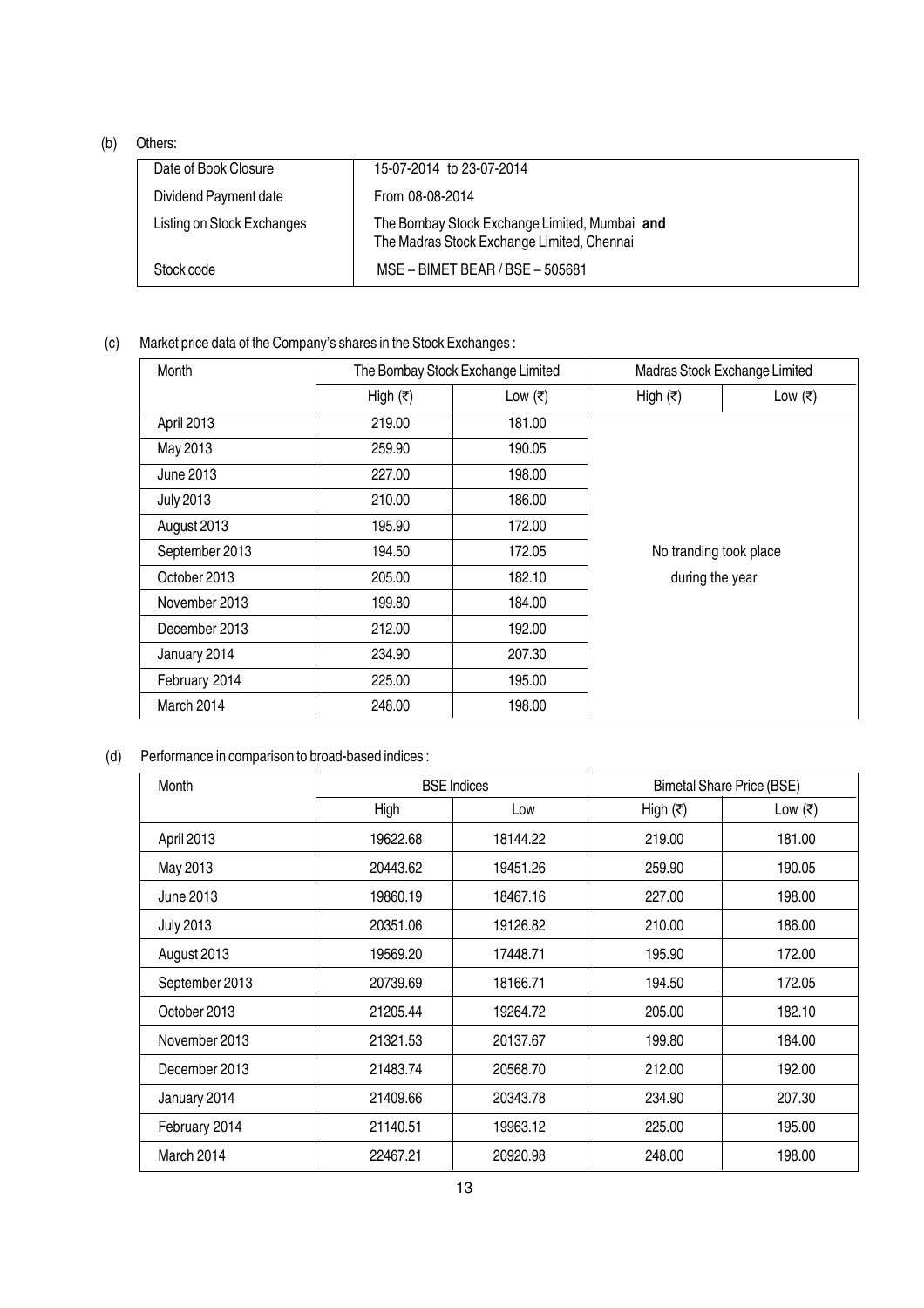#### (e) Registrars and Share Transfer Agents :

M/s.GNSA Infotech Limited, Chennai are the company's common Registrars and Share Transfer Agents for handling the share transfer work (for shares held in physical and demat form). Their contact address is given below:

GNSA Infotech Limited, The Contract Contract Ph.: (044) 4296 2025 Nelson Chambers, "F"- Block E-Mail: sta@gnsaindia.com No.115, Nelson Manickam Raod, Aminthakarai, Chennai – 600 029.

STA Department, 4th Floor, STA Department, 4th Floor, Contact Person : Mr.N.Krishnakumar, Director

(f) Share Transfer System :

Share Transfer Committee has directors, officers and representatives of the Share Transfer Agents. In order to ensure speedy attention, a Sub-Committee has been formed to attend to transfers and investors related subject. The Sub-Committee meets once in every 15 working days. Shares of the Company are also processed in the demat form. Secretarial Auditors verify the transactions placed before the Committee.

(g) Distribution of Shareholding :

| Category                                |                    | As on 31-03-2014 | As on 31-03-2013 |              |  |
|-----------------------------------------|--------------------|------------------|------------------|--------------|--|
|                                         | <b>Shares Held</b> | % on Capital     | Shares Held      | % on Capital |  |
| Bodies Corporate in the same management | 28,63,926          | 74.87            | 28,63,926        | 74.87        |  |
| Directors & their Relatives             | 600                | 0.02             | 600              | 0.02         |  |
| <b>Public Financial Institutions</b>    | 209                | 0.01             | 209              | 0.01         |  |
| Non-Residents                           | 7,889              | 0.21             | 7.364            | 0.19         |  |
| <b>Other Bodies Corporate</b>           | 34,072             | 0.89             | 56,765           | 1.48         |  |
| Other resident Public shareholders      | 9,18,304           | 24.00            | 8,96,136         | 23.43        |  |
| Total                                   | 38,25,000          | 100.00           | 38,25,000        | 100.00       |  |

| Number of<br><b>Shares</b> | No. of<br><b>Shareholders</b> | Percentage | <b>Total number</b><br>of shares | Percentage |
|----------------------------|-------------------------------|------------|----------------------------------|------------|
| <b>Upto 1000</b>           | 6,916                         | 98.75      | 6,02,669                         | 15.76      |
| $1001 - 2000$              | 45                            | 0.64       | 61,992                           | 1.62       |
| $2001 - 3000$              | 17                            | 0.24       | 41,467                           | 1.09       |
| $3001 - 4000$              | 5                             | 0.07       | 18,091                           | 0.47       |
| $4001 - 5000$              | 6                             | 0.09       | 27,651                           | 0.72       |
| $5001 - 10000$             | 5                             | 0.07       | 41,495                           | 1.08       |
| Above 10000                | 10                            | 0.14       | 30,31,635                        | 79.26      |
| Total                      | 7,004                         | 100.00     | 38,25,000                        | 100.00     |

(h) Dematerialisation of shares:

The Company's shares are already available in the dematerialised form and the ISIN Number allotted to the company is INE469A01019. At present, the Company's shares are to be traded compulsorily in the Demat form only. As on 31-03-2014, out of the total number of 38,25,000 shares, 35,56,763 Shares (92.99%) are in dematerialized form.

(i) The company does not have any outstanding GDRs / ADRs / Warrants or any other convertible instruments.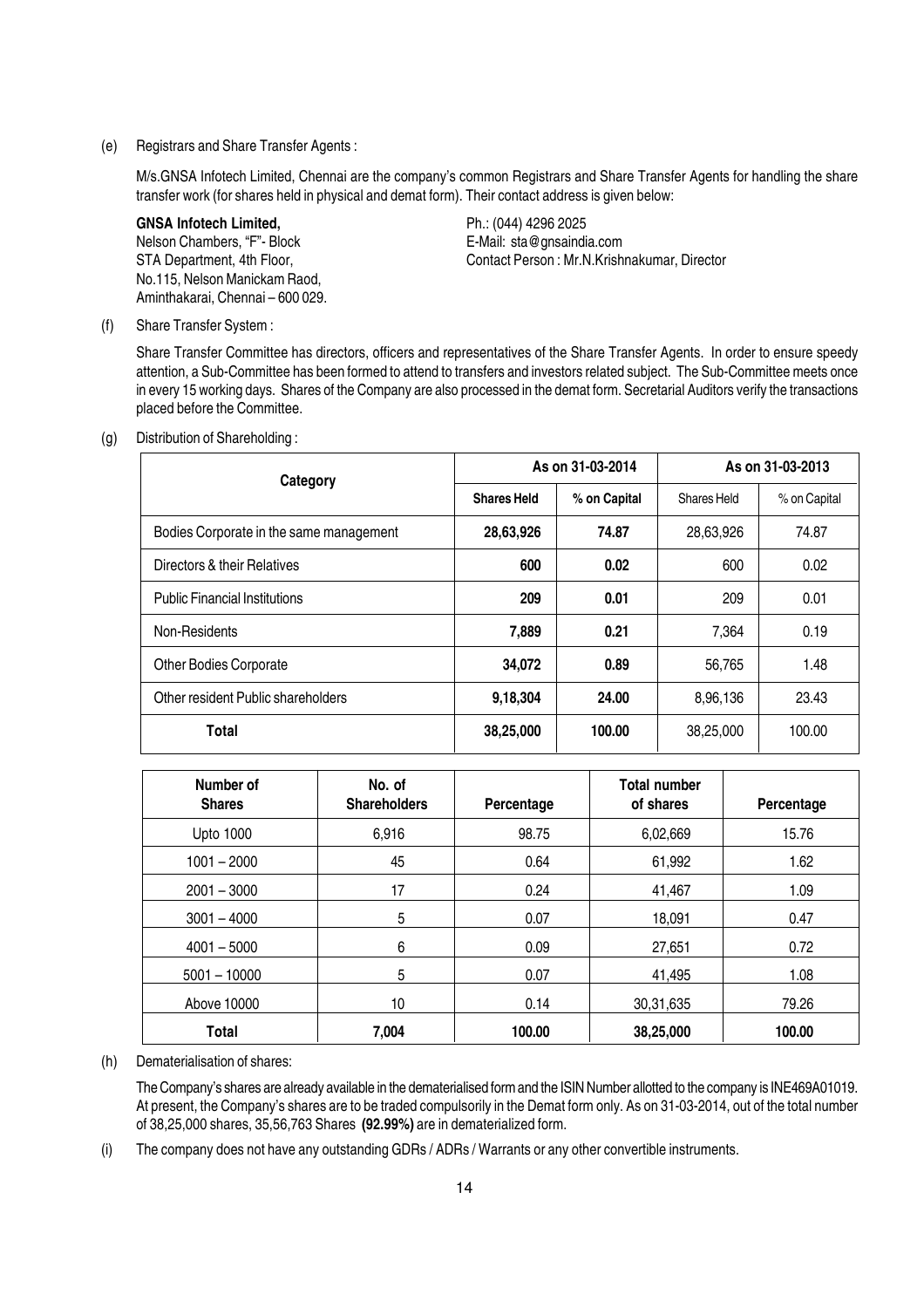(j) Plant locations :

| Strip Mill / Powder Plants | Huzur Gardens, Sembium, Chennai - 600 011                                   |
|----------------------------|-----------------------------------------------------------------------------|
| <b>Bearing Plants</b>      | 371, Marudhamalai Road, Coimbatore - 641 041                                |
|                            | Hosur-Krishnagiri Road, Hosur East - 635 125                                |
| <b>Bushing Plant</b>       | 5/186, Old Mahabalipuram Road, Oggiyam,<br>Thoraipakkam, Chennai - 600 096. |

(k) Address for Correspondence :

For all matters relating to Shares, Fixed Deposits and Investors' Grievance:

Mr. K. Vidhya Shankar Company Secretary Bimetal Bearings Limited No.18, Race Course Road, Coimbatore - 641 018 Tel. Nos. : (0422) 222 2228 / 222 0126 E - Mail : vidhyashankar@bimite.co.in

#### NON-MANDATORY REQUIREMENTS:

The non-mandatory requirements as detailed in Clause 49 of the Listing Agreement have been complied with to the extent as detailed in the above paragraphs.

#### AUDITORS' CERTIFICATE REGARDING COMPLIANCE OF CONDITIONS OF CORPORATE GOVERNANCE UNDER CLAUSE 49 OF THE LISTING AGREEMENT

#### To the members of Bimetal Bearings Limited

We have examined the compliance of the conditions of Corporate Governance by Bimetal Bearings Limited for the year ended March 31, 2014 as stipulated in clause 49 of the Listing Agreements of the said Company with Stock Exchanges in India.

The Compliance of conditions of Corporate Governance is the responsibility of the Company's management. Our examination was carried out in accordance with the Guidance Note on certification of Corporate Governance [As stipulated in Clause 49 of the Listing Agreement], issued by the Institute of Chartered Accountants of India and was limited to procedures and implementation thereof, adopted by the Company for ensuring the compliance of the conditions of Corporate Governance. It is neither an audit nor an expression of opinion on the financial statements of the Company.

In our opinion and to the best of our information and according to the explanations given to us, we certify that the Company has broadly complied with the conditions of Corporate Governance as stipulated in the above mentioned Listing Agreements.

We state that such compliance is neither an assurance as to the future viability of the Company nor the efficiency or effectiveness with which the management has conducted the affairs of the Company.

> For Price Waterhouse Firm Registration Number: 301112E Chartered Accountants

Pinaki Chowdhury May 26, 2014 Membership Number : 057572

Kolkata Partner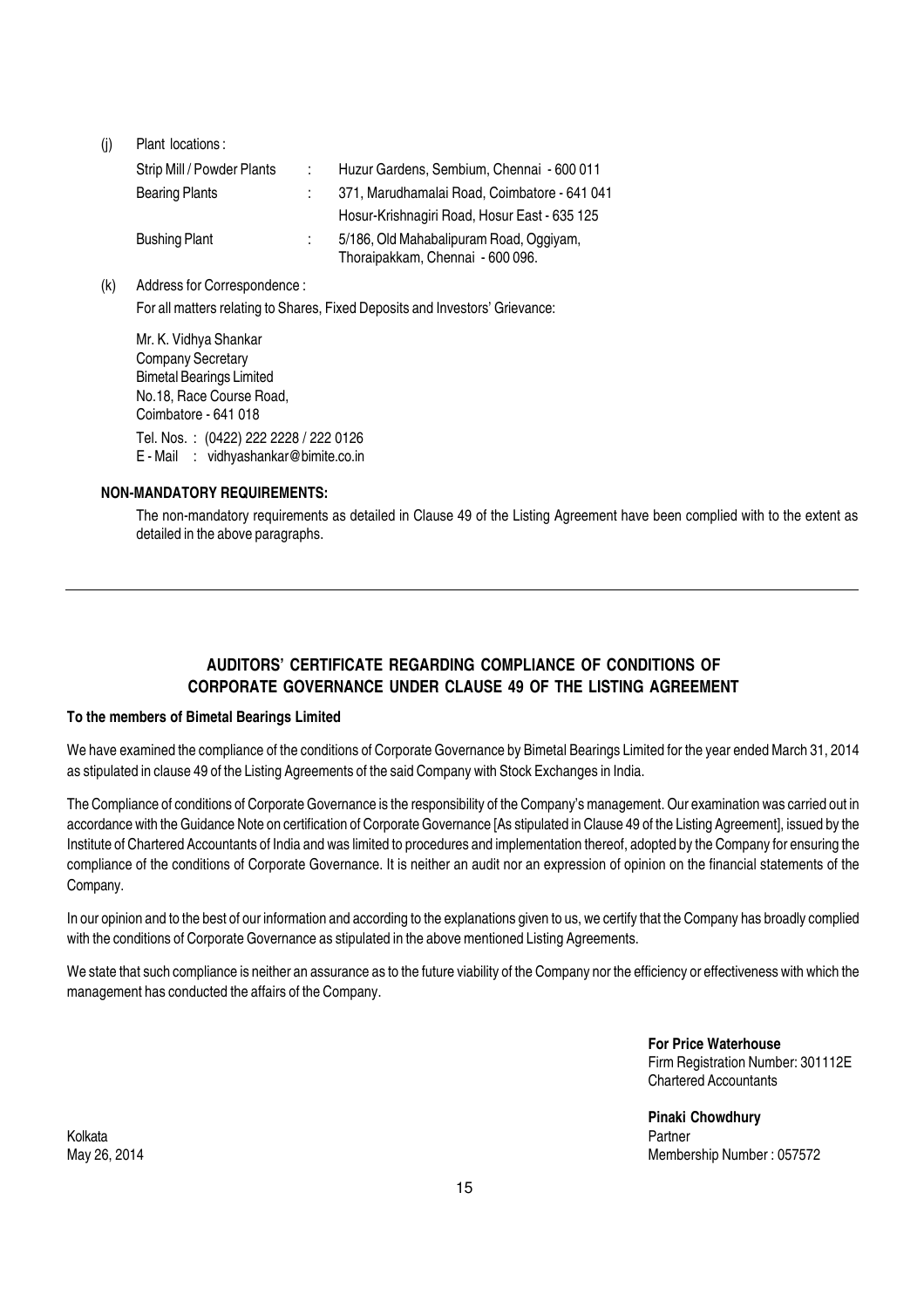#### ANNEXURE TO THE DIRECTORS' REPORT FOR THE YEAR ENDED 31-03-2014

Statement containing particulars pursuant to the Companies (Disclosure of particulars in the report of the Board of Directors), Rules, 1988.

#### 1. CONSERVATION OF ENERGY :

The Company continues its efforts to improve energy conservation based on recommendations arising out of the Energy Audit.

#### 2. TECHNOLOGY ABSORPTION

#### (A) Research and Development (R&D) :

- (1) Specific areas in which R & D is carried out by the Company
	- Development of High performance bearing materials and overlay plating for in-house manufacture of bearings for new generation engines.
	- Development and introduction of bearings for new generation of engines and upgraded versions of engines introduced in Indian and international markets.
	- Support to OEMs on development and testing of bearings and bearing materials.
	- Import substitution
	- Improvements in manufacturing process and materials technology to improve the quality, productivity and reliability.
- (2) Benefits derived as a result of the above R & D
	- Expansion of the range of products manufactured, reduced imports due to import substitution and improved quality and productivity.
- (3) Future plan of action :
	- Improvement in manufacturing process and materials technology.
- (4) Expenditure in R & D :

| (a) Capital                                        | ₹ 27.77.153  |
|----------------------------------------------------|--------------|
| (b) Recurring                                      | ₹ 79.88.811  |
| (c) Total                                          | ₹1.07.65.964 |
| (d) Total R & D expenditure as a % of net turnover | $0.76\%$     |

#### (B) Technology Absorption, Adaptation and innovation :

The manufacturing process and materials technology for newer materials.

Technology imported during the last FIVE years

|    |     | (a) | Technology imported                                             | ٠<br>$\mathbf{r}$         | Not applicable                                         |
|----|-----|-----|-----------------------------------------------------------------|---------------------------|--------------------------------------------------------|
|    |     | (b) | Year of import                                                  | $\bullet$<br>$\mathbf{r}$ | Not applicable                                         |
|    |     | (c) | Has the technology been fully absorbed                          | ٠                         | Not applicable                                         |
| 3. |     |     | Foreign Exchange Earnings & Outgo:                              |                           |                                                        |
|    | ъ.  |     | Activities relating to exports                                  | $\bullet$<br>$\mathbf{r}$ |                                                        |
|    | 2.  |     | Initiatives taken to increase exports                           | ٠<br>$\bullet$            | The Company is continuously pursuing new opportunities |
|    | 3.  |     | Development of new export market for Products & Services; and : |                           | to further improve market presence                     |
|    | 4.  |     | <b>Export Plan</b>                                              | ٠<br>$\mathbf{r}$         |                                                        |
| 4. |     |     | Total Foreign Exchange used and earned :                        |                           |                                                        |
|    | (a) |     | Foreign Exchange Used                                           | ٠                         | Refer Note No.33 & 34                                  |
|    | (b) |     | Foreign Exchange Earned                                         | ٠                         | Refer Note No. 35                                      |
|    |     |     |                                                                 |                           |                                                        |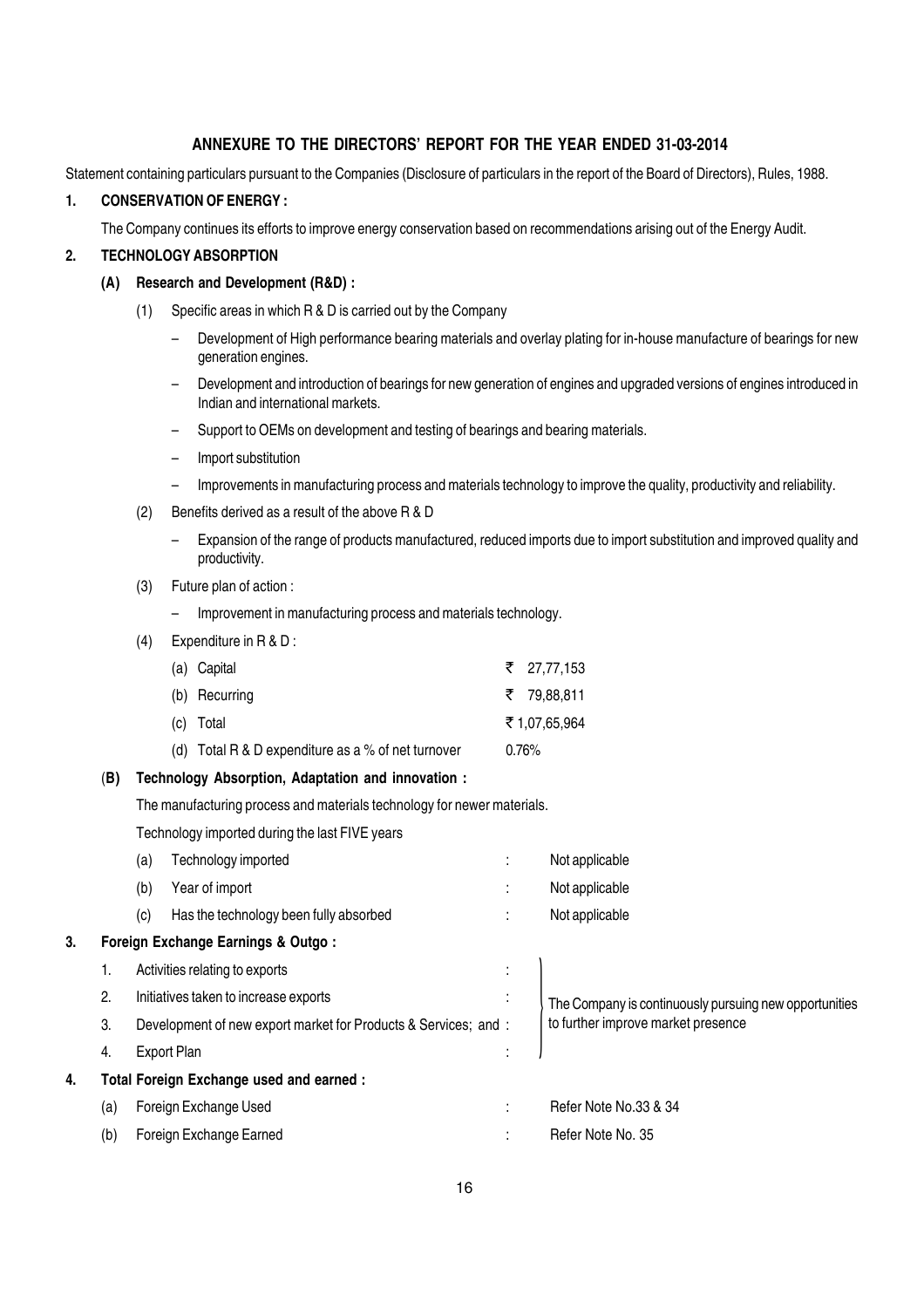#### INDEPENDENT AUDITORS' REPORT

#### To the Members of Bimetal Bearings Limited

#### Report on the Financial Statements

1. We have audited the accompanying financial statements of Bimetal Bearings Limited (the "Company"), which comprise the Balance Sheet as at March 31, 2014, and the Statement of Profit and Loss and Cash Flow Statement for the year then ended, and a summary of significant accounting policies and other explanatory information, which we have signed under reference to this report.

#### Management's Responsibility for the Financial Statements

2. The Company's Management is responsible for the preparation of these financial statements that give a true and fair view of the financial position, financial performance and cash flows of the Company in accordance with the Accounting Standards notified under the Companies Act, 1956 (the "Act") read with the General Circular 15/2013 dated September 13, 2013 of the Ministry of Corporate Affairs in respect of Section 133 of the Companies Act, 2013. This responsibility includes the design, implementation and maintenance of internal control relevant to the preparation and presentation of the financial statements that give a true and fair view and are free from material misstatement, whether due to fraud or error.

#### Auditors' Responsibility

- 3. Our responsibility is to express an opinion on these financial statements based on our audit. We conducted our audit in accordance with the Standards on Auditing and other applicable authoritative pronouncements issued by the Institute of Chartered Accountants of India. Those Standards require that we comply with ethical requirements and plan and perform the audit to obtain reasonable assurance about whether the financial statements are free from material misstatement.
- 4. An audit involves performing procedures to obtain audit evidence, about the amounts and disclosures in the financial statements. The procedures selected depend on the auditors' judgment, including the assessment of the risks of material misstatement of the financial statements, whether due to fraud or error. In making those risk assessments, the auditors consider internal control relevant to the Company's preparation and fair presentation of the financial statements in order to design audit procedures that are appropriate in the circumstances, but not for the purpose of expressing an opinion on the effectiveness of the entity's internal control. An audit also includes evaluating the appropriateness of accounting policies used and the reasonableness of the accounting estimates made by Management, as well as evaluating the overall presentation of the financial statements.
- 5. We believe that the audit evidence we have obtained is sufficient and appropriate to provide a basis for our audit opinion.

#### **Opinion**

- 6. In our opinion, and to the best of our information and according to the explanations given to us, the accompanying financial statements, give the information required by the Act in the manner so required and give a true and fair view in conformity with the accounting principles generally accepted in India:
	- (a) in the case of the Balance Sheet, of the state of affairs of the Company as at March 31, 2014;
	- (b) in the case of the Statement of Profit and Loss, of the profit for the year ended on that date; and
	- (c) in the case of the Cash Flow Statement, of the cash flows for the year ended on that date.

#### Report on Other Legal and Regulatory Requirements

7. As required by 'the Companies (Auditor's Report) Order, 2003', as amended by 'the Companies (Auditor's Report) (Amendment) Order, 2004', issued by the Central Government of India in terms of sub-section (4A) of section 227 of the Act (hereinafter referred to as the "Order"), and on the basis of such checks of the books and records of the Company as we considered appropriate and according to the information and explanations given to us, we give in the Annexure a statement on the matters specified in paragraphs 4 and 5 of the Order.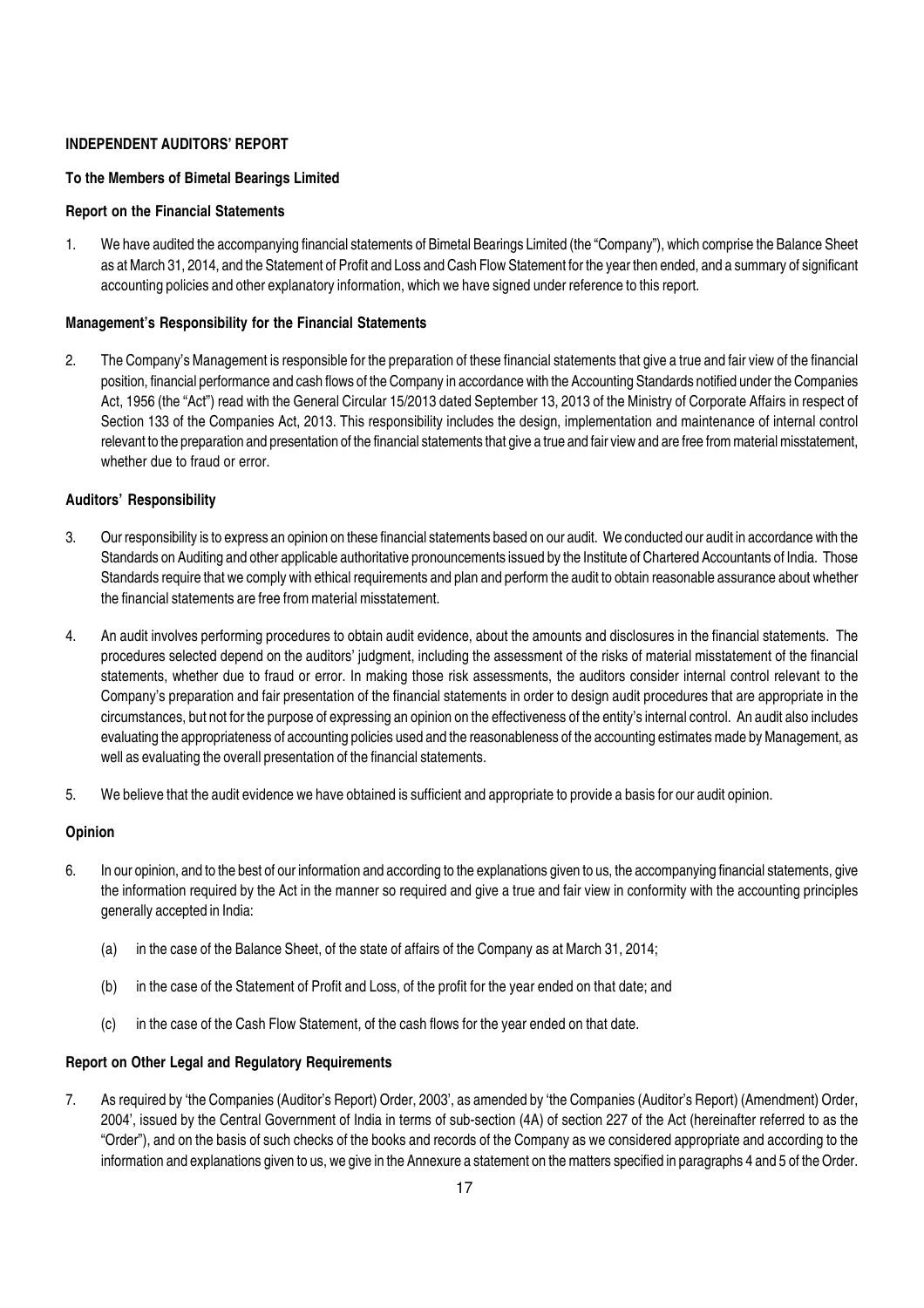- 8. As required by section 227(3) of the Act, we report that:
	- (a) We have obtained all the information and explanations which, to the best of our knowledge and belief, were necessary for the purpose of our audit;
	- (b) In our opinion, proper books of account as required by law have been kept by the Company so far as appears from our examination of those books;
	- (c) The Balance Sheet, Statement of Profit and Loss, and Cash Flow Statement dealt with by this Report are in agreement with the books of account;
	- (d) In our opinion, the Balance Sheet, Statement of Profit and Loss, and Cash Flow Statement dealt with by this report comply with the Accounting Standards notified under the Companies Act, 1956 read with the General Circular 15/2013 dated September 13, 2013 of the Ministry of Corporate Affairs in respect of Section 133 of the Companies Act, 2013;
	- (e) On the basis of written representations received from the directors as on March 31, 2014, and taken on record by the Board of Directors, none of the directors is disqualified as on March 31, 2014, from being appointed as a director in terms of clause (g) of sub-section (1) of section 274 of the Act.

For Price Waterhouse Firm Registration Number: 301112E Chartered Accountants

Pinaki Chowdhury<br>Partner May 26, 2014 Membership Number : 057572

Kolkata Partner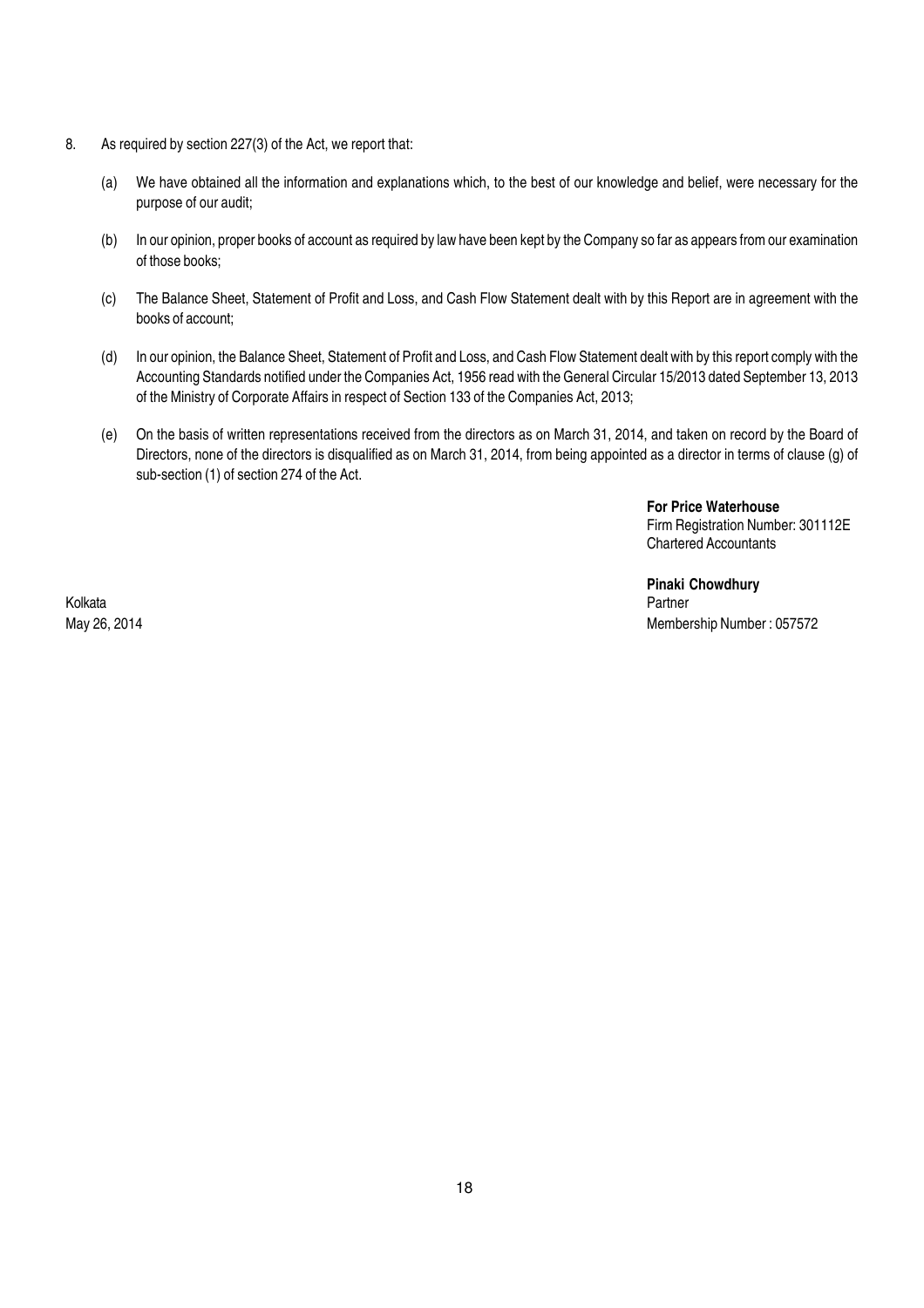#### Annexure to Independent Auditors' Report

Referred to in paragraph 7 of the Independent Auditors' Report of even date to the members of Bimetal Bearings Limited on the financial statements as of and for the year ended March 31, 2014

- i. (a) The Company is maintaining proper records showing full particulars, including quantitative details and situation, of fixed assets.
	- (b) The fixed assets are physically verified by the Management according to a phased programme designed to cover all the items over a period of 3 years which, in our opinion, is reasonable having regard to the size of the Company and the nature of its assets. Pursuant to the programme, a portion of the fixed assets has been physically verified by the Management during the year and no material discrepancies have been noticed on such verification.
	- (c) In our opinion, and according to the information and explanations given to us, a substantial part of fixed assets has not been disposed off by the Company during the year.
- ii. (a) The inventory excluding stocks with third parties has been physically verified by the Management during the year. In respect of inventory lying with third parties, these have been confirmed by them.In our opinion, the frequency of verification is reasonable.
	- (b) In our opinion, the procedures of physical verification of inventory followed by the Management are reasonable and adequate in relation to the size of the Company and the nature of its business.
	- (c) On the basis of our examination of the inventory records, in our opinion, the Company is maintaining proper records of inventory. The discrepancies noticed on physical verification of inventory as compared to book records were not material.
- iii. (a) The Company has not granted any loans, secured or unsecured, to companies, firms or other parties covered in the register maintained under Section 301 of the Act. Therefore, the provisions of Clause 4(iii)(b),(c) and (d) of the said Order are not applicable to the Company.
	- (b) The Company has taken unsecured loans, from one party covered in the register maintained under Section 301 of the Act. The Company has not taken any other secured/unsecured loan from companies/firm/other parties covered in the register maintained under Section 301 of the Act. The maximum amount involved during the year and the year-end balance of such loans aggregated to  $\bar{\mathcal{F}}$ . 84,50,000 and  $\bar{\mathcal{F}}$ . 84,50,000, respectively.
	- (c) In our opinion, the rate of interest and other terms and conditions of such loans are not prima facie prejudicial to the interest of the Company.
	- (d) In respect of the aforesaid loans, the Company is regular in repaying the principal amounts, as stipulated, and is also regular in payment of interest, as applicable.
- iv. In our opinion, and according to the information and explanations given to us, there is an adequate internal control system commensurate with the size of the Company and the nature of its business for the purchase of inventory, fixed assets and for the sale of goods. The Company's operations do not involve rendering of services. Further, on the basis of our examination of the books and records of the Company, and according to the information and explanations given to us, we have neither come across, nor have been informed of, any continuing failure to correct major weaknesses in the aforesaid internal control system.
- v. (a) According to the information and explanations given to us, we are of the opinion that the particulars of all contracts or arrangements that need to be entered into the register maintained under section 301 of the Companies Act, 1956 have been so entered.
	- (b) In our opinion, and according to the information and explanations given to us, the transactions made in pursuance of such contracts or arrangements and exceeding the value of Rupees Five Lakhs in respect of any party during the year have been made at prices which are reasonable having regard to the prevailing market prices at the relevant time.
- vi. In our opinion, and according to the information and explanations given to us, the Company has complied with the provisions of Sections 58A and 58AA or any other relevant provisions of the Act and the 'Companies (Acceptance of Deposits) Rules, 1975' with regard to the deposits accepted from the public. According to the information and explanations given to us, no order has been passed by the Company Law Board or National Company Law Tribunal or Reserve Bank of India or any Court or any other Tribunal on the Company in respect of the aforesaid deposits.
- vii. In our opinion, the Company has an internal audit system commensurate with its size and the nature of its business.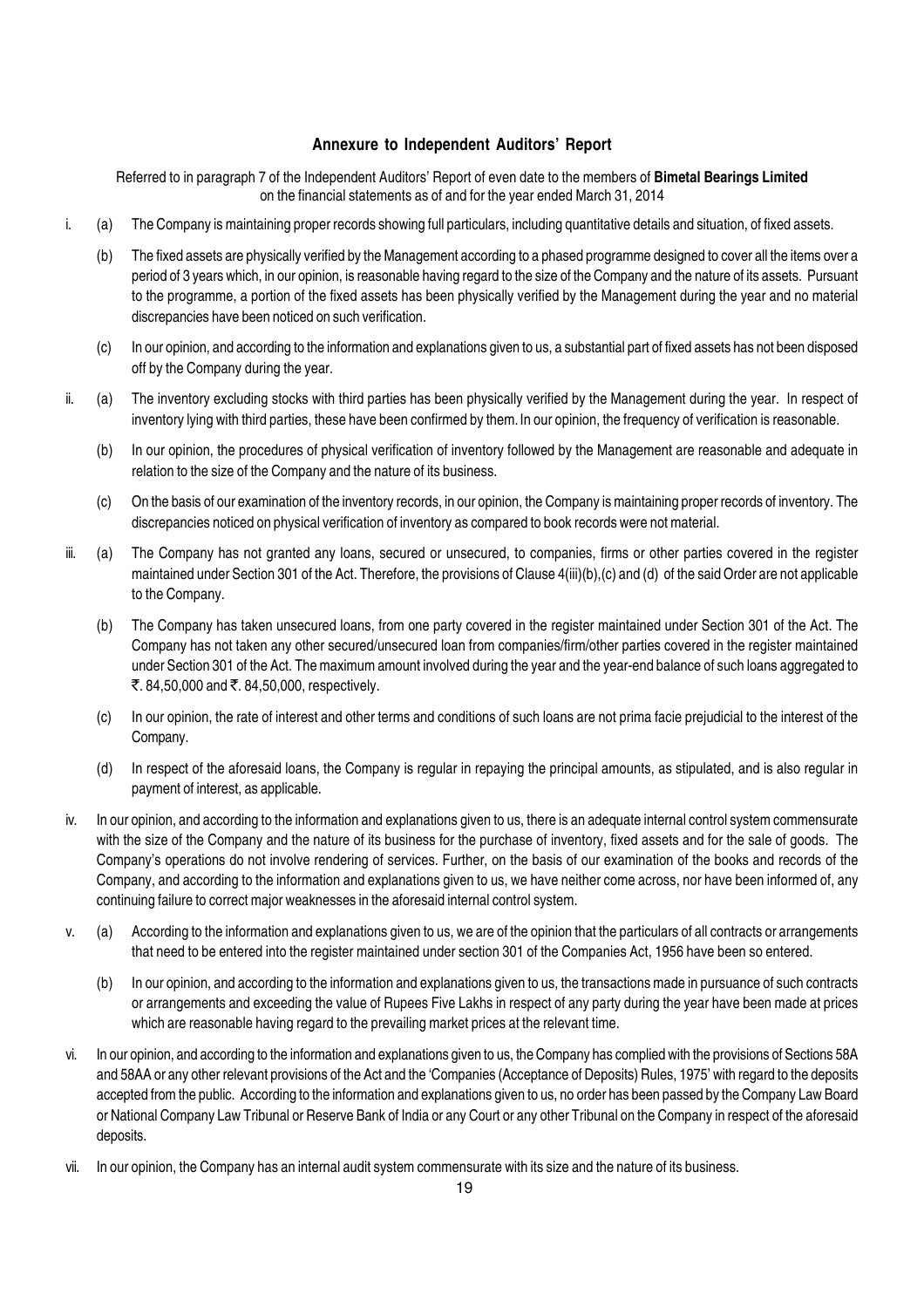- viii. We have broadly reviewed the books of account maintained by the Company in respect of products where, pursuant to the rules made by the Central Government of India, the maintenance of cost records has been prescribed under clause (d) of sub-section (1) of Section 209 of the Act, and are of the opinion that, prima facie, the prescribed accounts and records have been made and maintained. We have not, however, made a detailed examination of the records with a view to determine whether they are accurate or complete.
- ix. (a) According to the information and explanations given to us and the records of the Company examined by us, in our opinion, the Company is generally regular in depositing undisputed statutory dues in respect of provident fund, employee's state insurance, excise duty and income tax and sales tax though there has been a slight delay in a few cases and is regular in depositing undisputed statutory dues, including investor education and protection fund, wealth tax, service tax, customs duty and other material statutory dues, as applicable, with the appropriate authorities.
	- (b) According to the information and explanations given to us and the records of the Company examined by us, there are no dues of wealth-tax, customs duty, and service tax which have not been deposited on account of any dispute. The particulars of dues of income tax, sales tax and excise duty as at March 31, 2014 which have not been deposited on account of a dispute, are as follows

| Name of the<br><b>Statute</b>             | Nature of<br>dues | Amount<br>(₹) | Period to which the<br>amount relates                               | Forum where the dispute<br>is pending     |
|-------------------------------------------|-------------------|---------------|---------------------------------------------------------------------|-------------------------------------------|
| Income Tax Act, 1961                      | Income Tax        | 7,00,662      | Assessment Year 2004-05                                             | Income Tax Appellate<br>Tribunal          |
| Income Tax Act, 1961                      | Income Tax        | ,92,63,998    | Assesment Year 2006-07,<br>2007-08, 2008-09, 2010-11<br>and 2011-12 | Comissioner of Income Tax<br>(Appeals)    |
| Tamil Nadu General<br>Sales Tax Act, 1959 | Sales Tax         | 6,86,324      | 1997-1998 and 1998-1999                                             | Sales Tax Appellate Tribunal              |
| Central Sales Tax Act. 1956               | Sales Tax         | 2.02.294      | 1997-1998 and 1998-1999                                             | Sales Tax Appellate Tribunal              |
| Central Excise Act, 1944                  | Excise Duty       | 67,92,196     | 2007-2008 to 2011-2012                                              | Commission of Central<br>Excise (Appeals) |

- x. The Company has no accumulated losses as at the end of the financial year and it has not incurred any cash losses in the financial year ended on that date or in the immediately preceding financial year.
- xi. As the Company does not have any borrowings from any financial institution or bank nor has it issued any debentures as at the balance sheet date, the provisions of Clause 4(xi) of the Order are not applicable to the Company.
- xii. The Company has not granted any loans and advances on the basis of security by way of pledge of shares, debentures and other securities. Therefore, the provisions of Clause 4(xii) of the Order are not applicable to the Company.
- xiii. As the provisions of any special statute applicable to chit fund/ nidhi/ mutual benefit fund/ societies are not applicable to the Company, the provisions of Clause 4(xiii) of the Order are not applicable to the Company.
- xiv. In our opinion, the Company is not dealing in or trading in shares, securities, debentures and other investments. Accordingly, the provisions of Clause 4(xiv) of the Order are not applicable to the Company.
- xv. In our opinion, and according to the information and explanations given to us, the Company has not given any guarantee for loans taken by others from banks or financial institutions during the year. Accordingly, the provisions of Clause 4(xv) of the Order are not applicable to the Company.
- xvi. The Company has not raised any term loans. Accordingly, the provisions of Clause 4(xvi) of the Order are not applicable to the Company.
- xvii. According to the information and explanations given to us and on an overall examination of the balance sheet of the company, we report that the no funds raised on short-term basis have been used for long-term investment.
- xviii. The Company has not made any preferential allotment of shares to parties and companies covered in the register maintained under Section 301 of the Act during the year. Accordingly, the provisions of Clause 4(xviii) of the Order are not applicable to the Company.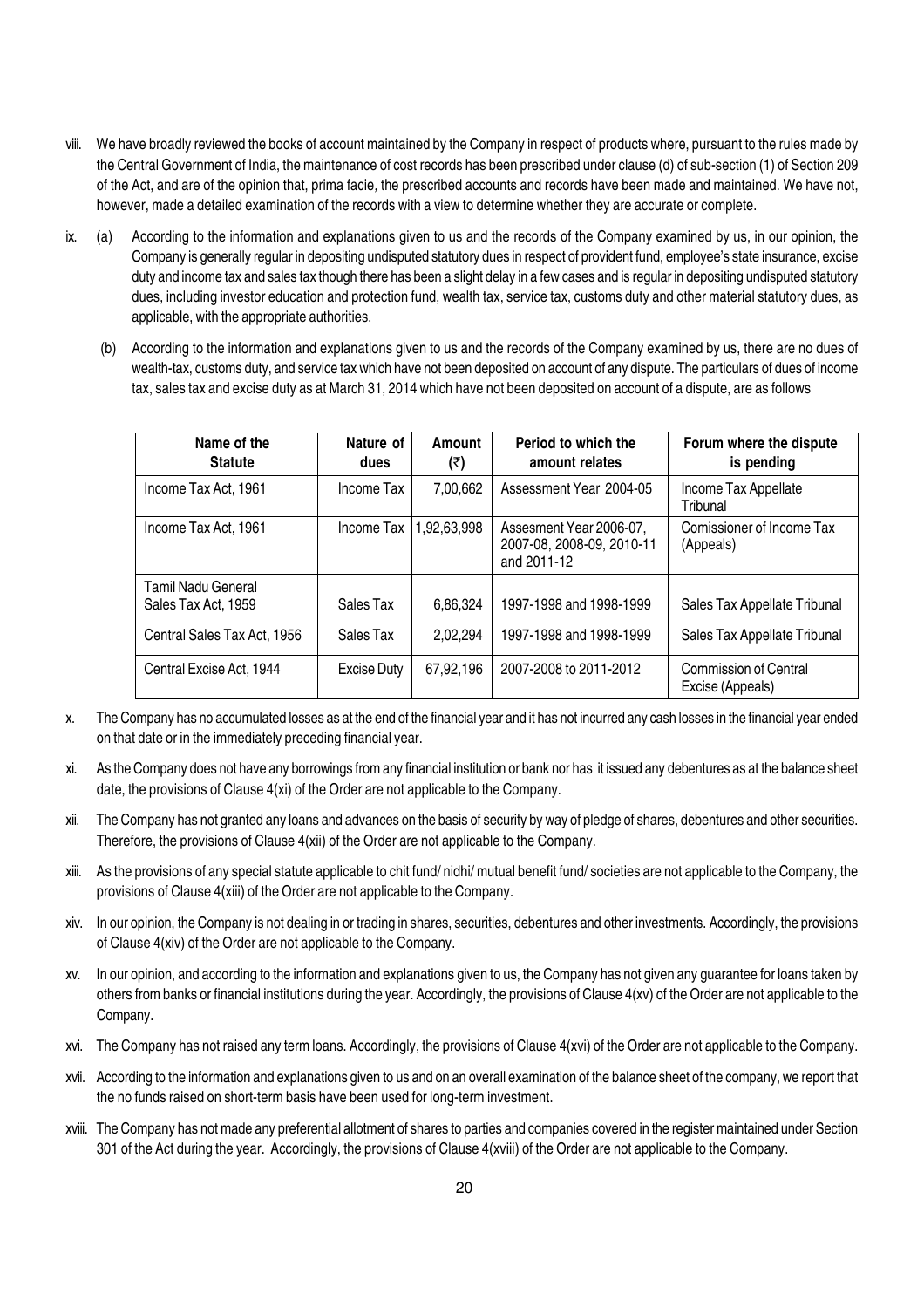- xix. The Company has not issued any debentures during the year and does not have any debentures outstanding as at the beginning of the year and at the year end. Accordingly, the provisions of Clause 4(xix) of the Order are not applicable to the Company
- xx. The Company has not raised any money by public issues during the year. Accordingly, the provisions of Clause 4(xx) of the Order are not applicable to the Company.
- xxi. During the course of our examination of the books and records of the Company, carried out in accordance with the generally accepted auditing practices in India, and according to the information and explanations given to us, we have neither come across any instance of material fraud on or by the Company, noticed or reported during the year, nor have we been informed of any such case by the Management.

For Price Waterhouse Firm Registration Number: 301112E Chartered Accountants

Pinaki Chowdhury<br>Partner May 26, 2014 Membership Number : 057572

Kolkata Partner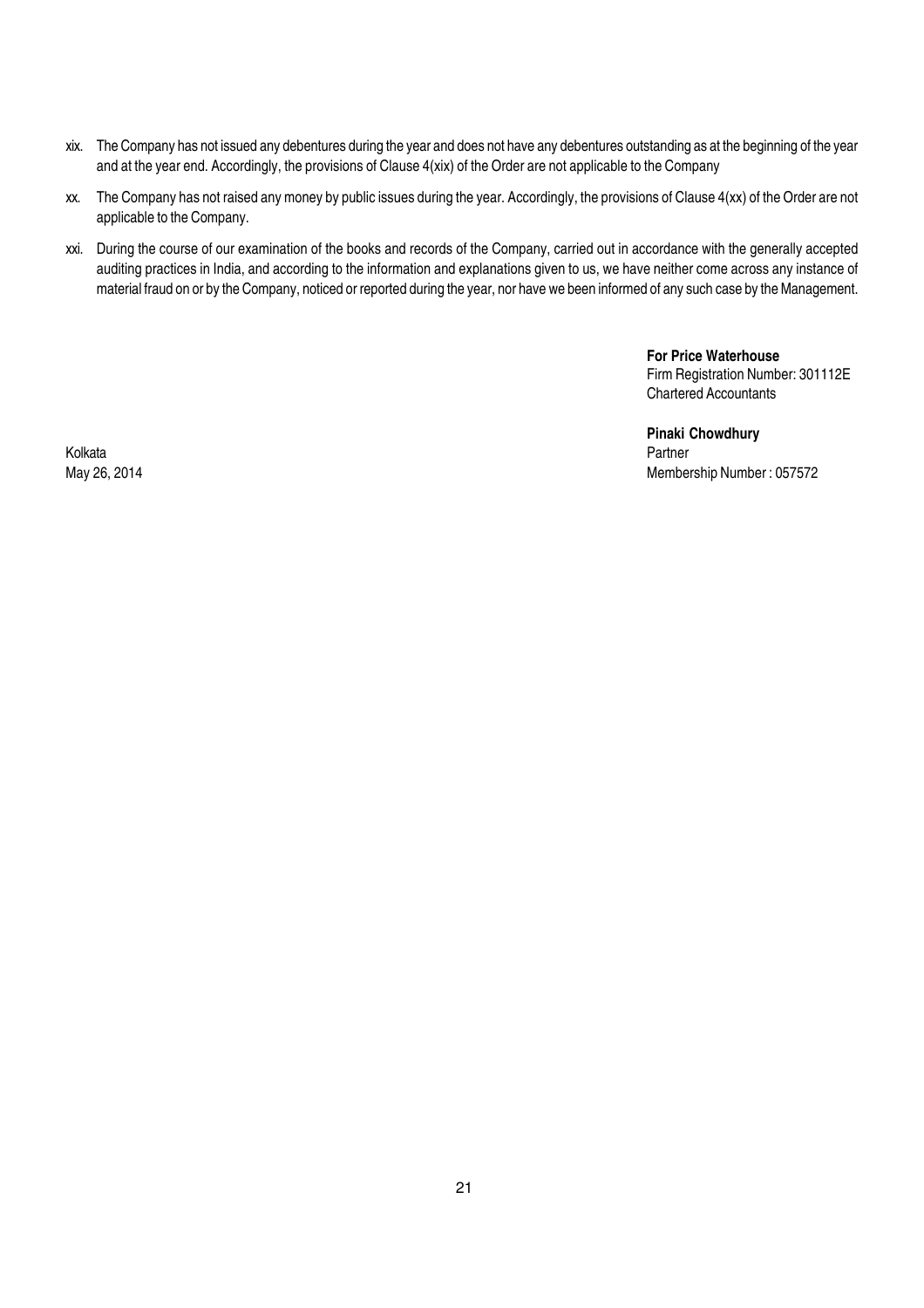**Balance Sheet**

(All amounts are in Indian Rupees, unless otherwise stated)

|                                                               |                         | As at            |                 |
|---------------------------------------------------------------|-------------------------|------------------|-----------------|
|                                                               | <b>Note</b>             | 31 March 2014    | 31 March 2013   |
| <b>Equity and Liabilities</b>                                 |                         |                  |                 |
| Shareholders' funds                                           |                         |                  |                 |
| Share capital                                                 | 3                       | 3,82,50,000      | 3,82,50,000     |
| Reserves and surplus                                          | $\overline{\mathbf{4}}$ | 133,63,55,865    | 132,91,06,095   |
|                                                               |                         | 137,46,05,865    | 136,73,56,095   |
| <b>Non-current Liabilities</b>                                |                         |                  |                 |
| Long-term borrowings                                          | 5                       | 1,03,50,000      | 1,24,00,000     |
| Deferred tax liabilities (Net)                                | 6                       | 3,83,36,000      | 3,62,41,800     |
| Long-term provisions                                          | $\overline{7}$          | 1,24,79,947      | 77,71,155       |
|                                                               |                         | 6,11,65,947      | 5,64,12,955     |
| <b>Current Liabilities</b>                                    |                         |                  |                 |
| Trade payables                                                | 8                       | 10,84,12,212     | 10,98,20,879    |
| Other current liabilities                                     | 9                       | 7,35,24,302      | 7,25,13,292     |
| Short-term provisions                                         | 10                      | 4,53,05,301      | 4,95,10,088     |
|                                                               |                         | 22,72,41,815     | 23, 18, 44, 259 |
| <b>TOTAL</b>                                                  |                         | 166,30,13,627    | 165,56,13,309   |
| <b>Assets</b>                                                 |                         |                  |                 |
| <b>Non-current Assets</b>                                     |                         |                  |                 |
| <b>Fixed assets</b>                                           |                         |                  |                 |
| Tangible assets                                               | 11                      | 35,42,84,180     | 35,72,20,973    |
| Intangible assets                                             | 12                      | 1,66,98,296      | 54,30,584       |
| Capital work-in-progress                                      |                         | 2,50,52,842      | 94,33,928       |
| Intangible assets under development                           |                         | 22,89,672        | 65,64,900       |
| Non-current investments                                       | 13                      | 14,84,43,300     | 10,53,94,594    |
| Long-term loans and advances                                  | 14                      | 1,01,14,823      | 1,69,20,294     |
| Other non-current assets                                      | 15                      | 4,55,00,000      | 6,64,00,000     |
|                                                               |                         | 60,23,83,113     | 56,73,65,273    |
| <b>Current Assets</b>                                         |                         |                  |                 |
| <b>Current investments</b>                                    | 16                      | 5,50,78,803      | 4,69,25,609     |
| Inventories                                                   | 17                      | 40, 17, 45, 158  | 52,42,03,301    |
| Trade receivables                                             | 18                      | 33, 35, 31, 247  | 34,88,06,647    |
| Cash and bank balances                                        | 19                      | 6,30,56,827      | 5,62,45,372     |
| Short-term loans and advances                                 | 20                      | 7,45,12,950      | 6,37,95,745     |
| Other current assets                                          | 21                      | 13,27,05,529     | 4,82,71,362     |
|                                                               |                         | 106,06,30,514    | 108,82,48,036   |
| <b>TOTAL</b>                                                  |                         | 166, 30, 13, 627 | 165,56,13,309   |
| The notes are an integral part of these financial statements. |                         |                  |                 |

This is the Balance Sheet referred to in our report of even date.

| <b>For Price Waterhouse</b><br>Firm Registration No.: 301112E<br><b>Chartered Accountants</b> | For and on behalf of the Board<br>A.KRISHNAMOORTHY<br>Chairman and Managing Director |
|-----------------------------------------------------------------------------------------------|--------------------------------------------------------------------------------------|
| PINAKI CHOWDHURY<br>Partner                                                                   | S. NARAYANAN<br>Whole-time Director                                                  |
| Membership Number: 057572                                                                     | K VIDHYA SHANKAR<br>Company Secretary                                                |
| Kolkata                                                                                       | Place: Chennai                                                                       |
| May 26, 2014                                                                                  | Date: May 26, 2014                                                                   |
|                                                                                               | 22                                                                                   |

N.VENKATARAMANI Director N.VENKATARAMAN Chief Financial Officer P.M.VENKATASUBRAMANIAN Director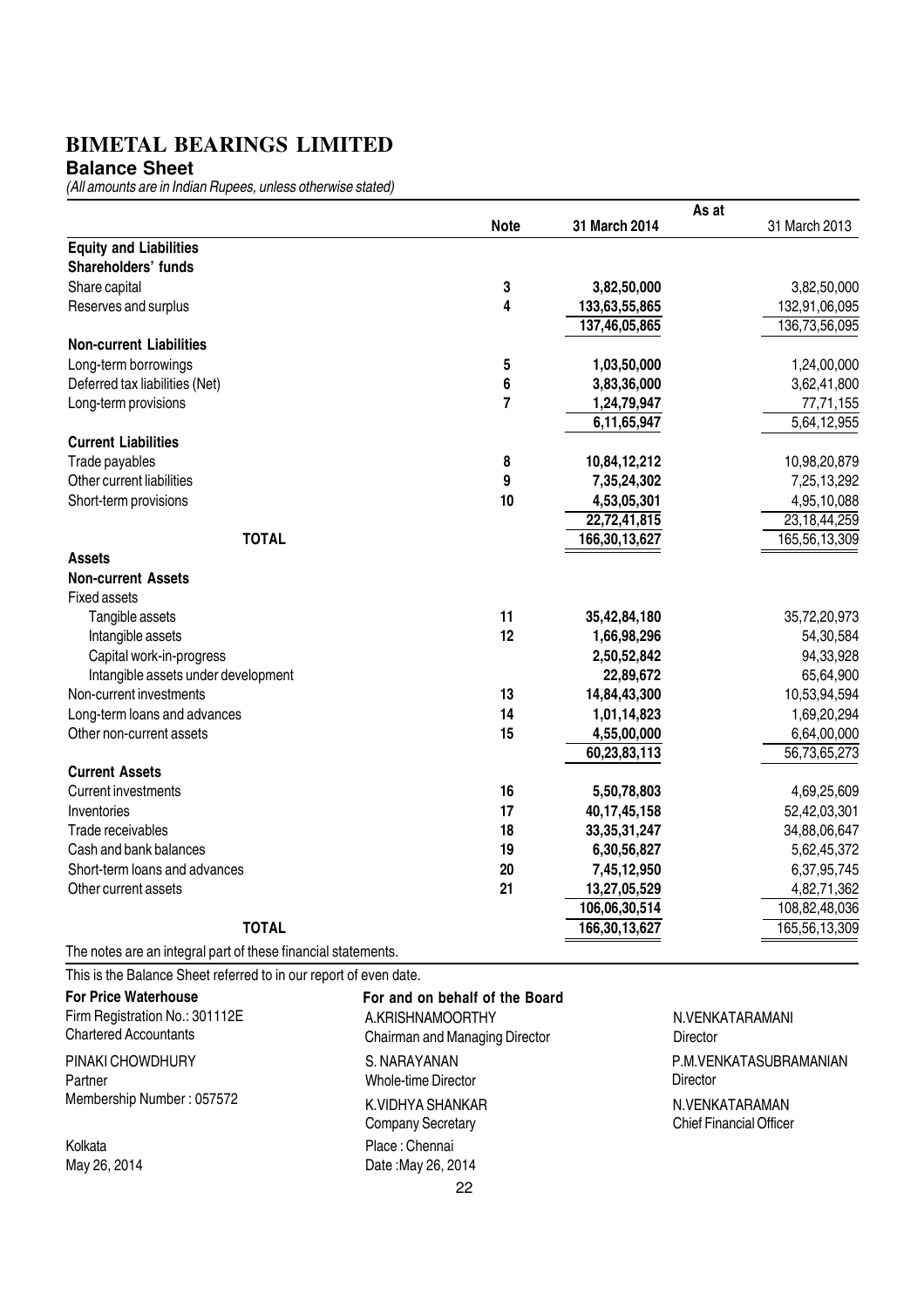#### **Statement of Profit and Loss**

|                                                                                                                                                   |                                                                                      |             |                  | <b>Year Ended</b>                                |
|---------------------------------------------------------------------------------------------------------------------------------------------------|--------------------------------------------------------------------------------------|-------------|------------------|--------------------------------------------------|
| <b>Particulars</b>                                                                                                                                |                                                                                      | <b>Note</b> | 31 March 2014    | 31 March 2013                                    |
| Revenue from operations (gross)                                                                                                                   |                                                                                      | 25          | 160,37,36,696    | 177,20,32,745                                    |
| Less: Excise duty                                                                                                                                 |                                                                                      |             | 14,31,81,283     | 15,87,17,278                                     |
| Revenue from operations (net)                                                                                                                     |                                                                                      |             | 146,05,55,413    | 161, 33, 15, 467                                 |
| Other income                                                                                                                                      |                                                                                      | 26          | 5,10,32,189      | 4,62,16,863                                      |
| <b>TOTAL</b>                                                                                                                                      |                                                                                      |             | 151, 15, 87, 602 | 165,95,32,330                                    |
| <b>Expenses:</b>                                                                                                                                  |                                                                                      |             |                  |                                                  |
| Cost of materials consumed                                                                                                                        |                                                                                      | 27          | 79,52,35,346     | 87,52,91,848                                     |
| Changes in inventories of finished goods, work-in-progress<br>and stock-in-trade                                                                  |                                                                                      | 28          | (15, 17, 087)    | (1,85,97,589)                                    |
| Purchase of stock in trade                                                                                                                        |                                                                                      |             | 10,40,646        |                                                  |
| Employee benefits expense                                                                                                                         |                                                                                      | 29          | 21,00,88,036     | 20,13,26,671                                     |
| Finance costs                                                                                                                                     |                                                                                      | 30          | 27,25,863        | 30,38,117                                        |
| Depreciation and amortisation expense                                                                                                             |                                                                                      | 31          | 4,41,11,088      | 4,22,57,277                                      |
| Other expenses                                                                                                                                    |                                                                                      | 32          | 40,96,29,288     | 46,53,63,078                                     |
| <b>TOTAL</b>                                                                                                                                      |                                                                                      |             | 146, 13, 13, 180 | 156,86,79,402                                    |
| Profit before tax                                                                                                                                 |                                                                                      |             | 5,02,74,422      | 9,08,52,928                                      |
| Tax expense:                                                                                                                                      |                                                                                      |             |                  |                                                  |
| Current tax (Net of reversal relating to earlier years<br>₹.31,54,959, Previous year ₹.33,95,514)                                                 |                                                                                      |             | 96,05,041        | 2,39,04,486                                      |
| Deferred tax<br>$\overline{\phantom{m}}$                                                                                                          |                                                                                      |             | 20,94,200        | (6,21,200)                                       |
| Profit for the year                                                                                                                               |                                                                                      |             | 3,85,75,181      | 6,75,69,642                                      |
| Earnings per equity share (Face value per share $\overline{z}$ . 10)                                                                              |                                                                                      | 38          |                  |                                                  |
| Basic                                                                                                                                             |                                                                                      |             | 10.09            | 17.67                                            |
| <b>Diluted</b>                                                                                                                                    |                                                                                      |             | 10.09            | 17.67                                            |
| The notes are an integral part of these financial statements.<br>This is the Statement of Profit and Loss referred to in our report of even date. |                                                                                      |             |                  |                                                  |
| <b>For Price Waterhouse</b><br>Firm Registration No.: 301112E<br><b>Chartered Accountants</b>                                                     | For and on behalf of the Board<br>A.KRISHNAMOORTHY<br>Chairman and Managing Director |             |                  | N.VENKATARAMANI<br>Director                      |
| PINAKI CHOWDHURY<br>Partner                                                                                                                       | S. NARAYANAN<br><b>Whole-time Director</b>                                           |             |                  | P.M.VENKATASUBRAMANIAN<br><b>Director</b>        |
| Membership Number: 057572                                                                                                                         | K.VIDHYA SHANKAR<br><b>Company Secretary</b>                                         |             |                  | N.VENKATARAMAN<br><b>Chief Financial Officer</b> |
| Kolkata<br>May 26, 2014                                                                                                                           | Place: Chennai<br>Date: May 26, 2014                                                 |             |                  |                                                  |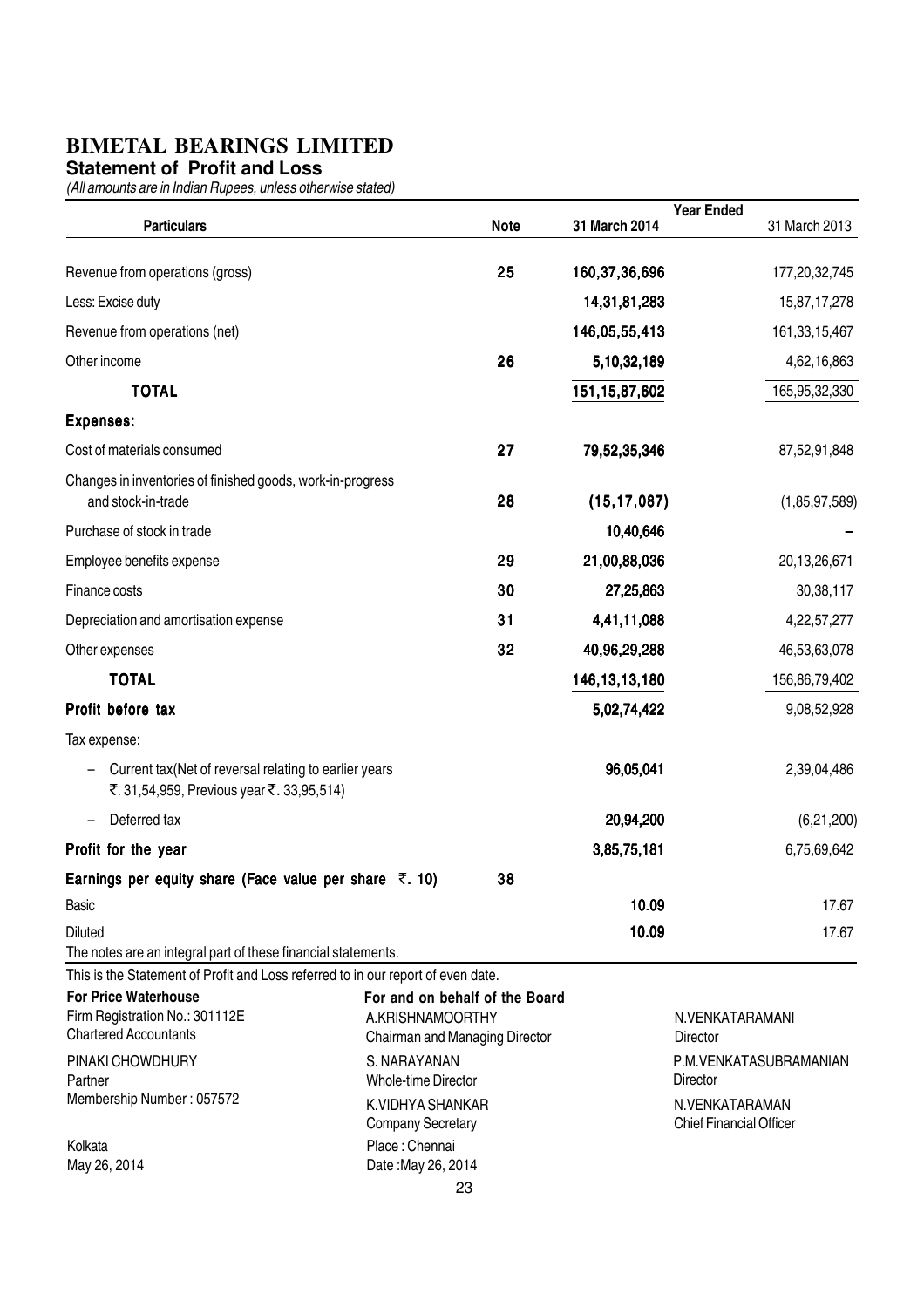**Cash Flow Statement**

|   |                                                                                    |                   | Year ended |                   |
|---|------------------------------------------------------------------------------------|-------------------|------------|-------------------|
|   |                                                                                    | 31 March 2014     |            | 31 March 2013     |
|   | A. Cash Flow from Operating Activities :                                           |                   |            |                   |
|   | Profit before taxation                                                             | 5,02,74,422       |            | 9,08,52,928       |
|   | Adjustment for :                                                                   |                   |            |                   |
|   | Depreciation and amortization                                                      | 4,41,11,088       |            | 4, 22, 57, 277    |
|   | Interest expenditure                                                               | 27,25,863         |            | 30, 38, 117       |
|   | Interest income                                                                    | (1,43,77,459)     |            | (1, 29, 44, 666)  |
|   | Dividend income                                                                    | (1,26,52,601)     |            | (1,05,12,933)     |
|   | (Profit)/ Loss on sale of tangible assets                                          | (12, 53, 407)     |            | (14, 80, 731)     |
|   | (Profit)/ Loss on sale of investments (net)                                        | (45,00,251)       |            | (22, 77, 625)     |
|   | Bad and doubtful debts written off                                                 | 4,788             |            | 498               |
|   | Provisions no longer required written back                                         | (30, 54, 565)     |            | (1,05,14,607)     |
|   |                                                                                    | 1,10,03,456       |            | 75,65,330         |
|   | Operating profit before working capital changes                                    | 6,12,77,878       |            | 9,84,18,258       |
|   | Adjustments for changes in working capital :                                       |                   |            |                   |
|   | Increase / (Decrease) in Long term provisions                                      | 47,08,792         |            | 13,57,388         |
|   | Increase / (Decrease) in Trade payables                                            | (16, 70, 920)     |            | (21, 44, 498)     |
|   | Increase / (Decrease) in Other current liabilities                                 | 20,06,450         |            | (1,63,32,965)     |
|   | Increase / (Decrease) in Short term provisions                                     | 47,07,948         |            | 28,87,773         |
|   | (Increase) / Decrease in Long term loans and advances                              | (3,03,195)        |            | (5,09,682)        |
|   | (Increase) / Decrease in Other non- current assets                                 | 57,00,000         |            |                   |
|   | (Increase) / Decrease in Inventories                                               | 12,24,58,143      |            | (2, 14, 86, 718)  |
|   | (Increase) / Decrease in Trade receivables                                         | 1,52,70,612       |            | 5,74,10,614       |
|   | (Increase) / Decrease in Short term loans and advances                             | 49,91,593         |            | 23,408            |
|   | (Increase) / Decrease in Other current assets                                      | 66,84,610         |            | (46, 69, 888)     |
|   |                                                                                    | 16,45,54,033      |            | 1,65,35,432       |
|   | Cash from / (used in) operations                                                   | 22,58,31,911      |            | 11,49,53,690      |
|   | Taxes paid                                                                         | (2,52,76,456)     |            | (3, 16, 58, 397)  |
|   | Net cash from / (used in) operating activities                                     | 20,05,55,455      |            | 8,32,95,293       |
| В | <b>Cash Flow from Investing Activities</b>                                         |                   |            |                   |
|   | Purchase of assets                                                                 | (5,71,96,752)     |            | (7, 24, 62, 601)  |
|   | Sale of tangible assets                                                            | 17,73,132         |            | 17,45,905         |
|   | Investment in inter-corporate deposits                                             | (18, 64, 00, 000) |            | (66,00,000)       |
|   | Maturity of inter-corporate deposits                                               | 11,21,00,000      |            | 1,28,00,000       |
|   | Purchase of investments                                                            | (16, 94, 66, 377) |            | (20, 39, 50, 185) |
|   | Sale of investments                                                                | 12,27,64,730      |            | 21,07,15,791      |
|   | Investment in fixed deposits with Banks with maturity period of more than 3 months | (90,00,000)       |            | (15,00,000)       |
|   | Maturity of fixed deposits with Banks with maturity period of more than 3 months   | 45,00,000         |            | 15,00,000         |
|   | Interest received                                                                  | 1,27,58,682       |            | 1,31,36,870       |
|   | Dividend received                                                                  | 1,26,52,601       |            | 1,05,12,933       |
|   | Net Cash from / (used in) Investing Activities                                     | (15, 55, 13, 984) |            | (3, 41, 01, 287)  |
|   |                                                                                    |                   |            |                   |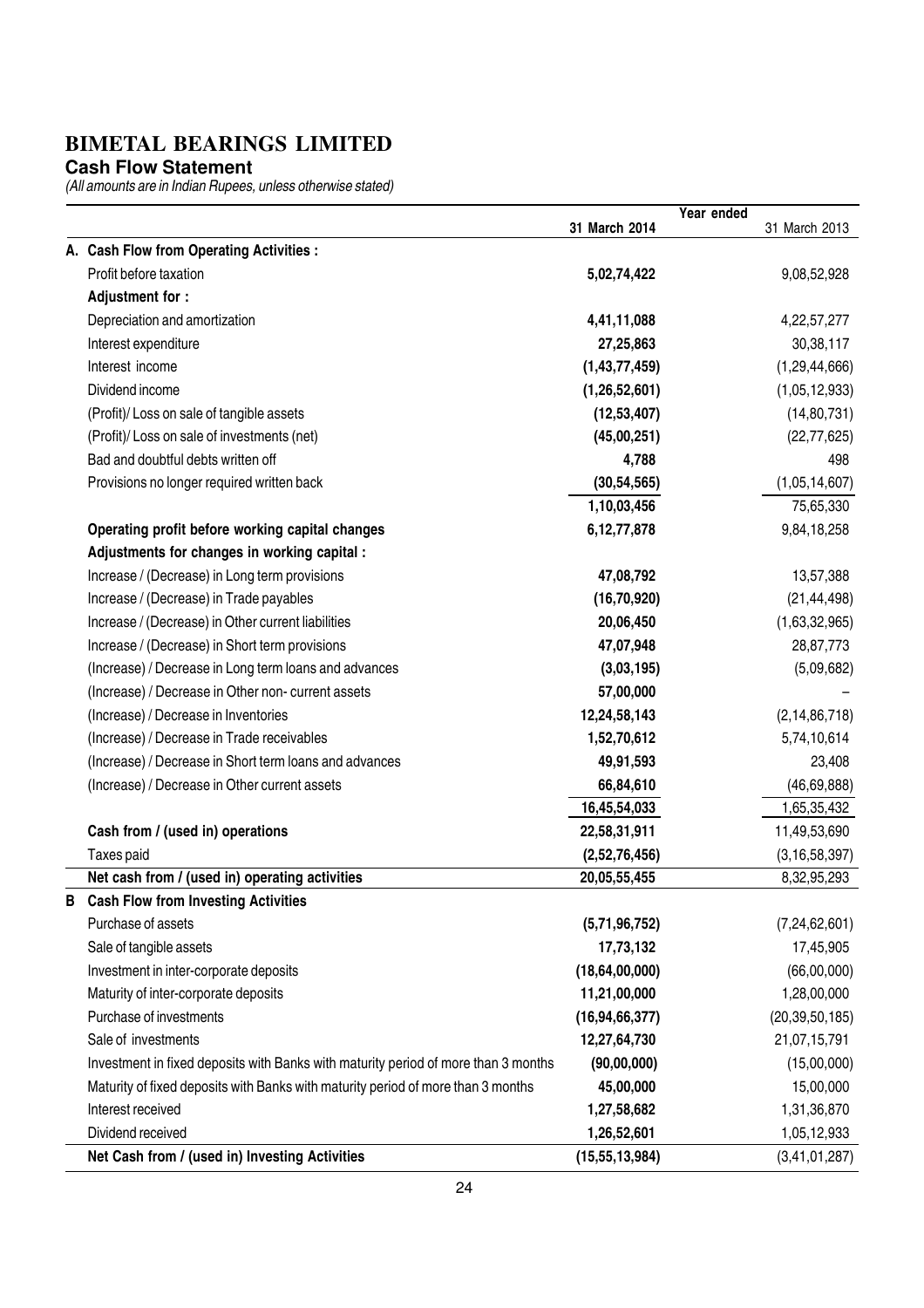**Cash Flow Statement – (Contd.)**

|                                                                                 |                                                    | 31 March 2014    | Year ended<br>31 March 2013                      |
|---------------------------------------------------------------------------------|----------------------------------------------------|------------------|--------------------------------------------------|
| C. Cash from Financing Activities                                               |                                                    |                  |                                                  |
| Repayment of borrowings                                                         |                                                    | (24,00,000)      | (79, 50, 000)                                    |
| Renewal of borrowings                                                           |                                                    | 24,00,000        | 79,50,000                                        |
| Interest paid                                                                   |                                                    | (24, 63, 612)    | (30, 38, 117)                                    |
| Dividend paid                                                                   |                                                    | (3, 44, 15, 875) | (4, 19, 38, 783)                                 |
| Dividends distribution tax paid                                                 |                                                    | (58, 50, 529)    | (68, 26, 669)                                    |
| Net Cash from / (used in) Financing Activities                                  |                                                    | (4, 27, 30, 016) | (5, 18, 03, 569)                                 |
| Net Increase/(Decrease) in Cash and Cash Equivalents (A+B+C)                    |                                                    | 23,11,455        | (26,09,563)                                      |
| Cash and Cash Equivalents at the beginning of the year                          |                                                    | 5,62,45,372      | 5,88,54,935                                      |
| Cash and Cash Equivalents at the end of the year                                |                                                    | 5,85,56,827      | 5,62,45,372                                      |
| Cash and cash equivalents comprise of:                                          |                                                    |                  |                                                  |
| Cash on hand                                                                    |                                                    | 94,275           | 1,04,100                                         |
| Cheques on hand                                                                 |                                                    | 1,08,14,533      | 14,80,922                                        |
| Balances with banks in current accounts*                                        |                                                    | 3,26,48,019      | 5,46,60,350                                      |
| Balances with banks in deposit accounts original maturity of less than 3 months |                                                    | 1,50,00,000      |                                                  |
| <b>Total</b>                                                                    |                                                    | 5,85,56,827      | 5,62,45,372                                      |
| *Includes the following balances which are not available for use by the company |                                                    |                  |                                                  |
| Unpaid dividend account                                                         |                                                    | 23,72,013        | 23,62,888                                        |
| This is the Cash Flow Statement referred to in our report of even date.         |                                                    |                  |                                                  |
| <b>For Price Waterhouse</b>                                                     | For and on behalf of the Board                     |                  |                                                  |
| Firm Registration Number: 301112E<br><b>Chartered Accountants</b>               | A.KRISHNAMOORTHY<br>Chairman and Managing Director |                  | N.VENKATARAMANI<br>Director                      |
| PINAKI CHOWDHURY<br>Partner<br>Membership Number: 057572                        | S. NARAYANAN<br><b>Whole-time Director</b>         |                  | P.M.VENKATASUBRAMANIAN<br><b>Director</b>        |
|                                                                                 | K.VIDHYA SHANKAR<br><b>Company Secretary</b>       |                  | N.VENKATARAMAN<br><b>Chief Financial Officer</b> |
| Kolkata<br>May 26, 2014                                                         | Place: Chennai<br>Date: May 26, 2014               |                  |                                                  |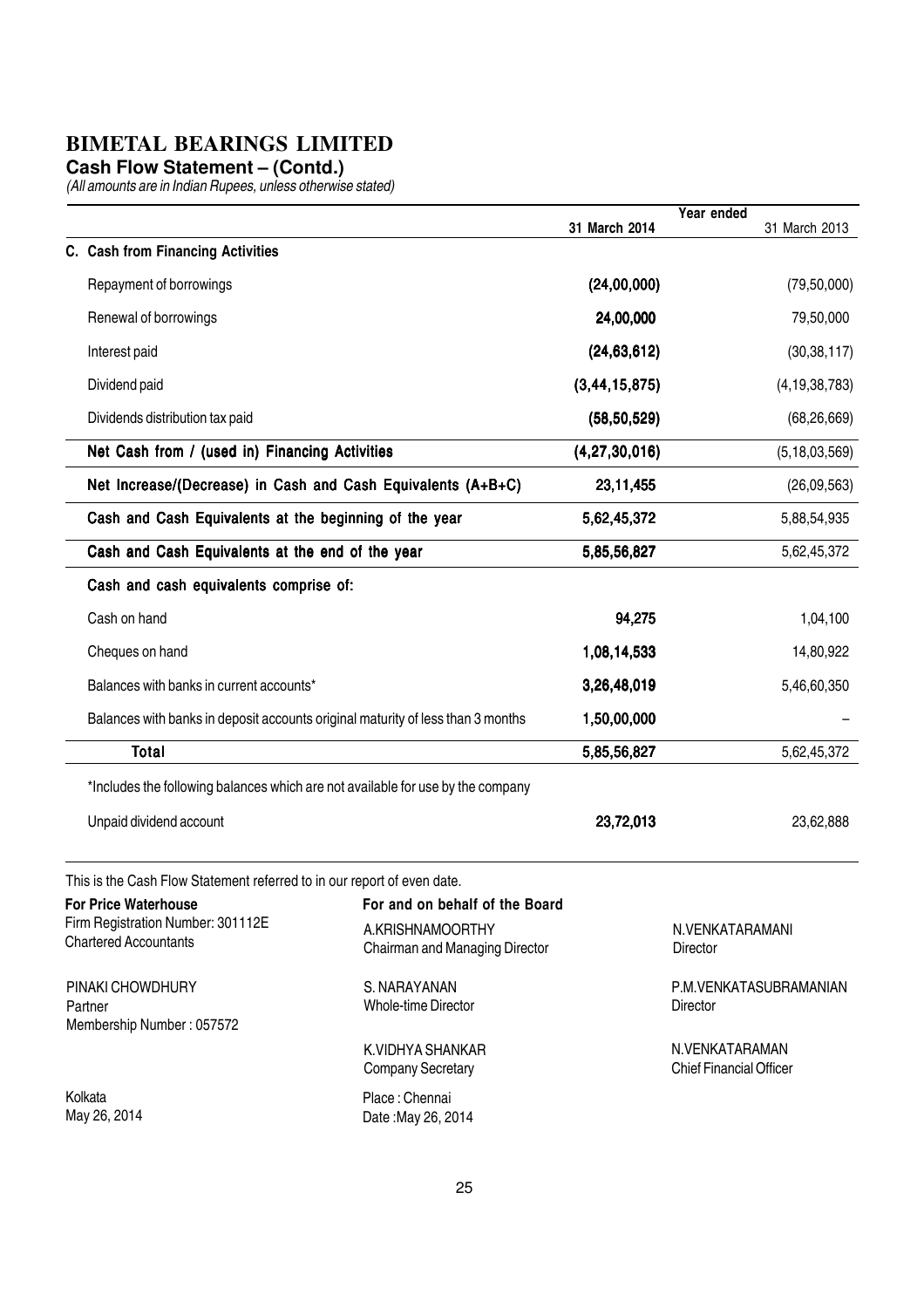#### **BIMETAL BEARINGS LIMITED Notes to the financial statements**

#### 1. General information

Bimetal Bearings Limited ("The Company" or "BBL") is manufacturing Engine Bearings, Bushings, Thrust Washers, Alloy Powder and Bimetallic Strips. The Company has manufacturing plants at Coimbatore, Hosur, Chennai (Sembium and Thoraipakkam). The company is a public listed company and listed on The Bombay Stock Exchange, The Madras Stock Exchange and The National Stock Exchange.

#### 2. Summary of significant accounting policies

#### 2.1 Basis of preparation of Financial statements

These financial statements have been prepared in accordance with generally accepted accounting principles in India under the historical cost convention on accrual basis, except for certain tangible assets which are being carried at revalued amounts. Pursuant to circular 15/2013 dated 13.09.2013 read with circular 08/2014 dated 04.04.2014, till the Standards of Accounting or any addendum thereto are prescribed by Central Government in consultation and recommendation of the National Financial Reporting Authority, the existing Accounting Standards notified under the Companies Act, 1956 shall continue to apply. Consequently, these financial statements have been prepared to comply in all material aspects with the accounting standards notified under Section 211(3C) [Companies (Accounting Standards) Rules, 2006, as amended ] and other relevant provisions of the Companies Act, 1956.

All assets and liabilities have been classified as current or non-current as per the Company's operating cycle and other criteria set out in the Revised Schedule VI to the Companies Act, 1956. Based on the nature of products and the time between the acquisition of assets for processing and their realisation in cash and cash equivalents, the Company has ascertained its operating cycle as 12 months for the purpose of current - non current classification of assets and liabilities.

#### 2.2 Use of estimates

The preparation of financial statements in conformity with the generally accepted accounting principles requires the management to make estimates and assumptions that affect the reported amount of assets, liabilities, revenue and expenses and disclosure of contingent liabilities as of the date of the financial statements. The estimates and assumptions used in the accompanying financial statements are based upon the management's evaluations of the relevant facts and circumstances as of the date of the financial statements. Actual results could differ from these estimates.

#### 2.3 Tangible assets

The revalued Plant and Machinery, Equipment etc. are stated at their respective replacement values after considering depreciation upto the date of revaluation. All other tangible assets are stated at cost. Cost includes related taxes, duties, freight etc. and interest on borrowed funds attributable to acquisition / construction of qualifying fixed assets and is net of CENVAT and VAT credits.

Depreciation on Tangible assets (other than revalued assets which have been fully depreciated) is provided on straight line method over the useful life of the asset or at the rates specified in Schedule XIV to the Companies Act, 1956, whichever is higher. Depreciation on additions is restricted to the period of use and no depreciation is provided in the year of sale. Assets costing individually upto Rs.5,000/- are fully depreciated in the year of purchase.

#### 2.4 Intangible assets

Intangible assets are stated at actual cost less accumulated amortisation and accumulated impairment losses, if any. Technical knowhow and software is amortised on a straight line basis over a period of 5 years and 6 years respectively.

#### 2.5 Impairment

Consideration is given at each Balance Sheet date to determine whether there is any modification or impairment of the carrying amount of the fixed assets. If any condition exists, an asset's recoverable amount is estimated. An impairment loss is recognised whenever the carrying amount of any asset exceeds recoverable amount.

#### 2.6 Investments

Investments that are readily realisable and are intended to be held for not more than one year from the date, on which such investments are made, are classified as current investments. All other investments are classified as long term investments. Current investments are carried at cost or fair value, whichever is lower. Long-term investments are carried at cost. However, provision for diminution is made to recognise a decline, other than temporary, in the value of the investments, such reduction being determined and made for each investment individually.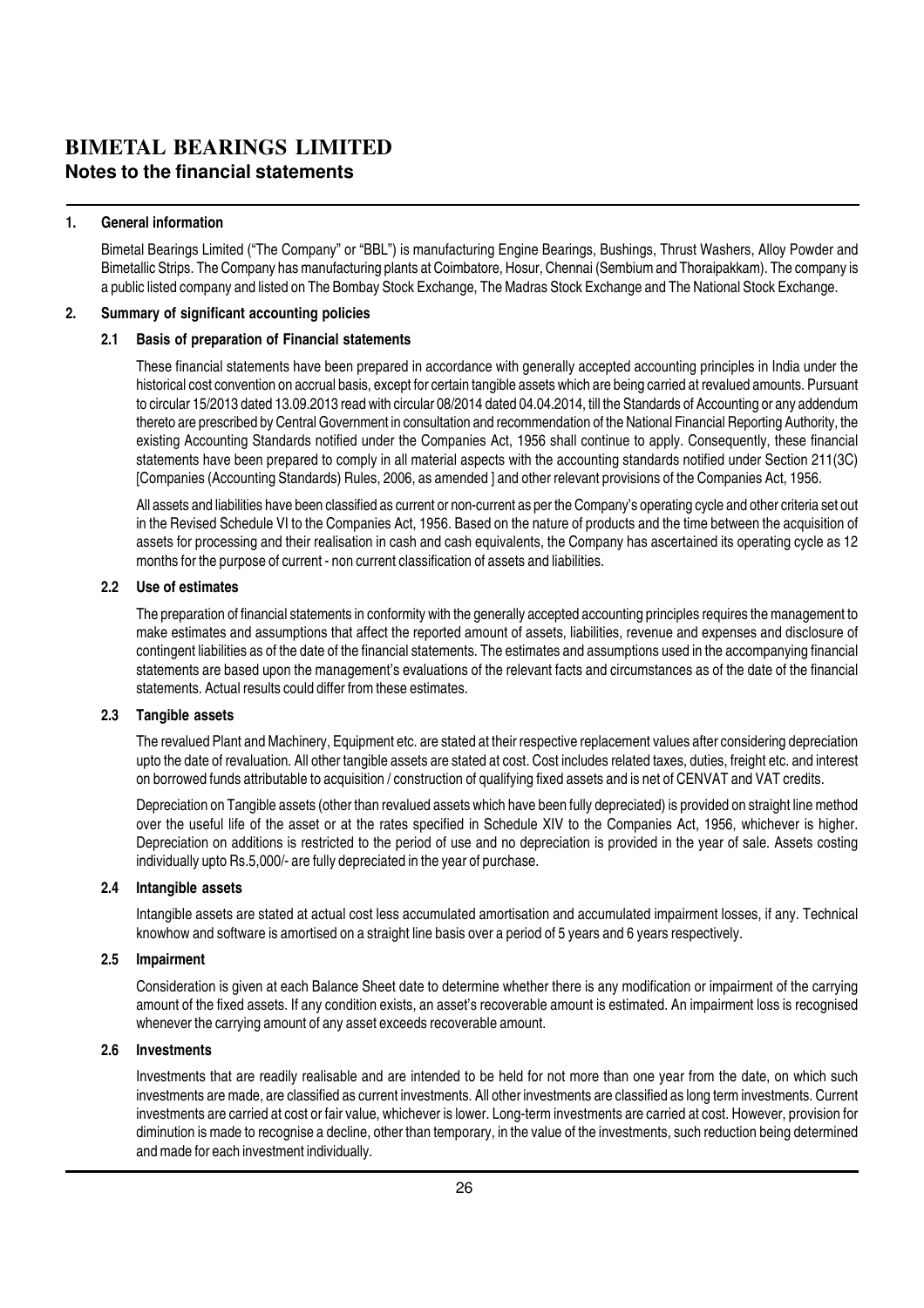#### **BIMETAL BEARINGS LIMITED Notes to the financial statements**

#### 2.7 Inventories

Inventories are valued at cost or net realisable value, whichever is low. Costs is determined using weighted average method. Cost includes cost of purchase excluding credits availed under CENVAT and VAT scheme, cost of conversion and other costs incurred in bringing the inventories to their present location and condition. Provision is made for slow moving and obsolete items of inventories.

#### 2.8 Revenue recognition

Revenue from sale of goods is recognised when the significant risks and rewards of ownership in the goods are transferred to the buyer.

Dividend income is recognised when right to receive dividend is established.

Interest income is recognised on a time proportion basis taking into account the amount outstanding and the rate applicable. Income from duty drawback is recognised on an accrual basis.

#### 2.9 Foreign currency transactions

Foreign Currency transactions are recorded at the exchange rates prevailing on the date of the transactions. At the year end all monetary assets and liabilities denominated in foreign currency are restated at the closing exchange rate. Exchange differences arising out of actual payments / realisations and from the year end restatement are recognised in the statement of profit and loss.

The premium or discount arising at the inception of forward exchange contracts entered into to hedge an existing asset/liability, is amortised as expense or income over the life of the contract. Exchange differences on such a contract are recognised in the Statement of Profit and Loss in the reporting period in which the exchange rates change. Any profit or loss arising on cancellation or renewal of such a forward exchange contract are recognised as income or as expense for the period.

Forward exchange contracts outstanding as at the year end on account of firm commitment / highly probable forecast transactions are marked to market and the losses, if any, are recognised in the Statement of Profit and Loss and gains are ignored in accordance with the Announcement of Institute of Chartered Accountants of India on 'Accounting for Derivatives' issued in March 2008.

#### 2.10 Employee benefits

#### Short term:

Short term employee benefits represents compensated absences which are expected to be availed or encashed within 12 months from the end of the year and are recognised as expense as per the Company's Scheme based on expected obligation.

#### Post Retirement :

Post Retirement Benefits comprise of Provident Fund, Gratuity and Superannuation fund which are accounted as follows:

#### (i) Provident fund

This is a defined contribution plan. Contributions made towards provident fund, in accordance with applicable rules/statutes, is charged to revenue. The Company has no further obligations for future provident fund benefits other than the contributions made to the fund.

#### (ii) Gratuity

This is a defined benefit plan. Contributions are made to the fund administered by Life Insurance Corporation of India (LIC). Gratuity liability is charged to the statement of profit and Loss based on actuarial valuation using Projected Unit Credit Method as at the balance sheet date. Actuarial gains/ losses comprising of experience adjustments and the effects of changes in actuarial assumptions, are recognised immediately in the Statement of Profit and Loss in the year in which they arise.

#### (iii) Superannuation

This is a defined contribution plan. Contributions in accordance with the company's scheme are made to the fund administered by LIC and charged to Statement of Profit and Loss. The Company has no further obligations for future superannuation fund benefits other than the contributions made to the fund.

#### Termination benefits:

Termination benefits represent compensation towards Voluntary Retirement Scheme which is expensed as incurred.

#### Long term:

Long Term employee benefits represent compensated absences which are expected to be availed or encashed beyond 12 months from the end of the year and are provided based on actuarial valuation using Projected Unit Credit Method as at the balance sheet date. Actuarial gain/losses are recognised in the Statement of Profit and Loss.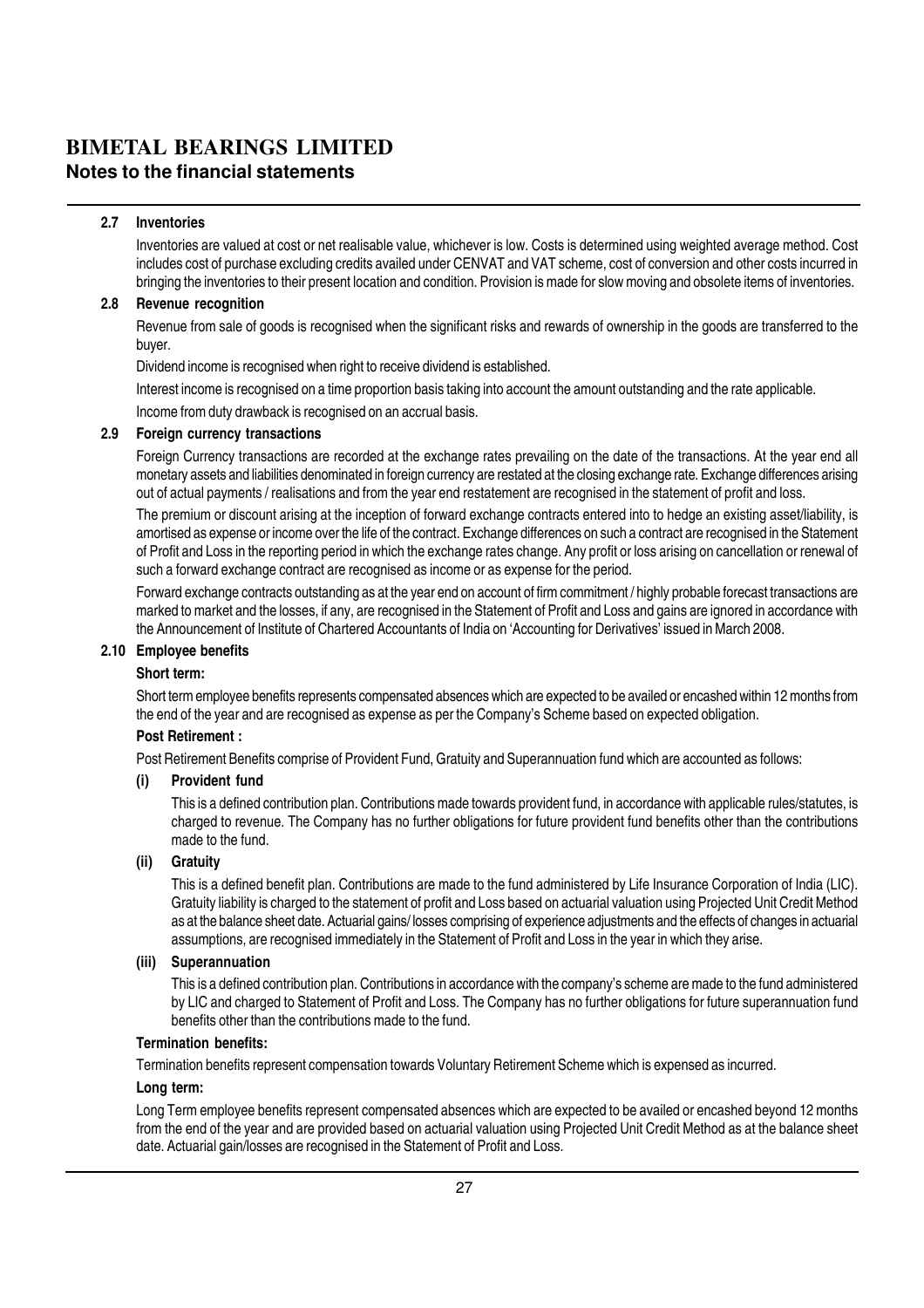#### **BIMETAL BEARINGS LIMITED Notes to the financial statements**

#### 2.11 Current and Deferred Tax

Tax expense for the year, comprising current tax and deferred tax, are included in the determination of the net profit or loss for the period. Current tax is measured at the amount expected to be paid to the tax authorities in accordance with the taxation laws prevailing in the respective jurisdictions.

Deferred tax is recognised for all the timing differences, subject to the consideration of prudence in respect of deferred tax assets. Deferred tax assets are recognised and carried forward only to the extent that there is a reasonable /virtual certainty, as applicable, that sufficient future taxable income will be available against which such deferred tax assets can be realised. Deferred tax assets and liabilities are measured using the tax rates and tax laws that have been enacted or substantively enacted by the Balance Sheet date. At each Balance Sheet date, the Company reassesses unrecognised deferred tax assets, if any.

Current tax assets and current tax liabilities are offset when there is a legally enforceable right to set off the recognised amounts and there is an intention to settle the asset and the liability on a net basis. Deferred tax assets and deferred tax liabilities are offset when there is a legally enforceable right to set off assets against liabilities representing current tax and where the deferred tax assets and the deferred tax liabilities relate to taxes on income levied by the same governing taxation laws.

#### 2.12 Earnings per share

Basic earnings per share is calculated by dividing the net profit or loss for the period attributable to equity shareholders by the weighted average number of equity shares outstanding during the period. Earnings considered in ascertaining the Company's earnings per share is the net profit for the period attributable to equity shareholders.

The weighted average number of equity shares outstanding during the period and for all periods presented is adjusted for events, such as bonus shares, other than the conversion of potential equity shares, that have changed the number of equity shares outstanding, without a corresponding change in resources.

For the purpose of calculating diluted earnings per share, the net profit or loss for the period attributable to equity shareholders and the weighted average number of shares outstanding during the period is adjusted for the effects of all dilutive potential equity shares.

#### 2.13 Provision and contingent liabilities

Provisions are recognised when there is a present obligation as a result of a past event, it is probable that an outflow of resources embodying economic benefits will be required to settle the obligation and there is a reliable estimate of the amount of the obligation. Provisions are measured at the best estimate of the expenditure required to settle the present obligation at the Balance sheet date and are not discounted to its present value.

Contingent liabilities are disclosed when there is a possible obligation arising from past events, the existence of which will be confirmed only by the occurrence or non occurrence of one or more uncertain future events not wholly within the control of the company or a present obligation that arises from past events where it is either not probable that an outflow of resources will be required to settle or a reliable estimate of the amount cannot be made, is termed as a contingent liability.

#### 2.14 Cash and Cash equivalents

In the cash flow statement, cash and cash equivalents includes cash in hand, demand deposits with banks, other short-term highly liquid investments with original maturities of three months or less.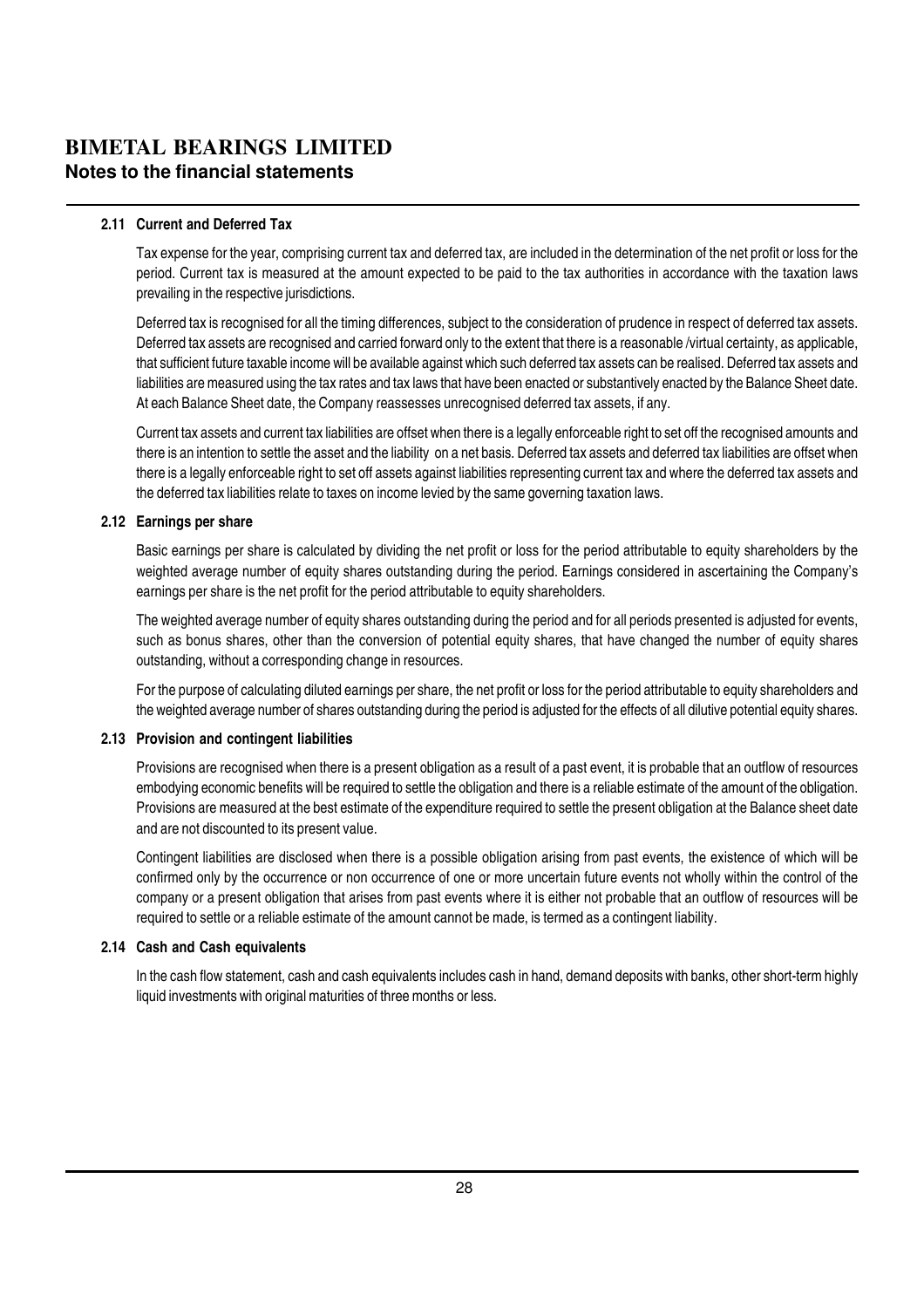#### **Notes to the financial statements**

(All amounts are in Indian Rupees, unless otherwise stated)

|    |         |                                                                                                                                                                                                                                                           |               | As at         |
|----|---------|-----------------------------------------------------------------------------------------------------------------------------------------------------------------------------------------------------------------------------------------------------------|---------------|---------------|
|    |         |                                                                                                                                                                                                                                                           | 31 March 2014 | 31 March 2013 |
| 3. |         | <b>Share Capital</b>                                                                                                                                                                                                                                      |               |               |
|    |         | Authorised:                                                                                                                                                                                                                                               |               |               |
|    |         | 62,50,000 (Previous year: 62,50,000) Equity shares of ₹.10 each                                                                                                                                                                                           | 6,25,00,000   | 6,25,00,000   |
|    |         | 1,25,000 (Previous year: 1,25,000) Redeemable cumulative preference shares of ₹.100 each                                                                                                                                                                  | 1,25,00,000   | 1,25,00,000   |
|    | Issued: |                                                                                                                                                                                                                                                           |               |               |
|    |         | 38,25,000 (Previous year: 38,25,000) Equity shares of ₹.10 each                                                                                                                                                                                           | 3,82,50,000   | 3,82,50,000   |
|    |         | Subscribed and Paid up:                                                                                                                                                                                                                                   |               |               |
|    |         | 38,25,000 (Previous year: 38,25,000) Equity shares of ₹.10 each (fully paid)                                                                                                                                                                              | 3,82,50,000   | 3,82,50,000   |
|    | (a)     | Reconciliation of number of shares                                                                                                                                                                                                                        |               |               |
|    |         | Number of Shares at the beginning of the Year                                                                                                                                                                                                             | 38,25,000     | 38,25,000     |
|    |         | Number of Shares at the end of the Year                                                                                                                                                                                                                   | 38,25,000     | 38,25,000     |
|    | (b)     | Rights, preferences and restrictions attached to share                                                                                                                                                                                                    |               |               |
|    |         | The Company has one class of Equity share having a par value of ₹. 10 per share. Each share holder is eligible for one vote per share<br>the contract the property of the contract of the contract of the contract of the contract of the contract of the |               |               |

held. The dividend proposed by the Board of Directors is subject to the approval of the shareholder in the ensuing Annual General Meeting, except in case of interim dividend.  $\langle \mathbf{c} \rangle$  Shares held by holding company and subsidiaries of holding  $\langle \mathbf{c} \rangle$ As at As at<br>As at As at As at As reports 2013 31 March 2014 31 March 2013

| (C) | Shares held by holding company and subsidiaries of holding company                                                                      | 31 March 2014 | 31 March 2013 |
|-----|-----------------------------------------------------------------------------------------------------------------------------------------|---------------|---------------|
|     | 9,69,000 Equity shares (Previous year: 9,69,000) Amalgamations Private Limited,<br>the holding company                                  | 96,90,000     | 96,90,000     |
|     | 12,72,348 Equity shares (Previous year: 12,72,348) India Pistons Limited,<br>step down subsidiary of Amalgamations Private Limited      | 1,27,23,480   | 1,27,23,480   |
|     | 6,04,063 Equity shares (Previous year: 6,04,063) Simpson & Co. Limited,<br>a subsidiary of Amalgamations Private Limited                | 60,40,630     | 60,40,630     |
|     | 2,040 Equity shares (Previous year: 2,040) Associated Printers (Madras) (P) Limited,<br>a subsidiary of Amalgamations Private Limited   | 20,400        | 20,400        |
|     | 3,975 Equity shares (Previous year: 3,975) Higginbothams Private Limited,<br>a subsidiary of Amalgamations Private Limited              | 39,750        | 39,750        |
|     | 12,500 Equity shares (Previous year: 12,500) Sri Rama Vilas Service Limited,<br>a step down subsidiary of Amalgamations Private Limited | 1,25,000      | 1,25,000      |
|     |                                                                                                                                         | 2,86,39,260   | 2,86,39,260   |

#### (d) Details of shares held by shareholder holding more than 5% of the aggregate shares in the Company

| <b>Equity Shares:</b>                |                    |                    |
|--------------------------------------|--------------------|--------------------|
| <b>Amalgamations Private Limited</b> | 9,69,000<br>(25%)  | 9,69,000<br>(25%)  |
| India Pistons Limited                | 12,72,348<br>(33%) | 12,72,348<br>(33%) |
| Simpson & Co Ltd.                    | 6,04,063<br>(16%)  | 6,04,063<br>(16%)  |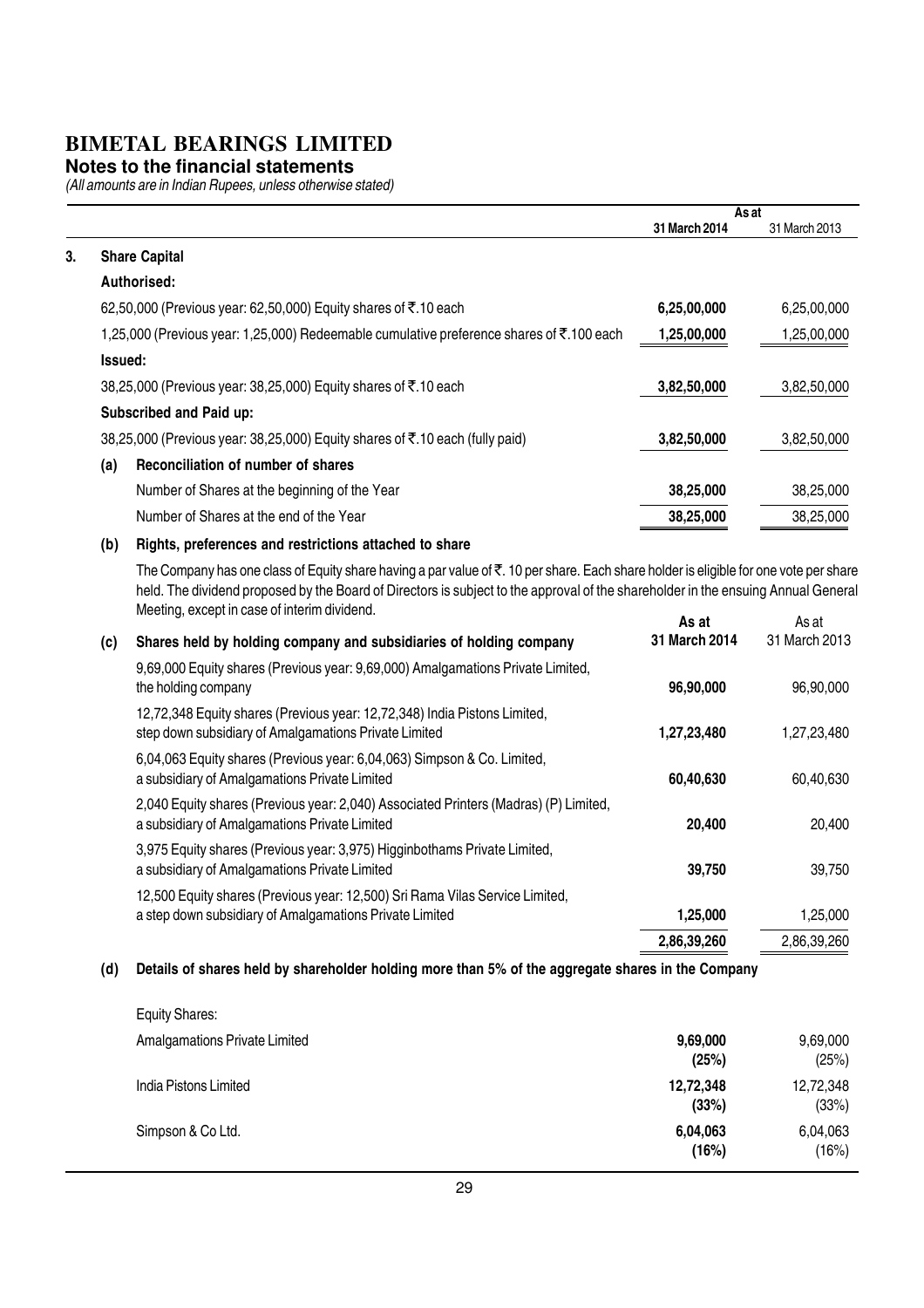#### **Notes to the financial statements**

(All amounts are in Indian Rupees, unless otherwise stated)

|    |                                                                                   | As at<br>31 March 2014 | 31 March 2013 |
|----|-----------------------------------------------------------------------------------|------------------------|---------------|
| 4. | <b>Reserves and Surplus</b>                                                       |                        |               |
|    | <b>Capital reserve</b>                                                            |                        |               |
|    | Balance as at the beginning of the year                                           | 3,81,147               | 3,81,147      |
|    | Balance as at the end of the year                                                 | 3,81,147               | 3,81,147      |
|    | General reserve                                                                   |                        |               |
|    | Balance as at the beginning of the year                                           | 130,00,00,000          | 127,50,00,000 |
|    | Add: Transferred from Statement of Profit and Loss                                | 1,50,00,000            | 2,50,00,000   |
|    | Balance as at the end of the year                                                 | 131,50,00,000          | 130,00,00,000 |
|    | Surplus in Statement of Profit and Loss                                           |                        |               |
|    | Balance as at the beginning of the year                                           | 2,87,24,948            | 2,64,30,835   |
|    | Profit for the year                                                               | 3,85,75,181            | 6,75,69,642   |
|    | Less: Appropriations                                                              |                        |               |
|    | Proposed dividend on equity shares for the year                                   | 2,67,75,000            | 3,44,25,000   |
|    | Dividend distribution tax on proposed dividend on equity shares                   | 45,50,411              | 58,50,529     |
|    | Transferred to general reserve                                                    | 1,50,00,000            | 2,50,00,000   |
|    | Balance as at the end of the year                                                 | 2,09,74,718            | 2,87,24,948   |
|    | <b>TOTAL</b>                                                                      | 133,63,55,865          | 132,91,06,095 |
| 5. | Long-term borrowings (Unsecured)                                                  |                        |               |
|    | Fixed deposits [Refer note (a) and (b) below]                                     | 1,03,50,000            | 1,24,00,000   |
|    |                                                                                   | 1,03,50,000            | 1,24,00,000   |
|    | Fixed deposit includes fixed deposit held by Chairman and<br>(a)                  | 56,50,000              | 70,00,000     |
|    | <b>Managing Director</b>                                                          |                        |               |
|    | Fixed Deposit are repayable as under (i.e. 3 years from the date of issue)<br>(b) |                        |               |
|    | During 2014-15                                                                    |                        | 44,50,000     |
|    | During 2015-16                                                                    | 79,50,000              | 79,50,000     |
|    | During 2016-17                                                                    | 24,00,000              |               |
| 6. | Deferred tax liabilities (Net)                                                    |                        |               |
|    | <b>Deferred Tax liabilities</b>                                                   |                        |               |
|    | Depreciation                                                                      | 4,41,24,000            | 4,13,22,700   |
|    | <b>Deferred Tax assets</b>                                                        |                        |               |
|    | Expenses allowable in tax in future years                                         | 57,88,000              | 50,80,900     |
|    |                                                                                   | 3,83,36,000            | 3,62,41,800   |
|    |                                                                                   |                        |               |

Deferred tax assets and Deferred tax liabilities have been offset as they relate to the same governing taxation laws.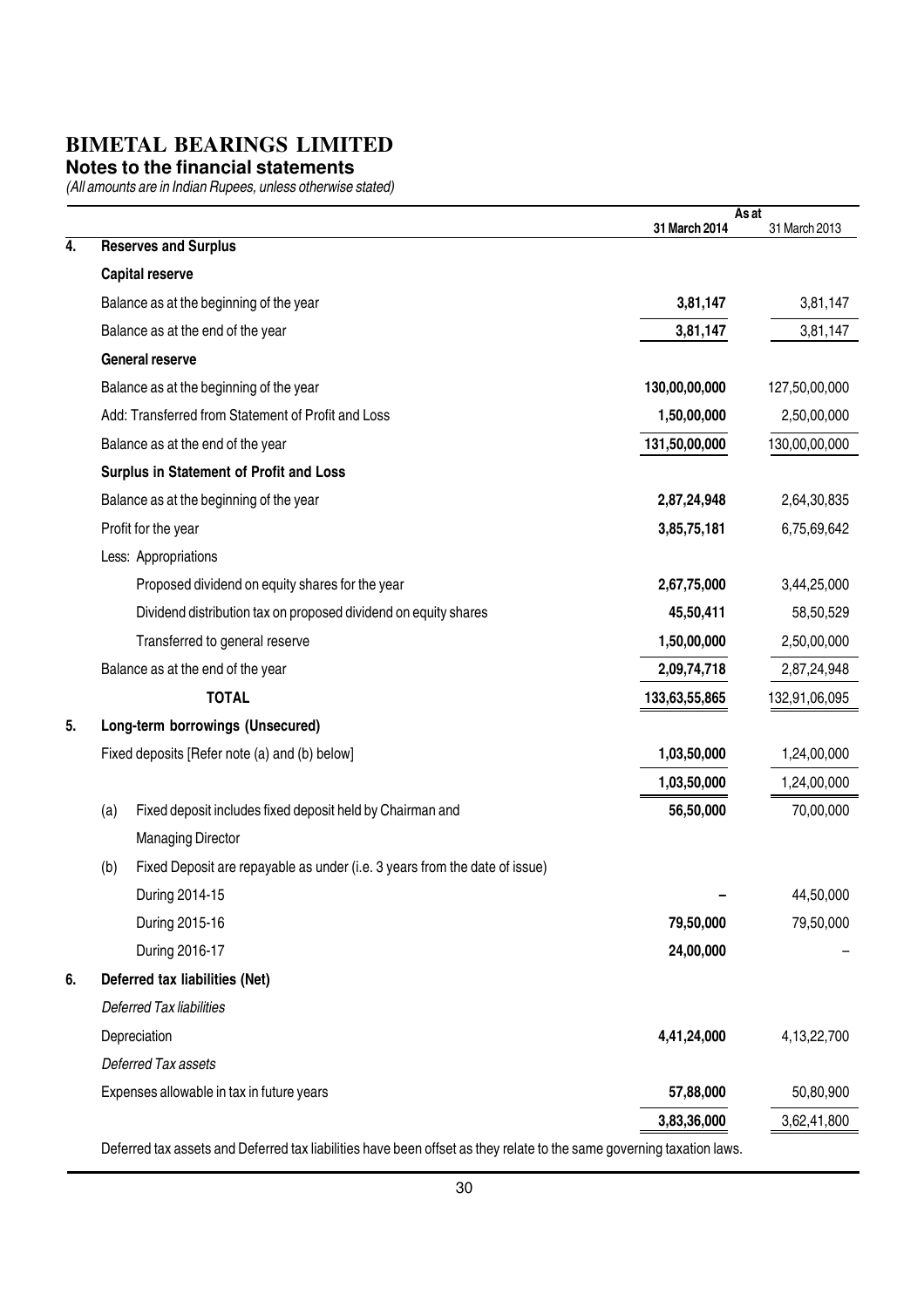#### **Notes to the financial statements**

|     |                                                                                                                                                                                                | As at<br>31 March 2014 | 31 March 2013 |
|-----|------------------------------------------------------------------------------------------------------------------------------------------------------------------------------------------------|------------------------|---------------|
| 7.  | Long-term Provision                                                                                                                                                                            |                        |               |
|     | Provision for employee benefits                                                                                                                                                                |                        |               |
|     | - Compensated absences                                                                                                                                                                         | 1,24,79,947            | 77,71,155     |
|     |                                                                                                                                                                                                | 1,24,79,947            | 77,71,155     |
| 8.  | Trade payables                                                                                                                                                                                 |                        |               |
|     | Trade payables (Refer note below)                                                                                                                                                              | 10,84,12,212           | 10,98,20,879  |
|     |                                                                                                                                                                                                | 10,84,12,212           | 10,98,20,879  |
|     | Note:                                                                                                                                                                                          |                        |               |
|     | The Company has certain dues to suppliers registered under Micro, Small and Medium Enterprises Development Act, 2006 (MSMED Act).<br>The disclosure pursuant to said MSMED Act are as follows: |                        |               |
|     | Total amount outstanding                                                                                                                                                                       | 73,28,980              | 1,00,61,008   |
|     | Total amount outstanding beyond the appointed date                                                                                                                                             | 18,25,952              | 45,10,708     |
|     | Amount of interest accrued and due on balance outstanding                                                                                                                                      | 2,62,251               | 3,96,290      |
|     | Total amount paid during the year beyond the appointed date                                                                                                                                    | 36, 11, 447            | 28,09,512     |
|     | Amount of interest accrued and due on amount paid during the year beyond the appointed date                                                                                                    |                        |               |
|     | Total interest due but not paid                                                                                                                                                                | 7,61,942               | 4,99,691      |
| 9.  | <b>Other current Liabilities</b>                                                                                                                                                               |                        |               |
|     | Unpaid dividend [Refer note(a)]                                                                                                                                                                | 23,72,013              | 23,62,888     |
|     | Advances from customers                                                                                                                                                                        | 6,99,553               | 60,94,832     |
|     | Current Portion of Long term borrowings [Refer note(b)]                                                                                                                                        | 44,50,000              | 24,00,000     |
|     | Employee dues payable                                                                                                                                                                          | 1,56,38,628            | 99,55,364     |
|     | Statutory dues including provident fund and tax deducted at source                                                                                                                             | 1,53,53,003            | 1,57,27,228   |
|     | Other payables                                                                                                                                                                                 | 3,50,11,105            | 3,59,72,980   |
|     |                                                                                                                                                                                                | 7,35,24,302            | 7,25,13,292   |
|     | There are no amounts due for payment to the Investor Education and Protection Fund Under Section 205C of The Companies<br>(a)<br>Act, 1956 as at year end.                                     |                        |               |
|     | Represents public deposits and includes deposit received from<br>(b)<br>Chairman and Managing Director                                                                                         | 28,00,000              | 14,50,000     |
| 10. | <b>Short term Provisions</b>                                                                                                                                                                   |                        |               |
|     | Provision for employee benefits                                                                                                                                                                |                        |               |
|     | - Gratuity                                                                                                                                                                                     | 69,08,676              | 7,84,135      |
|     | - Compensated absences                                                                                                                                                                         | 14,94,214              | 27,96,937     |
|     | Provision for wealth tax                                                                                                                                                                       | 55,77,000              | 56,53,487     |
|     | Proposed dividend on equity Shares                                                                                                                                                             | 2,67,75,000            | 3,44,25,000   |
|     | Tax on proposed dividend                                                                                                                                                                       | 45,50,411              | 58,50,529     |
|     |                                                                                                                                                                                                | 4,53,05,301            | 4,95,10,088   |
|     |                                                                                                                                                                                                |                        |               |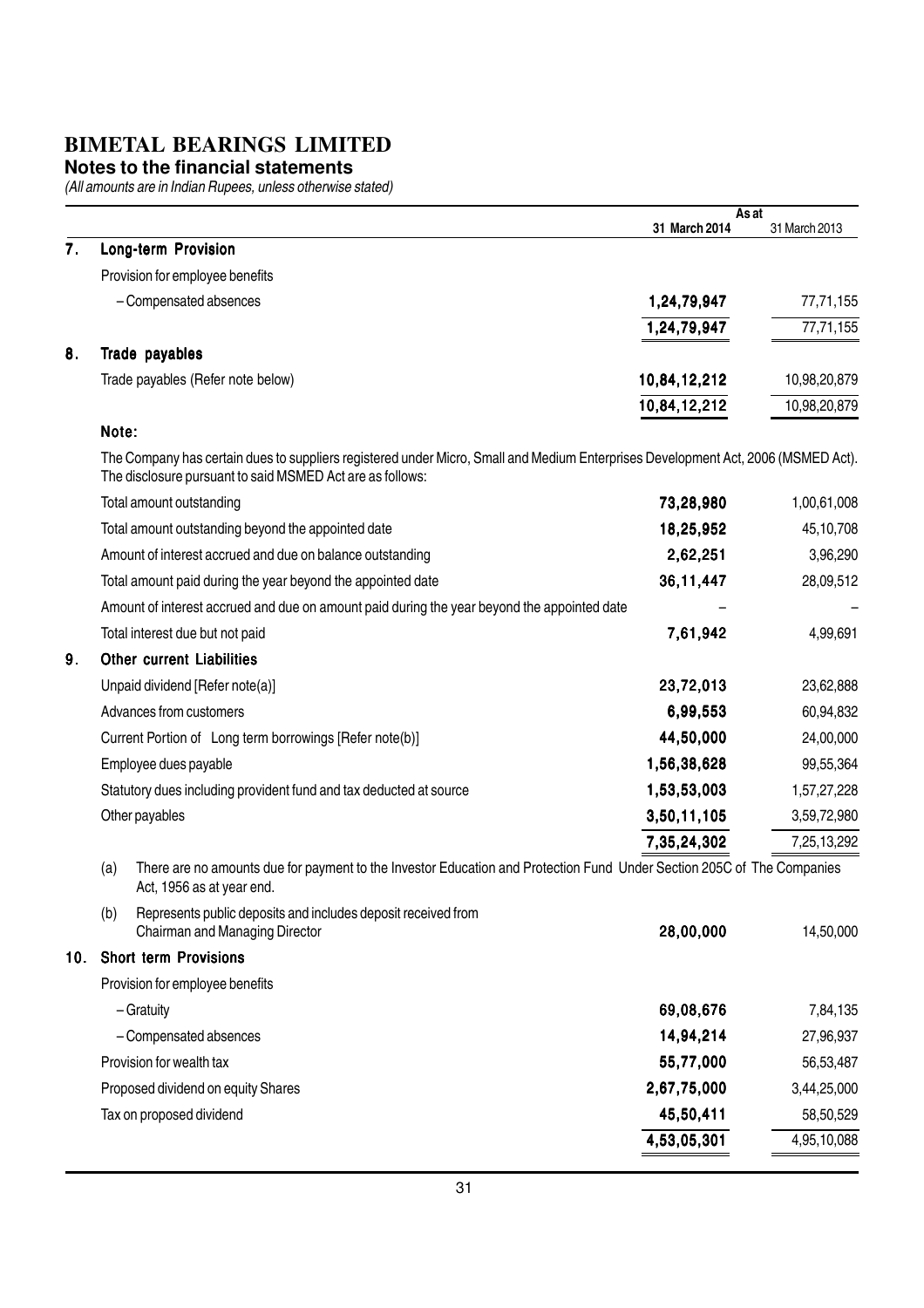# BIMETAL BEARINGS LIMITED **BIMETAL BEARINGS LIMITED** Notes to the Financial Statements **Notes to the Financial Statements**

(All amounts are in Indian Rupees, unless otherwise stated) (All amounts are in Indian Rupees, unless otherwise stated)

### 11. Tangible Assets **11. Tangible Assets**

|    |                                             |                             | <b>GROSS BL</b>  | <b>TOCK</b> |                             |                       | DEPRECIATION |           |                 | <b>NET BLOCK</b>                           |                        |
|----|---------------------------------------------|-----------------------------|------------------|-------------|-----------------------------|-----------------------|--------------|-----------|-----------------|--------------------------------------------|------------------------|
|    | <b>DESCRIPTION</b>                          | 01 April 2013<br>Cost as at | <b>Additions</b> | Deletions   | 31 March 2014<br>Cost as at | 01 April 2013<br>Jpto | For the year | Withdrawn | Upto            | 31 March 2014 31 March 2014<br><b>Asat</b> | 31 March 2013<br>As at |
|    | Land                                        | 23,48,614                   | Ī                | I           | 23,48,614                   |                       |              | ı         |                 | 23,48,614                                  | 23,48,614              |
|    | Buildings (Refer Note i)                    | 9,18,44,622                 | I                | I           | 9,18,44,622                 | 4,84,63,241           | 21,93,529    | I         | 5,06,56,770     | 4,11,87,852                                | 4,33,81,381            |
|    | Plant and equipment<br>(Refer Note ii, iii) | 98,82,22,368                | 3,87,03,826      | 72,11,057   | 101,97,15,137               | 69,07,75,509          | 3,78,40,787  | 70,35,797 | 72,15,80,499    | 29,81,34,638                               | 29,74,46,859           |
|    | Furniture and fixtures                      | 1,04,13,838                 | 5,62,693         | I           | 1,09,76,531                 | 74,17,730             | 3,49,358     |           | 77,67,088       | 32,09,443                                  | 29,96,108              |
|    | Vehicles                                    | 1,57,47,910                 |                  | 13,75,074   | 1,43,72,836                 | 46,99,899             | 12,99,913    | 10,30,609 | 49,69,203       | 94,03,633                                  | 1,10,48,011            |
|    | Total                                       | 110,85,77,352               | 3,92,66,519      | 85,86,131   | 113,92,57,740               | 75,13,56,379          | 4,16,83,587  | 80,66,406 | 78,49,73,560    | 35,42,84,180                               | 35,72,20,973           |
|    | Previous year                               | 105,60,29,850               | 6,14,61,160      | 89,13,658   | 110,85,77,352               | 72,05,52,114          | 3,94,52,749  | 86,48,484 | 75, 13, 56, 379 | 35,72,20,973                               |                        |
| 32 |                                             |                             |                  |             |                             |                       |              |           |                 |                                            |                        |

## 12. Intangible Assets **12. Intangible Assets**

|                    |                             | <b>GROSS BL</b> | <b>SCK</b> |                             |                       | DEPRECIATION |           |             |                                                    | <b>NET BLOCK</b> |
|--------------------|-----------------------------|-----------------|------------|-----------------------------|-----------------------|--------------|-----------|-------------|----------------------------------------------------|------------------|
| <b>DESCRIPTION</b> | 01 April 2013<br>Cost as at | Additions       | Deletions  | 31 March 2014<br>Cost as at | O1 April 2013<br>Jpto | For the year | Nithdrawn | g<br>Pup    | 31 March 2014 31 March 2014 31 March 2013<br>As at | As at            |
| Technical know-how | 2,82,63,936                 |                 |            | 2,82,63,936                 | 2,53,76,451           | 15,78,834    |           | 2,69,55,285 | 13,08,651                                          | 28,87,485        |
| Software           | 34,81,863                   | 1,36,95,213     | ı          | 1,71,77,076                 | 9,38,764              | 8,48,667     |           | 17,87,431   | 53,89,645                                          | 25,43,099        |
| Total              | 3,17,45,799                 | 1,36,95,213     |            | 4,54,41,012                 | 2,63,15,215           | 24,27,501    |           | 2,87,42,716 | 1,66,98,296                                        | 54,30,584        |
| Previous year      | 3,02,27,616                 | 15, 18, 183     |            | 3,17,45,799                 | 2,35,10,687           | 28,04,528    |           | 2,63,15,215 | 54,30,584                                          |                  |

### Notes:

- Cost of Buildings includes (i) Cost of Buildings includes  $\oplus$
- (a)  $\overline{z}$ , 7,45,837 (2013  $\overline{z}$ , 7,45,837) representing cost of HIG and MIG flats at Hosur (a)  $\tau$ . 7,45,837 (2013 –  $\tau$ . 7,45,837) representing cost of HIG and MIG flats at Hosur
- (b)  $\overline{z}$ , 23, 12, 756 (2013  $\overline{z}$ , 23, 12, 756) representing cost of an apartment (b)  $\,$  ₹. 23,12,756 (2013 – ₹. 23,12,756) representing cost of an apartment
- (c)  $\overline{z}$ , 64, 63, 728 (2013  $\overline{z}$ , 64, 63, 728) being cost of buildings on leasehold land (c) ₹. 64,63,728 (2013 – ₹. 64,63,728) being cost of buildings on leasehold land
- Plant and Machinery, Equipment etc. were revalued as on March 31, 1991 (ii) Plant and Machinery, Equipment etc. were revalued as on March 31, 1991  $\widehat{\mathbb{E}}$ 
	- Includes additions for Research and development ₹. 27,77,153 (iii) Includes additions for Research and development `. 27,77,153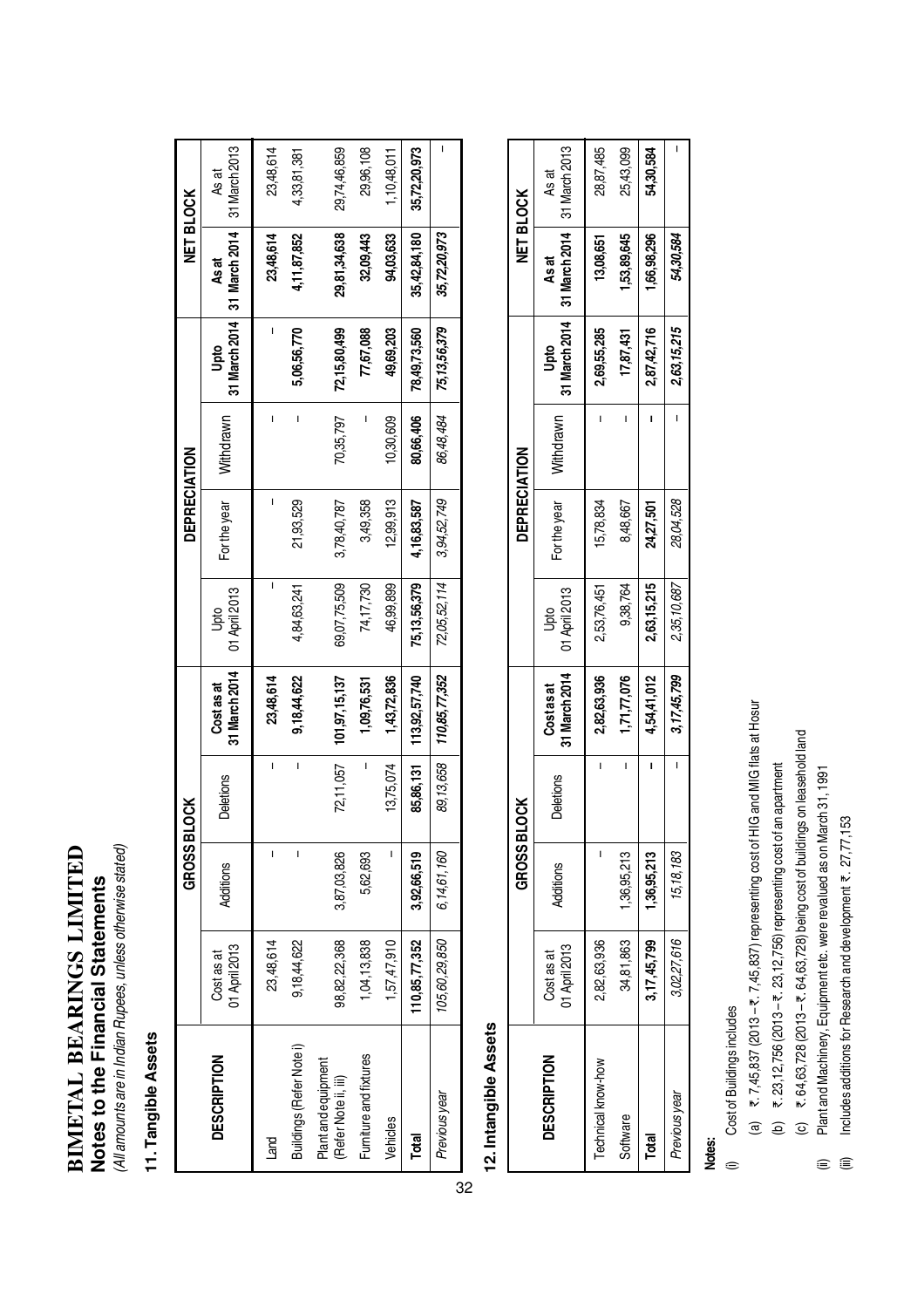#### **Notes to the financial statements**

| ₹<br>₹<br>₹<br>Nos.<br>Nos.<br>Trade Investments (Valued at Cost)<br>L.<br>Investment in Equity Instruments (Unquoted)<br>In Joint Ventures<br>(i)<br>10<br><b>BBL Daido Private Limited</b><br>20,00,000<br>2,00,00,500<br>2,00,00,500<br>20,00,000<br>Others<br>(ii)<br>Amalgamations Repco Limited<br>10<br>1,20,750<br>14,79,900<br>1,20,750<br>14,79,900<br>10<br>South Asian Financial Exchange Limited<br>20,000<br>20,000<br>2,00,000<br>2,00,000<br>$10$<br><b>NTTF Industries Limited</b><br>25,000<br>25,000<br>5,00,000<br>5,00,000<br>10<br>Arkay Energy (Rameswaram) Limited<br>2,80,000<br>28,00,000<br>2,80,000<br>28,00,000<br>100<br>Adyar Property Holding Company Limited (paid up ₹. 65 per share)<br>55<br>3,575<br>55<br>3,575<br>Madras Stock Exchange Limited<br>1<br>4,55,620<br>11,99,000<br>4,55,620<br>11,99,000<br>н.<br>Others Investments (Valued at Cost)<br>Investment in Equity Instruments (Quoted)<br>(a)<br>10<br>1,400<br>3,59,071<br>3,59,071<br>Aditya Birla Nuvo Limited<br>1,400<br>10<br>Allahabad Bank<br>2,000<br>2,000<br>1,39,997<br>1,39,997<br>10<br>Andhra Bank<br>3,500<br>3,500<br>2,05,268<br>2,05,268<br>1<br>11,000<br>11,000<br>45,650<br>Ashok Leyland Limited<br>45,650<br>1<br>7,000<br>41,073<br>700<br>Asian Paints Limited (Shares split 1:10)<br>41,073<br>10<br>400<br>8,358<br>400<br>Axis Bank Limited<br>8,358<br>Bajaj Finance Limited<br>10<br>670<br>2,06,313<br>676<br>2,08,161<br>10<br>950<br>78,001<br>950<br>78,001<br>Bajaj Holdings and Investment Limited<br>10<br>1,900<br>1,900<br>Bajaj Auto Limited<br>10<br>61,455<br>61,750<br>Bajaj Finserve Limited<br>1,040<br>1,045<br>10<br>Bank of Baroda<br>3,750<br>7,39,993<br>7,39,993<br>3,750<br>10<br>Bank of India<br>1,500<br>73,162<br>1,500<br>73,162<br>10<br>Bank of Maharashtra<br>500<br>13,115<br>1,000<br>26,233<br>10<br>4,270<br>7,23,711<br>7,24,728<br><b>Bharat Petroleum Corporation Limited</b><br>4,276<br>5<br><b>Biocon Limited</b><br>300<br>47,250<br>300<br>47,250<br>200<br>Canfin Homes Ltd<br>10<br>8,043<br>200<br>8,043<br>Central Bank of India<br>10<br>750<br>76,781<br>2,49,590<br>2,438<br>10<br>Chennai Petroleum Limited<br>700<br>75,770<br>1<br>Colgate-Palmolive (India) Limited<br>1,400<br>2,24,078<br>1,400<br>2,24,078<br>10<br>Computer Maintenance Corporation (CMC) Limited<br>800<br>800<br>1,98,730<br>1,98,730<br>2<br><b>Cummins India Limited</b><br>1,960<br>1,27,705<br>1,27,705<br>1,960<br>10<br>2,000<br>63,028<br>63,028<br>Dena Bank<br>2,000<br>FAG Bearings (India) Limited<br>10<br>600<br>44,371<br>600<br>44,371<br><b>GIC Housing Finance Limited</b><br>10<br>2,500<br>74,763<br>74,763<br>2,500<br><b>GAIL India Limited</b><br>10<br>1,120<br>1,19,088<br>1,19,620<br>1,125<br>Glaxo Smithkline Consumer Health Care Limited<br>10<br>750<br>88,353<br>750<br>88,353<br>10<br>300<br>300<br>Grasim Industries Limited<br>$10\,$<br>171<br><b>Ultratech Cement Limited</b><br>171<br>10<br>The Great Eastern Shipping Corporation Limited<br>1,080<br>34,262<br>1,080<br>34,262<br>10<br>270<br><b>Great Offshore Limited</b><br>8,566<br>270<br>8,566<br><b>HDFC Bank Limited</b><br>2<br>2,000<br>14,242<br>2,000<br>14,242<br>400<br>44,326<br>Hindustan Unilever Limited<br>1<br>400<br>44,326<br>250<br>Hindustan Petroleum Corporation Limited<br>10<br>83,997<br>1,500<br>5,03,978<br>2<br>Housing Development Finance Corporation Limited<br>30,000<br>7,26,997<br>30,000<br>7,26,997<br><b>ICICI Bank Limited</b><br>10<br>3,340<br>8,35,718<br>8,35,718<br>3,340<br>$10\,$<br>Indian Oil Corporation Limited<br>4,000<br>4,290<br>10,03,558<br>9,35,717<br>10<br>Indian Overseas Bank<br>2,500<br>64,140<br>2,500<br>64,140<br>10<br>500<br>Indraprastha Gas Limited<br>29,104<br>500<br>29,104<br>$10\,$<br>Indusind Bank Limited<br>1,500<br>32,016<br>1,500<br>32,016<br><b>IDBI Bank Limited</b><br>10<br>5,500<br>2,35,680<br>5,500<br>2,35,680 |  | 13. Non-Current Investments | <b>Face Value</b> | As at March 31 2014 | As at March 31 2013 |  |
|-------------------------------------------------------------------------------------------------------------------------------------------------------------------------------------------------------------------------------------------------------------------------------------------------------------------------------------------------------------------------------------------------------------------------------------------------------------------------------------------------------------------------------------------------------------------------------------------------------------------------------------------------------------------------------------------------------------------------------------------------------------------------------------------------------------------------------------------------------------------------------------------------------------------------------------------------------------------------------------------------------------------------------------------------------------------------------------------------------------------------------------------------------------------------------------------------------------------------------------------------------------------------------------------------------------------------------------------------------------------------------------------------------------------------------------------------------------------------------------------------------------------------------------------------------------------------------------------------------------------------------------------------------------------------------------------------------------------------------------------------------------------------------------------------------------------------------------------------------------------------------------------------------------------------------------------------------------------------------------------------------------------------------------------------------------------------------------------------------------------------------------------------------------------------------------------------------------------------------------------------------------------------------------------------------------------------------------------------------------------------------------------------------------------------------------------------------------------------------------------------------------------------------------------------------------------------------------------------------------------------------------------------------------------------------------------------------------------------------------------------------------------------------------------------------------------------------------------------------------------------------------------------------------------------------------------------------------------------------------------------------------------------------------------------------------------------------------------------------------------------------------------------------------------------------------------------------------------------------------------------------------------------------------------------------------------------------------------------------------------------------------------------------------------------------------------------------------------------------------------------------------------------------------------------------------------------------------------------------------------------------------------------------------------------------------------------------------------------------------------------------------------------------------------------------------------------------------------------------------------------------------------------------------------------------------------------------------------|--|-----------------------------|-------------------|---------------------|---------------------|--|
|                                                                                                                                                                                                                                                                                                                                                                                                                                                                                                                                                                                                                                                                                                                                                                                                                                                                                                                                                                                                                                                                                                                                                                                                                                                                                                                                                                                                                                                                                                                                                                                                                                                                                                                                                                                                                                                                                                                                                                                                                                                                                                                                                                                                                                                                                                                                                                                                                                                                                                                                                                                                                                                                                                                                                                                                                                                                                                                                                                                                                                                                                                                                                                                                                                                                                                                                                                                                                                                                                                                                                                                                                                                                                                                                                                                                                                                                                                                                                                   |  |                             |                   |                     |                     |  |
|                                                                                                                                                                                                                                                                                                                                                                                                                                                                                                                                                                                                                                                                                                                                                                                                                                                                                                                                                                                                                                                                                                                                                                                                                                                                                                                                                                                                                                                                                                                                                                                                                                                                                                                                                                                                                                                                                                                                                                                                                                                                                                                                                                                                                                                                                                                                                                                                                                                                                                                                                                                                                                                                                                                                                                                                                                                                                                                                                                                                                                                                                                                                                                                                                                                                                                                                                                                                                                                                                                                                                                                                                                                                                                                                                                                                                                                                                                                                                                   |  |                             |                   |                     |                     |  |
|                                                                                                                                                                                                                                                                                                                                                                                                                                                                                                                                                                                                                                                                                                                                                                                                                                                                                                                                                                                                                                                                                                                                                                                                                                                                                                                                                                                                                                                                                                                                                                                                                                                                                                                                                                                                                                                                                                                                                                                                                                                                                                                                                                                                                                                                                                                                                                                                                                                                                                                                                                                                                                                                                                                                                                                                                                                                                                                                                                                                                                                                                                                                                                                                                                                                                                                                                                                                                                                                                                                                                                                                                                                                                                                                                                                                                                                                                                                                                                   |  |                             |                   |                     |                     |  |
|                                                                                                                                                                                                                                                                                                                                                                                                                                                                                                                                                                                                                                                                                                                                                                                                                                                                                                                                                                                                                                                                                                                                                                                                                                                                                                                                                                                                                                                                                                                                                                                                                                                                                                                                                                                                                                                                                                                                                                                                                                                                                                                                                                                                                                                                                                                                                                                                                                                                                                                                                                                                                                                                                                                                                                                                                                                                                                                                                                                                                                                                                                                                                                                                                                                                                                                                                                                                                                                                                                                                                                                                                                                                                                                                                                                                                                                                                                                                                                   |  |                             |                   |                     |                     |  |
|                                                                                                                                                                                                                                                                                                                                                                                                                                                                                                                                                                                                                                                                                                                                                                                                                                                                                                                                                                                                                                                                                                                                                                                                                                                                                                                                                                                                                                                                                                                                                                                                                                                                                                                                                                                                                                                                                                                                                                                                                                                                                                                                                                                                                                                                                                                                                                                                                                                                                                                                                                                                                                                                                                                                                                                                                                                                                                                                                                                                                                                                                                                                                                                                                                                                                                                                                                                                                                                                                                                                                                                                                                                                                                                                                                                                                                                                                                                                                                   |  |                             |                   |                     |                     |  |
|                                                                                                                                                                                                                                                                                                                                                                                                                                                                                                                                                                                                                                                                                                                                                                                                                                                                                                                                                                                                                                                                                                                                                                                                                                                                                                                                                                                                                                                                                                                                                                                                                                                                                                                                                                                                                                                                                                                                                                                                                                                                                                                                                                                                                                                                                                                                                                                                                                                                                                                                                                                                                                                                                                                                                                                                                                                                                                                                                                                                                                                                                                                                                                                                                                                                                                                                                                                                                                                                                                                                                                                                                                                                                                                                                                                                                                                                                                                                                                   |  |                             |                   |                     |                     |  |
|                                                                                                                                                                                                                                                                                                                                                                                                                                                                                                                                                                                                                                                                                                                                                                                                                                                                                                                                                                                                                                                                                                                                                                                                                                                                                                                                                                                                                                                                                                                                                                                                                                                                                                                                                                                                                                                                                                                                                                                                                                                                                                                                                                                                                                                                                                                                                                                                                                                                                                                                                                                                                                                                                                                                                                                                                                                                                                                                                                                                                                                                                                                                                                                                                                                                                                                                                                                                                                                                                                                                                                                                                                                                                                                                                                                                                                                                                                                                                                   |  |                             |                   |                     |                     |  |
|                                                                                                                                                                                                                                                                                                                                                                                                                                                                                                                                                                                                                                                                                                                                                                                                                                                                                                                                                                                                                                                                                                                                                                                                                                                                                                                                                                                                                                                                                                                                                                                                                                                                                                                                                                                                                                                                                                                                                                                                                                                                                                                                                                                                                                                                                                                                                                                                                                                                                                                                                                                                                                                                                                                                                                                                                                                                                                                                                                                                                                                                                                                                                                                                                                                                                                                                                                                                                                                                                                                                                                                                                                                                                                                                                                                                                                                                                                                                                                   |  |                             |                   |                     |                     |  |
|                                                                                                                                                                                                                                                                                                                                                                                                                                                                                                                                                                                                                                                                                                                                                                                                                                                                                                                                                                                                                                                                                                                                                                                                                                                                                                                                                                                                                                                                                                                                                                                                                                                                                                                                                                                                                                                                                                                                                                                                                                                                                                                                                                                                                                                                                                                                                                                                                                                                                                                                                                                                                                                                                                                                                                                                                                                                                                                                                                                                                                                                                                                                                                                                                                                                                                                                                                                                                                                                                                                                                                                                                                                                                                                                                                                                                                                                                                                                                                   |  |                             |                   |                     |                     |  |
|                                                                                                                                                                                                                                                                                                                                                                                                                                                                                                                                                                                                                                                                                                                                                                                                                                                                                                                                                                                                                                                                                                                                                                                                                                                                                                                                                                                                                                                                                                                                                                                                                                                                                                                                                                                                                                                                                                                                                                                                                                                                                                                                                                                                                                                                                                                                                                                                                                                                                                                                                                                                                                                                                                                                                                                                                                                                                                                                                                                                                                                                                                                                                                                                                                                                                                                                                                                                                                                                                                                                                                                                                                                                                                                                                                                                                                                                                                                                                                   |  |                             |                   |                     |                     |  |
|                                                                                                                                                                                                                                                                                                                                                                                                                                                                                                                                                                                                                                                                                                                                                                                                                                                                                                                                                                                                                                                                                                                                                                                                                                                                                                                                                                                                                                                                                                                                                                                                                                                                                                                                                                                                                                                                                                                                                                                                                                                                                                                                                                                                                                                                                                                                                                                                                                                                                                                                                                                                                                                                                                                                                                                                                                                                                                                                                                                                                                                                                                                                                                                                                                                                                                                                                                                                                                                                                                                                                                                                                                                                                                                                                                                                                                                                                                                                                                   |  |                             |                   |                     |                     |  |
|                                                                                                                                                                                                                                                                                                                                                                                                                                                                                                                                                                                                                                                                                                                                                                                                                                                                                                                                                                                                                                                                                                                                                                                                                                                                                                                                                                                                                                                                                                                                                                                                                                                                                                                                                                                                                                                                                                                                                                                                                                                                                                                                                                                                                                                                                                                                                                                                                                                                                                                                                                                                                                                                                                                                                                                                                                                                                                                                                                                                                                                                                                                                                                                                                                                                                                                                                                                                                                                                                                                                                                                                                                                                                                                                                                                                                                                                                                                                                                   |  |                             |                   |                     |                     |  |
|                                                                                                                                                                                                                                                                                                                                                                                                                                                                                                                                                                                                                                                                                                                                                                                                                                                                                                                                                                                                                                                                                                                                                                                                                                                                                                                                                                                                                                                                                                                                                                                                                                                                                                                                                                                                                                                                                                                                                                                                                                                                                                                                                                                                                                                                                                                                                                                                                                                                                                                                                                                                                                                                                                                                                                                                                                                                                                                                                                                                                                                                                                                                                                                                                                                                                                                                                                                                                                                                                                                                                                                                                                                                                                                                                                                                                                                                                                                                                                   |  |                             |                   |                     |                     |  |
|                                                                                                                                                                                                                                                                                                                                                                                                                                                                                                                                                                                                                                                                                                                                                                                                                                                                                                                                                                                                                                                                                                                                                                                                                                                                                                                                                                                                                                                                                                                                                                                                                                                                                                                                                                                                                                                                                                                                                                                                                                                                                                                                                                                                                                                                                                                                                                                                                                                                                                                                                                                                                                                                                                                                                                                                                                                                                                                                                                                                                                                                                                                                                                                                                                                                                                                                                                                                                                                                                                                                                                                                                                                                                                                                                                                                                                                                                                                                                                   |  |                             |                   |                     |                     |  |
|                                                                                                                                                                                                                                                                                                                                                                                                                                                                                                                                                                                                                                                                                                                                                                                                                                                                                                                                                                                                                                                                                                                                                                                                                                                                                                                                                                                                                                                                                                                                                                                                                                                                                                                                                                                                                                                                                                                                                                                                                                                                                                                                                                                                                                                                                                                                                                                                                                                                                                                                                                                                                                                                                                                                                                                                                                                                                                                                                                                                                                                                                                                                                                                                                                                                                                                                                                                                                                                                                                                                                                                                                                                                                                                                                                                                                                                                                                                                                                   |  |                             |                   |                     |                     |  |
|                                                                                                                                                                                                                                                                                                                                                                                                                                                                                                                                                                                                                                                                                                                                                                                                                                                                                                                                                                                                                                                                                                                                                                                                                                                                                                                                                                                                                                                                                                                                                                                                                                                                                                                                                                                                                                                                                                                                                                                                                                                                                                                                                                                                                                                                                                                                                                                                                                                                                                                                                                                                                                                                                                                                                                                                                                                                                                                                                                                                                                                                                                                                                                                                                                                                                                                                                                                                                                                                                                                                                                                                                                                                                                                                                                                                                                                                                                                                                                   |  |                             |                   |                     |                     |  |
|                                                                                                                                                                                                                                                                                                                                                                                                                                                                                                                                                                                                                                                                                                                                                                                                                                                                                                                                                                                                                                                                                                                                                                                                                                                                                                                                                                                                                                                                                                                                                                                                                                                                                                                                                                                                                                                                                                                                                                                                                                                                                                                                                                                                                                                                                                                                                                                                                                                                                                                                                                                                                                                                                                                                                                                                                                                                                                                                                                                                                                                                                                                                                                                                                                                                                                                                                                                                                                                                                                                                                                                                                                                                                                                                                                                                                                                                                                                                                                   |  |                             |                   |                     |                     |  |
|                                                                                                                                                                                                                                                                                                                                                                                                                                                                                                                                                                                                                                                                                                                                                                                                                                                                                                                                                                                                                                                                                                                                                                                                                                                                                                                                                                                                                                                                                                                                                                                                                                                                                                                                                                                                                                                                                                                                                                                                                                                                                                                                                                                                                                                                                                                                                                                                                                                                                                                                                                                                                                                                                                                                                                                                                                                                                                                                                                                                                                                                                                                                                                                                                                                                                                                                                                                                                                                                                                                                                                                                                                                                                                                                                                                                                                                                                                                                                                   |  |                             |                   |                     |                     |  |
|                                                                                                                                                                                                                                                                                                                                                                                                                                                                                                                                                                                                                                                                                                                                                                                                                                                                                                                                                                                                                                                                                                                                                                                                                                                                                                                                                                                                                                                                                                                                                                                                                                                                                                                                                                                                                                                                                                                                                                                                                                                                                                                                                                                                                                                                                                                                                                                                                                                                                                                                                                                                                                                                                                                                                                                                                                                                                                                                                                                                                                                                                                                                                                                                                                                                                                                                                                                                                                                                                                                                                                                                                                                                                                                                                                                                                                                                                                                                                                   |  |                             |                   |                     |                     |  |
|                                                                                                                                                                                                                                                                                                                                                                                                                                                                                                                                                                                                                                                                                                                                                                                                                                                                                                                                                                                                                                                                                                                                                                                                                                                                                                                                                                                                                                                                                                                                                                                                                                                                                                                                                                                                                                                                                                                                                                                                                                                                                                                                                                                                                                                                                                                                                                                                                                                                                                                                                                                                                                                                                                                                                                                                                                                                                                                                                                                                                                                                                                                                                                                                                                                                                                                                                                                                                                                                                                                                                                                                                                                                                                                                                                                                                                                                                                                                                                   |  |                             |                   |                     |                     |  |
|                                                                                                                                                                                                                                                                                                                                                                                                                                                                                                                                                                                                                                                                                                                                                                                                                                                                                                                                                                                                                                                                                                                                                                                                                                                                                                                                                                                                                                                                                                                                                                                                                                                                                                                                                                                                                                                                                                                                                                                                                                                                                                                                                                                                                                                                                                                                                                                                                                                                                                                                                                                                                                                                                                                                                                                                                                                                                                                                                                                                                                                                                                                                                                                                                                                                                                                                                                                                                                                                                                                                                                                                                                                                                                                                                                                                                                                                                                                                                                   |  |                             |                   |                     |                     |  |
|                                                                                                                                                                                                                                                                                                                                                                                                                                                                                                                                                                                                                                                                                                                                                                                                                                                                                                                                                                                                                                                                                                                                                                                                                                                                                                                                                                                                                                                                                                                                                                                                                                                                                                                                                                                                                                                                                                                                                                                                                                                                                                                                                                                                                                                                                                                                                                                                                                                                                                                                                                                                                                                                                                                                                                                                                                                                                                                                                                                                                                                                                                                                                                                                                                                                                                                                                                                                                                                                                                                                                                                                                                                                                                                                                                                                                                                                                                                                                                   |  |                             |                   |                     |                     |  |
|                                                                                                                                                                                                                                                                                                                                                                                                                                                                                                                                                                                                                                                                                                                                                                                                                                                                                                                                                                                                                                                                                                                                                                                                                                                                                                                                                                                                                                                                                                                                                                                                                                                                                                                                                                                                                                                                                                                                                                                                                                                                                                                                                                                                                                                                                                                                                                                                                                                                                                                                                                                                                                                                                                                                                                                                                                                                                                                                                                                                                                                                                                                                                                                                                                                                                                                                                                                                                                                                                                                                                                                                                                                                                                                                                                                                                                                                                                                                                                   |  |                             |                   |                     |                     |  |
|                                                                                                                                                                                                                                                                                                                                                                                                                                                                                                                                                                                                                                                                                                                                                                                                                                                                                                                                                                                                                                                                                                                                                                                                                                                                                                                                                                                                                                                                                                                                                                                                                                                                                                                                                                                                                                                                                                                                                                                                                                                                                                                                                                                                                                                                                                                                                                                                                                                                                                                                                                                                                                                                                                                                                                                                                                                                                                                                                                                                                                                                                                                                                                                                                                                                                                                                                                                                                                                                                                                                                                                                                                                                                                                                                                                                                                                                                                                                                                   |  |                             |                   |                     |                     |  |
|                                                                                                                                                                                                                                                                                                                                                                                                                                                                                                                                                                                                                                                                                                                                                                                                                                                                                                                                                                                                                                                                                                                                                                                                                                                                                                                                                                                                                                                                                                                                                                                                                                                                                                                                                                                                                                                                                                                                                                                                                                                                                                                                                                                                                                                                                                                                                                                                                                                                                                                                                                                                                                                                                                                                                                                                                                                                                                                                                                                                                                                                                                                                                                                                                                                                                                                                                                                                                                                                                                                                                                                                                                                                                                                                                                                                                                                                                                                                                                   |  |                             |                   |                     |                     |  |
|                                                                                                                                                                                                                                                                                                                                                                                                                                                                                                                                                                                                                                                                                                                                                                                                                                                                                                                                                                                                                                                                                                                                                                                                                                                                                                                                                                                                                                                                                                                                                                                                                                                                                                                                                                                                                                                                                                                                                                                                                                                                                                                                                                                                                                                                                                                                                                                                                                                                                                                                                                                                                                                                                                                                                                                                                                                                                                                                                                                                                                                                                                                                                                                                                                                                                                                                                                                                                                                                                                                                                                                                                                                                                                                                                                                                                                                                                                                                                                   |  |                             |                   |                     |                     |  |
|                                                                                                                                                                                                                                                                                                                                                                                                                                                                                                                                                                                                                                                                                                                                                                                                                                                                                                                                                                                                                                                                                                                                                                                                                                                                                                                                                                                                                                                                                                                                                                                                                                                                                                                                                                                                                                                                                                                                                                                                                                                                                                                                                                                                                                                                                                                                                                                                                                                                                                                                                                                                                                                                                                                                                                                                                                                                                                                                                                                                                                                                                                                                                                                                                                                                                                                                                                                                                                                                                                                                                                                                                                                                                                                                                                                                                                                                                                                                                                   |  |                             |                   |                     |                     |  |
|                                                                                                                                                                                                                                                                                                                                                                                                                                                                                                                                                                                                                                                                                                                                                                                                                                                                                                                                                                                                                                                                                                                                                                                                                                                                                                                                                                                                                                                                                                                                                                                                                                                                                                                                                                                                                                                                                                                                                                                                                                                                                                                                                                                                                                                                                                                                                                                                                                                                                                                                                                                                                                                                                                                                                                                                                                                                                                                                                                                                                                                                                                                                                                                                                                                                                                                                                                                                                                                                                                                                                                                                                                                                                                                                                                                                                                                                                                                                                                   |  |                             |                   |                     |                     |  |
|                                                                                                                                                                                                                                                                                                                                                                                                                                                                                                                                                                                                                                                                                                                                                                                                                                                                                                                                                                                                                                                                                                                                                                                                                                                                                                                                                                                                                                                                                                                                                                                                                                                                                                                                                                                                                                                                                                                                                                                                                                                                                                                                                                                                                                                                                                                                                                                                                                                                                                                                                                                                                                                                                                                                                                                                                                                                                                                                                                                                                                                                                                                                                                                                                                                                                                                                                                                                                                                                                                                                                                                                                                                                                                                                                                                                                                                                                                                                                                   |  |                             |                   |                     |                     |  |
|                                                                                                                                                                                                                                                                                                                                                                                                                                                                                                                                                                                                                                                                                                                                                                                                                                                                                                                                                                                                                                                                                                                                                                                                                                                                                                                                                                                                                                                                                                                                                                                                                                                                                                                                                                                                                                                                                                                                                                                                                                                                                                                                                                                                                                                                                                                                                                                                                                                                                                                                                                                                                                                                                                                                                                                                                                                                                                                                                                                                                                                                                                                                                                                                                                                                                                                                                                                                                                                                                                                                                                                                                                                                                                                                                                                                                                                                                                                                                                   |  |                             |                   |                     |                     |  |
|                                                                                                                                                                                                                                                                                                                                                                                                                                                                                                                                                                                                                                                                                                                                                                                                                                                                                                                                                                                                                                                                                                                                                                                                                                                                                                                                                                                                                                                                                                                                                                                                                                                                                                                                                                                                                                                                                                                                                                                                                                                                                                                                                                                                                                                                                                                                                                                                                                                                                                                                                                                                                                                                                                                                                                                                                                                                                                                                                                                                                                                                                                                                                                                                                                                                                                                                                                                                                                                                                                                                                                                                                                                                                                                                                                                                                                                                                                                                                                   |  |                             |                   |                     |                     |  |
|                                                                                                                                                                                                                                                                                                                                                                                                                                                                                                                                                                                                                                                                                                                                                                                                                                                                                                                                                                                                                                                                                                                                                                                                                                                                                                                                                                                                                                                                                                                                                                                                                                                                                                                                                                                                                                                                                                                                                                                                                                                                                                                                                                                                                                                                                                                                                                                                                                                                                                                                                                                                                                                                                                                                                                                                                                                                                                                                                                                                                                                                                                                                                                                                                                                                                                                                                                                                                                                                                                                                                                                                                                                                                                                                                                                                                                                                                                                                                                   |  |                             |                   |                     |                     |  |
|                                                                                                                                                                                                                                                                                                                                                                                                                                                                                                                                                                                                                                                                                                                                                                                                                                                                                                                                                                                                                                                                                                                                                                                                                                                                                                                                                                                                                                                                                                                                                                                                                                                                                                                                                                                                                                                                                                                                                                                                                                                                                                                                                                                                                                                                                                                                                                                                                                                                                                                                                                                                                                                                                                                                                                                                                                                                                                                                                                                                                                                                                                                                                                                                                                                                                                                                                                                                                                                                                                                                                                                                                                                                                                                                                                                                                                                                                                                                                                   |  |                             |                   |                     |                     |  |
|                                                                                                                                                                                                                                                                                                                                                                                                                                                                                                                                                                                                                                                                                                                                                                                                                                                                                                                                                                                                                                                                                                                                                                                                                                                                                                                                                                                                                                                                                                                                                                                                                                                                                                                                                                                                                                                                                                                                                                                                                                                                                                                                                                                                                                                                                                                                                                                                                                                                                                                                                                                                                                                                                                                                                                                                                                                                                                                                                                                                                                                                                                                                                                                                                                                                                                                                                                                                                                                                                                                                                                                                                                                                                                                                                                                                                                                                                                                                                                   |  |                             |                   |                     |                     |  |
|                                                                                                                                                                                                                                                                                                                                                                                                                                                                                                                                                                                                                                                                                                                                                                                                                                                                                                                                                                                                                                                                                                                                                                                                                                                                                                                                                                                                                                                                                                                                                                                                                                                                                                                                                                                                                                                                                                                                                                                                                                                                                                                                                                                                                                                                                                                                                                                                                                                                                                                                                                                                                                                                                                                                                                                                                                                                                                                                                                                                                                                                                                                                                                                                                                                                                                                                                                                                                                                                                                                                                                                                                                                                                                                                                                                                                                                                                                                                                                   |  |                             |                   |                     |                     |  |
|                                                                                                                                                                                                                                                                                                                                                                                                                                                                                                                                                                                                                                                                                                                                                                                                                                                                                                                                                                                                                                                                                                                                                                                                                                                                                                                                                                                                                                                                                                                                                                                                                                                                                                                                                                                                                                                                                                                                                                                                                                                                                                                                                                                                                                                                                                                                                                                                                                                                                                                                                                                                                                                                                                                                                                                                                                                                                                                                                                                                                                                                                                                                                                                                                                                                                                                                                                                                                                                                                                                                                                                                                                                                                                                                                                                                                                                                                                                                                                   |  |                             |                   |                     |                     |  |
|                                                                                                                                                                                                                                                                                                                                                                                                                                                                                                                                                                                                                                                                                                                                                                                                                                                                                                                                                                                                                                                                                                                                                                                                                                                                                                                                                                                                                                                                                                                                                                                                                                                                                                                                                                                                                                                                                                                                                                                                                                                                                                                                                                                                                                                                                                                                                                                                                                                                                                                                                                                                                                                                                                                                                                                                                                                                                                                                                                                                                                                                                                                                                                                                                                                                                                                                                                                                                                                                                                                                                                                                                                                                                                                                                                                                                                                                                                                                                                   |  |                             |                   |                     |                     |  |
|                                                                                                                                                                                                                                                                                                                                                                                                                                                                                                                                                                                                                                                                                                                                                                                                                                                                                                                                                                                                                                                                                                                                                                                                                                                                                                                                                                                                                                                                                                                                                                                                                                                                                                                                                                                                                                                                                                                                                                                                                                                                                                                                                                                                                                                                                                                                                                                                                                                                                                                                                                                                                                                                                                                                                                                                                                                                                                                                                                                                                                                                                                                                                                                                                                                                                                                                                                                                                                                                                                                                                                                                                                                                                                                                                                                                                                                                                                                                                                   |  |                             |                   |                     |                     |  |
|                                                                                                                                                                                                                                                                                                                                                                                                                                                                                                                                                                                                                                                                                                                                                                                                                                                                                                                                                                                                                                                                                                                                                                                                                                                                                                                                                                                                                                                                                                                                                                                                                                                                                                                                                                                                                                                                                                                                                                                                                                                                                                                                                                                                                                                                                                                                                                                                                                                                                                                                                                                                                                                                                                                                                                                                                                                                                                                                                                                                                                                                                                                                                                                                                                                                                                                                                                                                                                                                                                                                                                                                                                                                                                                                                                                                                                                                                                                                                                   |  |                             |                   |                     |                     |  |
|                                                                                                                                                                                                                                                                                                                                                                                                                                                                                                                                                                                                                                                                                                                                                                                                                                                                                                                                                                                                                                                                                                                                                                                                                                                                                                                                                                                                                                                                                                                                                                                                                                                                                                                                                                                                                                                                                                                                                                                                                                                                                                                                                                                                                                                                                                                                                                                                                                                                                                                                                                                                                                                                                                                                                                                                                                                                                                                                                                                                                                                                                                                                                                                                                                                                                                                                                                                                                                                                                                                                                                                                                                                                                                                                                                                                                                                                                                                                                                   |  |                             |                   |                     |                     |  |
|                                                                                                                                                                                                                                                                                                                                                                                                                                                                                                                                                                                                                                                                                                                                                                                                                                                                                                                                                                                                                                                                                                                                                                                                                                                                                                                                                                                                                                                                                                                                                                                                                                                                                                                                                                                                                                                                                                                                                                                                                                                                                                                                                                                                                                                                                                                                                                                                                                                                                                                                                                                                                                                                                                                                                                                                                                                                                                                                                                                                                                                                                                                                                                                                                                                                                                                                                                                                                                                                                                                                                                                                                                                                                                                                                                                                                                                                                                                                                                   |  |                             |                   |                     |                     |  |
|                                                                                                                                                                                                                                                                                                                                                                                                                                                                                                                                                                                                                                                                                                                                                                                                                                                                                                                                                                                                                                                                                                                                                                                                                                                                                                                                                                                                                                                                                                                                                                                                                                                                                                                                                                                                                                                                                                                                                                                                                                                                                                                                                                                                                                                                                                                                                                                                                                                                                                                                                                                                                                                                                                                                                                                                                                                                                                                                                                                                                                                                                                                                                                                                                                                                                                                                                                                                                                                                                                                                                                                                                                                                                                                                                                                                                                                                                                                                                                   |  |                             |                   |                     |                     |  |
|                                                                                                                                                                                                                                                                                                                                                                                                                                                                                                                                                                                                                                                                                                                                                                                                                                                                                                                                                                                                                                                                                                                                                                                                                                                                                                                                                                                                                                                                                                                                                                                                                                                                                                                                                                                                                                                                                                                                                                                                                                                                                                                                                                                                                                                                                                                                                                                                                                                                                                                                                                                                                                                                                                                                                                                                                                                                                                                                                                                                                                                                                                                                                                                                                                                                                                                                                                                                                                                                                                                                                                                                                                                                                                                                                                                                                                                                                                                                                                   |  |                             |                   |                     |                     |  |
|                                                                                                                                                                                                                                                                                                                                                                                                                                                                                                                                                                                                                                                                                                                                                                                                                                                                                                                                                                                                                                                                                                                                                                                                                                                                                                                                                                                                                                                                                                                                                                                                                                                                                                                                                                                                                                                                                                                                                                                                                                                                                                                                                                                                                                                                                                                                                                                                                                                                                                                                                                                                                                                                                                                                                                                                                                                                                                                                                                                                                                                                                                                                                                                                                                                                                                                                                                                                                                                                                                                                                                                                                                                                                                                                                                                                                                                                                                                                                                   |  |                             |                   |                     |                     |  |
|                                                                                                                                                                                                                                                                                                                                                                                                                                                                                                                                                                                                                                                                                                                                                                                                                                                                                                                                                                                                                                                                                                                                                                                                                                                                                                                                                                                                                                                                                                                                                                                                                                                                                                                                                                                                                                                                                                                                                                                                                                                                                                                                                                                                                                                                                                                                                                                                                                                                                                                                                                                                                                                                                                                                                                                                                                                                                                                                                                                                                                                                                                                                                                                                                                                                                                                                                                                                                                                                                                                                                                                                                                                                                                                                                                                                                                                                                                                                                                   |  |                             |                   |                     |                     |  |
|                                                                                                                                                                                                                                                                                                                                                                                                                                                                                                                                                                                                                                                                                                                                                                                                                                                                                                                                                                                                                                                                                                                                                                                                                                                                                                                                                                                                                                                                                                                                                                                                                                                                                                                                                                                                                                                                                                                                                                                                                                                                                                                                                                                                                                                                                                                                                                                                                                                                                                                                                                                                                                                                                                                                                                                                                                                                                                                                                                                                                                                                                                                                                                                                                                                                                                                                                                                                                                                                                                                                                                                                                                                                                                                                                                                                                                                                                                                                                                   |  |                             |                   |                     |                     |  |
|                                                                                                                                                                                                                                                                                                                                                                                                                                                                                                                                                                                                                                                                                                                                                                                                                                                                                                                                                                                                                                                                                                                                                                                                                                                                                                                                                                                                                                                                                                                                                                                                                                                                                                                                                                                                                                                                                                                                                                                                                                                                                                                                                                                                                                                                                                                                                                                                                                                                                                                                                                                                                                                                                                                                                                                                                                                                                                                                                                                                                                                                                                                                                                                                                                                                                                                                                                                                                                                                                                                                                                                                                                                                                                                                                                                                                                                                                                                                                                   |  |                             |                   |                     |                     |  |
|                                                                                                                                                                                                                                                                                                                                                                                                                                                                                                                                                                                                                                                                                                                                                                                                                                                                                                                                                                                                                                                                                                                                                                                                                                                                                                                                                                                                                                                                                                                                                                                                                                                                                                                                                                                                                                                                                                                                                                                                                                                                                                                                                                                                                                                                                                                                                                                                                                                                                                                                                                                                                                                                                                                                                                                                                                                                                                                                                                                                                                                                                                                                                                                                                                                                                                                                                                                                                                                                                                                                                                                                                                                                                                                                                                                                                                                                                                                                                                   |  |                             |                   |                     |                     |  |
|                                                                                                                                                                                                                                                                                                                                                                                                                                                                                                                                                                                                                                                                                                                                                                                                                                                                                                                                                                                                                                                                                                                                                                                                                                                                                                                                                                                                                                                                                                                                                                                                                                                                                                                                                                                                                                                                                                                                                                                                                                                                                                                                                                                                                                                                                                                                                                                                                                                                                                                                                                                                                                                                                                                                                                                                                                                                                                                                                                                                                                                                                                                                                                                                                                                                                                                                                                                                                                                                                                                                                                                                                                                                                                                                                                                                                                                                                                                                                                   |  |                             |                   |                     |                     |  |
|                                                                                                                                                                                                                                                                                                                                                                                                                                                                                                                                                                                                                                                                                                                                                                                                                                                                                                                                                                                                                                                                                                                                                                                                                                                                                                                                                                                                                                                                                                                                                                                                                                                                                                                                                                                                                                                                                                                                                                                                                                                                                                                                                                                                                                                                                                                                                                                                                                                                                                                                                                                                                                                                                                                                                                                                                                                                                                                                                                                                                                                                                                                                                                                                                                                                                                                                                                                                                                                                                                                                                                                                                                                                                                                                                                                                                                                                                                                                                                   |  |                             |                   |                     |                     |  |
|                                                                                                                                                                                                                                                                                                                                                                                                                                                                                                                                                                                                                                                                                                                                                                                                                                                                                                                                                                                                                                                                                                                                                                                                                                                                                                                                                                                                                                                                                                                                                                                                                                                                                                                                                                                                                                                                                                                                                                                                                                                                                                                                                                                                                                                                                                                                                                                                                                                                                                                                                                                                                                                                                                                                                                                                                                                                                                                                                                                                                                                                                                                                                                                                                                                                                                                                                                                                                                                                                                                                                                                                                                                                                                                                                                                                                                                                                                                                                                   |  |                             |                   |                     |                     |  |
|                                                                                                                                                                                                                                                                                                                                                                                                                                                                                                                                                                                                                                                                                                                                                                                                                                                                                                                                                                                                                                                                                                                                                                                                                                                                                                                                                                                                                                                                                                                                                                                                                                                                                                                                                                                                                                                                                                                                                                                                                                                                                                                                                                                                                                                                                                                                                                                                                                                                                                                                                                                                                                                                                                                                                                                                                                                                                                                                                                                                                                                                                                                                                                                                                                                                                                                                                                                                                                                                                                                                                                                                                                                                                                                                                                                                                                                                                                                                                                   |  |                             |                   |                     |                     |  |
|                                                                                                                                                                                                                                                                                                                                                                                                                                                                                                                                                                                                                                                                                                                                                                                                                                                                                                                                                                                                                                                                                                                                                                                                                                                                                                                                                                                                                                                                                                                                                                                                                                                                                                                                                                                                                                                                                                                                                                                                                                                                                                                                                                                                                                                                                                                                                                                                                                                                                                                                                                                                                                                                                                                                                                                                                                                                                                                                                                                                                                                                                                                                                                                                                                                                                                                                                                                                                                                                                                                                                                                                                                                                                                                                                                                                                                                                                                                                                                   |  |                             |                   |                     |                     |  |
|                                                                                                                                                                                                                                                                                                                                                                                                                                                                                                                                                                                                                                                                                                                                                                                                                                                                                                                                                                                                                                                                                                                                                                                                                                                                                                                                                                                                                                                                                                                                                                                                                                                                                                                                                                                                                                                                                                                                                                                                                                                                                                                                                                                                                                                                                                                                                                                                                                                                                                                                                                                                                                                                                                                                                                                                                                                                                                                                                                                                                                                                                                                                                                                                                                                                                                                                                                                                                                                                                                                                                                                                                                                                                                                                                                                                                                                                                                                                                                   |  |                             |                   |                     |                     |  |
| Balance c/d<br>3,29,95,097<br>3,37,48,308                                                                                                                                                                                                                                                                                                                                                                                                                                                                                                                                                                                                                                                                                                                                                                                                                                                                                                                                                                                                                                                                                                                                                                                                                                                                                                                                                                                                                                                                                                                                                                                                                                                                                                                                                                                                                                                                                                                                                                                                                                                                                                                                                                                                                                                                                                                                                                                                                                                                                                                                                                                                                                                                                                                                                                                                                                                                                                                                                                                                                                                                                                                                                                                                                                                                                                                                                                                                                                                                                                                                                                                                                                                                                                                                                                                                                                                                                                                         |  |                             |                   |                     |                     |  |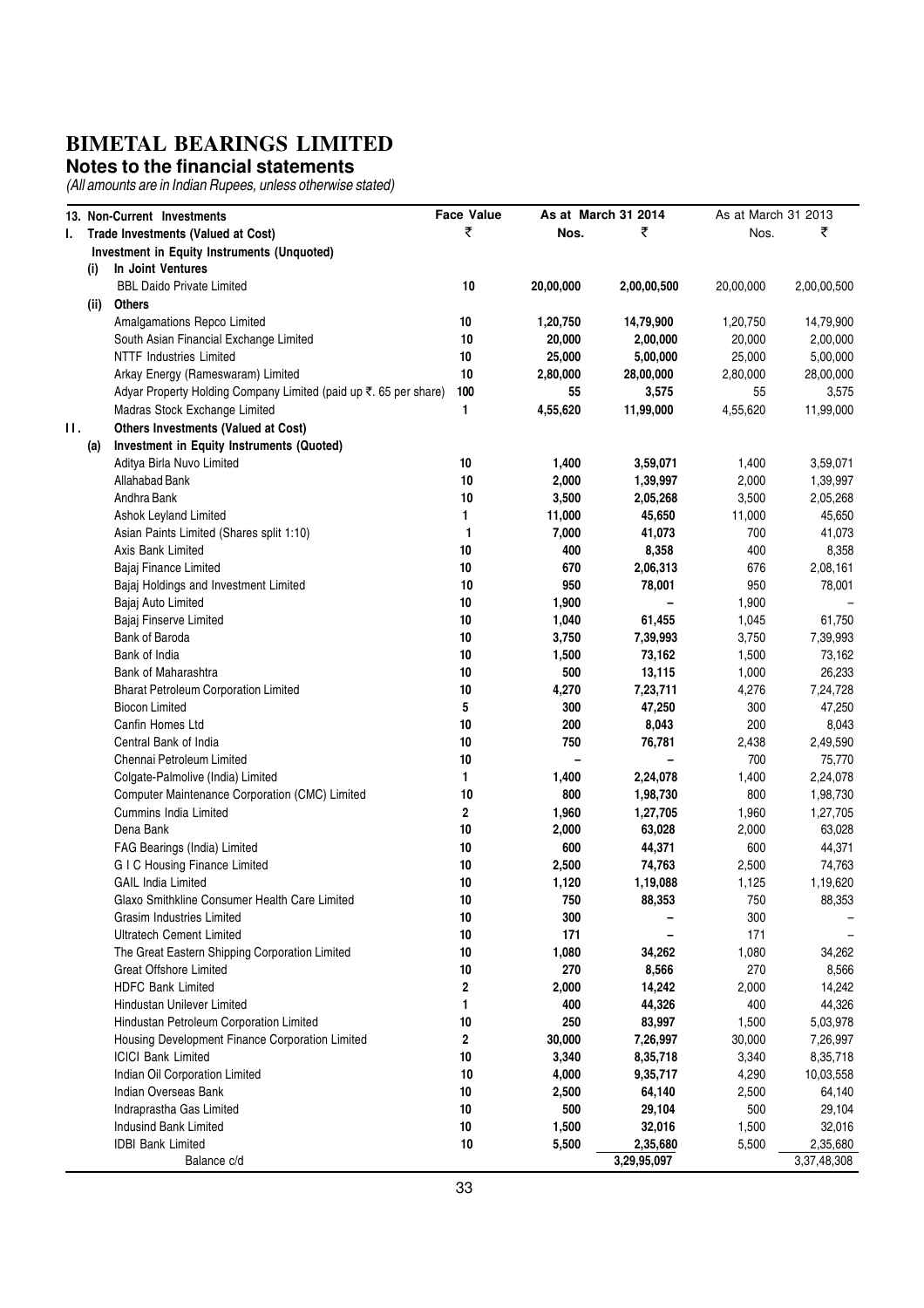#### **Notes to the financial statements**

| Ш.  |                     | <b>Investments (Valued at Cost)</b>                                                                                        | <b>Face Value</b> |                | As at March 31, 2014 | As at March 31, 2013 |                  |
|-----|---------------------|----------------------------------------------------------------------------------------------------------------------------|-------------------|----------------|----------------------|----------------------|------------------|
| (a) |                     | Investment in equity instruments (Quoted) - (Contd.)<br>Balance b/f                                                        | ₹                 | Nos.           | ₹<br>3,29,95,097     | Nos.                 | ₹<br>3,37,48,308 |
|     |                     | The Karnataka Bank Limited                                                                                                 | 10                | 1,750          | 97,744               | 1,750                | 97,744           |
|     |                     | L.I.C.Housing Finance Limited                                                                                              | 2                 | 3,750          | 97,456               | 3,750                | 97,456           |
|     |                     | Mahindra and Mahindra Limited                                                                                              | 5                 | 2,000          | 39,241               | 2,000                | 39,241           |
|     |                     | Maruti Suzuki India Limited                                                                                                | 5                 | 200            | 25,000               | 200                  | 25,000           |
|     |                     | National Aluminium Company Limited                                                                                         | 5                 | 4,500          | 1,46,205             | 4,800                | 1,55,957         |
|     | <b>NTPC Limited</b> |                                                                                                                            | 10                | 1,980          | 2,63,426             | 1,980                | 2,63,426         |
|     |                     | Neyveli Lignite Corporation Limited                                                                                        | 10                | 600            | 27,444               | 600                  | 27,444           |
|     |                     | Nilkamal Limited                                                                                                           | 10                | 700            | 25,343               | 700                  | 25,343           |
|     |                     | Oil and Natural Gas Corporation Limited                                                                                    | 5                 | 10,200         | 12,32,995            | 10,200               | 12,32,995        |
|     |                     | Oriental Bank of Commerce                                                                                                  | 10                | 2,500          | 6,25,000             | 4,500                | 11,25,000        |
|     |                     | <b>Petronet LNG Limited</b>                                                                                                | 10                | 1,000          | 15,066               | 1,000                | 15,066           |
|     |                     | Punjab National Bank                                                                                                       | 10                | 1,850          | 6,97,897             | 1,850                | 6,97,897         |
|     |                     | Reliance Industries Limited                                                                                                | 10                | 1,335          | 5,86,345             | 1,342                | 5,89,419         |
|     |                     | Rural Electrification Corporation of India                                                                                 | 10                | 1,060          | 1,22,038             | 1,060                | 1,22,038         |
|     |                     | Shipping Corporation of India                                                                                              | 10                | $\overline{a}$ |                      | 1,200                | 87,552           |
|     |                     | <b>Stanes Amalgamated Estates Limited</b>                                                                                  | 10                | 6,380          | 4,13,055             | 6,380                | 4,13,055         |
|     |                     | State Bank of India                                                                                                        | 10                | 1,150          | 7,95,296             | 1,150                | 7,95,296         |
|     |                     | Sundaram Finance Limited                                                                                                   | 10                | 13,200         | 5,21,222             | 13,200               | 5,21,222         |
|     |                     | Syndicate Bank                                                                                                             | 10                | 2,250          | 65,625               | 2,250                | 65,625           |
|     |                     | Tata Chemicals Ltd                                                                                                         | 10                | 1,400          | 74,971               | 1,400                | 74,971           |
|     |                     | <b>Tata Consultancy Services Limited</b>                                                                                   | 1                 | 200            | 42,500               | 208                  | 44,200           |
|     |                     | <b>Tata Motors Limited</b>                                                                                                 | 2                 | 9,000          | 1,64,864             | 9,000                | 1,64,864         |
|     |                     | <b>Tata Steel Limited</b>                                                                                                  | 10                | 1,700          | 3,41,592             | 1,704                | 3,42,396         |
|     |                     | Tata Global Beverages Limited                                                                                              | 1                 | 13,000         | 2,94,415             | 13,000               | 2,94,415         |
|     |                     | The United Nilgiri Tea Estates Limited                                                                                     | 10                | 17,264         | 4,35,117             | 17,264               | 4,35,117         |
|     | <b>UCO Bank</b>     |                                                                                                                            | 10                | 250            | 4,728                | 250                  | 4,728            |
|     |                     | Union Bank of India                                                                                                        | 10                | 2,000          | 94,549               | 2,000                | 94,549           |
|     | Vijaya Bank         |                                                                                                                            | 10                | 1,200          | 32,852               | 1,200                | 32,852           |
|     |                     | (b) Investment in Bonds (Quoted)                                                                                           |                   |                |                      |                      |                  |
|     | $8.00\%$            | Indian Railway Finance Corporation Limited Tax Free Secured,                                                               |                   |                |                      |                      |                  |
|     |                     | Redeemable, Non -convertible Bonds                                                                                         | 1,000             | 1,088          | 10,88,000            | 1,088                | 10,88,000        |
|     | 8.20%               | Power Finance Corporation Limited Tax Free Secured Redeemable                                                              |                   |                |                      |                      |                  |
|     |                     | Non-convertible Bonds                                                                                                      | 1,000             | 1,424          | 14,24,000            | 1,424                | 14,24,000        |
|     | 7.19%               | Power Finance Corporation Limited : Tax Free Secured                                                                       | 1,000             | 1,200          | 12,00,000            | 1,200                | 12,00,000        |
|     |                     | (c) Investment in Debentures (Quoted)                                                                                      |                   |                |                      |                      |                  |
|     | $9.65\%$            | Secured Redeemable Non-Convertible Debentures under 2010<br>Series -VI -of Infrastructure Leasing & Financial Services Ltd | 1,000             | 1,000          | 10,00,000            | 1,000                | 10,00,000        |
| (d) |                     | Investment in Bonds (Unquoted)                                                                                             |                   |                |                      |                      |                  |
|     | 9.20%               | Central Bank of India Tier II Bonds (Series XII)                                                                           | 10,00,000         | 1              | 10,00,000            | 1                    | 10,00,000        |
|     | 7.22%               | Rural Electrification Corporation Limited : Tax Free, Secured                                                              | 1,000             | 1,000          | 10,00,000            | 1,000                | 10,00,000        |
|     |                     | (e) Investment in Debentures (Unquoted)                                                                                    |                   |                |                      |                      |                  |
|     | $9.50\%$            | Unsecured Non-Convertible Debentures under 2006 Series -I of                                                               |                   |                |                      |                      |                  |
|     |                     | Infrastructure Leasing & Financial Services Ltd                                                                            | 1,000             | 1,200          | 12,00,000            | 1,200                | 12,00,000        |
|     |                     | Balance c/d                                                                                                                |                   |                | 4,81,89,083          |                      | 4,95,45,176      |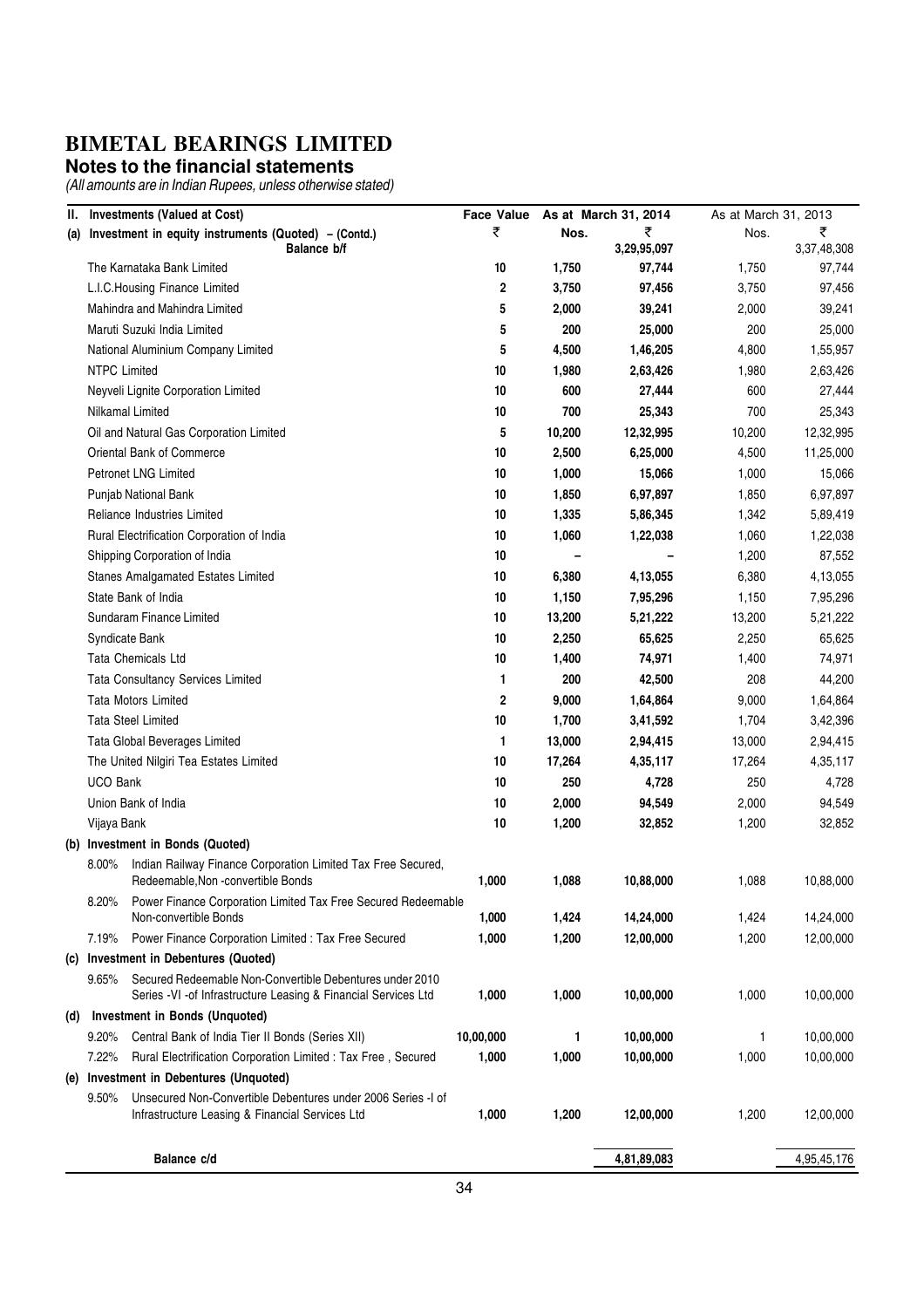#### **Notes to the financial statements**

|     |     |                                                                                                                                     | <b>Face Value</b> |          | As at March 31, 2014 | As at March 31, 2013 |             |
|-----|-----|-------------------------------------------------------------------------------------------------------------------------------------|-------------------|----------|----------------------|----------------------|-------------|
| II. |     | Others (Valued at Cost) - (Contd.)                                                                                                  | ₹                 | Nos.     | ₹                    | Nos.                 | ₹           |
|     |     | Balance b/f                                                                                                                         |                   |          | 4,81,89,083          |                      | 4,95,45,176 |
|     | (f) | Investment in Mutual Funds (Unquoted)                                                                                               |                   |          |                      |                      |             |
|     |     | Birla Sunlife Capital Protection Oriented Fund Series 3-Growth<br>Birla Sun Life Income Plus - Quarterly Dividend                   | 10<br>10          | 4,95,569 | 63,26,996            | 2,37,636             | 23,76,360   |
|     |     | Canara Robeco Indigo Quarterly Dividend Fund                                                                                        | 10                |          |                      | 1,29,845             | 15,00,000   |
|     |     | DSP Black Rock FTP-Series 11-36M-Dividend                                                                                           | 10                | 90,366   | 9,03,656             | 90,366               | 9,03,656    |
|     |     | DSP Black Rock Income Opportunities Fund-RegularPlan-Dividend                                                                       | 10                | 46,132   | 4,99,900             | 46,132               | 4,99,900    |
|     |     | DSP Black Rock Dual Advantage Fund - 34 M Regular Dividend                                                                          | 10                | 60,000   | 6,00,000             |                      |             |
|     |     | DSP BlackRock Income Opportunities Fund - Regular Plan - Growth                                                                     | 10                | 51,560   | 10,00,000            |                      |             |
|     |     | HDFC CPO -I 36 Months September 2013                                                                                                | 10                | 90,000   | 9,00,000             |                      |             |
|     |     |                                                                                                                                     | 10                | 90,000   | 9,00,000             |                      |             |
|     |     | HDFC CPO II -36 Months January 2014                                                                                                 | 10                | 1,54,002 |                      |                      |             |
|     |     | ICICI Prudential Multiple Yield Fund Plan D- Dividend                                                                               |                   |          | 15,40,017            | 1,54,002             | 15,40,017   |
|     |     | ICICI Prudential Capital Protection Oriented Fund-Series IX-36 Months                                                               | 10                | 3,00,000 | 30,00,000            | 3,00,000             | 30,00,000   |
|     |     | ICICI Prudential Corporate Bond Fund B-Quarterly Dividend                                                                           | 10<br>10          | 4,92,750 | 49,99,600            | 5,88,521             | 59,99,500   |
|     |     | ICICI Prudential Capital Protection Oriented Fund III Plan A<br><b>ICICI Prudential Capital Protection Oriented Fund III Plan C</b> |                   | 60,000   | 6,00,000             | 60,000               | 6,00,000    |
|     |     |                                                                                                                                     | 10                | 60,000   | 6,00,000             | 60,000               | 6,00,000    |
|     |     | ICICI Prudential Capital Protection Oriented Fund III Plan D                                                                        | 10                | 60,000   | 6,00,000             | 60,000               | 6,00,000    |
|     |     | ICICI Prudential Capital Protection Oriented Fund-Series IV                                                                         | 10                |          |                      | 1,48,986             | 14,89,858   |
|     |     | ICICI Prudential Interval III - Quaterly Regular Plan Growth                                                                        | 10                | 4,317    | 55,539               |                      |             |
|     |     | ICICI Prudential Corporate Bond Fund-Regular Quarterly Dividend                                                                     | 10                | 95,771   | 9,99,900             |                      |             |
|     |     | ICICI Prudential Income Plan Regular Quarterly Dividend                                                                             | 10                | 89,572   | 12,00,000            |                      |             |
|     |     | ICICI Prudential Interval Fund II - Quarterly Plan                                                                                  | 10                | 90,000   | 9,00,000             |                      |             |
|     |     | <b>ICICI Prudential Regular Savings Fund</b>                                                                                        | 10                | 1,94,744 | 20,00,000            |                      |             |
|     |     | ICICI Prudential Value Fund - Series 2 - Regular Plan - Dividend                                                                    | 10                | 89,990   | 8,99,900             |                      |             |
|     |     | <b>ICICI Prudential Balanced Fund</b>                                                                                               | 10                | 53,154   | 8,99,900             |                      |             |
|     |     | ICICI Prudential Multiple Yield Fund Series 6 - Plan A- Growth                                                                      | 10                | 1,20,000 | 12,00,000            |                      |             |
|     |     | <b>IDFC Super Saver Income Fund - Investment Plan - Dividend Quarterly</b>                                                          | 10                | 1,06,007 | 12,00,000            |                      |             |
|     |     | IDFC Fixed Term Plan - Series 72 - Growth                                                                                           | 10                | 1,20,000 | 12,00,000            |                      |             |
|     |     | Kotak Bond-Deposit-Quarterly Dividend                                                                                               | 10                | 5,67,360 | 69,93,917            | 5,67,360             | 69,93,917   |
|     |     | LICMF Interval Fund-Series 1- Monthly Dividend                                                                                      | 10                | 60,000   | 6,00,000             | 60,000               | 6,00,000    |
|     |     | LIC Nomura CPOF Series -1 - Dividend                                                                                                | 10                | 90,000   | 9,00,000             |                      |             |
|     |     | LIC Nomura CPOF Series -11 - Dividend                                                                                               | 10                | 90,000   | 9,00,000             |                      |             |
|     |     | LIC Nomura MF FMP Series 75 - Growth                                                                                                | 10                | 1,20,000 | 12,00,000            |                      |             |
|     |     | Reliance Dual Advantage Fixed Tenure Fund-II-Plan G- Dividend                                                                       | 10                | 1,17,277 | 11,72,771            | 1,17,277             | 11,72,771   |
|     |     | Reliance Regular Savings Fund-Debt Plan-Quarterly Dividend                                                                          | 10                | 6,03,966 | 76,21,998            | 1,29,613             | 16,21,998   |
|     |     | Reliance Dual Advantage Fixed Tenure Fund-1-Plan J -Dividend                                                                        | 10                |          |                      | 1,62,848             | 16,28,480   |
|     |     | Reliance Dual Advantage Fixed Tenure Fund-II- Plan-A-Dividend                                                                       | 10                |          |                      | 2,67,284             | 26,72,844   |
|     |     | Religare Medium Term Bond Fund-Quarterly Dividend                                                                                   | 10                |          |                      | 60,000               | 600,000     |
|     |     | Reliance Dynamic Bond Fund -Quarterly Dividend Plan                                                                                 | 10                | 55,821   | 6,00,000             |                      |             |
|     |     | Reliance Dynamic Bond Fund - Dividend Plan                                                                                          | 10                | 6,21,086 | 86,67,885            |                      |             |
|     |     | Reliance Dual Advantage Fixed Tenure Fund - III - Plan C -<br>Dividend Payout                                                       | 10                | 5,73,163 | 57,31,630            |                      |             |
|     |     | Reliance Dual Advantage Fixed Tenure Fund - IV - Plan D -                                                                           |                   |          |                      |                      |             |
|     |     | Dividend Plan                                                                                                                       | 10                | 2,55,730 | 25,57,300            |                      |             |
|     |     | Reliance Monthly Interval Fund - Series 2                                                                                           | 10                | 2,49,875 | 25,00,000            |                      |             |
|     |     | Reliance Dual Advantage Fixed Tenure Fund V Plan B - Growth                                                                         | 10                | 1,20,000 | 12,00,000            |                      |             |
|     |     | Balance c/d                                                                                                                         |                   |          | 12,18,59,991         |                      | 8,39,44,477 |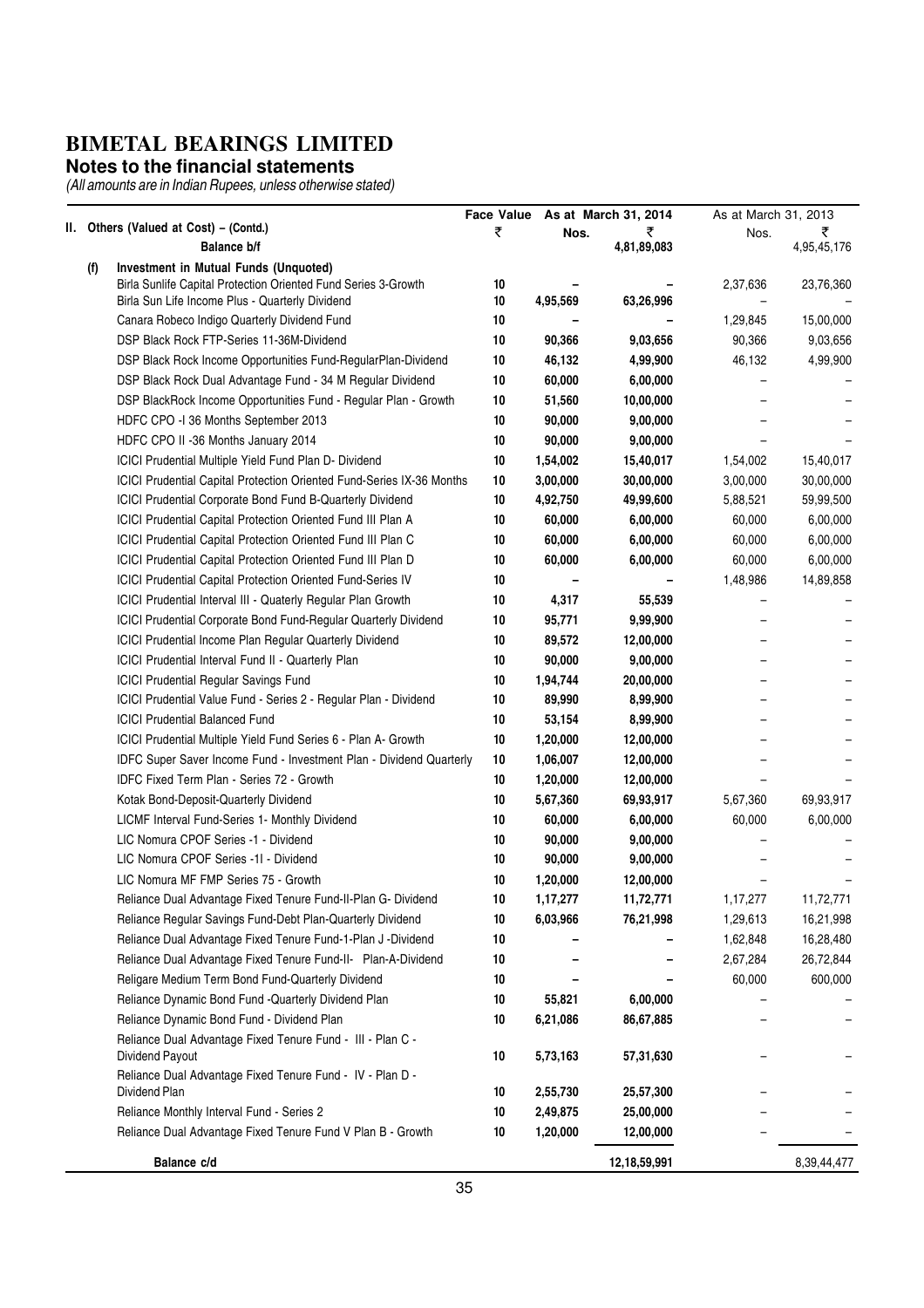#### **Notes to the financial statements**

|     | II. Others (Valued at Cost) - (Contd.)                                                               | <b>Face Value</b> |          | As at March 31, 2014 | As at March 31, 2013 |              |  |
|-----|------------------------------------------------------------------------------------------------------|-------------------|----------|----------------------|----------------------|--------------|--|
|     |                                                                                                      | ₹                 | Nos.     | ₹                    | Nos.                 | ₹            |  |
|     | Balance b/f                                                                                          |                   |          | 12,18,59,991         |                      | 8,39,44,477  |  |
| (1) | Investment in Mutual Funds (Unquoted)                                                                |                   |          |                      |                      |              |  |
|     | SBI Mutual Fund- Gold Exchange Traded Scheme- Growth Op- Open                                        |                   | 300      | 4,43,350             | 1,500                | 22, 16, 749  |  |
|     | SBI-Magnum Income Fund-1998-Dividend Option                                                          | 10                | 2,42,900 | 27,99,900            | 2,42,900             | 27,99,900    |  |
|     | Sundaram Capital Protection Oriented Fund - 3 Years- Series 5                                        | 10                |          |                      | 1,80,046             | 18,00,460    |  |
|     | SBI Capital Protection Oriented Fund-Series III                                                      | 10                |          |                      | 2,10,000             | 21,00,000    |  |
|     | SBI Magnum Income Fund                                                                               | 10                | 96,546   | 12,00,000            |                      |              |  |
|     | SBI Dynamic Bond Fund                                                                                | 10                | 99,728   | 12,00,000            |                      |              |  |
|     | SBI Dual Advantage Fund Series I - Dividend                                                          | 10                | 90,000   | 9,00,000             |                      |              |  |
|     | SBI Debt Fund Series A - 8 30 Days Regular Dividend Plan                                             | 10                | 2,40,000 | 24,00,000            |                      |              |  |
|     | Sundaram Capital Protection Oriented Fund - 3Years- Series 9 -Dividend                               | 10                | 89,990   | 8,99,900             | 89,990               | 8,99,900     |  |
|     | Sundaram Monthly Income Plan - Aggressive Regular - Quarterly Dividend                               | 10                | 94,716   | 10,05,065            |                      |              |  |
|     | Sundaram Monthly Income Plan - Aggressive Regular - Quarterly Dividend                               | 10                | 1,48,516 | 15,13,201            |                      |              |  |
|     | Sundaram Capital Protection Oriented Fund - Series 2 - 5Dividend                                     | 10                | 3,35,372 | 33,53,720            |                      |              |  |
|     | Sundaram Hybrid Fund - Series D 3 Years Regualar Half yearly                                         | 10                | 60,000   | 6,00,000             |                      |              |  |
|     | TATA-Fixed Income Portfolio Fund Scheme A2 Regular Monthly                                           | 10                | 1,40,074 | 14, 18, 237          | 1,40,074             | 14, 18, 237  |  |
|     | TATA Fixed Tenure Fund-Series 2-Scheme B-Dividend                                                    | 10                |          |                      | 1,87,263             | 18,72,630    |  |
|     | Templeton India Corporate Bond Opportunities Fund-Dividend Growth                                    | 10                | 8,09,540 | 86,24,935            | 7,62,101             | 81, 17, 241  |  |
|     | UTI-Fixed Income Interval Fund- IV-Quarterly Interval Plan                                           | 10                | 90,000   | 9,00,000             | 90,000               | 9,00,000     |  |
|     |                                                                                                      |                   |          | 14,91,18,300         |                      | 10,60,69,594 |  |
|     | Provision for dimunition in value of investments<br>Less:                                            |                   |          | 6,75,000             |                      | 6,75,000     |  |
|     | Total                                                                                                |                   |          | 14,84,43,300         |                      | 10,53,94,594 |  |
|     | Aggregate amount of Quoted Investments                                                               |                   |          | 1,88,06,109          |                      | 2,01,62,201  |  |
|     | Market value of Quoted Investments                                                                   |                   |          | 10,36,87,877         |                      | 8,97,63,219  |  |
|     | Aggregate amount of Unquoted Investments                                                             |                   |          | 12,96,37,191         |                      | 8,52,32,393  |  |
|     | Aggregate provision for diminution in value of investments                                           |                   |          | 6,75,000             |                      | 6,75,000     |  |
|     | Uncalled Liability on partly paid shares                                                             |                   |          | 1,925                |                      | 1,925        |  |
|     |                                                                                                      |                   |          |                      |                      |              |  |
|     | 14. Long term loans and advances                                                                     |                   |          |                      |                      |              |  |
|     | Unsecured and considered good:                                                                       |                   |          |                      |                      |              |  |
|     | Capital advances                                                                                     |                   |          | 1,05,000             |                      | 72,13,666    |  |
|     | Security deposits                                                                                    |                   |          | 99,94,347            |                      | 93,79,948    |  |
|     | Other loans and advances (Refer note below)                                                          |                   |          | 15,476               |                      | 3,26,680     |  |
|     |                                                                                                      |                   |          | 1,01,14,823          |                      | 1,69,20,294  |  |
|     | Note: Includes due by an officer of the company                                                      |                   |          |                      |                      | 2,10,008     |  |
|     | 15. Other non-current assets                                                                         |                   |          |                      |                      |              |  |
|     | Intercorporate deposits                                                                              |                   |          | 4,40,00,000          |                      | 5,92,00,000  |  |
|     | Margin Money deposit (Refer note below)                                                              |                   |          | 15,00,000            |                      | 57,00,000    |  |
|     | Bank deposit with maturity period more than 12 months                                                |                   |          |                      |                      | 15,00,000    |  |
|     |                                                                                                      |                   |          | 4,55,00,000          |                      | 6,64,00,000  |  |
|     | Balances with banks held as margin money for borrowings, guarantees or<br>Note:<br>other commitments |                   |          | 15,00,000            |                      | 57,00,000    |  |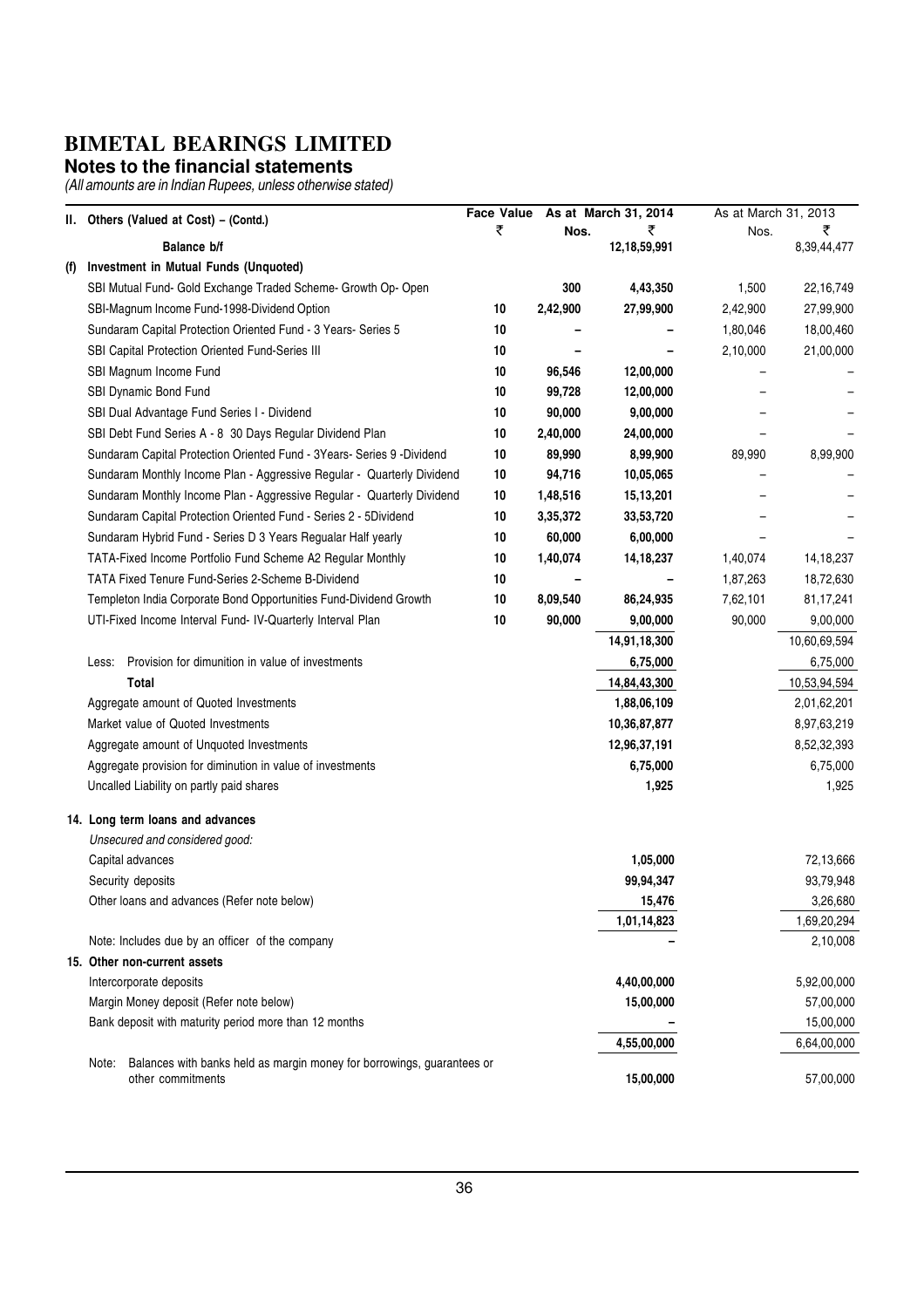#### **Notes to the financial statements**

| <b>16. Current Investments</b>                                     | Face Value As at March 31, 2014<br>As at March 31, 2013 |          |                          |          |             |
|--------------------------------------------------------------------|---------------------------------------------------------|----------|--------------------------|----------|-------------|
| Current Portion of Long term Investments (Valued at Cost)          | ₹                                                       | Nos.     | ₹                        | Nos.     | ₹           |
| Investment in Debentures (Quoted)                                  |                                                         |          |                          |          |             |
| 9.35% Secured Redeemable Non-Convertible Debentures under 2010     |                                                         |          |                          |          |             |
| Series -VI -of Infrastructure Leasing & Financial Services Limited |                                                         |          |                          | 1,800    | 18,00,000   |
| <b>Mutual Funds (Unquoted)</b>                                     |                                                         |          |                          |          |             |
| Birla Sunlife Capital Protection Oriented Fund Series 2-Growth     | 10                                                      |          |                          | 4,29,314 | 42,93,140   |
| Birla Sunlife Capital Protection Oriented Fund Series 5-Growth     | 10                                                      |          |                          | 4,23,180 | 42,31,800   |
| ICICI Prudential FMP Series 53-3 Years Plan-B- Dividend            | 10                                                      |          |                          | 1,20,000 | 12,00,000   |
| <b>ICICI Prudential Capital Protection Oriented Fund-Series IV</b> | 10                                                      | 1,48,986 | 14,89,858                |          |             |
| Reliance Dual Advantage Fixed Tenure Fund-Plan A -Dividend         | 10                                                      |          |                          | 8,03,524 | 80,35,239   |
| Reliance Fixed Horizon Fund-Quarterly Dividend                     | 10                                                      |          | -                        | 4,41,428 | 44, 14, 277 |
| Reliance Fixed Horizon Fund-XXI-Series 25-Dividend Plan            | 10                                                      |          | $\overline{\phantom{0}}$ | 1,20,000 | 12,00,000   |
| Reliance Dual Advantage Fixed Tenure Fund-Plan B -Dividend         | 10                                                      |          |                          | 6,55,494 | 65,54,944   |
| Reliance Dual Advantage Fixed Tenure Fund-1-Plan J -Dividend       | 10                                                      | 1,62,848 | 16,28,480                |          |             |
| Reliance Dual Advantage Fixed Tenure Fund-II- Plan-A-Dividend      | 10                                                      | 2,67,284 | 26,72,844                |          |             |
| Religare Fixed Maturity Plan-Series-XV-Plan E-Growth Plan          | 10                                                      |          |                          | 59,990   | 5,99,900    |
| SBI Capital Protection Oriented Fund-Series III                    | 10                                                      | 2,10,000 | 21,00,000                |          |             |
| Sundaram Fixed Term Plan AM 30 Months-Dividend                     | 10                                                      |          |                          | 1,22,117 | 12,21,170   |
| Sundaram Capital Protection Oriented Fund-2-Years-Dividend         | 10                                                      |          | -                        | 87,454   | 8,74,540    |
| Sundaram Fixed Term Plan CQ 370 Days Dividend                      | 10                                                      |          |                          | 90,000   | 9,00,000    |
| Sundaram Capital Protection Oriented Fund-Series 2-3 Growth        | 10                                                      |          |                          | 1,20,000 | 12,00,000   |
| Sundaram Capital Protection Oriented Fund - 3 Years- Series 5      | 10                                                      | 1,80,046 | 18,00,460                |          |             |
| Sundaram CPOF - Series 2 - Dividend                                | 10                                                      |          |                          | 3,35,372 | 33,53,720   |
| TATA Fixed Tenure Fund-Series 2-Scheme B-Dividend                  | 10                                                      | 1,87,263 | 18,72,630                |          |             |
| At cost or market value, whichever is less:                        |                                                         |          |                          |          |             |
| <b>Mutual Funds (Unquoted)</b>                                     |                                                         |          |                          |          |             |
| Birla Sun Life Fixed Term Plan - Series KL (30D) - Regular Plan    | 10                                                      | 1,50,000 | 15,00,000                |          |             |
| Birla Sun Life Fixed Term Plan - Series KL (30D) - Regular Plan    | 10                                                      | 1,20,000 | 12,00,000                |          |             |
| Birla Sun Life Treasury Optimizer Plan - Growth                    | 10                                                      | 24,363   | 37,67,080                |          |             |
| Birla Sun Life Cash Plus Fund                                      | 10                                                      | 10,385   | 10,40,532                |          |             |
| Birla Sunlife Cash Plus - Divided Reinvestment                     | 10                                                      | 12,246   | 12,27,005                |          |             |
| Franklin Templeton Fixed Tenure Fund Series XV-Dividend Plan       | 10                                                      |          |                          | 2,05,025 | 20,50,250   |
| HDFC FMP 390D March 2012(1)-Quarterly Dividend-Series XXI          | 10                                                      |          |                          | 90,000   | 9,00,000    |
| HDFC Cash Management Fund                                          | 10                                                      | 1,07,144 | 11,39,630                |          |             |
| ICICI Prudential Flexible Income Fund - Dividend                   | 10                                                      | 10,250   | 10,40,124                |          |             |
| ICICI Prudential Liquid Fund - Dividend Payout                     | 10                                                      | 26,848   | 27,00,000                |          |             |
| IDFC Cash Fund - Weekly Dividend                                   | 10                                                      | 1,038    | 10,38,804                |          |             |
| Kotak FMP 24M Series 4-Dividend                                    | 10                                                      |          |                          | 1,91,287 | 19,12,870   |
| Kotak FMP Series-50-Dividend                                       | 10                                                      |          |                          | 1,84,635 | 18,46,350   |
| Kotak Floater Short Term Fund - Dividend Payout                    | 10                                                      | 2,508    | 25,25,814                |          |             |
| Kotak Bond Fund - Short Term - Monthly Dividend                    | 10                                                      | 2,18,736 | 22,18,268                |          |             |
| LIC Nomura Liquid Fund                                             | 10                                                      | 2,904    | 31,88,682                |          |             |
| Reliance Fixed Horizon Fund 25 - Series 29 -Dividend Plan          | 10                                                      | 2,40,000 | 24,00,000                |          |             |
| SBI-SHF-Ultra Short Term Fund--Retail Plan-Daily Dividend          | 1,000                                                   |          |                          | 337      | 3,37,409    |
| SBI Premier Liquid Fund Regualar plan daily dividend               | 10                                                      | 1,036    | 10,39,221                |          |             |
| SBI Magnum Insta Cash Fund                                         | 10                                                      | 3,260    | 54,59,781                |          |             |
| SBI Magnum Insta Cash Fund Liquid Floater                          | 10                                                      | 2,484    | 25,08,939                |          |             |
| Sundaram Ultra Short Term Fund                                     | 10                                                      | 84,625   | 8,98,772                 |          |             |
| Sundaram Money Fund - Regular Daily                                | 10                                                      | 1,52,619 | 15,40,733                |          |             |
| Sundaram Flexible Fund - Short Term - Regular dividend             | 10                                                      | 3,80,575 | 40,00,000                |          |             |
| Tata Liquid Fund - Plan A -Daily Dividend                          | 10                                                      | 2,765    | 30,81,146                |          |             |
| Total                                                              |                                                         |          | 5,50,78,803              |          | 4,69,25,609 |
|                                                                    |                                                         |          |                          |          |             |
| Aggregate amount of Quoted Investments                             |                                                         |          |                          |          | 18,00,000   |
| Market value of Quoted Investments                                 |                                                         |          |                          |          | 18,00,000   |
| Aggregate amount of Unquoted Investments                           |                                                         |          | 5,50,78,803              |          | 4,51,25,609 |
| Aggregate provision for diminution in value of investments         |                                                         |          |                          |          |             |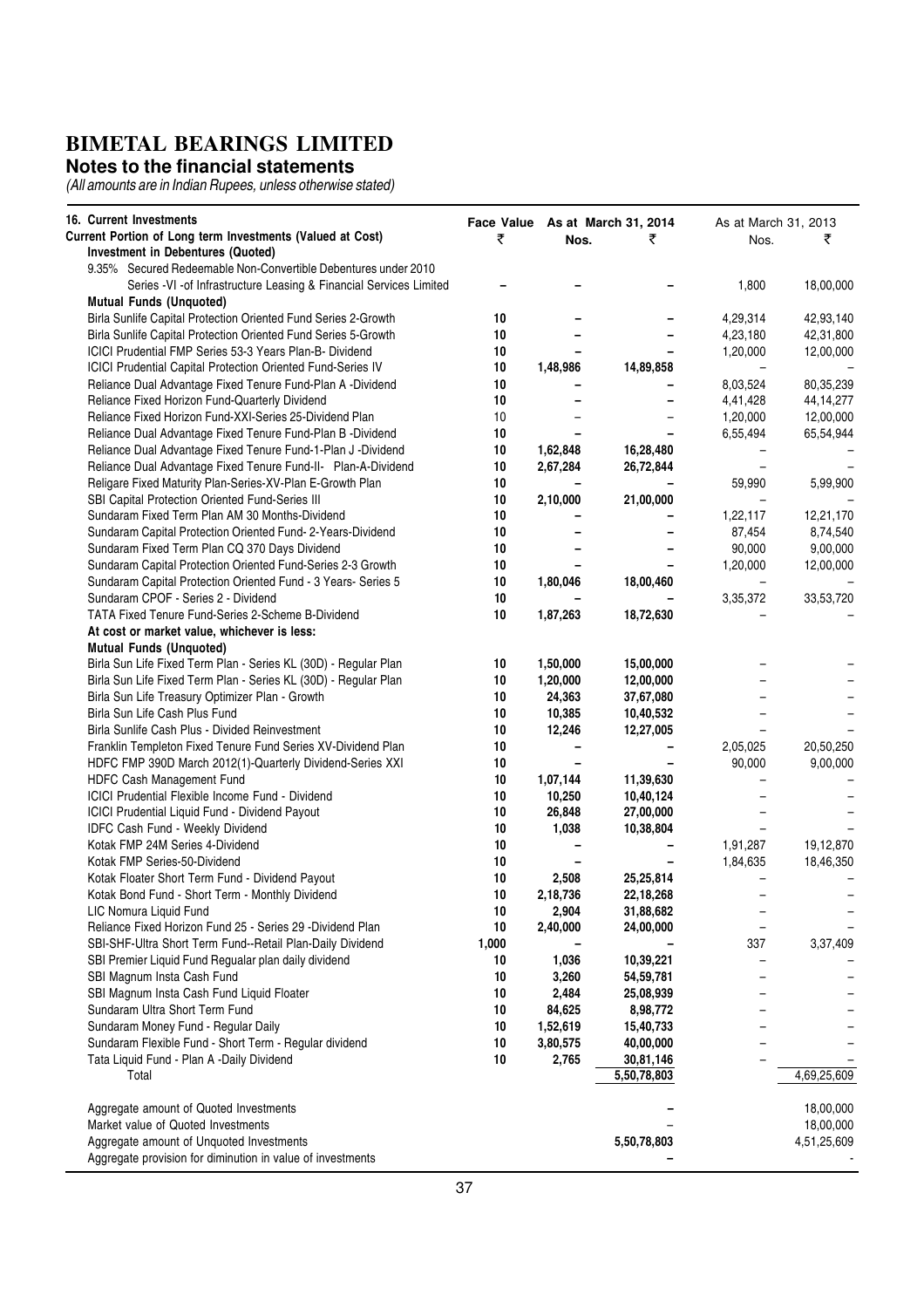#### **Notes to the financial statements**

|     |                                                                                         |                 | As at         |
|-----|-----------------------------------------------------------------------------------------|-----------------|---------------|
|     |                                                                                         | 31 March 2014   | 31 March 2013 |
| 17. | <b>Inventories</b>                                                                      |                 |               |
|     | Stores, spares & packing material                                                       | 1,89,28,303     | 2,25,38,541   |
|     | Raw materials (includes in transit ₹.1,90,44,788, Previous Year ₹.34,63,292)            | 23,97,88,141    | 36,01,53,133  |
|     | Work-in-progress                                                                        | 3,92,74,571     | 3,46,42,612   |
|     | Traded goods                                                                            | 29,67,067       | 64,16,582     |
|     | Finished goods                                                                          | 10,07,87,076    | 10,04,52,433  |
|     |                                                                                         | 40, 17, 45, 158 | 52,42,03,301  |
| 18. | <b>Trade receivables</b>                                                                |                 |               |
|     | Unsecured and Considered good:                                                          |                 |               |
|     | Outstanding for a period exceeding 6 months from the date they are due for payment      | 37,29,601       | 33,10,711     |
|     | <b>Others</b>                                                                           | 32,98,01,646    | 34,54,95,936  |
|     |                                                                                         | 33, 35, 31, 247 | 34,88,06,647  |
|     | Trade receivables stated above includes:                                                |                 |               |
|     | Debts due by private companies in which directors are directors                         | 2,73,65,843     | 1,71,90,910   |
| 19. | <b>Cash and bank Balances</b>                                                           |                 |               |
|     | Cash and Cash equivalents                                                               |                 |               |
|     | Cash on hand                                                                            | 94,275          | 1,04,100      |
|     | Cheques on hand                                                                         | 1,08,14,533     | 14,80,922     |
|     | <b>Bank balances</b>                                                                    |                 |               |
|     | In Current account                                                                      | 3,02,76,006     | 5,22,97,462   |
|     | In Demand deposit                                                                       |                 |               |
|     | Deposits with original maturity of less than 3 months                                   | 1,50,00,000     |               |
|     |                                                                                         | 5,61,84,814     | 5,38,82,484   |
|     | Other bank balances                                                                     |                 |               |
|     | Long term deposits with maturity more than 3 months but less than 12 months             | 45,00,000       |               |
|     | Unpaid Dividend Accounts*                                                               | 23,72,013       | 23,62,888     |
|     |                                                                                         | 6,30,56,827     | 5,62,45,372   |
|     | * Earmarked for payment of unclaimed dividend                                           |                 |               |
| 20. | Short term loans and advances                                                           |                 |               |
|     | Unsecured, Considered good:                                                             |                 |               |
|     | Advance to vendors                                                                      | 25,66,804       | 47,95,779     |
|     | Balance with customs and central excise                                                 | 84,23,112       | 89,97,665     |
|     | Expenses prepaid                                                                        | 55,81,084       | 47,69,684     |
|     | Employees advances [Refer note below (a)]                                               | 18, 17, 778     | 14,35,090     |
|     | Other advances                                                                          | 78,91,164       | 57,05,341     |
|     | Cenvat credit balances                                                                  | 93,00,272       | 1,48,30,865   |
|     | Advance income tax (Net of Provisions: ₹. 49,40,60,000; Previous year: ₹. 48,44,54,959) | 3,88,95,353     | 2,32,23,938   |
|     | Advance fringe benefit tax (Net of Provisions ₹.73,50,000, Previous year : ₹.73,50,000) | 37,383          | 37,383        |
|     |                                                                                         | 7,45,12,950     | 6,37,95,745   |
|     | Includes due by an officer of the Company<br>(a)                                        |                 | 69,996        |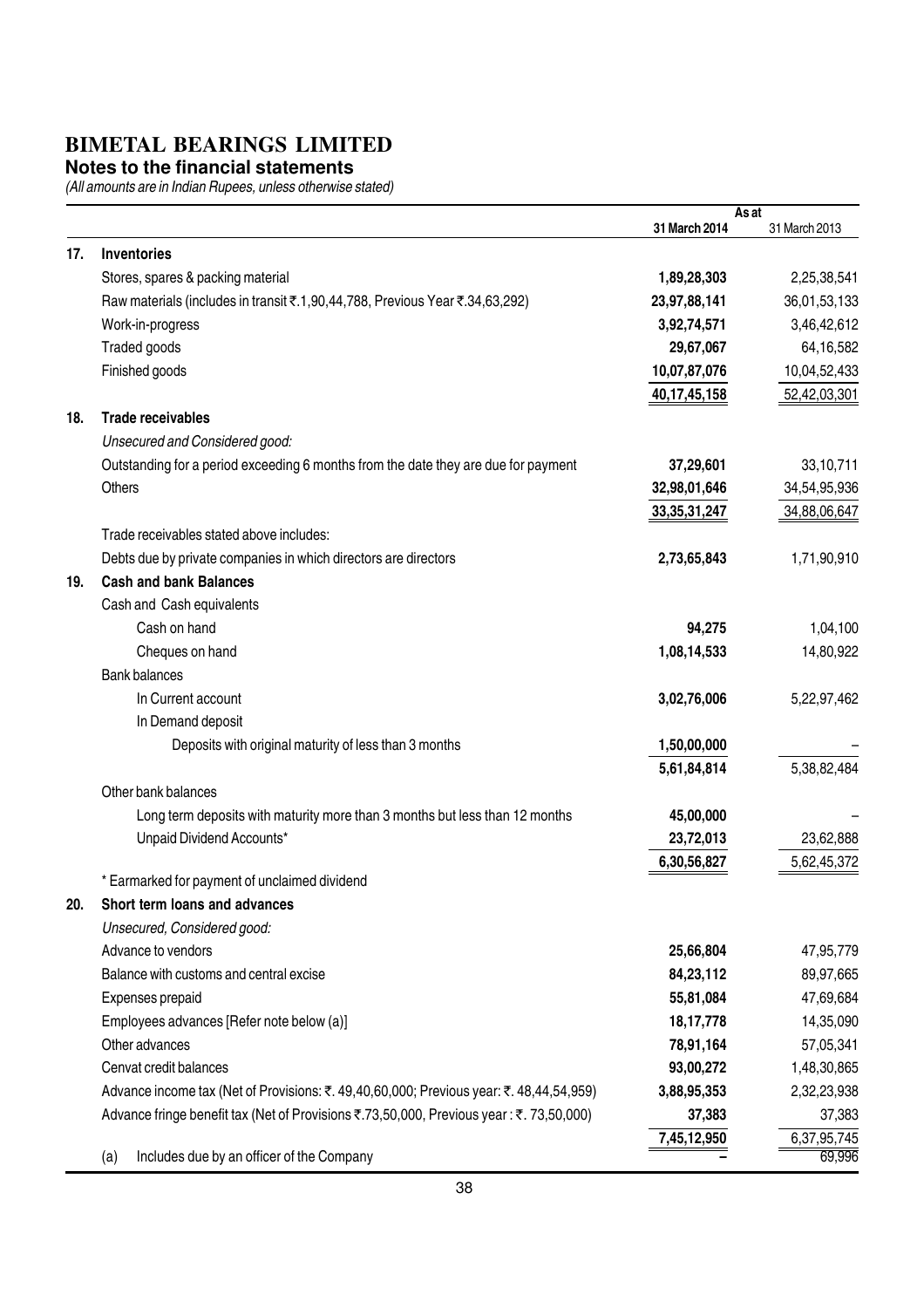#### **Notes to the financial statements**

|     |                                                                          | As at            |                   |
|-----|--------------------------------------------------------------------------|------------------|-------------------|
|     |                                                                          | 31 March 2014    | 31 March 2013     |
| 21. | Other current assets                                                     |                  |                   |
|     | Unsecured, Considered good:                                              |                  |                   |
|     | Interest accrued on deposits                                             | 24,63,956        | 9,66,956          |
|     | Interest accrued on investments                                          | 3,38,839         | 2,17,062          |
|     | Intercorporate deposits                                                  | 12,58,00,000     | 3,63,00,000       |
|     | Export benefit receivable                                                | 13,33,180        | 24,69,847         |
|     | Others                                                                   |                  |                   |
|     |                                                                          | 27,69,554        | 83,17,497         |
|     |                                                                          | 13,27,05,529     | 4,82,71,362       |
| 22. | <b>Contingent liabilities</b>                                            |                  |                   |
|     | Claim against the company not acknowledged as debt:                      |                  |                   |
|     | Income tax matters                                                       | 3, 18, 97, 244   | 3,07,15,057       |
|     | Sales tax matters                                                        | 8,88,618         | 8,88,618          |
|     | Excise duty matters                                                      |                  | 93,347            |
|     | Claims by workmen pending before labour court                            | 6,65,029         |                   |
| 23. | <b>Capital and other commitments</b>                                     |                  |                   |
|     | Estimated value of contracts in capital account remaining to be executed | 9,49,552         | 194,97,218        |
|     | Investment in partly paid - equity shares of ₹100 each in                |                  |                   |
|     | Adyar Property Holding Company Limited (₹65 paid up)                     | 1,925            | 1,925             |
| 24. | Proposed dividend                                                        |                  |                   |
|     | The final dividend proposed for the year is as follows:                  |                  |                   |
|     | Amount of Proposed dividend                                              | 2,67,75,000      | 3,44,25,000       |
|     | Ordinary dividend per Equity Shares of ₹10 each                          | 7                | 9                 |
|     |                                                                          |                  | <b>Year Ended</b> |
| 25. | <b>Revenue from operations</b>                                           | 31 March 2014    | 31 March 2013     |
|     | Sale of products                                                         | 155,33,20,501    | 172,93,87,732     |
|     | Sale of traded goods                                                     | 52,51,644        | 30,00,661         |
|     |                                                                          |                  |                   |
|     | Other operating revenues                                                 |                  |                   |
|     | Duty Drawback                                                            | 26,43,200        | 55,82,373         |
|     | Scrap sales                                                              | 5,77,99,152      | 5,40,20,593       |
|     |                                                                          | 161,90,14,497    | 179, 19, 91, 359  |
|     | Less: Discounts and rebates                                              | 1,52,77,801      | 1,99,58,614       |
|     |                                                                          | 160, 37, 36, 696 | 177,20,32,745     |
|     | Less: Excise duty                                                        | 14,31,81,283     | 15,87,17,278      |
|     |                                                                          | 146,05,55,413    | 161, 33, 15, 467  |
| 26. | Other income                                                             |                  |                   |
|     | Interest on deposit (Gross)                                              | 1,35,89,559      | 1,22,77,537       |
|     | Income from investments - Trade                                          |                  |                   |
|     | Dividend (Gross)                                                         | 35,00,000        | 44,66,000         |
|     | Income from investments - Non trade                                      |                  |                   |
|     | - Profit on sale/disposal [Refer note (a)]                               | 45,00,251        | 22,77,625         |
|     | - Dividend (Gross) [Refer note (b)]                                      | 91,52,601        | 60,46,933         |
|     | - Interest (Gross)                                                       | 7,87,900         | 6,67,129          |
|     | Net gain on foreign currency transactions                                | 1,49,92,855      | 22,90,082         |
|     | Profit on sale of tangible assets (Net)                                  | 12,53,407        | 14,80,731         |
|     | Credit balances / provisions no longer required written back             | 30,54,565        | 1,05,14,607       |
|     | Other non-operating income                                               | 2,01,051         | 61,96,219         |
|     |                                                                          | 5,10,32,189      | 4,62,16,863       |
|     |                                                                          |                  |                   |
|     | Includes profit on sale/ disposal of current investments<br>(a)          | 2,83,889         | 7,13,624          |
|     | Includes dividend from current investments<br>(b)                        | 14,70,742        | 16,78,863         |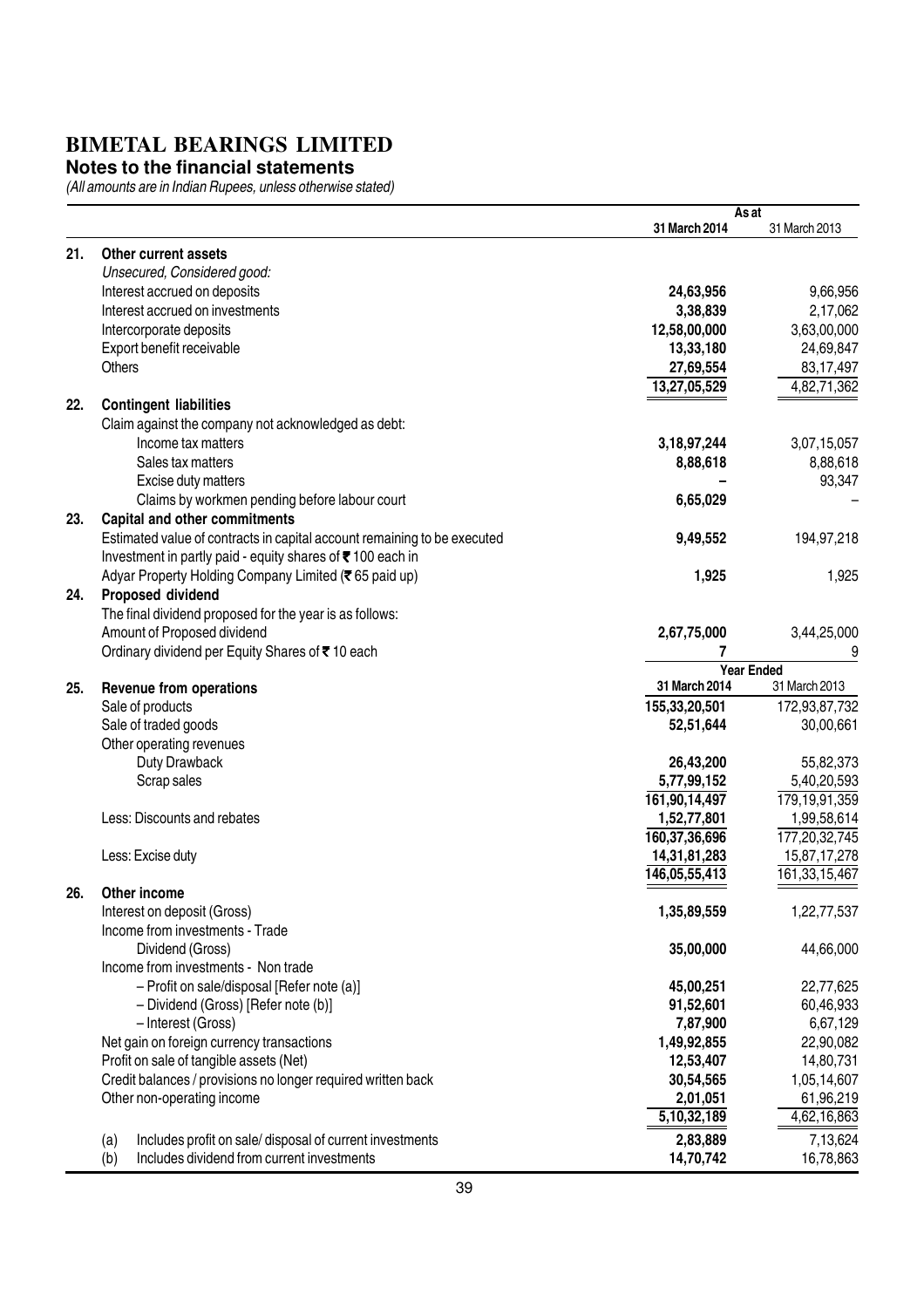#### **Notes to the financial statements**

| Cost of material consumed<br>27.<br>Raw material consumed<br>Opening inventory<br>35,66,89,841<br>33,44,63,165<br>Add: Purchases<br>61,37,68,534<br>84,28,93,862<br>35,66,89,841<br>Less: Closing inventory<br>22,07,43,353<br>Cost of material consumed during the year<br>74,97,15,022<br>82,06,67,186<br>Processing charges to contractors<br>4,65,29,543<br>5,02,15,736<br>44,08,926<br>Change in excise duty<br>(10,09,219)<br>79,52,35,346<br>87,52,91,848<br>28.<br>Changes in inventories of finished goods, work in progress and stock-in-trade<br>(Increase)/Decrease in stock<br>Stock at end of the year<br>Finished goods<br>10,07,87,076<br>Stock in trade<br>29,67,067<br>3,92,74,571<br>Work-in-progress<br>14,30,28,714<br>Less. Stock at beginning of the year<br>Finished goods<br>10,04,52,433<br>Stock in trade<br>64,16,582<br>3,46,42,612<br>Work-in-progress<br>14, 15, 11, 627<br>(Increase) /Decrease in stock<br>(15, 17, 087)<br><b>Employee benefit expenses</b><br>29.<br>Salaries, wages, bonus and commission<br>17,00,80,017<br>85,93,649<br>Contribution to provident fund<br>Contribution to employees' state insurance<br>2,79,010<br>1,13,86,849<br>Gratuity (Refer note (a) below)<br>Superannuation fund<br>26,29,439<br>Staff welfare expenses<br>2,22,25,896<br>2,25,59,067<br>21,51,94,860<br>20,53,69,771<br>Less: Recovery for services seconded<br>31,46,689<br>34,02,996<br>19,60,135<br>6,40,104<br>Expense related to self constructed assets<br>21,00,88,036<br>20,13,26,671 |  | <b>Year Ended</b><br>31 March 2014 | 31 March 2013   |
|-------------------------------------------------------------------------------------------------------------------------------------------------------------------------------------------------------------------------------------------------------------------------------------------------------------------------------------------------------------------------------------------------------------------------------------------------------------------------------------------------------------------------------------------------------------------------------------------------------------------------------------------------------------------------------------------------------------------------------------------------------------------------------------------------------------------------------------------------------------------------------------------------------------------------------------------------------------------------------------------------------------------------------------------------------------------------------------------------------------------------------------------------------------------------------------------------------------------------------------------------------------------------------------------------------------------------------------------------------------------------------------------------------------------------------------------------------------------------------------------------------------------------------|--|------------------------------------|-----------------|
|                                                                                                                                                                                                                                                                                                                                                                                                                                                                                                                                                                                                                                                                                                                                                                                                                                                                                                                                                                                                                                                                                                                                                                                                                                                                                                                                                                                                                                                                                                                               |  |                                    |                 |
|                                                                                                                                                                                                                                                                                                                                                                                                                                                                                                                                                                                                                                                                                                                                                                                                                                                                                                                                                                                                                                                                                                                                                                                                                                                                                                                                                                                                                                                                                                                               |  |                                    |                 |
|                                                                                                                                                                                                                                                                                                                                                                                                                                                                                                                                                                                                                                                                                                                                                                                                                                                                                                                                                                                                                                                                                                                                                                                                                                                                                                                                                                                                                                                                                                                               |  |                                    |                 |
|                                                                                                                                                                                                                                                                                                                                                                                                                                                                                                                                                                                                                                                                                                                                                                                                                                                                                                                                                                                                                                                                                                                                                                                                                                                                                                                                                                                                                                                                                                                               |  |                                    |                 |
|                                                                                                                                                                                                                                                                                                                                                                                                                                                                                                                                                                                                                                                                                                                                                                                                                                                                                                                                                                                                                                                                                                                                                                                                                                                                                                                                                                                                                                                                                                                               |  |                                    |                 |
|                                                                                                                                                                                                                                                                                                                                                                                                                                                                                                                                                                                                                                                                                                                                                                                                                                                                                                                                                                                                                                                                                                                                                                                                                                                                                                                                                                                                                                                                                                                               |  |                                    |                 |
|                                                                                                                                                                                                                                                                                                                                                                                                                                                                                                                                                                                                                                                                                                                                                                                                                                                                                                                                                                                                                                                                                                                                                                                                                                                                                                                                                                                                                                                                                                                               |  |                                    |                 |
|                                                                                                                                                                                                                                                                                                                                                                                                                                                                                                                                                                                                                                                                                                                                                                                                                                                                                                                                                                                                                                                                                                                                                                                                                                                                                                                                                                                                                                                                                                                               |  |                                    |                 |
|                                                                                                                                                                                                                                                                                                                                                                                                                                                                                                                                                                                                                                                                                                                                                                                                                                                                                                                                                                                                                                                                                                                                                                                                                                                                                                                                                                                                                                                                                                                               |  |                                    |                 |
|                                                                                                                                                                                                                                                                                                                                                                                                                                                                                                                                                                                                                                                                                                                                                                                                                                                                                                                                                                                                                                                                                                                                                                                                                                                                                                                                                                                                                                                                                                                               |  |                                    |                 |
|                                                                                                                                                                                                                                                                                                                                                                                                                                                                                                                                                                                                                                                                                                                                                                                                                                                                                                                                                                                                                                                                                                                                                                                                                                                                                                                                                                                                                                                                                                                               |  |                                    |                 |
|                                                                                                                                                                                                                                                                                                                                                                                                                                                                                                                                                                                                                                                                                                                                                                                                                                                                                                                                                                                                                                                                                                                                                                                                                                                                                                                                                                                                                                                                                                                               |  |                                    |                 |
|                                                                                                                                                                                                                                                                                                                                                                                                                                                                                                                                                                                                                                                                                                                                                                                                                                                                                                                                                                                                                                                                                                                                                                                                                                                                                                                                                                                                                                                                                                                               |  |                                    |                 |
|                                                                                                                                                                                                                                                                                                                                                                                                                                                                                                                                                                                                                                                                                                                                                                                                                                                                                                                                                                                                                                                                                                                                                                                                                                                                                                                                                                                                                                                                                                                               |  |                                    | 10,04,52,433    |
|                                                                                                                                                                                                                                                                                                                                                                                                                                                                                                                                                                                                                                                                                                                                                                                                                                                                                                                                                                                                                                                                                                                                                                                                                                                                                                                                                                                                                                                                                                                               |  |                                    | 64,16,582       |
|                                                                                                                                                                                                                                                                                                                                                                                                                                                                                                                                                                                                                                                                                                                                                                                                                                                                                                                                                                                                                                                                                                                                                                                                                                                                                                                                                                                                                                                                                                                               |  |                                    | 3,46,42,612     |
|                                                                                                                                                                                                                                                                                                                                                                                                                                                                                                                                                                                                                                                                                                                                                                                                                                                                                                                                                                                                                                                                                                                                                                                                                                                                                                                                                                                                                                                                                                                               |  |                                    | 14, 15, 11, 627 |
|                                                                                                                                                                                                                                                                                                                                                                                                                                                                                                                                                                                                                                                                                                                                                                                                                                                                                                                                                                                                                                                                                                                                                                                                                                                                                                                                                                                                                                                                                                                               |  |                                    |                 |
|                                                                                                                                                                                                                                                                                                                                                                                                                                                                                                                                                                                                                                                                                                                                                                                                                                                                                                                                                                                                                                                                                                                                                                                                                                                                                                                                                                                                                                                                                                                               |  |                                    | 7,67,66,472     |
|                                                                                                                                                                                                                                                                                                                                                                                                                                                                                                                                                                                                                                                                                                                                                                                                                                                                                                                                                                                                                                                                                                                                                                                                                                                                                                                                                                                                                                                                                                                               |  |                                    | 90,40,477       |
|                                                                                                                                                                                                                                                                                                                                                                                                                                                                                                                                                                                                                                                                                                                                                                                                                                                                                                                                                                                                                                                                                                                                                                                                                                                                                                                                                                                                                                                                                                                               |  |                                    | 3,71,07,089     |
|                                                                                                                                                                                                                                                                                                                                                                                                                                                                                                                                                                                                                                                                                                                                                                                                                                                                                                                                                                                                                                                                                                                                                                                                                                                                                                                                                                                                                                                                                                                               |  |                                    | 12,29,14,038    |
|                                                                                                                                                                                                                                                                                                                                                                                                                                                                                                                                                                                                                                                                                                                                                                                                                                                                                                                                                                                                                                                                                                                                                                                                                                                                                                                                                                                                                                                                                                                               |  |                                    | (1,85,97,589)   |
|                                                                                                                                                                                                                                                                                                                                                                                                                                                                                                                                                                                                                                                                                                                                                                                                                                                                                                                                                                                                                                                                                                                                                                                                                                                                                                                                                                                                                                                                                                                               |  |                                    |                 |
|                                                                                                                                                                                                                                                                                                                                                                                                                                                                                                                                                                                                                                                                                                                                                                                                                                                                                                                                                                                                                                                                                                                                                                                                                                                                                                                                                                                                                                                                                                                               |  |                                    | 16,65,66,733    |
|                                                                                                                                                                                                                                                                                                                                                                                                                                                                                                                                                                                                                                                                                                                                                                                                                                                                                                                                                                                                                                                                                                                                                                                                                                                                                                                                                                                                                                                                                                                               |  |                                    | 81,02,461       |
|                                                                                                                                                                                                                                                                                                                                                                                                                                                                                                                                                                                                                                                                                                                                                                                                                                                                                                                                                                                                                                                                                                                                                                                                                                                                                                                                                                                                                                                                                                                               |  |                                    | 5,22,840        |
|                                                                                                                                                                                                                                                                                                                                                                                                                                                                                                                                                                                                                                                                                                                                                                                                                                                                                                                                                                                                                                                                                                                                                                                                                                                                                                                                                                                                                                                                                                                               |  |                                    | 48,04,335       |
|                                                                                                                                                                                                                                                                                                                                                                                                                                                                                                                                                                                                                                                                                                                                                                                                                                                                                                                                                                                                                                                                                                                                                                                                                                                                                                                                                                                                                                                                                                                               |  |                                    | 28,14,335       |
|                                                                                                                                                                                                                                                                                                                                                                                                                                                                                                                                                                                                                                                                                                                                                                                                                                                                                                                                                                                                                                                                                                                                                                                                                                                                                                                                                                                                                                                                                                                               |  |                                    |                 |
|                                                                                                                                                                                                                                                                                                                                                                                                                                                                                                                                                                                                                                                                                                                                                                                                                                                                                                                                                                                                                                                                                                                                                                                                                                                                                                                                                                                                                                                                                                                               |  |                                    |                 |
|                                                                                                                                                                                                                                                                                                                                                                                                                                                                                                                                                                                                                                                                                                                                                                                                                                                                                                                                                                                                                                                                                                                                                                                                                                                                                                                                                                                                                                                                                                                               |  |                                    |                 |
|                                                                                                                                                                                                                                                                                                                                                                                                                                                                                                                                                                                                                                                                                                                                                                                                                                                                                                                                                                                                                                                                                                                                                                                                                                                                                                                                                                                                                                                                                                                               |  |                                    |                 |
|                                                                                                                                                                                                                                                                                                                                                                                                                                                                                                                                                                                                                                                                                                                                                                                                                                                                                                                                                                                                                                                                                                                                                                                                                                                                                                                                                                                                                                                                                                                               |  |                                    |                 |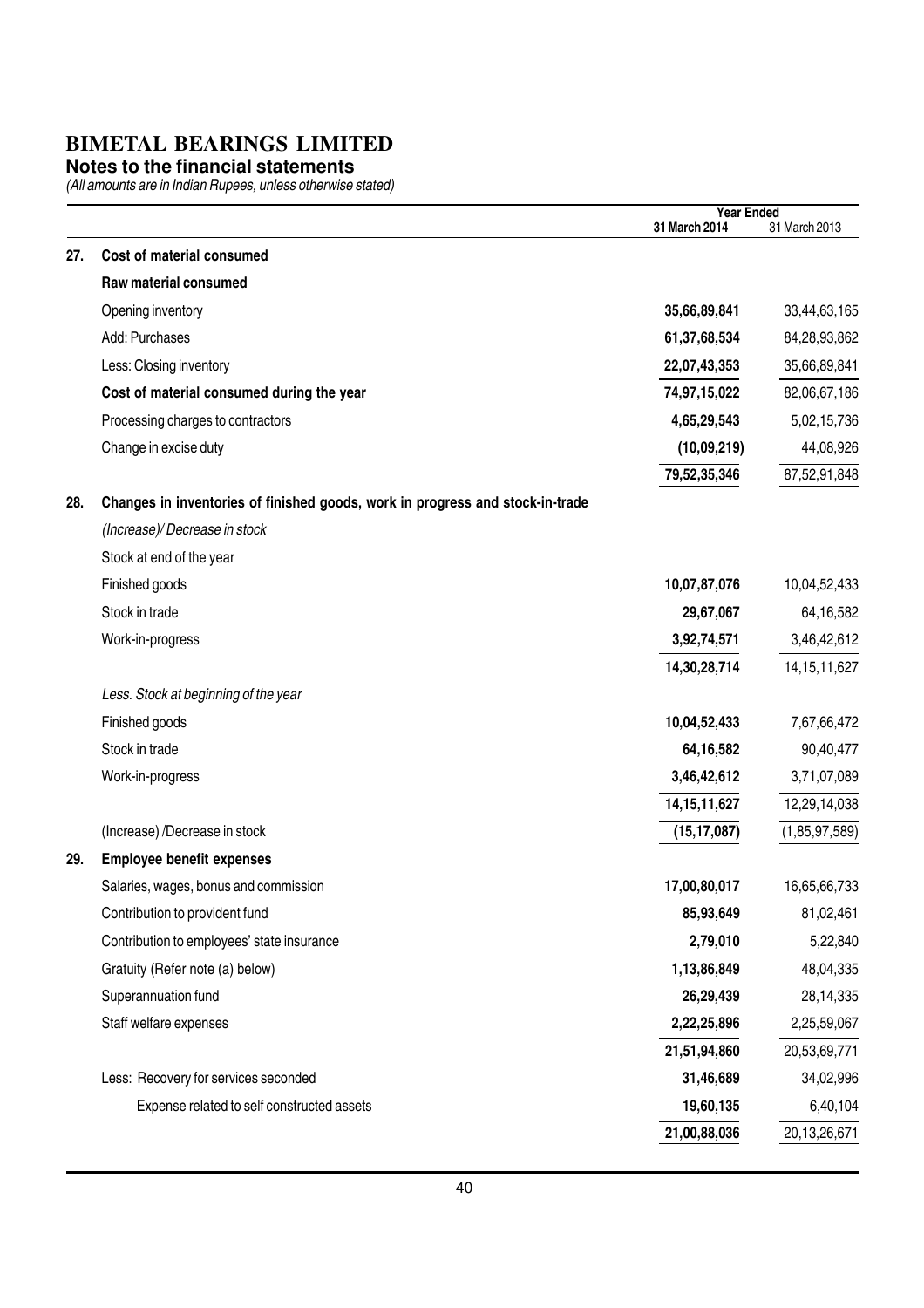**Notes to the financial statements**

(All amounts are in Indian Rupees, unless otherwise stated)

#### (a) Defined benefit plan

#### Gratuity:

As at The Company operates a gratuity plan through the "Bimetal Bearings Limited Employees Gratuity Fund". Every employee is entitled to a benefit equivalent to fifteen days salary last drawn for each completed year of service in line with the Payment of Gratuity Act, 1972. The same is payable at the time of separation from the Company or retirement, whichever is earlier. The benefits vest after five years of continuous service.

|       |                                                              |                   | AS at          |
|-------|--------------------------------------------------------------|-------------------|----------------|
| (i)   | Present value of defined benefit obligation                  | 31 March 2014     | 31 March 2013  |
|       | Balance at the beginning of the year                         | 4,20,16,938       | 366,40,726     |
|       | Current service cost                                         | 28,63,958         | 18,56,294      |
|       | Interest cost                                                | 32,13,363         | 29,31,258      |
|       | Actuarial (gains) / losses                                   | 90,47,784         | 36,26,890      |
|       | Benefits paid                                                | (46, 91, 581)     | (30, 38, 230)  |
|       | Past service costs                                           |                   |                |
|       | Balance at the end of the year                               | 5,24,50,462       | 4,20,16,938    |
| (ii)  | Fair value of plan assets                                    |                   |                |
|       | Balance at the beginning of the year                         | 4, 12, 32, 803    | 4,01,60,918    |
|       | Expected return on plan assets                               | 33,21,453         | 36,10,107      |
|       | Actuarial gains / (losses) on obligation                     | 4,16,803          |                |
|       | Contribution by the company                                  | 52,62,308         | 5,00,008       |
|       | Benefits paid                                                | (46, 91, 581)     | (30, 38, 230)  |
|       | Balance at the end of the year                               | 4,55,41,786       | 4, 12, 32, 803 |
|       | Actual return on plan assets                                 | 37,38,256         | 36,10,107      |
| (iii) | Assets and liabilities recognised in balance sheet           |                   |                |
|       | Present value of defined benefit obligation                  | 5,24,50,462       | 4,20,16,938    |
|       | Less: fair value of plan assets                              | 4,55,41,786       | 4, 12, 32, 803 |
|       | Amounts recognised as (liability)/asset<br>Recognised under: |                   |                |
|       | Short term Provisions/(Short term loans & advances)          | 69,08,676         | 7,84,135       |
|       |                                                              | <b>Year Ended</b> |                |
| (iv)  | Expense recognised in the Statement of Profit and Loss       | 31 March 2014     | 31 March 2013  |
|       | Current service cost                                         | 28,63,958         | 18,56,294      |
|       | Interest cost                                                | 32,13,363         | 29,31,258      |
|       | Expected return on plan assets                               | (33, 21, 453)     | (36, 10, 107)  |
|       | Actuarial gains / losses                                     | 86,30,981         | 36,26,890      |
|       | Total expense                                                | 1,13,86,849       | 48,04,335      |
|       |                                                              |                   |                |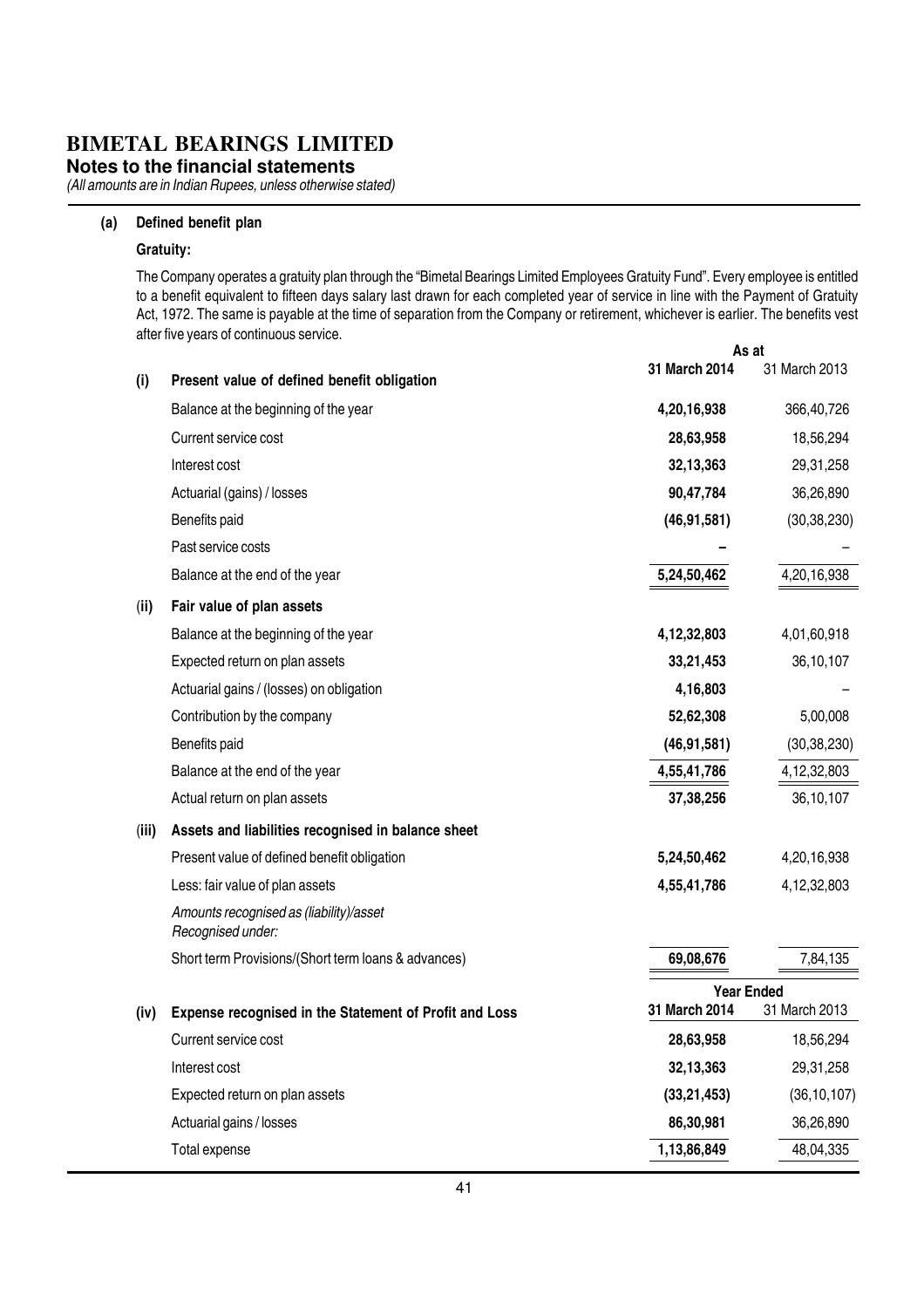#### **Notes to the financial statements**

(All amounts are in Indian Rupees, unless otherwise stated)

|      |                                                                                                                                                | <b>Year Ended</b> |               |
|------|------------------------------------------------------------------------------------------------------------------------------------------------|-------------------|---------------|
|      |                                                                                                                                                | 31 March 2014     | 31 March 2013 |
| (a)  | Defined benefit plan - (Contd.)                                                                                                                |                   |               |
| (v)  | Major Category of Plan Assets as a % of total Plan Assets                                                                                      |                   |               |
|      | Government Securities (Central and State)                                                                                                      |                   | 0.17%         |
|      | Balance with LIC of India                                                                                                                      | 100.00%           | 99.83%        |
|      |                                                                                                                                                | 100.00%           | 100.00%       |
| (vi) | The expected rate of return on assets is determined based on the assessment made at the beginning of the year.<br><b>Actuarial Assumptions</b> |                   |               |
|      | Discount rate                                                                                                                                  | 9%                | 8%            |
|      | Expected return on plan assets                                                                                                                 | 8.75%             |               |
|      |                                                                                                                                                |                   |               |
|      | Salary growth rate                                                                                                                             | 6.70%             | 9.25%<br>4%   |

The estimates of future salary increases, considered in actuarial valuation, takes into account, inflation, seniority, promotions and other relevant factors, such as demand and supply in the employment market

#### (vii) Amounts recognised in current year and previous four years

|                                            | 31 March 2014 | 31 March 2013 | 31 March 2012 | 31 March 2011 | 31 March 2010 |
|--------------------------------------------|---------------|---------------|---------------|---------------|---------------|
| Defined benefit obligation                 | 5,24,50,462   | 4,20,16,938   | 3,66,40,726   | 3.44.84.903   | 3,04,86,417   |
| Plan Asset                                 | 4,55,41,786   | 4,12,32,803   | 4,01,60,918   | 3,69,49,090   | 3,27,59,236   |
| (Surplus) / Deficit                        | 69,08,676     | 7.84.135      | (35, 20, 192) | (24, 64, 187) | (22, 72, 819) |
| Experience adjustments in plan liabilities | (4, 17, 859)  | -             |               |               |               |
| Experience adjustments in plan assets      | 4,16,803      |               | –             |               |               |

#### (viii) Expected contribution to the gratuity fund in the next year: ₹ 95,00,000 (Previous year: ₹ 35,00,000)

| (b) | <b>Compensated absences</b>  | <b>31 March 2014</b> 31 March 2013 |          |
|-----|------------------------------|------------------------------------|----------|
|     | <b>Actuarial assumptions</b> |                                    |          |
|     | Discount rate                | $9.00\%$                           | $8.10\%$ |
|     | Salary growth rate           | 6.70%                              | 4%       |
|     | Attrition rate               | 6.65%                              | $2\%$    |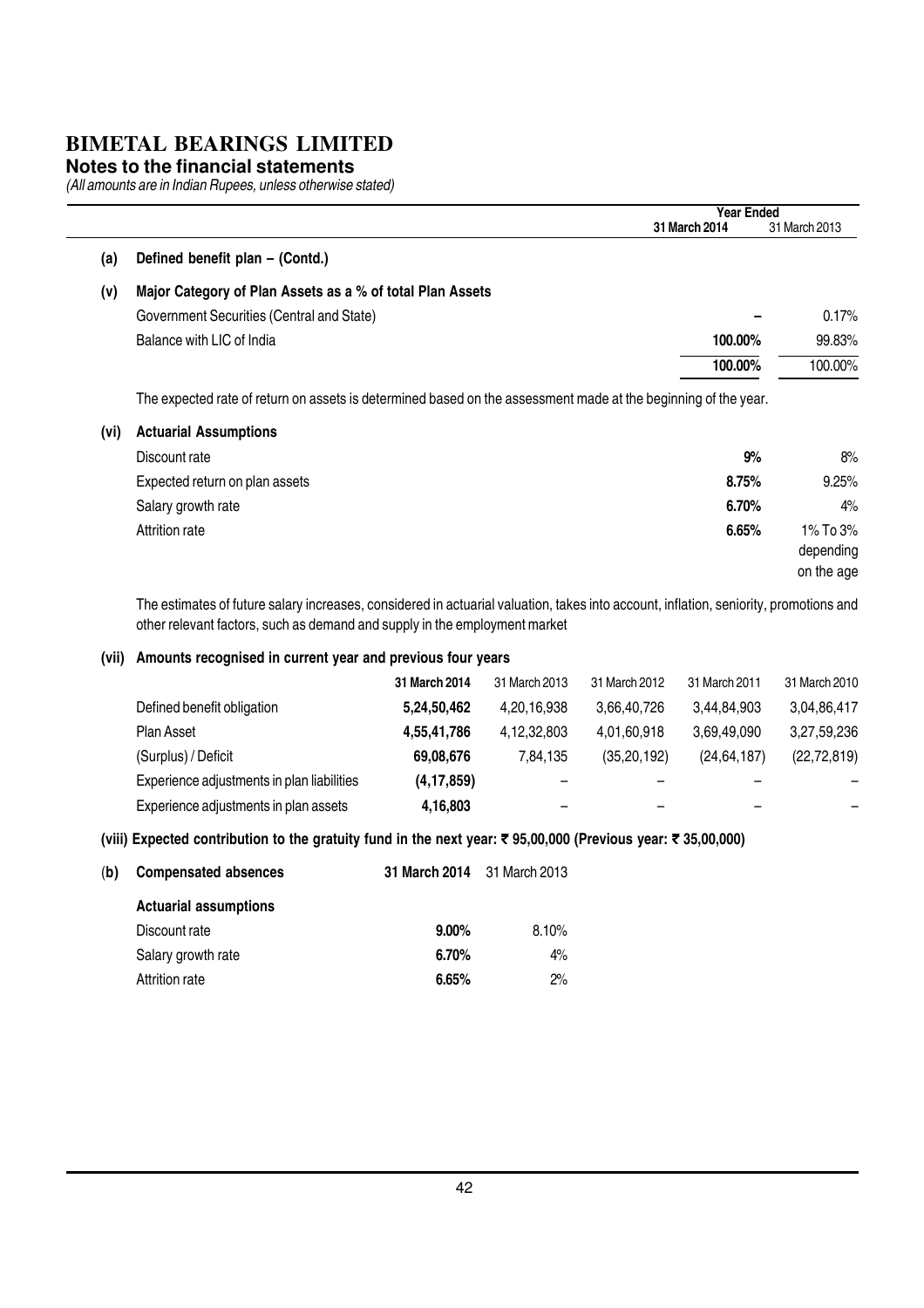#### **Notes to the financial statements**

|     |                                                  | <b>Year Ended</b> |               |
|-----|--------------------------------------------------|-------------------|---------------|
|     |                                                  | 31 March 2014     | 31 March 2013 |
| 30. | <b>Finance cost</b>                              |                   |               |
|     | Interest on deposits                             | 14,80,000         | 14,80,000     |
|     | Interest-others                                  | 12,45,863         | 15,58,117     |
|     |                                                  | 27,25,863         | 30,38,117     |
| 31. | Depreciation and amortisation expense            |                   |               |
|     | Depreciation on tangible assets                  | 4, 16, 83, 587    | 3,94,52,749   |
|     | Amortisation on intangible assets                | 24,27,501         | 28,04,528     |
|     |                                                  | 4,41,11,088       | 4,22,57,277   |
| 32. | Other expenses                                   |                   |               |
|     | Stores and spare parts consumed                  | 6, 14, 12, 974    | 7,55,49,806   |
|     | Tools consumed                                   | 76,99,002         | 86,62,959     |
|     | Power & Fuel                                     | 12,45,29,814      | 15,49,44,447  |
|     | Rent                                             | 28,72,634         | 26,56,835     |
|     | Repairs and maintenance                          |                   |               |
|     | <b>Buildings</b>                                 | 63,73,068         | 89,61,053     |
|     | Machinery                                        | 1,28,78,930       | 1,76,34,344   |
|     | <b>Others</b>                                    | 59,70,850         | 64,45,031     |
|     | Contract Labour Cost                             | 1,16,12,140       | 1,66,26,843   |
|     | Insurance                                        | 48,86,469         | 44,50,127     |
|     | Rates and taxes                                  | 1,08,31,192       | 1,25,23,121   |
|     | Wealth tax                                       | 55,77,000         | 56,53,478     |
|     | Travelling expenses                              | 2,65,08,540       | 2,77,62,406   |
|     | Communication costs                              | 45,71,580         | 42,86,674     |
|     | Packing and forwarding expenses                  | 2,81,67,114       | 2,88,26,024   |
|     | Packing Materials Consumed                       | 2,98,56,920       | 3,46,98,733   |
|     | Payment to auditor                               |                   |               |
|     | As auditor:                                      |                   |               |
|     | - Statutory audit fee                            | 9,75,000          | 9,75,000      |
|     | - Limited review fee                             | 4,50,000          | 4,50,000      |
|     | - Certification fee                              | 25,000            | 25,000        |
|     | - Reimbursement of expenses                      | 74,836            | 58,421        |
|     | Directors' sitting fees                          | 2,20,000          | 2,45,000      |
|     | Sales promotional expenses                       | 2,72,34,924       | 2,14,20,269   |
|     | Provision for diminution in value of investments |                   | 37,500        |
|     | Bank charges and commission                      | 25,08,069         | 32,07,633     |
|     | Professional and consultancy charges             | 1,48,66,841       | 1,00,25,775   |
|     | <b>Donations</b>                                 | 11,09,500         | 15,41,500     |
|     | Watch and ward expenses                          | 72,60,249         | 70,61,635     |
|     | Miscellaneous expenses                           | 1,17,41,702       | 1,08,13,834   |
|     |                                                  | 41,02,14,348      | 46,55,43,448  |
|     | Less: Expense related to self constructed assets | 5,85,060          | 1,80,370      |
|     |                                                  | 40,96,29,288      | 46,53,63,078  |
|     |                                                  |                   |               |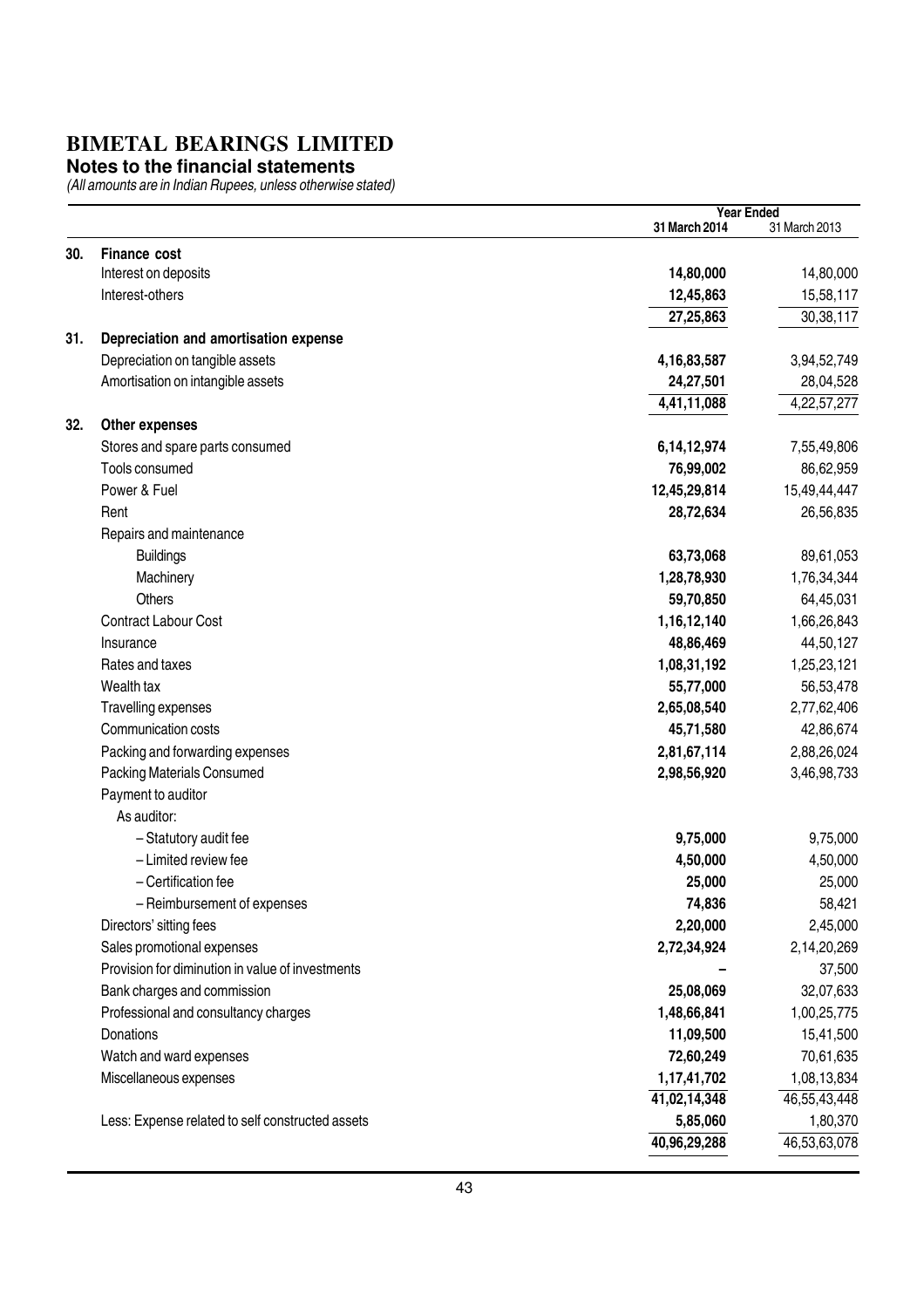#### **Notes to the financial statements**

|     |               |                                       |                         | <b>Year Ended</b> |
|-----|---------------|---------------------------------------|-------------------------|-------------------|
|     |               |                                       | 31 March 2014           | 31 March 2013     |
| 33. |               | CIF value of imports                  |                         |                   |
|     | Raw materials |                                       | 33,42,04,256            | 55,42,94,029      |
|     |               | Spares and Consumables etc.           | 29,04,096               | 32,89,450         |
|     | Capital goods |                                       | 2,51,01,676             | 1,27,77,707       |
|     |               |                                       | 36,22,10,028            | 57,03,61,186      |
| 34. |               | Expenditure in foreign currency       |                         |                   |
|     | Travel        |                                       | 6,19,726                | 12,00,648         |
|     | Commission    |                                       | 2,75,784                | 2,04,426          |
|     |               | Technical consultancy services        | 29,27,934               | 11,21,830         |
|     | Others        |                                       | 1,40,773                | 1,81,189          |
|     |               |                                       | 39,64,217               | 27,08,093         |
| 35. |               | Earnings in foreign currency          |                         |                   |
|     |               | Revenue from exports on F.O.B. basis  | 35, 14, 94, 371         | 43, 37, 48, 592   |
|     |               |                                       | 35, 14, 94, 371         | 43,37,48,592      |
|     |               |                                       |                         |                   |
| 36. |               |                                       | As at<br>31, March 2014 | 31, March 2013    |
|     |               | Opening and closing stocks and sales: |                         |                   |
|     | (a)           | Details of inventory                  |                         |                   |
|     | (i)           | Finished goods                        |                         |                   |
|     |               | Thinwalled bearings (main and conrod) | 8, 14, 38, 222          | 8,10,73,961       |
|     |               | <b>Bushings</b>                       | 1,41,65,538             | 1,56,18,890       |
|     |               | Thrust washers                        | 51,83,316               | 37,59,582         |
|     |               |                                       | 10,07,87,076            | 10,04,52,433      |
|     | (ii)          | Work-in-progress                      |                         |                   |
|     |               | Thinwalled bearings (main and conrod) | 2,80,98,893             | 2,33,42,890       |
|     |               | <b>Bushings</b>                       | 79,62,191               | 40,31,303         |
|     |               | Thrust washers                        | 13,96,379               | 8,68,615          |
|     |               | <b>Bimetalic strips</b>               | 6,89,867                | 44,03,761         |
|     |               | Alloy powder                          | 11,27,241               | 19,96,043         |
|     |               |                                       | 3,92,74,571             | 3,46,42,612       |
|     | (iii)         | <b>Traded goods</b>                   |                         |                   |
|     |               | Thinwalled bearings (conrod)          | 29,67,067               | 64,16,582         |
|     |               |                                       | 29,67,067               | 64,16,582         |
|     | (iv)          | <b>Raw materials</b>                  |                         |                   |
|     |               | <b>Imported Strips</b>                | 7,96,81,183             | 21,34,14,292      |
|     |               | Indigeneous Strips                    | 8,21,47,470             | 7,14,01,137       |
|     |               | <b>Steel Coils</b>                    | 83,52,556               | 1,27,41,881       |
|     |               | Coppers                               | 2,35,64,062             | 3,08,81,940       |
|     |               | Others                                | 2,69,98,082             | 2,82,50,591       |
|     |               |                                       | 22,07,43,353            | 35,66,89,841      |
|     |               |                                       |                         |                   |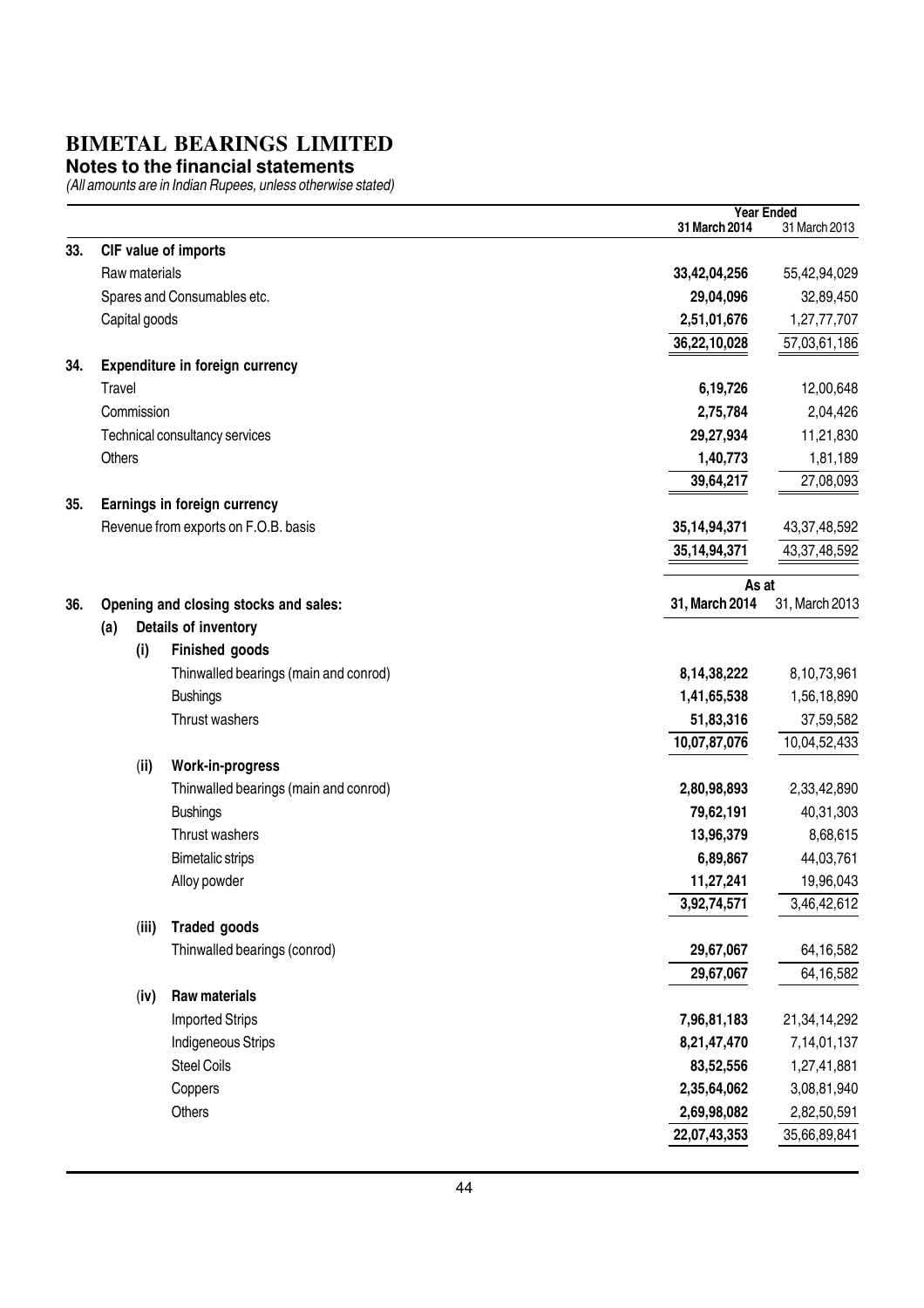#### **Notes to the financial statements**

|     |                |                    |                                                                                                                              |                |                  | <b>Year Ended</b> |                 |
|-----|----------------|--------------------|------------------------------------------------------------------------------------------------------------------------------|----------------|------------------|-------------------|-----------------|
|     |                |                    |                                                                                                                              |                |                  | 31 March 2014     | 31 March 2013   |
|     | (b)            |                    | Details of sales made                                                                                                        |                |                  |                   |                 |
|     |                | (i)                | <b>Product sale</b>                                                                                                          |                |                  |                   |                 |
|     |                |                    | Thinwalled bearings (main and conrod)                                                                                        |                | 89,09,51,725     |                   | 111,91,43,565   |
|     |                |                    | <b>Bushings</b>                                                                                                              |                | 22,49,09,508     |                   | 21,29,22,021    |
|     |                |                    | Thrust washers                                                                                                               |                | 4,29,73,906      |                   | 5,05,43,578     |
|     |                |                    | <b>Bimetalic strips</b>                                                                                                      |                | 9,41,54,303      |                   | 5,30,15,842     |
|     |                |                    | Alloy powders                                                                                                                |                | 16,80,35,135     |                   | 14, 35, 39, 758 |
|     |                |                    |                                                                                                                              |                | 142, 10, 24, 577 |                   | 157,91,64,764   |
|     |                | (ii)               | Scrap sale                                                                                                                   |                | 5,21,65,437      |                   | 4,85,26,944     |
|     |                |                    | <b>Total sale</b>                                                                                                            |                | 147,31,90,014    |                   | 162,76,91,708   |
|     |                |                    | Details of sale does not include duty drawback and adjustment for discount and rebate.                                       |                |                  |                   |                 |
| 37. |                |                    | Details of consumption and purchases                                                                                         |                |                  |                   |                 |
|     | (a)            |                    | Raw materials consumed                                                                                                       |                |                  |                   |                 |
|     |                |                    | Steel coils                                                                                                                  |                | 10,82,45,440     |                   | 11,92,78,492    |
|     |                |                    | Imported strips                                                                                                              |                | 24,85,30,491     |                   | 27,92,53,707    |
|     |                |                    | Coppers                                                                                                                      |                | 25,99,27,114     |                   | 26,38,94,010    |
|     |                | Others             |                                                                                                                              |                | 13,30,11,977     |                   | 15,82,40,977    |
|     |                |                    |                                                                                                                              |                | 74,97,15,022     |                   | 82,06,67,186    |
|     |                |                    |                                                                                                                              | Value          | $\%$             | Value             | $\%$            |
|     |                |                    | Imported*                                                                                                                    | 24,85,30,491   | 33               | 27,92,53,707      | 34              |
|     |                |                    | Indigenous                                                                                                                   | 50,11,84,531   | 67               | 54, 14, 13, 479   | 66              |
|     |                |                    |                                                                                                                              | 74,97,15,022   | 100              | 82,06,67,186      | 100             |
|     |                |                    | *Does not include imported content of ferrous and non-ferrous metals ₹24,02,59,825 (Previous year ₹25,30,80,602) used in the |                |                  |                   |                 |
|     |                |                    | manufacture of indigenous strips / powder, either consumed or in stock                                                       |                |                  |                   |                 |
|     | (b)            |                    | <b>Purchase of Traded goods</b>                                                                                              |                |                  |                   |                 |
|     |                |                    | Thin walled bearings (conrod)                                                                                                | 10,40,646      |                  |                   |                 |
|     |                |                    |                                                                                                                              | 10,40,646      |                  |                   | -               |
|     | (c)            |                    | Stores and spares consumed                                                                                                   | Value          | $\%$             | Value             | $\%$            |
|     |                |                    | Imported                                                                                                                     | 31,70,237      | 5                | 35,92,373         | 5               |
|     |                |                    | Indigenous                                                                                                                   | 5,82,42,737    | 95               | 7,19,57,433       | 95              |
|     |                |                    |                                                                                                                              | 6, 14, 12, 974 | 100              | 7,55,49,806       | 100             |
| 38. |                |                    | Earnings per share                                                                                                           |                |                  |                   |                 |
|     | <b>Basic</b>   |                    |                                                                                                                              |                |                  |                   |                 |
|     |                | Profit after tax   |                                                                                                                              |                | 3,85,75,181      |                   | 6,75,69,642     |
|     |                |                    | Weighted average number of shares outstanding                                                                                |                | 38,25,000        |                   | 38,25,000       |
|     |                | <b>Basic EPS</b>   |                                                                                                                              |                | 10.09            |                   | 17.67           |
|     | <b>Diluted</b> |                    |                                                                                                                              |                |                  |                   |                 |
|     |                | Profit after tax   |                                                                                                                              |                | 3,85,75,181      |                   | 6,75,60,642     |
|     |                |                    | Weighted average number of shares outstanding                                                                                |                | 38,25,000        |                   | 38,25,000       |
|     |                | <b>Diluted EPS</b> |                                                                                                                              |                | 10.09            |                   | 17.67           |
|     |                |                    | Face value per share                                                                                                         |                | 10               |                   | 10              |
|     |                |                    |                                                                                                                              |                |                  |                   |                 |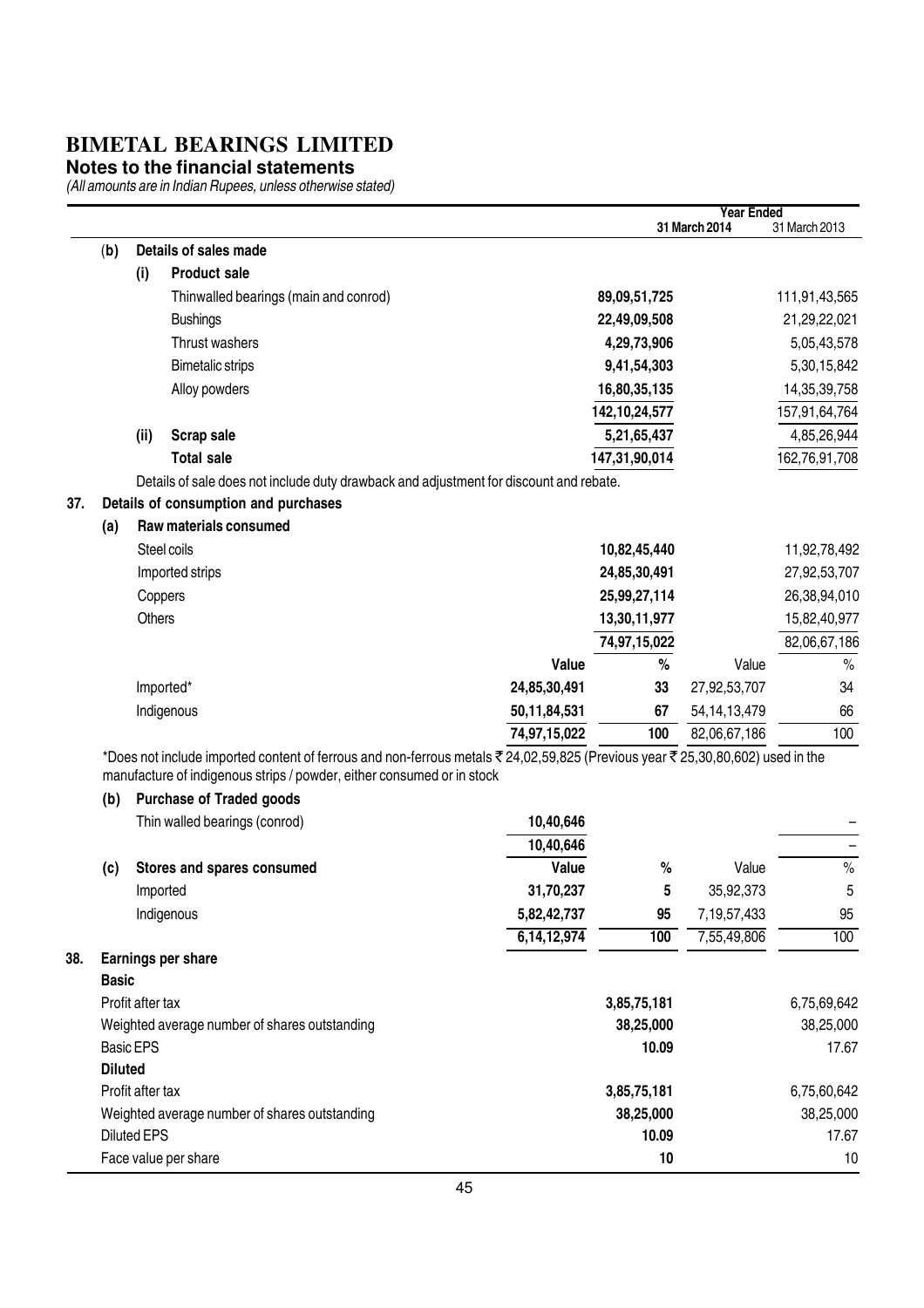#### **Notes to the financial statements**

|   | 39. Investments                                                   | <b>Face Value</b> |           | 31 March 2014 | 31 March 2013 |             |
|---|-------------------------------------------------------------------|-------------------|-----------|---------------|---------------|-------------|
|   | The following table includes the classification of investments in | ₹                 | Nos.      | ₹             | Nos.          | ₹           |
|   | accordance with AS 13: Accounting for Investments:-               |                   |           |               |               |             |
| L | <b>Current Investments</b>                                        |                   |           |               |               |             |
|   | <b>Mutual Funds (Unquoted)</b>                                    |                   |           |               |               |             |
|   | SBI-SHF-Ultra Short Term Fund--Retail Plan-Daily Dividend         | 1,000             |           |               | 337           | 3,37,409    |
|   | Franklin Templeton Fixed Tenure Fund Series XV-Dividend Plan      | 10                |           |               | 2,05,025      | 20,50,250   |
|   | HDFC FMP 390D March 2012(1)-Quarterly Dividend-Series XXI         | 10                |           |               | 90,000        | 9,00,000    |
|   | Kotak FMP 24M Series 4-Dividend                                   | 10                |           |               | 1,91,287      | 19,12,870   |
|   | Kotak FMP Series-50-Dividend                                      | 10                |           |               | 1,84,635      | 18,46,350   |
|   | Birla Sun Life Fixed Term Plan - Series KL (30D) - Regular Plan   | 10                | 1,50,000  | 15,00,000     |               |             |
|   | Birla Sun Life Fixed Term Plan - Series KL (30D) - Regular Plan   | 10                | 1,20,000  | 12,00,000     |               |             |
|   | Birla Sun Life Treasury Optimizer Plan - Growth                   | 10                | 24,363    | 37,67,080     |               |             |
|   | Birla Sun Life Cash Plus Fund                                     | 10                | 10,385    | 10,40,532     |               |             |
|   | Birla Sunlife Cash Plus - Divided Reinvestment                    | 10                | 12,246    | 12,27,005     |               |             |
|   | HDFC Cash Management Fund                                         | 10                | 1,07,144  | 11,39,630     |               |             |
|   | <b>ICICI Prudential Flexible Income Fund - Dividend</b>           | 10                | 10,250    | 10,40,124     |               |             |
|   | ICICI Prudential Liquid Fund - Dividend Payout                    | 10                | 26,848    | 27,00,000     |               |             |
|   | IDFC Cash Fund - Weekly Dividend                                  | 10                | 1,038     | 10,38,804     |               |             |
|   | Kotak Floater Short Term Fund - Dividend Payout                   | 10                | 2,508     | 25,25,814     |               |             |
|   | Kotak Bond Fund - Short Term - Monthly Dividend                   | 10                | 2,18,736  | 22,18,268     |               |             |
|   | LIC Nomura Liquid Fund                                            | 10                | 2,904     | 31,88,682     |               |             |
|   | Reliance Fixed Horizon Fund 25 - Series 29 -Dividend Plan         | 10                | 2,40,000  | 24,00,000     |               |             |
|   | SBI Premier Liquid Fund Regular plan daily dividend               | 10                | 1,036     | 10,39,221     |               |             |
|   | SBI Magnum Insta Cash Fund                                        | 10                | 3,260     | 54,59,781     |               |             |
|   | SBI Magnum Insta Cash Fund Liquid Floater                         | 10                | 2,484     | 25,08,939     |               |             |
|   | Sundaram Ultra Short Term Fund                                    | 10                | 84,625    | 8,98,772      |               |             |
|   | Sundaram Money Fund - Regular Daily                               | 10                | 1,52,619  | 15,40,733     |               |             |
|   | Sundaram Flexible Fund - Short Term - Regular dividend            | 10                | 3,80,575  | 40,00,000     |               |             |
|   | Tata Liquid Fund - Plan A -Daily Dividend                         |                   | 2,765     | 30,81,146     |               |             |
|   | <b>Total Current Investments</b>                                  |                   |           |               |               | 70,46,879   |
|   | II. Long term Investments                                         |                   |           | 4,35,14,531   |               |             |
|   | Trade Investments (Valued at Cost)                                |                   |           |               |               |             |
| 1 | Investment in Equity Instruments (Unquoted)                       |                   |           |               |               |             |
|   | <b>BBL Daido Private Ltd</b>                                      | 10                | 20,00,000 |               | 20,00,000     | 2,00,00,500 |
|   |                                                                   |                   |           | 2,00,00,500   |               |             |
|   | Amalgamations Repco Limited                                       | 10                | 1,20,750  | 14,79,900     | 1,20,750      | 14,79,900   |
|   | South Asian Financial Exchange Limited                            | 10                | 20,000    | 2,00,000      | 20,000        | 2,00,000    |
|   | <b>NTTF Industries Limited</b>                                    | 10                | 25,000    | 5,00,000      | 25,000        | 5,00,000    |
|   | Arkay Energy (Rameswaram) Limited                                 | 10                | 2,80,000  | 28,00,000     | 2,80,000      | 28,00,000   |
|   | Adyar Property Holding Company Limited (paid up ₹. 65 per share)  | 100               | 55        | 3,575         | 55            | 3,575       |
|   | Madras Stock Exchange Ltd                                         | 1                 | 4,55,620  | 11,99,000     | 4,55,620      | 11,99,000   |
| 2 | Others Investments (Valued at Cost)                               |                   |           |               |               |             |
|   | Investment in Equity Instruments (Quoted)<br>(a)                  |                   |           |               |               |             |
|   | Aditya Birla Nuvo Limited                                         | 10                | 1,400     | 3,59,071      | 1,400         | 3,59,071    |
|   | Allahabad Bank                                                    | $10\,$            | 2,000     | 1,39,997      | 2,000         | 1,39,997    |
|   | Andhra Bank                                                       | 10                | 3,500     | 2,05,268      | 3,500         | 2,05,268    |
|   | Ashok Leyland Limited                                             | 1                 | 11,000    | 45,650        | 11,000        | 45,650      |
|   | Asian Paints Limited (Share split 1:10)                           | 1                 | 7,000     | 41,073        | 700           | 41,073      |
|   | Axis Bank Limited                                                 | 10                | 400       | 8,358         | 400           | 8,358       |
|   | Bajaj Finance Limited                                             | $10\,$            | 670       | 2,06,313      | 676           | 2,08,161    |
|   | Bajaj Holdings and Investment Limited                             | 10                | 950       | 78,001        | 950           | 78,001      |
|   | Bajaj Auto Limited                                                | 10                | 1,900     |               | 1,900         |             |
|   | Bajaj Finserve Limited                                            | 10                | 1,040     | 61,455        | 1,045         | 61,750      |
|   | Bank of Baroda                                                    | 10                | 3,750     | 7,39,993      | 3,750         | 7,39,993    |
|   | Bank of India                                                     | 10                | 1,500     | 73,162        | 1,500         | 73,162      |
|   | Bank of Maharashtra                                               | 10                | 500       | 13,115        | 1,000         | 26,233      |
|   | <b>Bharat Petroleum Corporation Limited</b>                       | $10\,$            | 4,270     | 7,23,711      | 4,276         | 7,24,728    |
|   | <b>Biocon Limited</b>                                             | 5                 | 300       | 47,250        | 300           | 47,250      |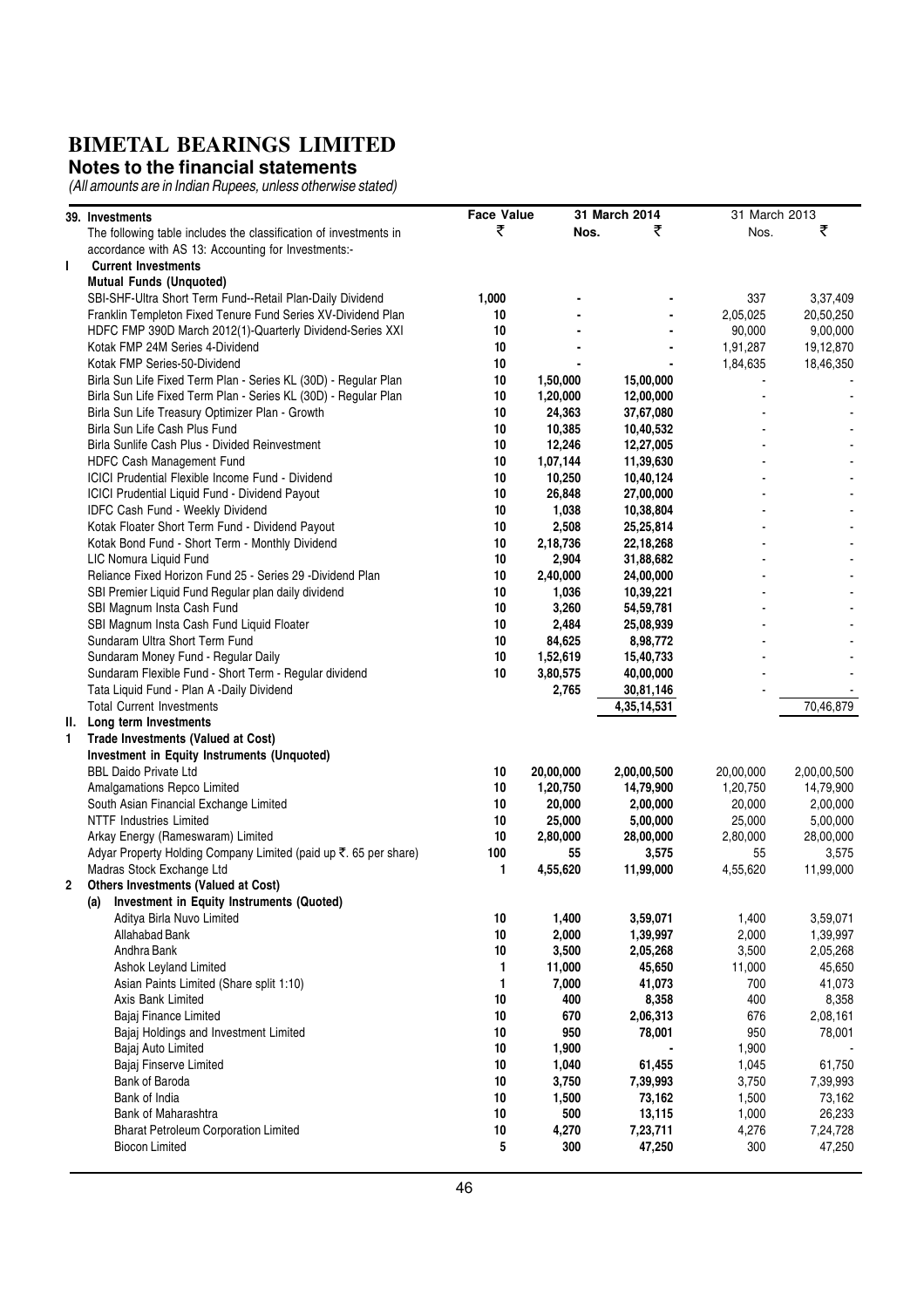#### **Notes to the financial statements**

| 39. Investments - (Contd.)                                  | <b>Face Value</b>       |                | 31 March 2014 | 31 March 2013 |           |
|-------------------------------------------------------------|-------------------------|----------------|---------------|---------------|-----------|
| 2. Others (Valued at Cost) - (Contd.)                       | ₹                       | Nos.           | ₹             | Nos.          | ₹         |
| Investment in Equity Instruments (Quoted) - (Contd.)<br>(a) |                         |                |               |               |           |
| Canfin Homes Ltd                                            | 10                      | 200            | 8,043         | 200           | 8,043     |
| Central Bank of India                                       | 10                      | 750            | 76,781        | 2,438         | 2,49,590  |
| Chennai Petroleum Limited                                   | 10                      | $\blacksquare$ |               | 700           | 75,770    |
| Colgate-Palmolive (India) Limited                           | 1                       | 1,400          | 2,24,078      | 1,400         | 2,24,078  |
| Computer Maintenance Corporation (CMC) Limited              | 10                      | 800            | 1,98,730      | 800           | 1,98,730  |
| <b>Cummins India Limited</b>                                | $\overline{\mathbf{2}}$ | 1,960          | 1,27,705      | 1,960         | 1,27,705  |
| Dena Bank                                                   | 10                      | 2,000          | 63,028        | 2,000         | 63,028    |
| FAG Bearings (India) Limited                                | 10                      | 600            | 44,371        | 600           | 44,371    |
| <b>GIC Housing Finance Limited</b>                          | 10                      | 2,500          | 74,763        | 2,500         | 74,763    |
| <b>GAIL India Limited</b>                                   | 10                      | 1,120          | 1,19,088      | 1,125         | 1,19,620  |
| Glaxo Smithkline Consumer Health Care Limited               | 10                      | 750            | 88,353        | 750           | 88,353    |
| Grasim Industries Limited                                   | 10                      | 300            |               | 300           |           |
| <b>Ultratech Cement Limited</b>                             | 10                      | 171            |               | 171           |           |
| The Great Eastern Shipping Corporation Limited              | 10                      | 1,080          | 34,262        | 1,080         | 34,262    |
| <b>Great Offshore Limited</b>                               | 10                      | 270            | 8,566         | 270           | 8,566     |
| <b>HDFC Bank Limited</b>                                    | 2                       | 2,000          | 14,242        | 2,000         | 14,242    |
| Hindustan Unilever Limited                                  | 1                       | 400            | 44,326        | 400           | 44,326    |
| Hindustan Petroleum Corporation Limited                     | 10                      | 250            | 83,997        | 1,500         | 5,03,978  |
| Housing Development Finance Corporation Limited             | $\overline{\mathbf{2}}$ | 30,000         | 7,26,997      | 30,000        | 7,26,997  |
| <b>ICICI Bank Limited</b>                                   | 10                      | 3,340          | 8,35,718      | 3,340         | 8,35,718  |
| Indian Oil Corporation Limited                              | 10                      | 4,000          | 9,35,717      | 4,290         | 10,03,558 |
| Indian Overseas Bank                                        | 10                      | 2,500          | 64,140        | 2,500         | 64,140    |
| Indraprastha Gas Limited                                    | 10                      | 500            | 29,104        | 500           | 29,104    |
| <b>Indusind Bank Limited</b>                                | 10                      | 1,500          | 32,016        | 1,500         | 32,016    |
| <b>IDBI Bank Limited</b>                                    | 10                      | 5,500          | 2,35,680      | 5,500         | 2,35,680  |
| The Karnataka Bank Limited                                  | 10                      | 1,750          | 97,744        | 1,750         | 97,744    |
| L.I.C.Housing Finance Limited                               | 2                       | 3,750          | 97,456        | 3,750         | 97,456    |
| Mahindra and Mahindra Limited                               | 5                       | 2,000          | 39,241        | 2,000         | 39,241    |
| Maruti Suzuki India Limited                                 | 5                       | 200            | 25,000        | 200           | 25,000    |
| National Aluminium Company Limited                          | 5                       | 4,500          | 1,46,205      | 4,800         | 1,55,957  |
| <b>NTPC Limited</b>                                         | 10                      | 1,980          | 2,63,426      | 1,980         | 2,63,426  |
| Neyveli Lignite Corporation Limited                         | 10                      | 600            | 27,444        | 600           | 27,444    |
| Nilkamal Limited                                            | 10                      | 700            | 25,343        | 700           | 25,343    |
| Oil and Natural Gas Corporation Limited                     | 5                       | 10,200         | 12,32,995     | 10,200        | 12,32,995 |
| Oriental Bank of Commerce                                   | 10                      | 2,500          | 6,25,000      | 4,500         | 11,25,000 |
| Petronet LNG Limited                                        | 10                      | 1,000          | 15,066        | 1,000         | 15,066    |
| Punjab National Bank                                        | 10                      | 1,850          | 6,97,897      | 1,850         | 6,97,897  |
| Reliance Industries Limited                                 | 10                      | 1,335          | 5,86,345      | 1,342         | 5,89,419  |
| Rural Electrification Corporation of India                  | 10                      | 1,060          | 1,22,038      | 1,060         | 1,22,038  |
| Shipping Corporation of India                               | 10                      |                |               | 1,200         | 87,552    |
| Stanes Amalgamated Estates Limited                          | 10                      | 6,380          | 4,13,055      | 6,380         | 4,13,055  |
| State Bank of India                                         | 10                      | 1,150          | 7,95,296      | 1,150         | 7,95,296  |
| Sundaram Finance Limited                                    | 10                      | 13,200         | 5,21,222      | 13,200        | 5,21,222  |
| Syndicate Bank                                              | 10                      | 2,250          | 65,625        | 2,250         | 65,625    |
| Tata Chemicals Ltd                                          | 10                      | 1,400          | 74,971        | 1,400         | 74,971    |
| Tata Consultancy Services Limited                           | 1                       | 200            | 42,500        | 208           | 44,200    |
| <b>Tata Motors Limited</b>                                  | 2                       | 9,000          | 1,64,864      | 9,000         | 1,64,864  |
| <b>Tata Steel Limited</b>                                   | 10                      | 1,700          | 3,41,592      | 1,704         | 3,42,396  |
| Tata Global Beverages Limited                               | 1                       | 13,000         | 2,94,415      | 13,000        | 2,94,415  |
| The United Nilgiri Tea Estates Limited                      | 10                      | 17,264         | 4,35,117      | 17,264        | 4,35,117  |
| <b>UCO Bank</b>                                             | 10                      | 250            | 4,728         | 250           | 4,728     |
| Union Bank of India                                         | 10                      | 2,000          | 94,549        | 2,000         | 94,549    |
| Vijaya Bank                                                 | 10                      | 1,200          | 32,852        | 1,200         | 32,852    |
|                                                             |                         |                |               |               |           |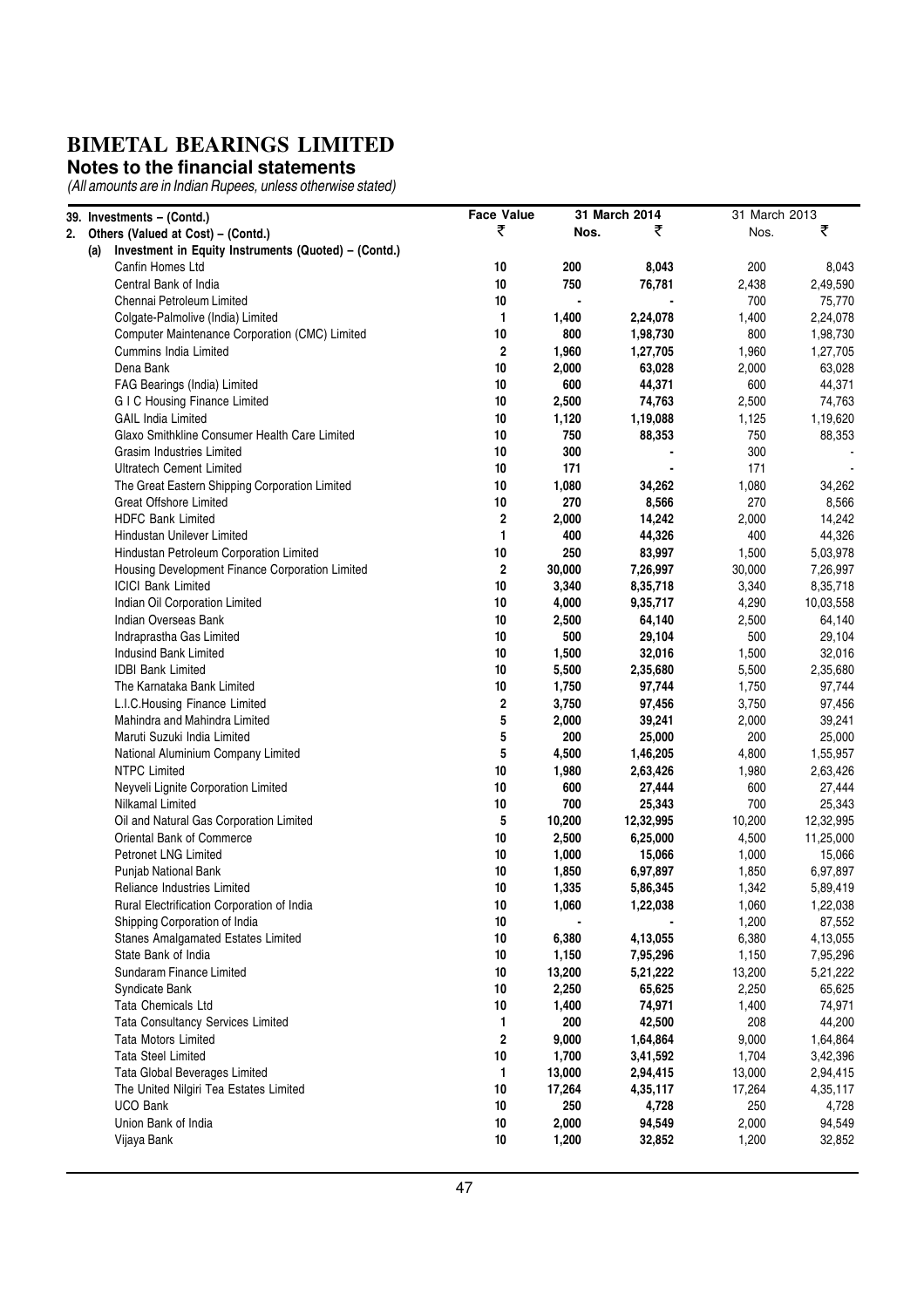#### **Notes to the financial statements**

|    |     |                | 39. Investments - (Contd.)                                                                                                          | <b>Face Value</b> |          | 31 March 2014 | 31 March 2013 |            |
|----|-----|----------------|-------------------------------------------------------------------------------------------------------------------------------------|-------------------|----------|---------------|---------------|------------|
| 2. |     |                | Others (Valued at Cost) - (Contd.)                                                                                                  | ₹                 |          | ₹<br>Nos.     | Nos.          | ₹          |
|    | (b) |                | Investment in Bonds (Quoted)                                                                                                        |                   |          |               |               |            |
|    |     | 8.00%          | Indian Railway Finance Corporation Limited<br>Tax Free Secured, Redeemable, Non -convertible Bonds                                  | 1,000             | 1,088    | 10,88,000     | 1,088         | 10,88,000  |
|    |     | 8.20%          | Power Finance Corporation Limited Tax Free Secured<br>Redeemable Non-convertible Bonds                                              | 1,000             | 1,424    | 14,24,000     | 1,424         | 14,24,000  |
|    |     | 7.19%          | Power Finance Corporation Limited : Tax Free Secured                                                                                | 1,000             | 1,200    | 12,00,000     | 1,200         | 12,00,000  |
|    | (c) |                | <b>Investment in Debentures (Quoted)</b>                                                                                            |                   |          |               |               |            |
|    |     | 9.65%          | Secured Redeemable Non-Convertible Debentures under 2010<br>Series - VI - of Infrastructure Leasing & Financial Services Ltd. 1,000 |                   | 1,000    | 10,00,000     | 1,000         | 10,00,000  |
|    | (d) |                | Investment in Bonds (Unquoted)                                                                                                      |                   |          |               |               |            |
|    |     | 9.20%<br>7.22% | Central Bank of India Tier II Bonds (Series XII)<br>Rural Electrification Corporation Limited :                                     | 10,00,000         | 1        | 10,00,000     | 1             | 10,00,000  |
|    |     |                | Tax Free, Secured                                                                                                                   | 1,000             | 1,000    | 10,00,000     | 1,000         | 10,00,000  |
|    |     | 9.35%          | Secured Redeemable Non-Convertible Debentures under<br>2010 Series - VI - of Infrastructure Leasing &                               |                   |          |               |               |            |
|    |     |                | <b>Financial Services Limited</b>                                                                                                   |                   |          |               | 1,800         | 18,00,000  |
|    | (e) |                | Investment in Debentures (Unquoted)                                                                                                 |                   |          |               |               |            |
|    |     | 9.50%          | Unsecured Non-Convertible Debentures under 2006 Series - I<br>of Infrastructure Leasing & Financial Services Ltd                    | 1,000             | 1,200    | 12,00,000     | 1,200         | 1,2,00,000 |
|    | (f) |                | Investment in Mutual Funds (Unquoted)                                                                                               |                   |          |               |               |            |
|    |     |                | Birla Sunlife Capital Protection Oriented Fund Series 3-Growth                                                                      | 10                |          |               | 2,37,636      | 23,76,360  |
|    |     |                | Birla Sun Life Income Plus - Quarterly Dividend                                                                                     | 10                | 4,95,569 | 63,26,996     |               |            |
|    |     |                | Birla Sunlife Capital Protection Oriented Fund Series 2-Growth                                                                      | 10                |          |               | 4,29,314      | 42,93,140  |
|    |     |                | Birla Sunlife Capital Protection Oriented Fund Series 5-Growth                                                                      | 10                |          |               | 4,23,180      | 42,31,800  |
|    |     |                | Canara Robeco Indigo Quarterly Dividend Fund                                                                                        | 10                |          |               | 1,29,845      | 15,00,000  |
|    |     |                | DSP Black Rock FTP-Series 11-36M-Dividend                                                                                           | 10                | 90,366   | 9,03,656      | 90,366        | 9,03,656   |
|    |     |                | DSP Black Rock Income Opportunities Fund-Regular Plan-Dividend                                                                      | 10                | 46,132   | 4,99,900      | 46,132        | 4,99,900   |
|    |     |                | DSP Black Rock Dual Advantage Fund - 34 M Regular Dividend                                                                          | 10                | 60,000   | 6,00,000      |               |            |
|    |     |                | DSP BlackRock Income Opportunities Fund - Regular Plan - Growth                                                                     | 10                | 51,560   | 10,00,000     |               |            |
|    |     |                | HDFC CPO -I 36 Months September 2013                                                                                                | 10                | 90,000   | 9,00,000      |               |            |
|    |     |                | HDFC CPO II -36 Months January 2014                                                                                                 | 10                | 90,000   | 9,00,000      |               |            |
|    |     |                | ICICI Prudential Multiple Yield Fund Plan D- Dividend                                                                               | 10                | 1,54,002 | 15,40,017     | 1,54,002      | 15,40,017  |
|    |     |                | ICICI Prudential Capital Protection Oriented Fund-Series IX-36 Months                                                               | 10                | 3,00,000 | 30,00,000     | 3,00,000      | 30,00,000  |
|    |     |                | ICICI Prudential Corporate Bond Fund B-Quarterly Dividend                                                                           | 10                | 4,92,750 | 49,99,600     | 5,88,521      | 59,99,500  |
|    |     |                | ICICI Prudential Capital Protection Oriented Fund III Plan A                                                                        | 10                | 60,000   | 6,00,000      | 60,000        | 6,00,000   |
|    |     |                | ICICI Prudential Capital Protection Oriented Fund III Plan C                                                                        | 10                | 60,000   | 6,00,000      | 60,000        | 6,00,000   |
|    |     |                | ICICI Prudential Capital Protection Oriented Fund III Plan D                                                                        | 10                | 60,000   | 6,00,000      | 60,000        | 6,00,000   |
|    |     |                | <b>ICICI Prudential Capital Protection Oriented Fund-Series IV</b>                                                                  | 10                |          |               | 1,48,986      | 14,89,858  |
|    |     |                | ICICI Prudential Interval III - Quaterly Regular Plan Growth                                                                        | 10                | 4,317    | 55,539        |               |            |
|    |     |                | ICICI Prudential Corporate Bond Fund-Regular Quarterly Dividend                                                                     | 10                | 95,771   | 9,99,900      |               |            |
|    |     |                | ICICI Prudential Income Plan Regular Quarterly Dividend                                                                             | 10                | 89,572   | 12,00,000     |               |            |
|    |     |                | ICICI Prudential Interval Fund II - Qtarterly Plan                                                                                  | 10                | 90,000   | 9,00,000      |               |            |
|    |     |                | <b>ICICI Prudential Regular Savings Fund</b>                                                                                        | 10                | 1,94,744 | 20,00,000     |               |            |
|    |     |                | ICICI Prudential Value Fund - Series 2 - Regular Plan - Dividend                                                                    | 10                | 89,990   | 8,99,900      |               |            |
|    |     |                | <b>ICICI Prudential Balanced Fund</b>                                                                                               | 10                | 53,154   | 8,99,900      |               |            |
|    |     |                | ICICI Prudential Multiple Yield Fund Series 6 - Plan A- Growth                                                                      | 10                | 1,20,000 | 12,00,000     |               |            |
|    |     |                | ICICI Prudential Capital Protection Oriented Fund-Series IV                                                                         | 10                | 1,48,986 | 14,89,858     |               |            |
|    |     |                | ICICI Prudential FMP Series 53-3 Years Plan-B- Dividend                                                                             | 10                |          |               | 1,20,000      | 12,00,000  |
|    |     |                | IDFC Super Saver Income Fund - Investment Plan - Dividend Quarterly                                                                 | 10                | 1,06,007 | 12,00,000     |               |            |
|    |     |                | IDFC Fixed Term Plan - Series 72 - Growth                                                                                           | 10                | 1,20,000 | 12,00,000     |               |            |
|    |     |                | Kotak Bond-Deposit-Quarterly Dividend                                                                                               | 10                | 5,67,360 | 69,93,917     | 5,67,360      | 69,93,917  |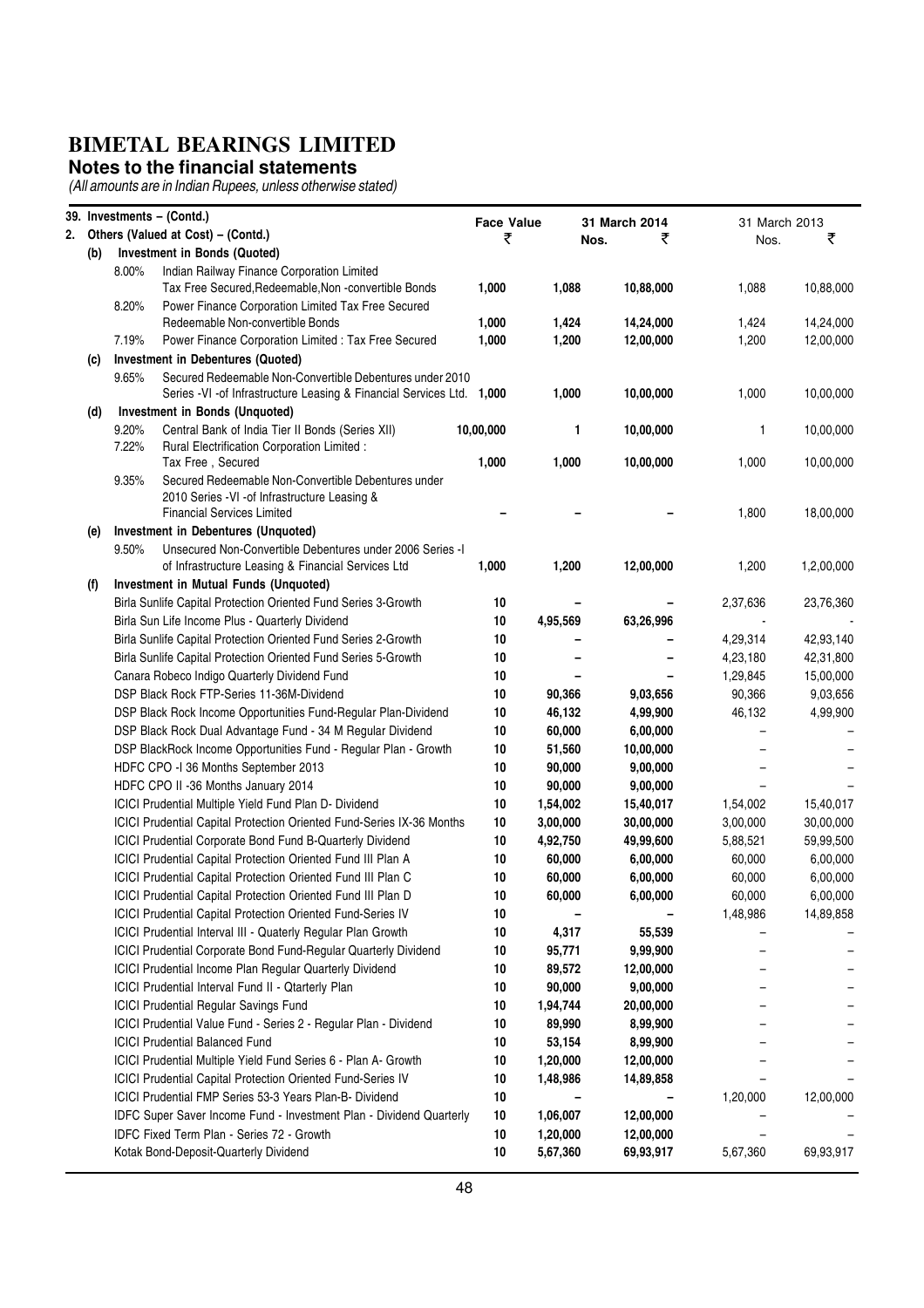#### **Notes to the financial statements**

| 39. Investments - (Contd.)                                                 | <b>Face Value</b> |          | 31 March 2014 |          | 31 March 2013 |
|----------------------------------------------------------------------------|-------------------|----------|---------------|----------|---------------|
| 2. Others (Valued at Cost) - (Contd.)                                      | ₹                 |          | ₹<br>Nos.     | Nos.     | ₹             |
| Investment in Mutual Funds (Unquoted) - (Contd.)<br>(1)                    |                   |          |               |          |               |
| LICMF Interval Fund-Series 1- Monthly Dividend                             | 10                | 60,000   | 6,00,000      | 60,000   | 6,00,000      |
| LIC Nomura CPOF Series -1 - Dividend                                       | 10                | 90,000   | 9,00,000      |          |               |
| LIC Nomura CPOF Series -11 - Dividend                                      | 10                | 90,000   | 9,00,000      |          |               |
| LIC Nomura MF FMP Series 75 - Growth                                       | 10                | 1,20,000 | 12,00,000     |          |               |
| Reliance Dual Advantage Fixed Tenure Fund-II-Plan G- Dividend              | 10                | 1,17,277 | 11,72,771     | 1,17,277 | 11,72,771     |
| Reliance Regular Savings Fund-Debt Plan-Quarterly Dividend                 | 10                | 6,03,966 | 76,21,998     | 1,29,613 | 16,21,998     |
| Reliance Dual Advantage Fixed Tenure Fund-1-Plan J -Dividend               | 10                |          |               | 1,62,848 | 16,28,480     |
| Reliance Dual Advantage Fixed Tenure Fund-II-Plan-A-Dividend               | 10                |          |               | 2,67,284 | 26,72,844     |
| Religare Medium Term Bond Fund-Quarterly Dividend                          | 10                |          |               | 60,000   | 6,00,000      |
| Reliance Dynamic Bond Fund -Quarterly Dividend Plan                        | 10                | 55,821   | 6,00,000      |          |               |
| Reliance Dynamic Bond Fund - Dividend Plan                                 | 10                | 6,21,086 | 86,67,885     |          |               |
| Reliance Dual Advantage Fixed Tenure Fund - III - Plan C -                 |                   |          |               |          |               |
|                                                                            |                   |          |               |          |               |
| Dividend Payout                                                            | 10                | 5,73,163 | 57,31,630     |          |               |
| Reliance Dual Advantage Fixed Tenure Fund - IV - Plan D - Dividend Plan 10 |                   | 2,55,730 | 25,57,300     |          |               |
| Reliance Monthly Interval Fund - Series 2                                  | 10                | 2,49,875 | 25,00,000     |          |               |
| Reliance Dual Advantage Fixed Tenure Fund V Plan B - Growth                | 10                | 1,20,000 | 12,00,000     |          |               |
| Reliance Dual Advantage Fixed Tenure Fund-1-Plan J -Dividend               | 10                | 1,62,848 | 16,28,480     |          |               |
| Reliance Dual Advantage Fixed Tenure Fund-II- Plan-A-Dividend              | 10                | 2,67,284 | 26,72,844     |          |               |
| Reliance Dual Advantage Fixed Tenure Fund-Plan A -Dividend                 | 10                |          |               | 8,03,524 | 80,35,239     |
| Reliance Fixed Horizon Fund-Quarterly Dividend                             | 10                |          |               | 4,41,428 | 44, 14, 277   |
| Reliance Fixed Horizon Fund-XXI-Series 25-Dividend Plan                    | 10                |          |               | 1,20,000 | 12,00,000     |
| Reliance Dual Advantage Fixed Tenure Fund-Plan B -Dividend                 | 10                |          |               | 6,55,494 | 65,54,944     |
| Religare Fixed Maturity Plan-Series-XV-Plan E-Growth Plan                  | 10                |          |               | 59,990   | 5,99,900      |
| SBI Mutual Fund- Gold Exchange Traded Scheme- Growth Op- Open              | 10                | 300      | 4,43,350      | 1,500    | 22,16,749     |
| SBI-Magnum Income Fund-1998-Dividend Option                                | 10                | 2,42,900 | 27,99,900     | 2,42,900 | 27,99,900     |
| Sundaram Capital Protection Oriented Fund - 3 Years- Series 5              | 10                | 1,80,046 | 18,00,460     | 1,80,046 | 18,00,460     |
| SBI Capital Protection Oriented Fund-Series III                            | 10                |          |               | 2,10,000 | 21,00,000     |
| SBI Magnum Income Fund                                                     | 10                | 96,546   | 12,00,000     |          |               |
| SBI Dynamic Bond Fund                                                      | 10                | 99,728   | 12,00,000     |          |               |
| SBI Dual Advantage Fund Series I - Dividend                                | 10                | 90,000   | 9,00,000      |          |               |
| SBI Debt Fund Series A - 8 30 Days Regular Dividend Plan                   | 10                | 2,40,000 | 24,00,000     |          |               |
| SBI Capital Protection Oriented Fund-Series III                            | 10                | 2,10,000 | 21,00,000     |          |               |
| Sundaram Capital Protection Oriented Fund - 3Years- Series 9 -Dividend     | 10                | 89,990   | 8,99,900      | 89,990   | 8,99,900      |
| Sundaram Monthly Income Plan - Aggressive Regular - Quarterly Dividend     | 10                | 94,716   | 10,05,065     |          |               |
| Sundaram Monthly Income Plan - Aggressive Regular - Quarterly Dividend 10  |                   | 1,48,516 | 15,13,201     |          |               |
| Sundaram Capital Protection Oriented Fund - Series 2 - 5Dividend           | 10                | 3,35,372 | 33,53,720     |          |               |
| Sundaram Hybrid Fund - Series D 3 Years Regular Half yearly                | 10                | 60,000   | 6,00,000      |          |               |
| Sundaram Fixed Term Plan AM 30 Months-Dividend                             | 10                |          |               | 1,22,117 | 12,21,170     |
| Sundaram Capital Protection Oriented Fund-2-Years-Dividend                 | 10                | -        |               | 87,454   | 8,74,540      |
| Sundaram Fixed Term Plan CQ 370 Days Dividend                              | 10                |          |               | 90,000   | 9,00,000      |
| Sundaram Capital Protection Oriented Fund-Series 2-3 Growth                | 10                |          |               | 1,20,000 | 12,00,000     |
| Sundaram CPOF - Series 2 - Dividend                                        | 10                |          |               | 3,35,372 |               |
| TATA-Fixed Income Portfolio Fund Scheme A2 Regular Monthly                 |                   |          |               |          | 33,53,720     |
| TATA Fixed Tenure Fund-Series 2-Scheme B-Dividend                          | 10<br>10          | 1,40,074 | 14, 18, 237   | 1,40,074 | 14, 18, 237   |
| TATA Fixed Tenure Fund-Series 2-Scheme B-Dividend                          |                   |          |               | 1,87,263 | 18,72,630     |
|                                                                            | 10                | 1,87,263 | 18,72,630     |          |               |
| Templeton India Corporate Bond Opportunities Fund-Dividend Growth          | 10                | 8,09,540 | 86,24,935     | 7,62,101 | 81, 17, 241   |
| UTI-Fixed Income Interval Fund- IV-Quarterly Interval Plan                 | 10                | 90,000   | 9,00,000      | 90,000   | 9,00,000      |
|                                                                            |                   |          | 16,06,82,572  |          | 14,59,48,324  |
| Less: Provision for dimunition in value of investments                     |                   |          | 6,75,000      |          | 6,75,000      |
| <b>Total Long term Investments</b>                                         |                   |          | 16,00,07,572  |          | 14,52,73,324  |
| Total Investments (I+II)                                                   |                   |          | 20,35,22,103  |          | 15,23,20,203  |
| Disclosed under :                                                          |                   |          |               |          |               |
| Non Current investment (Refer note 13)                                     |                   |          | 14,84,43,300  |          | 10,53,94,594  |
| Current investment (Refer note 16)                                         |                   |          | 5,50,78,803   |          | 4,69,25,609   |
|                                                                            |                   |          | 20,35,22,103  |          | 15,23,20,203  |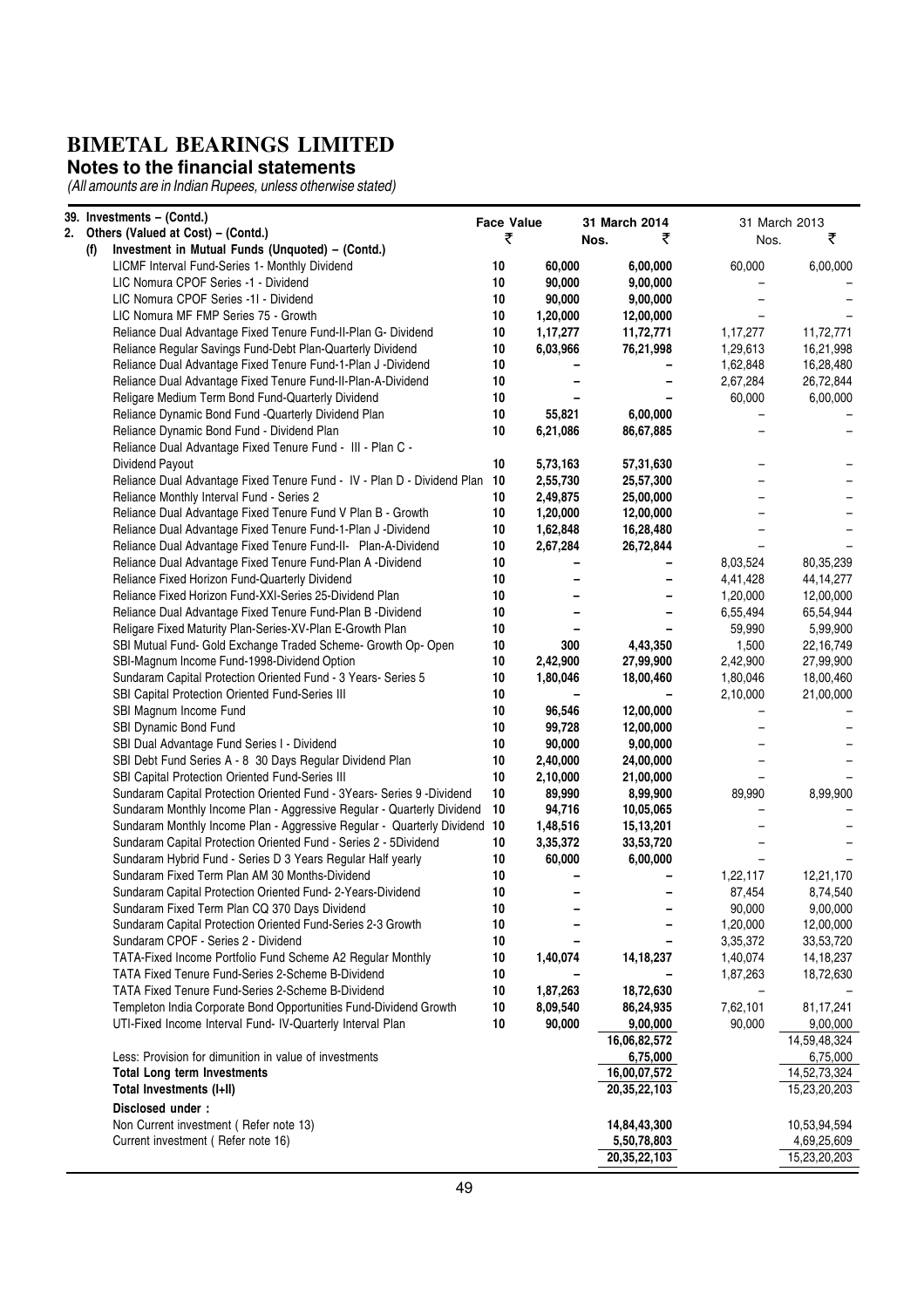**Notes to the financial statements**

(All amounts are in Indian Rupees, unless otherwise stated)

#### 40. Segment Reporting

The Company has considered business segment as the primary segment.

The business activities reflected in the financial statements comprise of manufacture and sale of Bearings, bushings and thrust washers. Accordingly, there is no other reportable primary business segment as per Accounting Standard 17 (Segment Reporting)

The Company has considered geographical segment as the secondary segment, based on the location of the customers. Information about the secondary geographical segments

| <b>DESCRIPTION</b>  |               | $2013 - 2014$        |                  |
|---------------------|---------------|----------------------|------------------|
|                     | <b>India</b>  | <b>Outside India</b> | Total            |
| Revenue             | 110,90,61,042 | 35, 14, 94, 371      | 146,05,55,413    |
| Assets*             | 157,58,18,051 | 8,71,95,576          | 166,30,13,627    |
| Capital expenditure | 6,43,05,419   |                      | 6,43,05,419      |
| <b>DESCRIPTION</b>  |               | $2012 - 2013$        |                  |
|                     | India         | <b>Outside India</b> | Total            |
| Revenue             | 117,95,66,875 | 43, 37, 48, 592      | 161, 33, 15, 467 |
| Assets*             | 153,98,55,773 | 11,57,57,535         | 165,56,13,308    |
| Capital expenditure | 6,80,34,235   |                      | 6,80,34,235      |

\* The Company's operating facilities are located in India.

#### 41. Related party disclosures

(a) Name of the related parties and nature of relationship

| (i)  | Where control exists                                                          |                                                                   |
|------|-------------------------------------------------------------------------------|-------------------------------------------------------------------|
|      | <b>Holding Company</b>                                                        | Amalgamations Private Limited                                     |
| (ii) | Other related parties with whom transactions have taken place during the year |                                                                   |
|      | <b>Joint Venture</b>                                                          | <b>BBL Daido Private Limited</b>                                  |
|      | <b>Fellow Subsidiaries</b>                                                    | Simpson & Company Limited                                         |
|      |                                                                               | Addison & Company Limited                                         |
|      |                                                                               | Amco Batteries Limited                                            |
|      |                                                                               | Amalgamations Repco Limited                                       |
|      |                                                                               | Associated Printers (Madras) Private Limited                      |
|      |                                                                               | George Oakes Limited                                              |
|      |                                                                               | Higginbothams Private Limited                                     |
|      |                                                                               | India Pistons Limited                                             |
|      |                                                                               | <b>IP Pins &amp; Liners Limited</b>                               |
|      |                                                                               | L. M. Van Moppes Diamond Tools India Private Limited              |
|      |                                                                               | Shardlow India I imited                                           |
|      |                                                                               | Simpson & General Finance Company Limited                         |
|      |                                                                               | Speed-A-Way Private Limited                                       |
|      |                                                                               | Sri Rama Vilas Service Limited                                    |
|      |                                                                               | Stanes Amalgamated Estates Limited                                |
|      |                                                                               | T.Stanes & Company Limited<br>Tractors and Farm Equipment Limited |
|      |                                                                               | The Madras Advertising Company Private Limited                    |
|      |                                                                               | Wheel & Precision Forgings India Limited                          |
|      |                                                                               | Wallace Cartwright & Company Limited                              |
|      | <b>Key Management Personnel</b>                                               | Mr A Krishnamoorthy, Chairman & Managing Director                 |
|      |                                                                               | Mr. N.P. Mani. Whole Time Director*.                              |
|      |                                                                               | Mr. S. Narayanan, Whole Time Director**.                          |
|      | * Key management personnel upto October 31, 2012                              |                                                                   |
|      |                                                                               |                                                                   |

\*\* Key management personnel w.e.f. November 01, 2012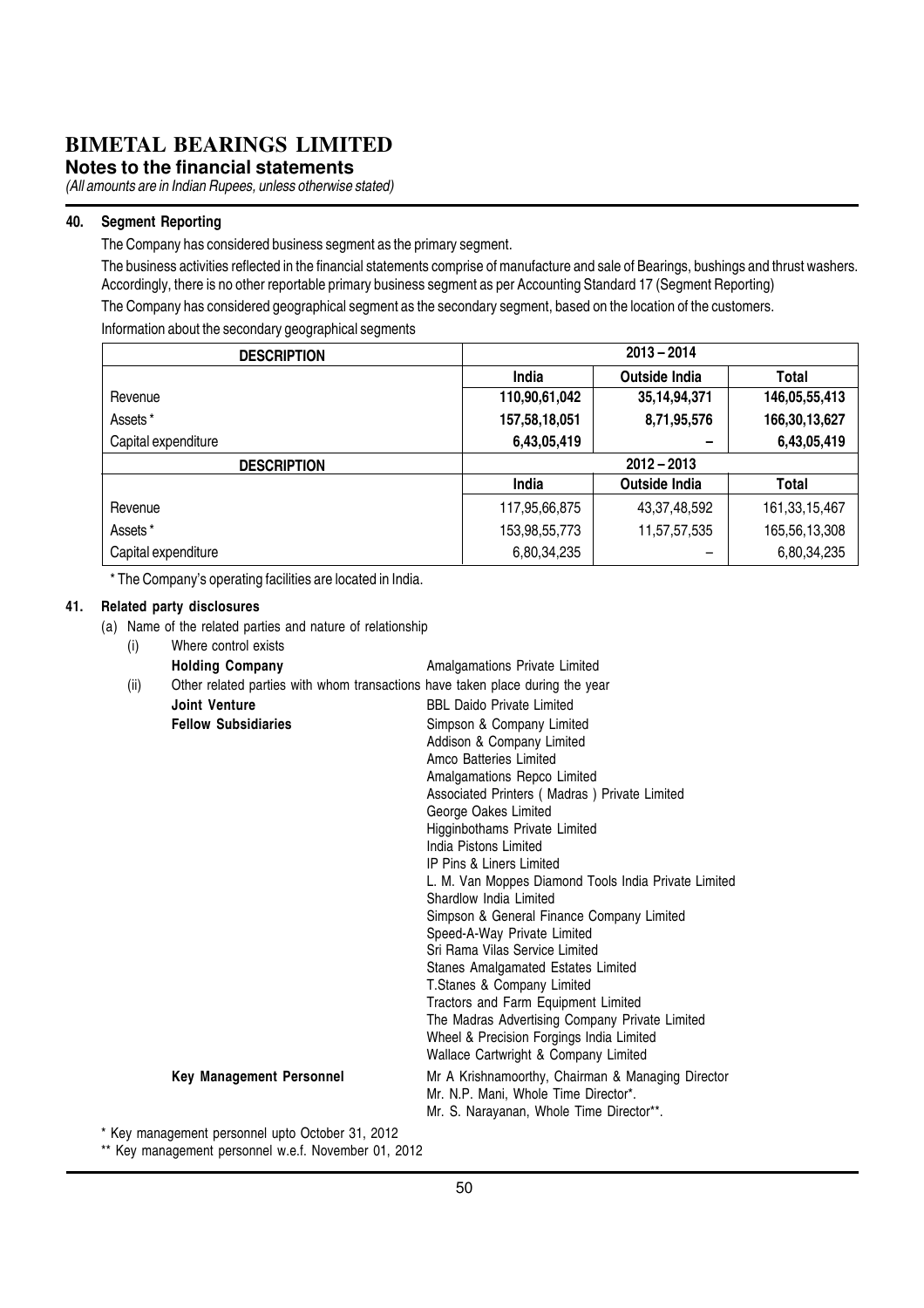| ֦֘                                           |
|----------------------------------------------|
| $\ddot{\phantom{a}}$                         |
|                                              |
| $\overline{\phantom{a}}$<br>-<br>-<br>-<br>- |
|                                              |

# **Notes to the financial statements**

Notes to the financial statements<br>(Allamounts are in Indian Rupees, unless otherwise stated)<br>(b) Particulars of transactions with related parties during the year (b) Particulars of transactions with related parties during the year (All amounts are in Indian Rupees, unless otherwise stated)

|                                                                                                   | <b>Holding Company</b> |             | Joint Venture            |                          |                 | Fellow Subsidiaries | Key Management personnel |                          | Total        |              |
|---------------------------------------------------------------------------------------------------|------------------------|-------------|--------------------------|--------------------------|-----------------|---------------------|--------------------------|--------------------------|--------------|--------------|
| <b>DESCRIPTION</b>                                                                                | 2013-14                | $2012 - 13$ | $2013 - 14$              | c<br>$2012 - 13$         | 2013-14         | $2012 - 13$         | $2013 - 14$              | 2012-13                  | $2013 - 14$  | 2012-13      |
| Transaction during the year                                                                       |                        |             |                          |                          |                 |                     |                          |                          |              |              |
| Sale of Goods                                                                                     |                        |             | 8,36,40,159              | 5,30,15,838              | 11, 13, 73, 894 | 2,05,06,078         |                          |                          | 19,50,14,053 | 17,35,21,916 |
| Simpson & Company Limited                                                                         |                        |             |                          |                          | 4,77,61,318     | 4,44,51,755         |                          |                          | 4,77,61,318  | 4,44,51,755  |
| George Oakes Limited                                                                              |                        |             |                          |                          | 2,82,43,992     | 3,56,73,72          |                          |                          | 2,82,43,992  | 3,56,73,72   |
| Speed-A-Way Private Limited                                                                       |                        |             |                          |                          | 3,51,67,398     | 4,02,90,282         |                          |                          | 3,51,67,398  | 4,02,90,282  |
| BBL Daido Private Limited                                                                         |                        |             | 8,36,40,159              | 5,30,15,838              |                 |                     |                          |                          | 8,36,40,159  | 5,30,15,838  |
| Others                                                                                            |                        | л.          |                          |                          | 2,01,186        | 90,320              |                          | ı                        | 2,01,186     | 90,320       |
| Claims Reimbursement Against Credit Note (Sales)                                                  |                        | J.          |                          |                          | 3,07,522        | 3,03,025            |                          | п                        | 3,07,522     | 3,03,025     |
| George Oakes Limited                                                                              |                        | T.          | L                        |                          | 1,42,891        | 98,940              |                          | T                        | 1,42,891     | 98,940       |
| Speed-A-Way Private Limited                                                                       |                        | J.          | $\overline{\phantom{a}}$ | $\overline{\phantom{a}}$ | 1,64,631        | 2,04,085            |                          | $\mathbf{I}$             | 1,64,631     | 2,04,085     |
| of expense incurred by the Company on behalf of<br>Rendering of Services (Including reimbursement |                        |             |                          |                          |                 |                     |                          |                          |              |              |
|                                                                                                   |                        |             |                          |                          |                 |                     |                          |                          |              |              |
| the related party)                                                                                | 34,497                 |             | 31,46,685                | 34,02,996                |                 | 4,05,199            |                          |                          | 31,81,182    | 38,08,195    |
| Amalgamations Private Limited                                                                     | 34,497                 |             |                          |                          |                 |                     |                          |                          | 34,497       |              |
| BBL Daido Private Limited                                                                         |                        |             | 31,46,685                | 34,02,996                |                 |                     |                          |                          | 31,46,685    | 34,02,996    |
| Associated Printers (Madras) Private Limited                                                      |                        |             |                          |                          |                 | 4,05,199            |                          |                          |              | 4,05,199     |
| Dividend Received                                                                                 |                        |             | 35,00,000                | 35,00,000                | 28,823          | 10,22,971           |                          |                          | 35,28,823    | 45,22,971    |
| Amalgamation Repco Limited                                                                        |                        |             |                          |                          |                 | 9,66,000            |                          |                          |              | 9,66,000     |
| BBL Daido Private Limited                                                                         |                        |             | 35,00,000                | 35,00,000                |                 |                     |                          |                          | 35,00,000    | 35,00,000    |
| Stanes Amalgamated Estates Limited                                                                |                        |             |                          |                          | 6,380           |                     |                          |                          | 6,380        |              |
| Others                                                                                            |                        |             |                          |                          | 22,443          | 56,971              |                          |                          | 22,443       | 56,971       |
| Purchase of Goods                                                                                 | 45,000                 |             |                          |                          | 23,23,223       | 35,97,413           |                          |                          | 23,68,223    | 35,97,413    |
| Amalgamations Private Limited                                                                     | 45,000                 |             |                          |                          |                 |                     |                          |                          | 45,000       |              |
| Addison & Company Limited                                                                         |                        | -1          |                          |                          | 7,90,729        | 8,23,315            |                          |                          | 7,90,729     | 8,23,315     |
| Associated Printers (Madras) Private Limited                                                      |                        | -1          |                          |                          | 2,21,346        | 2,66,549            |                          |                          | 2,21,346     | 2,66,549     |
| Wallace Cartwright & Company Limited                                                              |                        |             |                          |                          | 10, 11, 621     | 11,25,281           |                          |                          | 10, 11, 621  | 11,25,28     |
| IP Pins & Liners Limited                                                                          |                        |             |                          |                          | 1,06,482        | 10,30,625           |                          |                          | 1,06,482     | 10,30,625    |
| L M Van Moppes Diamond Tools India Private Limited                                                |                        | -1          | -1                       | $\mathbf{I}$             | 1,66,165        | 2,20,121            |                          |                          | 1,66,165     | 2,20,121     |
| Others                                                                                            |                        | - 1         | $\mathbf{I}$             | $\mathbf{I}$             | 26,880          | 1,31,522            |                          | $\overline{\phantom{a}}$ | 26,880       | 1,31,522     |
| Receiving of Services (Including reimbursement                                                    |                        |             |                          |                          |                 |                     |                          |                          |              |              |
| of expense incurred by the related party on                                                       |                        |             |                          |                          |                 |                     |                          |                          |              |              |
| behalf of the Company)                                                                            | 46,95,800              | 49,06,768   | 10,47,798                | 11,84,397                | 1,33,53,245     | 1,12,52,452         |                          |                          | 1,90,96,843  | 1,73,43,617  |
| Amalgamations Private Limited                                                                     | 46,95,800              | 49,06,768   |                          |                          |                 |                     |                          |                          | 46,95,800    | 49,06,768    |
| Sri Rama Vilas Service Limited                                                                    |                        |             |                          |                          | 42, 15, 760     | 41,43,224           |                          |                          | 42, 15, 760  | 41, 43, 224  |
| Simpson & Company Limited                                                                         |                        |             |                          |                          | 29,80,742       | 27,52,268           |                          |                          | 29,80,742    | 27,52,268    |
| Simpson & General Finance Company Limited                                                         |                        |             |                          |                          | 23,78,658       | 14,31,390           |                          | $\mathbf{I}$             | 23,78,658    | 14,31,390    |
| <b>BBL Daido Private Limited</b>                                                                  |                        | т.          | 10,47,798                | 11,84,397                |                 |                     |                          | -1                       | 10,47,798    | 11,84,397    |
| The Madras Advertising Company Private Limited                                                    |                        |             |                          |                          | 20,90,319       | 6,10,017            |                          | $\mathbf{I}$             | 20,90,319    | 6,10,017     |
| Others                                                                                            |                        |             |                          |                          | 16,87,766       | 23, 15, 553         |                          |                          | 16,87,766    | 23, 15, 553  |
|                                                                                                   |                        |             |                          |                          |                 |                     |                          |                          |              |              |

51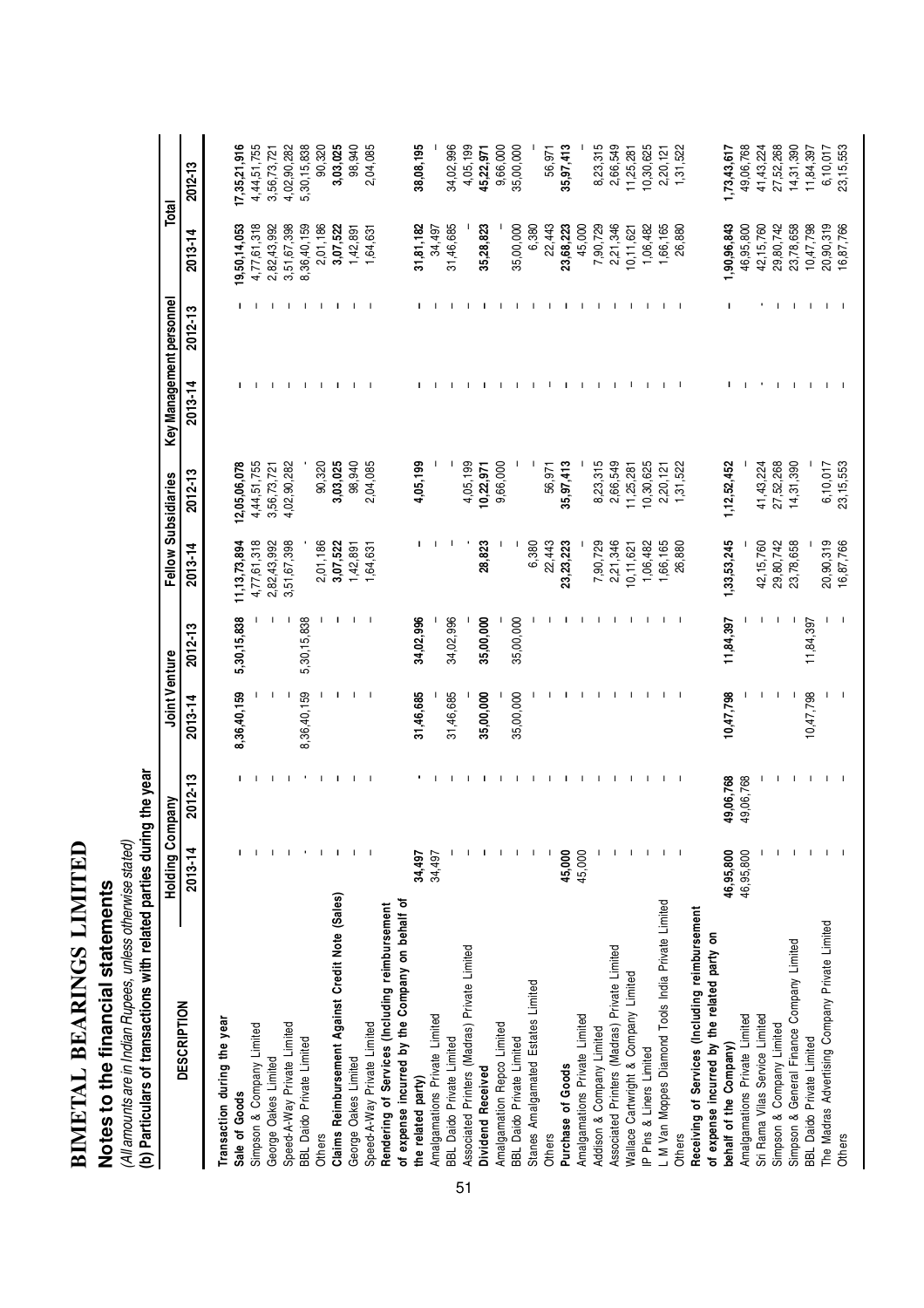| <b>CHEFFER THE SUBSTRIPTION</b> |  |
|---------------------------------|--|
|                                 |  |
|                                 |  |
|                                 |  |
|                                 |  |
|                                 |  |
|                                 |  |
|                                 |  |
|                                 |  |
|                                 |  |
|                                 |  |
|                                 |  |
|                                 |  |
|                                 |  |
|                                 |  |
|                                 |  |
| BIMETAI                         |  |
|                                 |  |

# **Notes to the financial statements**

(All amounts are in Indian Rupees unless otherwise stated)

Notes to the financial statements<br>(All amounts are in Indian Rupees unless otherwise stated)<br>(b) Particulars of transactions with related parties during the year (b) Particulars of transactions with related parties during the year

|                                           | <b>Holding Com</b> | pany         | Joint Venture |             |             | Fellow Subsidiaries |           | Key Management Personnel |             | Total       |
|-------------------------------------------|--------------------|--------------|---------------|-------------|-------------|---------------------|-----------|--------------------------|-------------|-------------|
| <b>DESCRIPTION</b>                        | 2013-14            | 2012-13      | 2013-14       | 2012-13     | 2013-14     | 2012-13             | 2013-14   | 2012-13                  | 2013-14     | 2012-13     |
| Discount On Sales                         |                    |              |               |             | 14,76,772   | 22,44,240           |           |                          | 14,76,772   | 22,44,240   |
| George Oakes Limited                      |                    |              |               |             | 2,51,675    | 6,40,792            |           |                          | 2,51,675    | 6,40,792    |
| Speed-A-Way Private Limited               |                    | $\mathbf{I}$ |               |             | 12,25,097   | 16,03,448           |           |                          | 12,25,097   | 16,03,448   |
| Rent Paid                                 |                    | п            |               | п           | 24,91,452   | 22,66,860           |           |                          | 24,91,452   | 22,66,860   |
| Simpson & Company Limited                 |                    | -1           |               |             | 9,73,860    | 7,53,902            |           |                          | 9,73,860    | 7,53,902    |
| George Oakes Limited                      |                    |              |               |             | 5,98,656    | 5,98,656            |           |                          | 5,98,656    | 5,98,656    |
| Wheel & Precision Forgings India Limited  |                    |              |               |             | 7,08,480    | 7,08,480            |           |                          | 7,08,480    | 7,08,480    |
| Amalgamations Repco Limited               |                    |              |               |             | 2,10,456    | 2,05,822            |           |                          | 2,10,456    | 2,05,822    |
| Transaction during the year               |                    |              |               |             |             |                     |           |                          |             |             |
| <b>Creditors Written Back</b>             |                    |              |               |             | 85,815      | 2,66,356            |           |                          | 85,815      | 2,66,356    |
| George Oakes Limited                      |                    |              |               |             | 80,906      | 2,62,350            |           |                          | 80,906      | 2,62,350    |
| Simpson and Company Limited               |                    |              |               |             | 134         |                     |           |                          | 134         |             |
| Speed-A-Way Private Limited               |                    |              |               |             | 4,775       |                     |           |                          | 4,775       |             |
| <b>Others</b>                             |                    |              |               |             |             | 4,006               |           |                          |             | 4,006       |
| Dividend Paid<br>52                       | 87,21,000          | 06,59,000    |               |             | ,70,54,334  | 2,08,21,746         | 450       | 550                      | 2,57,75,784 | 3,14,81,296 |
| Amalgamations Private Limited             | 87,21,000          | 06,59,000    |               |             |             |                     |           |                          | 87,21,000   | 1,06,59,000 |
| Simpson & Company Limited                 |                    |              |               |             | 54,36,567   | 66,44,693           |           |                          | 54,36,567   | 66,44,693   |
| India Pistons Limited                     |                    |              |               |             | 1,14,51,132 | 1,39,95,828         |           |                          | 1,14,51,132 | 1,39,95,828 |
| Others                                    |                    |              |               |             | 1,66,635    | 1,81,225            | 450       | 550                      | 1,67,085    | 1,81,775    |
| Interest Paid                             |                    |              |               |             |             |                     | 8,45,000  | 8,45,000                 | 8,45,000    | 8,45,000    |
| Mr. A. Krishnamoorthy                     |                    |              |               |             |             |                     | 8,45,000  | 8,45,000                 | 8,45,000    | 8,45,000    |
| Remuneration Paid (including gratuity and |                    |              |               |             |             |                     |           |                          |             |             |
| contribution to super annuation fund)     |                    |              |               |             |             |                     | 76,71,245 | 1,02,67,182              | 76,71,245   | 1,02,67,182 |
| Mr. A Krishnamoorthy                      |                    | -1           |               |             |             |                     | 29,35,000 | 68,16,387                | 29,35,000   | 68, 16, 387 |
| Mr.N.P.Mani (upto 31.10.2012)             |                    |              |               |             |             |                     |           | 14,88,387                |             | 14,88,387   |
| Mr.S.Narayanan (w.e.f. 01.11.2012)        |                    |              | ш             |             |             | J.                  | 47,36,245 | 19,62,408                | 47,36,245   | 19,62,408   |
| Balance at Year end                       |                    |              |               |             |             |                     |           |                          |             |             |
| Investments (Value of Shares)             |                    | п            | 2,00,00,500   | 2,00,00,500 | 18,92,955   | 18,92,955           |           |                          | 2,18,93,455 | 2,18,93,455 |
| Amalgamations Repco Limited               |                    |              |               |             | 14,79,900   | 14,79,900           |           |                          | 14,79,900   | 14,79,900   |
| BBL Daido Private Limited                 |                    | л            | 2,00,00,500   | 2,00,00,500 |             |                     |           |                          | 2,00,00,500 | 2,00,00,500 |
| Stanes Amalgamated Estates Limited        |                    |              |               |             | 4,13,055    | 4,13,055            |           |                          | 4,13,055    | 4,13,055    |
| Sundry Debtors                            |                    | п            | 2,69,65,217   | 1,71,90,910 | ,86,82,397  | 1,61,26,023         |           |                          | 4,56,47,614 | 3,33,16,933 |
| Simpson & Company Limited                 |                    |              |               |             | 40,03,767   | 31,38,525           |           |                          | 40,03,767   | 31,38,525   |
| George Oakes Limited                      |                    | -1           |               |             | 39,75,359   | 61,43,413           |           |                          | 39,75,359   | 61,43,413   |
| Speed-A-Way Private Limited               |                    | ш            |               | ı           | 1,05,38,526 | 68,27,277           |           |                          | 1,05,38,526 | 68,27,277   |
| <b>BBL Daido Private Limited</b>          |                    |              | 2,69,65,217   | 1,71,90,910 |             |                     |           |                          | 2,69,65,217 | 1,71,90,910 |
| Tractor and Farm Equipment Limited        |                    |              |               |             | 1,64,745    | 16,808              |           |                          | 1,64,745    | 16,808      |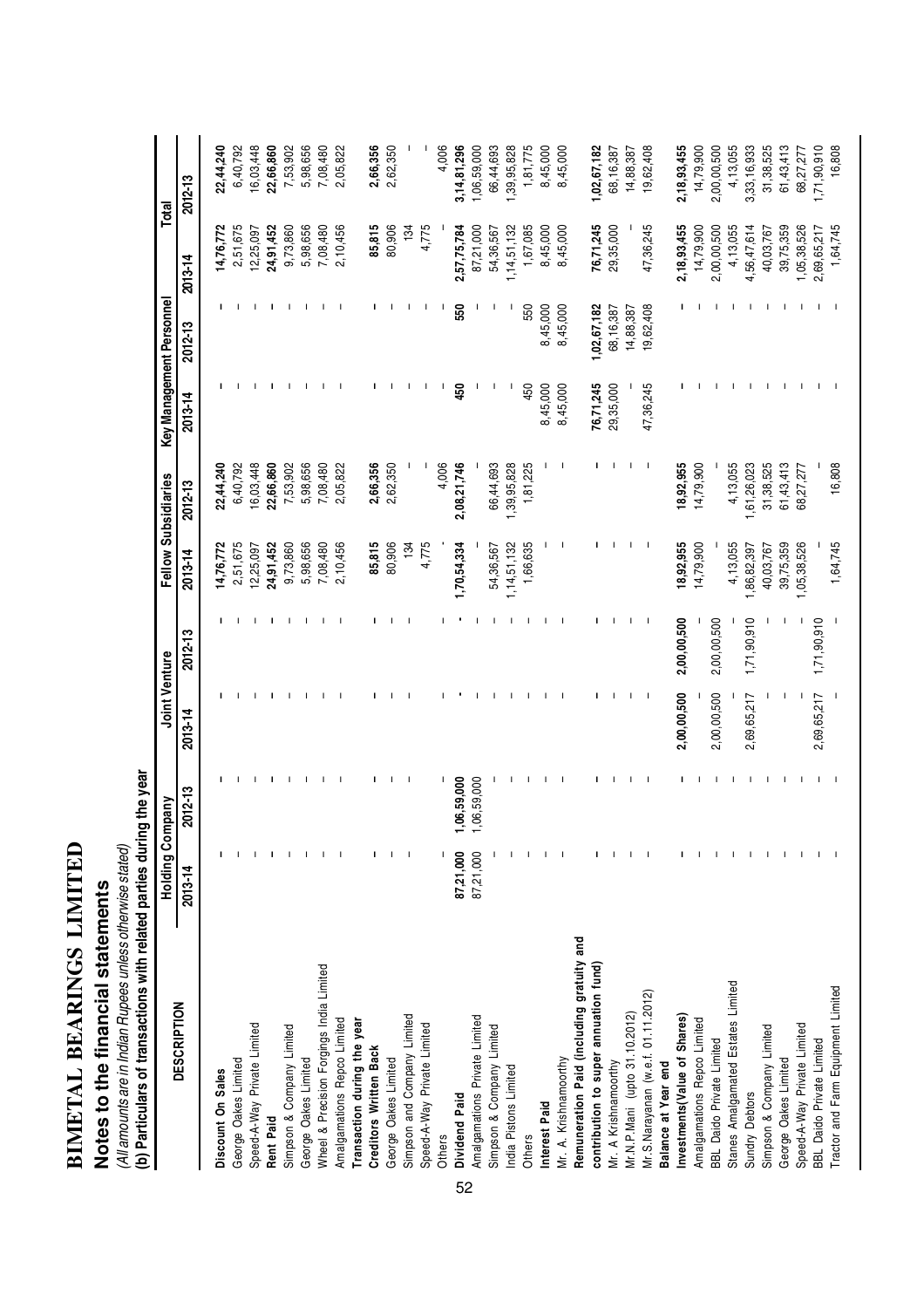| <b>FINER PRESERVE</b> |  |
|-----------------------|--|
|                       |  |
| <b>DEADLY</b>         |  |
|                       |  |
|                       |  |
|                       |  |
|                       |  |
|                       |  |
|                       |  |
|                       |  |
|                       |  |
| <b>INTERNATION</b>    |  |
|                       |  |
|                       |  |

# Notes to the financial statements **Notes to the financial statements**

(All amounts are in Indian Rupees unless otherwise stated)<br>(b) Particulars of transactions with related parties during the year (b) Particulars of transactions with related parties during the year (All amounts are in Indian Rupees unless otherwise stated)

|                                            | Holding Con | npany     | Joint Venture |         |           | Fellow Subsidiaries | Key Management Personnel |           |           | Total     |
|--------------------------------------------|-------------|-----------|---------------|---------|-----------|---------------------|--------------------------|-----------|-----------|-----------|
| <b>DESCRIPTION</b>                         | 2013-14     | 2012-13   | 2013-14       | 2012-13 | 2013-14   | 2012-13             | 2013-14                  | 2012-13   | 2013-14   | 2012-13   |
| Advances Recoverable In Cash Or In Kind Or |             |           |               |         |           |                     |                          |           |           |           |
| For Value to be received                   |             |           |               |         | 4,51,960  | 2,56,952            |                          |           | 4,51,960  | 2,56,952  |
| George Oakes Limited                       |             |           |               |         | 2,66,499  | 2,41,554            |                          |           | 2,66,499  | 2,41,554  |
| <b>Others</b>                              |             |           |               |         | 1,85,461  | 15,398              |                          |           | 1,85,461  | 15,398    |
| Amounts Payable                            | 12,02,273   | 22,81,250 | 2,01,490      | 79,927  | 37,86,038 | 36,74,767           | ,65,000                  | 28,250    | 13,54,801 | 30,64,194 |
| Amalgamations Private Limited              | 12,02,273   | 22,81,250 |               |         |           |                     |                          |           | 2,02,273  | 22,81,250 |
| <b>BBL Daido Private Limited</b>           |             |           | 2,01,490      | 79,927  |           |                     |                          |           | 2,01,490  | 79,927    |
| Simpson & Company Limited                  |             |           |               |         | 6,20,970  | 5,46,155            |                          |           | 6,20,970  | 5,46,155  |
| Simpson & General Finance Company Limited  |             |           |               |         | 2,55,186  | 3,86,046            |                          |           | 2,55,186  | 3,86,046  |
| Sri Rama Vilas Service Limited             |             |           |               |         | 7,59,315  | 3,22,715            |                          |           | 7,59,315  | 3,22,715  |
| IP Pins & Liners Limited                   |             |           |               |         | 62,428    | 2,47,549            |                          |           | 62,428    | 2,47,549  |
| The Madras Advertising Company Limited     |             |           |               |         | 6,27,717  | 14,262              |                          |           | 6,27,717  | 14,262    |
| Mr.S.Narayanan (w.e.f. 01.11.2012)         |             |           |               |         |           |                     | ,65,000                  | 28,250    | 1,65,000  | 28,250    |
| <b>Others</b>                              |             |           |               |         | 4,60,422  | 1,58,040            |                          |           | 4,60,422  | 1,58,040  |
| <b>Fixed Deposits</b>                      |             |           |               |         |           |                     | 14,50,000                | 34,50,000 | 14,50,000 | 84,50,000 |
| CJ Mr. A. Krishnamoorthy                   |             |           |               |         |           |                     | 84,50,000                | 84,50,000 | 84,50,000 | 84,50,000 |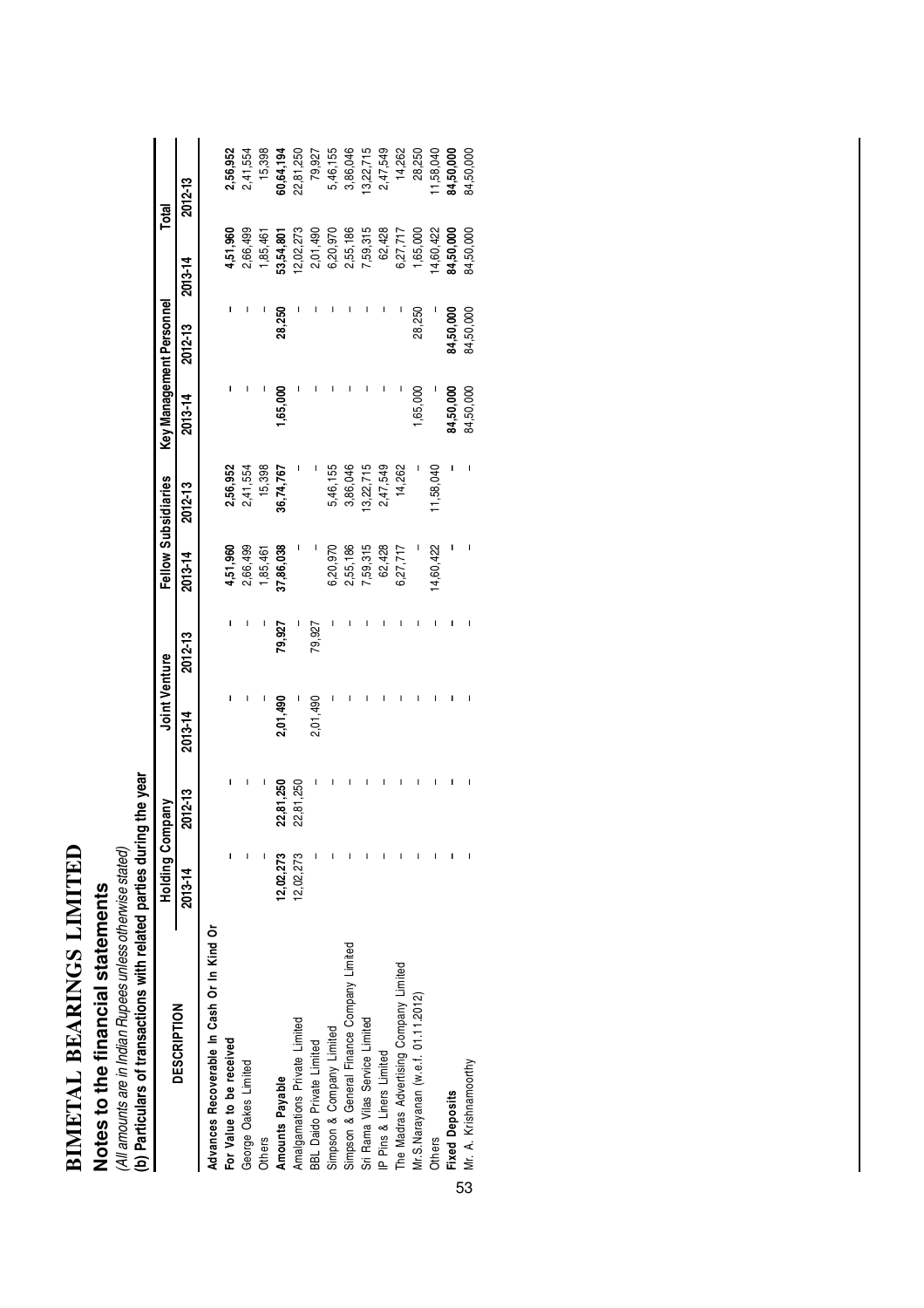#### **Notes to the Financial Statements**

(All amounts are in Indian Rupees, unless otherwise stated)

#### 42. Research and development expenditure incurred during the year

|                                                                                                   | Year Ended    |               |  |  |
|---------------------------------------------------------------------------------------------------|---------------|---------------|--|--|
| <b>Particulars</b>                                                                                | 31 March 2014 | 31 March 2013 |  |  |
|                                                                                                   |               |               |  |  |
| Consultancy charges & Stay expenses                                                               | 27,99,939     |               |  |  |
| Research and development expenses included under<br>various heads of Statement of Profit and Loss | 51,88,872     | 45,58,685     |  |  |

#### 43. (a) Derivatives outstanding as at the reporting date

|                                   |                                                                                          | As at               |                          |                     |             |  |
|-----------------------------------|------------------------------------------------------------------------------------------|---------------------|--------------------------|---------------------|-------------|--|
|                                   |                                                                                          | 31 March 2014       |                          | 31 March 2013       |             |  |
| <b>Particulars</b>                | <b>Purpose</b>                                                                           |                     | Amount in                | Amount in           |             |  |
|                                   |                                                                                          | Foreign<br>Currency | ₹                        | Foreign<br>Currency | ₹           |  |
| Forward contracts<br>to sell USD  | Hedge of firm commitment and highly<br>probable forecast transaction/Hedge of underlying | USD 12,80,000       | 7,65,31,200              | USD 8,25,000        | 4,45,41,750 |  |
| Forward contracts<br>to sell Euro | Hedge of firm commitment and highly probable<br>forecast transaction/Hedge of underlying | EUR 45,000          | 37,02,600                | EUR 2,50,000        | 1,72,22,500 |  |
| Forward contracts<br>to buy JPY   | Hedge of firm commitment and highly probable<br>forecast transaction/Hedge of underlying |                     | $\overline{\phantom{0}}$ | UPY 2,38,93,080     | 1,38,57,986 |  |

#### (b) Particulars of unhedged foreign currency exposures as at the reporting date

|                   |                          |         | As at               |             |                     |               |
|-------------------|--------------------------|---------|---------------------|-------------|---------------------|---------------|
|                   |                          |         | 31 March 2014       |             |                     | 31 March 2013 |
|                   | <b>Particulars</b>       |         | Amount in           |             | Amount in           |               |
|                   |                          |         | Foreign<br>Currency | ₹           | Foreign<br>Currency | ₹             |
| Trade receivables | $\overline{\phantom{m}}$ | In GBP  | GBP 11,375          | 11,23,054   | GBP 7,800           | 6,36,324      |
|                   | $\overline{\phantom{a}}$ | In USD  | USD 45,229          | 27,04,217   | USD 6,28,635        | 3,39,40,006   |
|                   | $\overline{\phantom{m}}$ | In EURO | EUR 38,096          | 31,34,405   | EUR 2,99,410        | 2,06,26,346   |
| Trade payable     | $\qquad \qquad -$        | In JPY  | JPY 2,40,73,912     | 1,40,54,350 | JPY 37,88,412       | 22,04,098     |
|                   | -                        | In USD  | -                   |             | USD 2,550           | 1,39,409      |

#### 44. Previous year figures

The previous year figures have been reclassified wherever necessary to conform to this year's classification.

For Price Waterhouse Firm Registration Number: 301112E Chartered Accountants

PINAKI CHOWDHURY Partner Membership Number : 057572

Kolkata May 26, 2014 For and on behalf of the Board A.KRISHNAMOORTHY Chairman and Managing Director S. NARAYANAN Whole-time Director K.VIDHYA SHANKAR Company Secretary Place : Chennai Date :May 26, 2014

N.VENKATARAMANI **Director** N.VENKATARAMAN Chief Financial Officer P.M.VENKATASUBRAMANIAN **Director**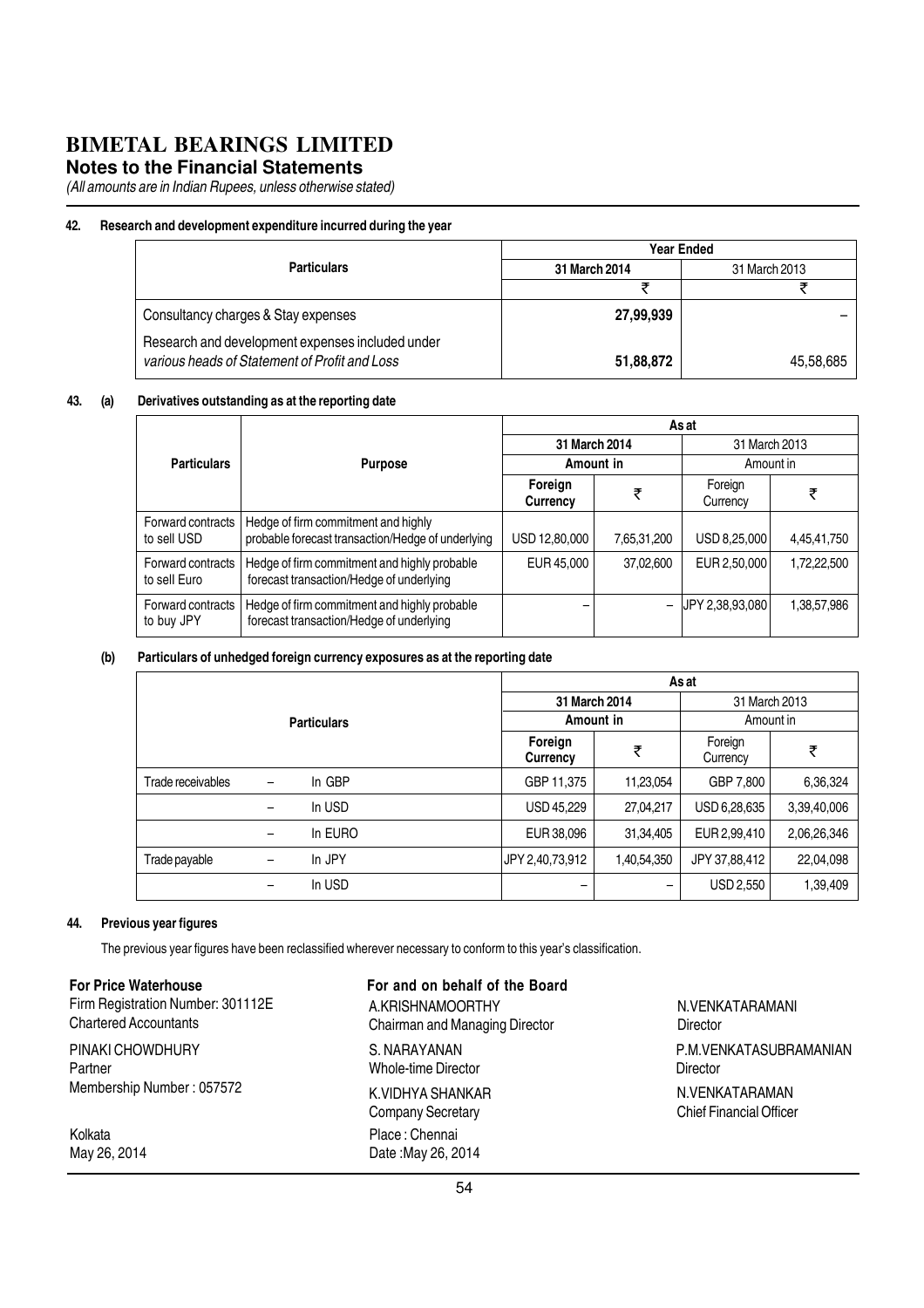#### **BIMETAL BEARINGS LIMITED FINANCIAL HIGHLIGHTS – PAST FIVE YEARS**

#### **(**` **in Lacs)**

|                                                   | <b>Financial Year Ended</b> |                |                |                |                |  |
|---------------------------------------------------|-----------------------------|----------------|----------------|----------------|----------------|--|
|                                                   | March 31, 2014              | March 31, 2013 | March 31, 2012 | March 31, 2011 | March 31, 2010 |  |
| <b>Net Sales</b>                                  | 14,210.25                   | 15,791.65      | 16,992.03      | 14,294.26      | 11,178.14      |  |
| Profit before tax                                 | 502.74                      | 908.53         | 1,879.68       | 1,372.84       | 1,278.61       |  |
| Profit after tax                                  | 385.75                      | 675.70         | 1,285.05       | 913.94         | 893.91         |  |
| Dividend:<br>Amount                               | 267.75                      | 344.25         | 420.75         | 420.75         | 306.00         |  |
| Percentage                                        | 70                          | 90             | 110            | 110            | 80             |  |
| Earnings per share $(\overline{\tau})$            | 10.09                       | 17.67          | 33.60          | 23.89          | 23.37          |  |
| Net block of Fixed Assets (Excluding Revaluation) | 3,983.25                    | 3,786.80       | 3,534.38       | 3,572.87       | 3,541.70       |  |
| Share Capital                                     | 382.50                      | 382.50         | 382.50         | 382.50         | 382.50         |  |
| Reserves (Excluding Revaluation Reserve)          | 13,363.55                   | 13,291.06      | 13,018.12      | 12,220.46      | 11,795.97      |  |
| Net Worth                                         | 13,746.02                   | 13,673.56      | 13,400.62      | 12,602.96      | 12,178.47      |  |
| Debt Equity Ratio:<br>All Loans: Net Worth        | 0.01:1                      | 0.01:1         | 0.01:1         | 0.01:1         | 0.01:1         |  |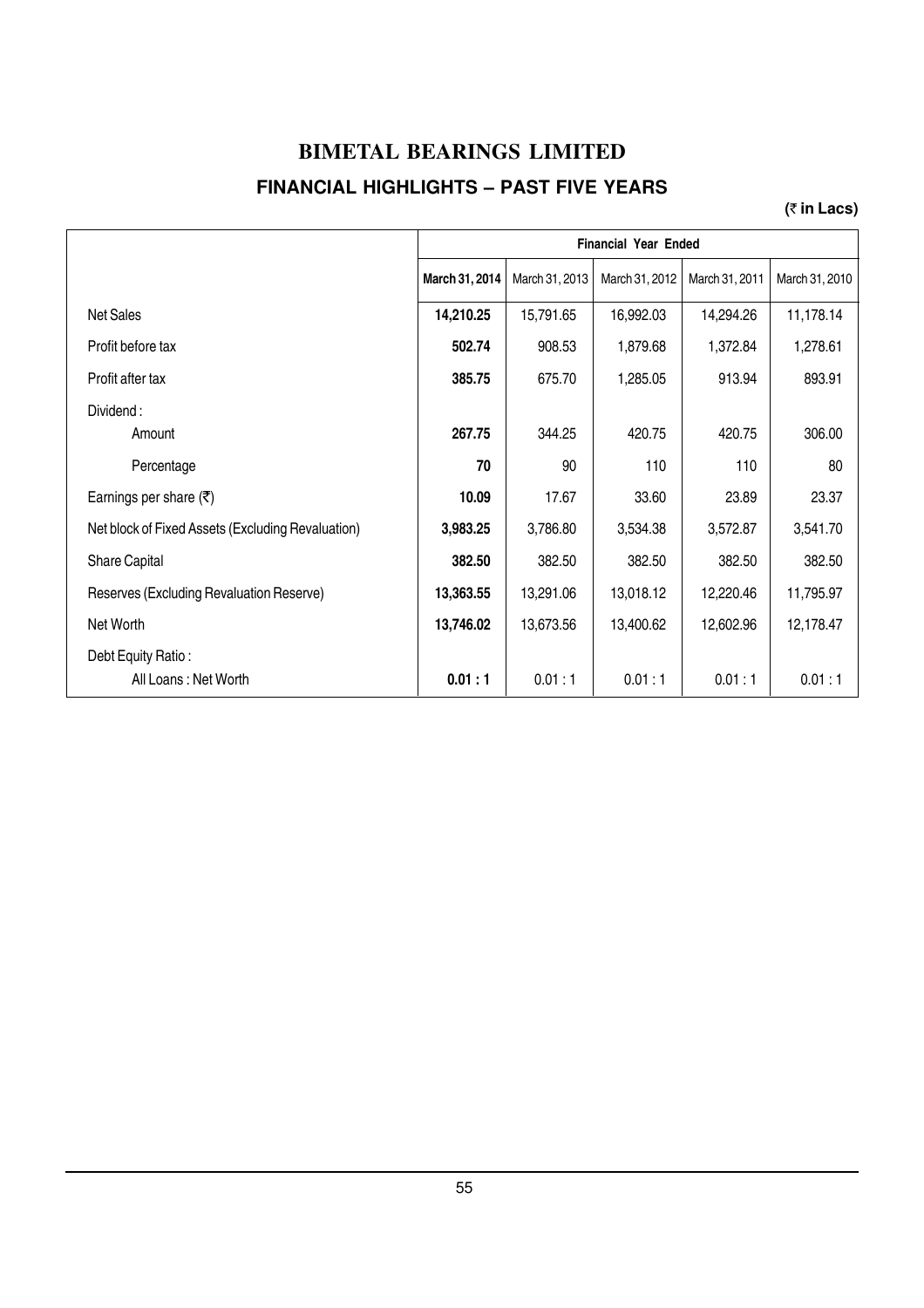Submitted to:

#### Madras Stock Exchange Limited<br>No.30, Second Line Beach, Chennai 600 001

#### FORM No. A

Format of covering letter of the annual audit report to be filed with the stock exchanges

| 1. | Name of the Company                                           | $\vdots$       | <b>BIMETAL BEARINGS LIMITED</b>                                                                                                                            |
|----|---------------------------------------------------------------|----------------|------------------------------------------------------------------------------------------------------------------------------------------------------------|
| 2. | Annual financial statements for<br>the financial year ended : | $\cdot$        | 31st March 2014                                                                                                                                            |
| 3. | Type of Audit observation                                     | $\ddot{\cdot}$ | Un-Qualified                                                                                                                                               |
| 4. | Frequency of observation                                      | ÷              | Not Applicable                                                                                                                                             |
| 5. | To be signed by                                               | $\ddot{\cdot}$ |                                                                                                                                                            |
|    |                                                               |                | A.Krishnamoorthy,<br>Chairman & Managing Director                                                                                                          |
|    |                                                               |                | VIL<br>N. Venkataraman,<br>Chief Financial Officer                                                                                                         |
|    |                                                               |                | For Price Waterhouse<br>Firm Regn. No.301112E<br><b>Chartered Accountants</b><br>From<br>Pinaki Chowdhury<br>Partner (Membersship No.: 057572)<br>Kolkat a |
|    |                                                               |                | In Entered<br>P.M.Venkatasubramanian,<br>Chairman - Audit Committee                                                                                        |

Chennai 26th May 2014